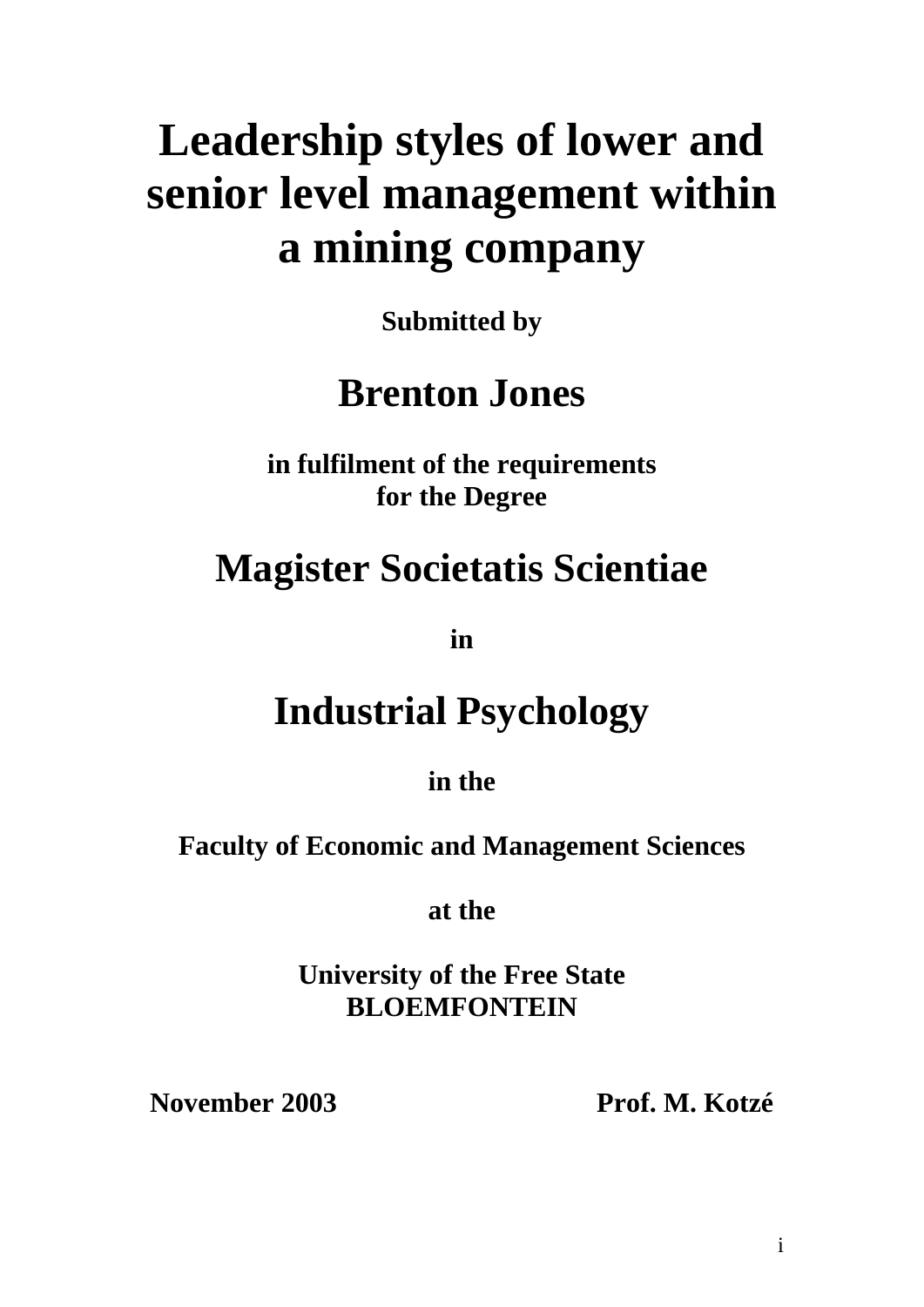I declare that the dissertation hereby submitted by me for the Magister Societatis Scientiae degree at the University of the Free Sate is my own independent work and has not previously been submitted by me at another university/faculty. I furthermore cede copyright of the dissertation in favour of the University of the Free State.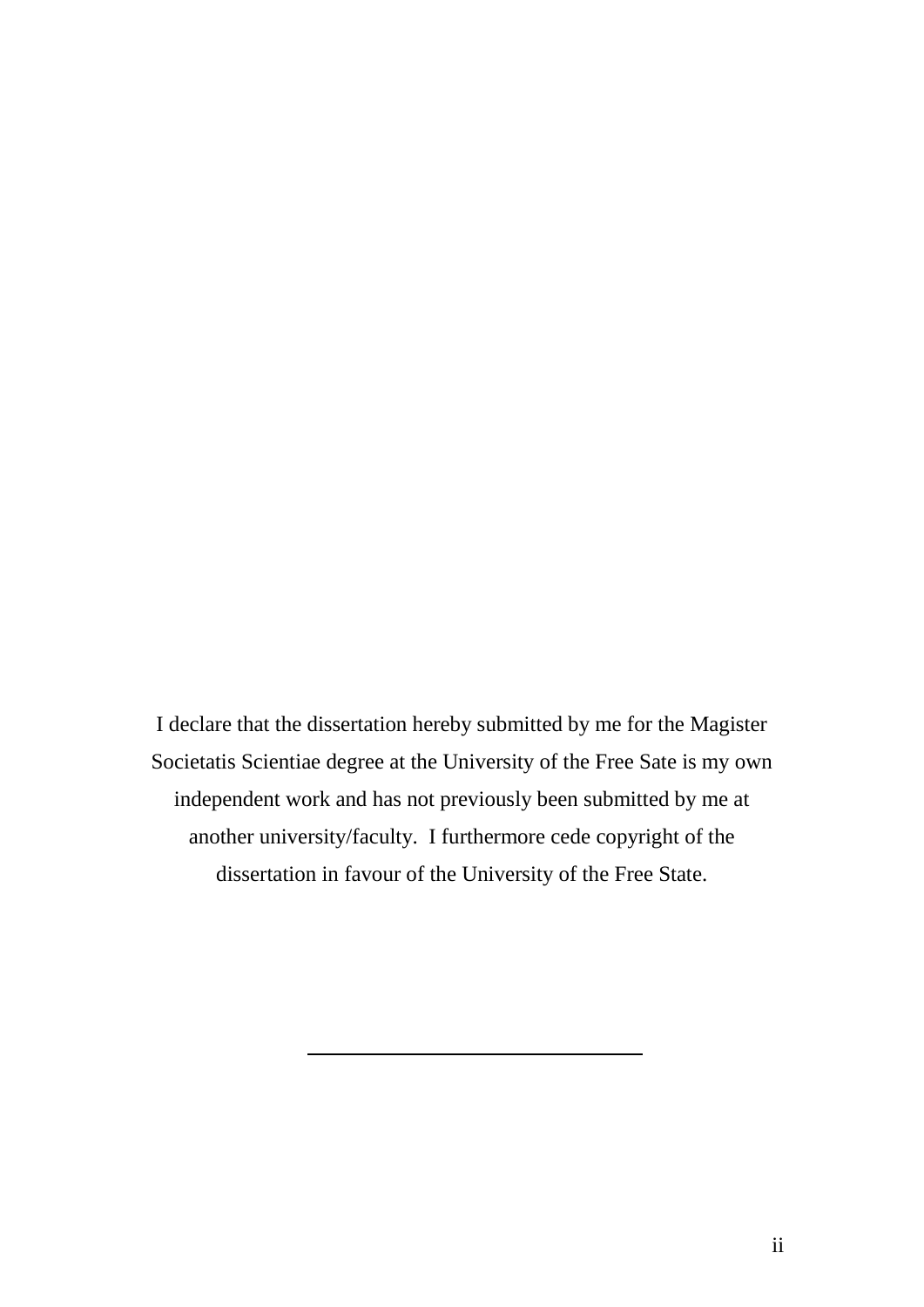The financial assistance of the National Research Foundation (NRF, South Africa) towards this research is hereby acknowledged. Opinions expressed and conclusions arrived at, are those of the author and are not necessarily to be attributed to the National Research Foundation.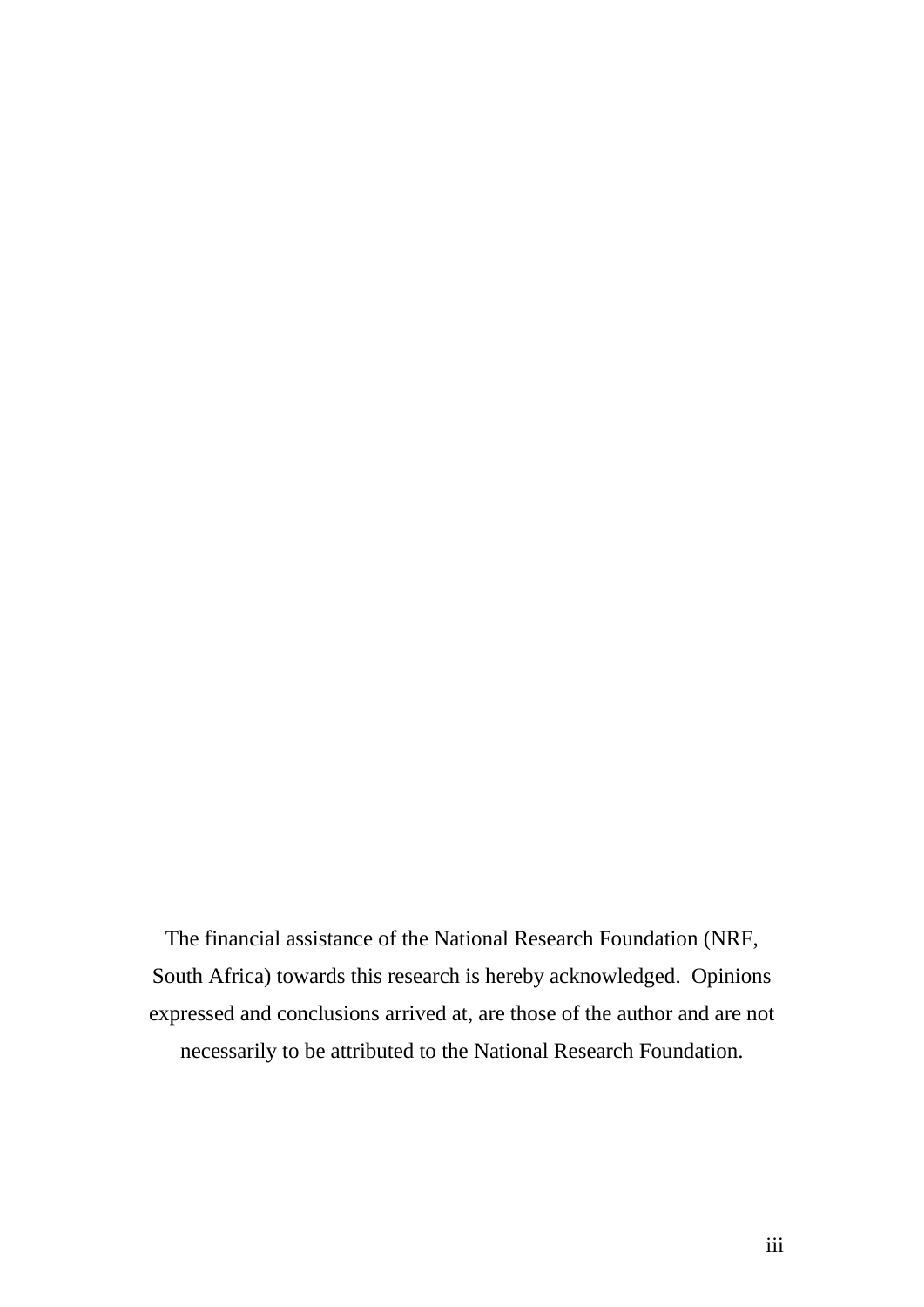# **Acknowledgements**

I am indebted to the following without which this would not have been possible:

- My parents, Tommy and Kate for their continued support.
- My study leader, Professor M Kotzé whose leadership, insight and professional approach guided me through the study.
- Celeste Feder whose support was the cornerstone for the successful completion of this study.
- I also extend my thanks to all the respondents in the mining company who took time from their busy schedules to allow me to finalize the empirical portion of this study.
- And above all my Lord and Saviour, for granting me the strength and blessings to complete the study.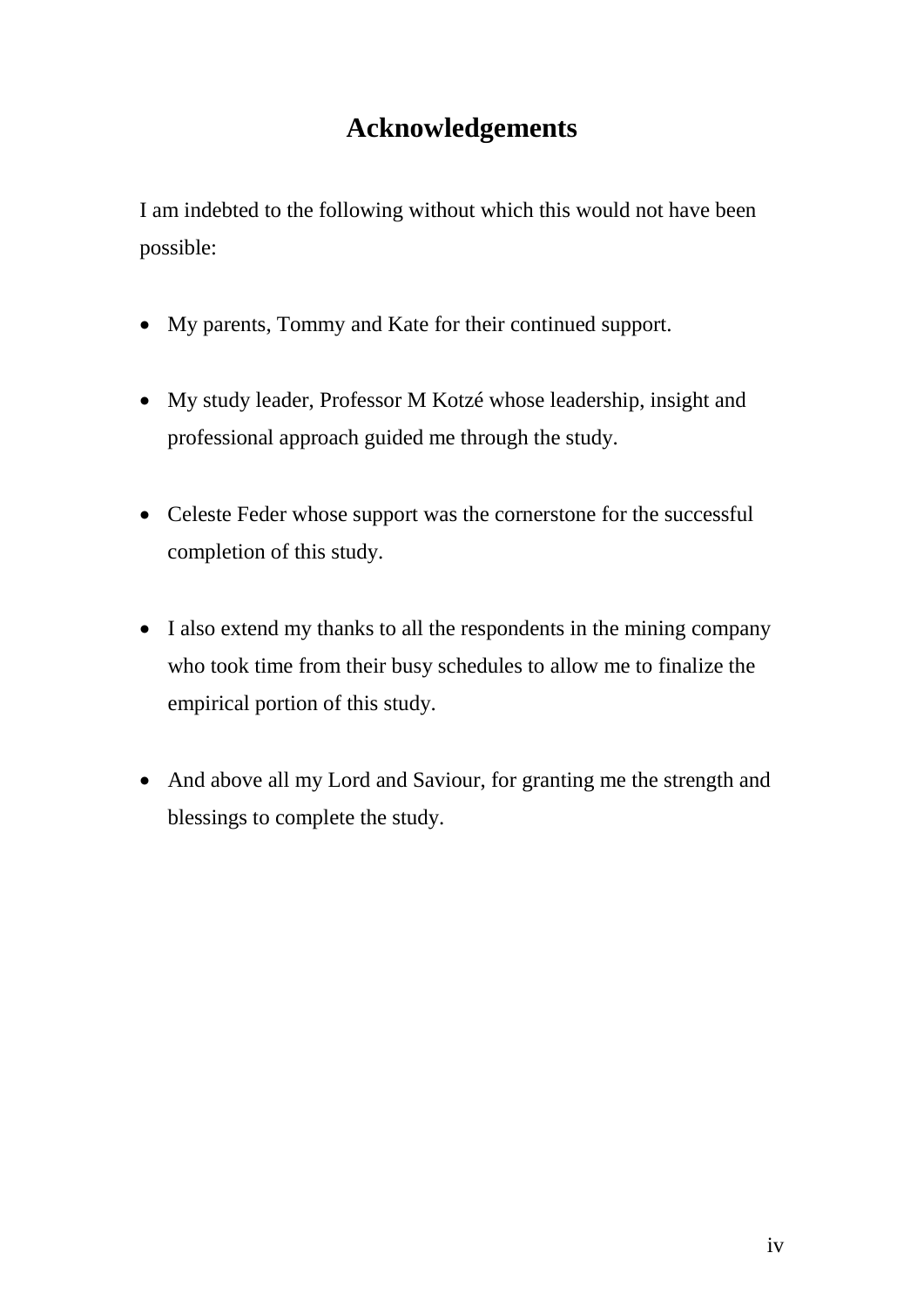*"… one person can be a change catalyst, a transformer in any situation, any organization. Such an individual is yeast that can leaven an entire loaf. It requires vision, initiative, patience, respect, persistence, courage, and faith to be a transforming leader." ~ Stephen R. Covey*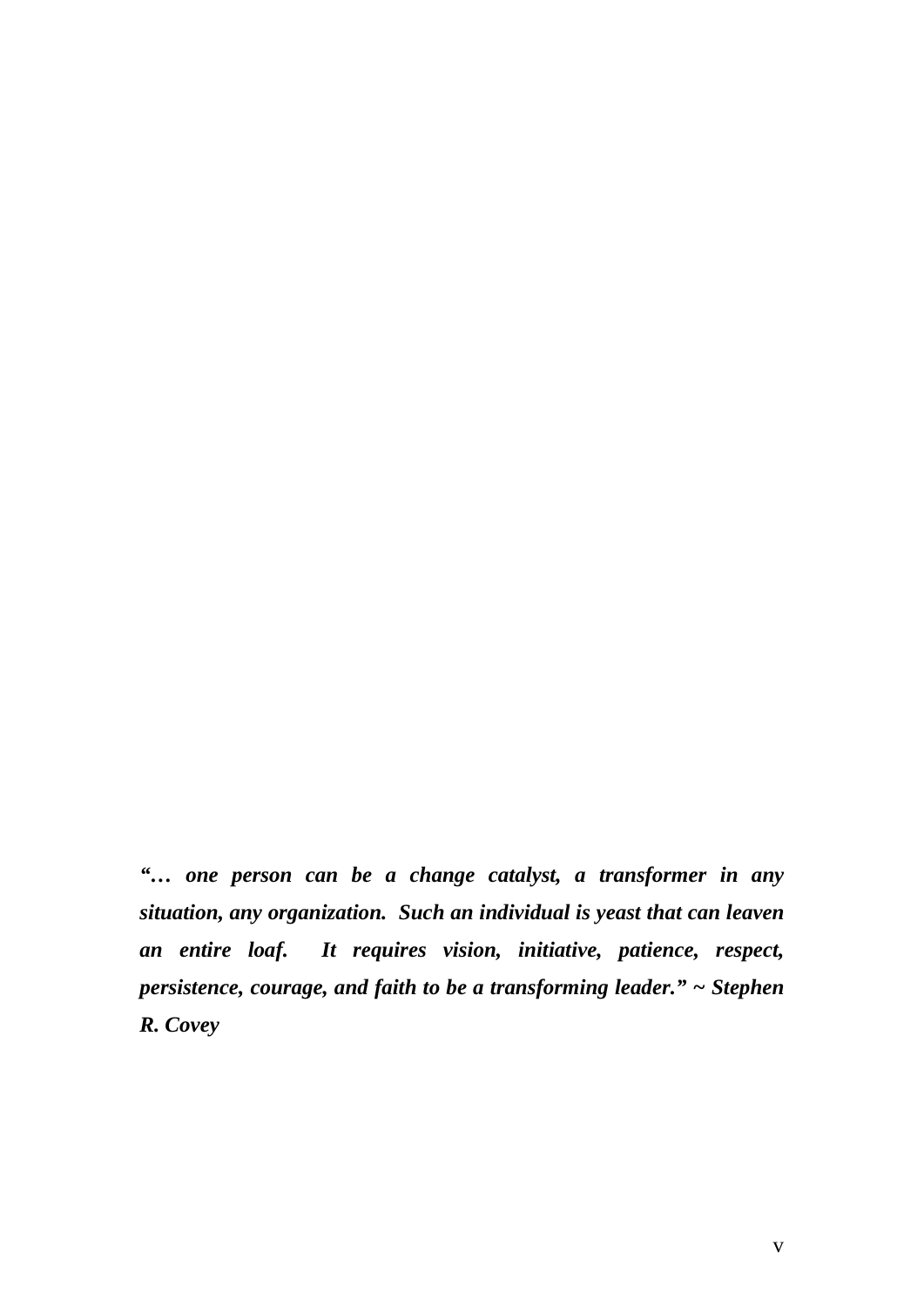# **Table of Contents**

# **Page**

# **Chapter 1: Introduction and Problem Formulation**

| 1.1 | $\mathbf{1}$   |
|-----|----------------|
| 1.2 | $\overline{4}$ |
| 1.3 | 8              |
| 1.4 | 9              |
| 1.5 |                |

### **Chapter 2: Perception**

| 2.1       | 11 |
|-----------|----|
| 2.2       | 11 |
| 2.3       | 12 |
| 2.3.1     | 13 |
| 2.3.1.1   | 14 |
| 2.3.1.1.1 | 14 |
| 2.3.1.1.2 | 14 |
| 2.3.1.1.3 | 14 |
| 2.3.1.1.4 | 15 |
| 2.3.1.1.5 | 15 |
| 2.3.1.1.6 | 15 |
| 2.3.1.2   | 15 |
| 2.3.1.2.1 | 15 |
| 2.3.1.2.2 | 16 |
| 2.3.1.2.3 | 16 |
| 2.3.2     | 16 |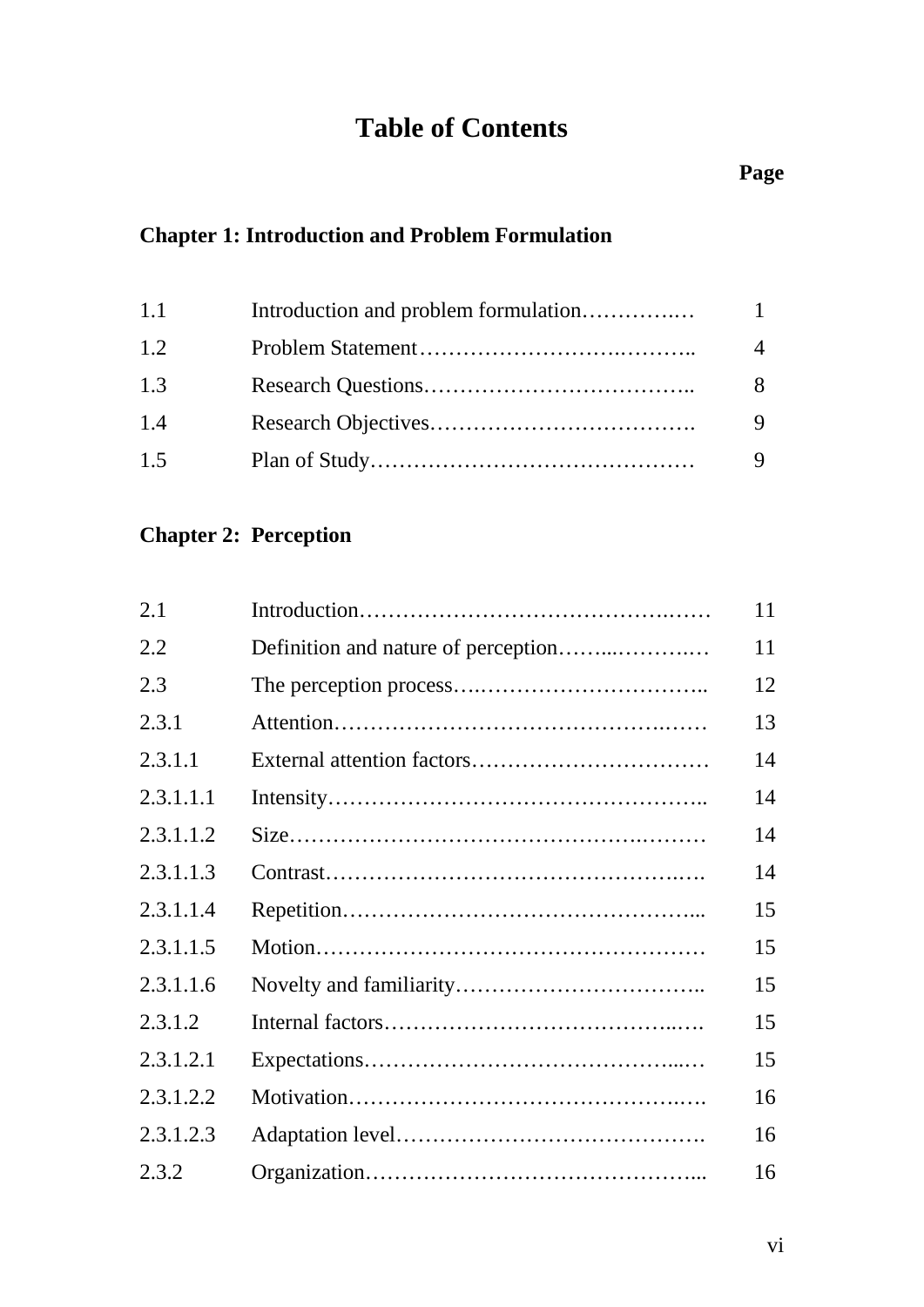| 2.3.2.1   |                                      | 17 |
|-----------|--------------------------------------|----|
| 2.3.2.2   |                                      | 17 |
| 2.3.2.3   |                                      | 17 |
| 2.3.3     |                                      | 17 |
| 2.3.3.1   |                                      | 18 |
| 2.3.3.1.1 | Stereotype formation and maintenance | 18 |
| 2.3.3.1.2 |                                      | 19 |
| 2.3.3.1.3 |                                      | 20 |
| 2.3.3.1.4 |                                      | 20 |
| 2.3.3.1.5 |                                      | 22 |
| 2.3.4     |                                      | 22 |
| 2.3.4.1   |                                      | 22 |
| 2.4       |                                      | 24 |
| 2.4.1     |                                      | 24 |
| 2.4.2     |                                      | 25 |
| 2.4.3     |                                      | 26 |
| 2.5       |                                      | 27 |
| 2.5.1     |                                      | 27 |
| 2.5.2     |                                      | 27 |
| 2.5.3     |                                      | 27 |
| 2.6       |                                      | 27 |

# **Chapter 3: Leadership**

| 3.1 |                                               | 29 |
|-----|-----------------------------------------------|----|
| 3.2 | Definition and nature of leadership style and |    |
|     |                                               | 29 |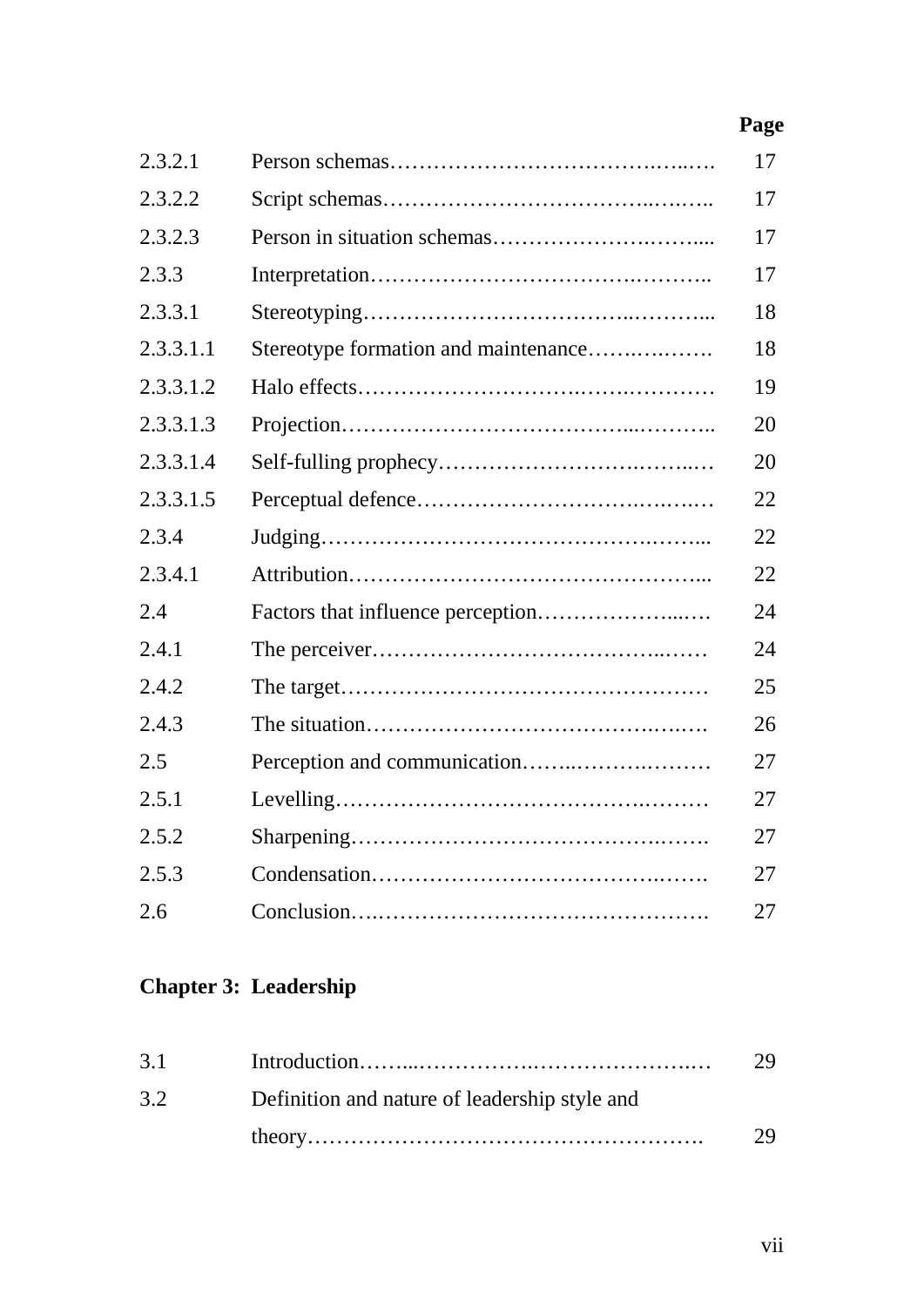| 3.3       |                                                 | 31 |
|-----------|-------------------------------------------------|----|
| 3.3.1     |                                                 | 31 |
| 3.3.1.1   |                                                 | 32 |
| 3.3.1.2   |                                                 | 32 |
| 3.3.2     |                                                 | 32 |
| 3.3.2.1   | Assumptions regarding behavioural theories      | 32 |
| 3.3.2.2   |                                                 | 33 |
| 3.3.2.3   |                                                 | 34 |
| 3.3.2.4   |                                                 | 34 |
| 3.3.2.5   |                                                 | 34 |
| 3.3.2.6   | Shortcomings of behavioural approach            | 34 |
| 3.3.3     |                                                 | 35 |
| 3.3.3.1   | Assumptions regarding contingency theories      | 35 |
| 3.3.3.2   |                                                 | 35 |
| 3.3.3.3   | Hersey and Blanchard's situational theory       | 36 |
| 3.3.3.4   |                                                 | 36 |
| 3.3.3.5   |                                                 | 36 |
| 3.3.3.6   |                                                 | 37 |
| 3.3.3.7   | Shortcomings of contingency approach            | 37 |
| 3.3.4     |                                                 | 37 |
| 3.3.4.1   |                                                 | 38 |
| 3.3.4.2   |                                                 | 40 |
| 3.3.4.2.1 |                                                 | 40 |
| 3.3.4.2.2 | Bennis and Nanus' transformational leadership   | 41 |
| 3.3.4.2.3 | Kouzes and Posner's transformational leadership | 43 |
| 3.3.4.2.4 | Conger's model of transformational leadership   | 44 |
| 3.3.4.2.5 | Tichy and Devanna's model of transformational   |    |
|           |                                                 | 45 |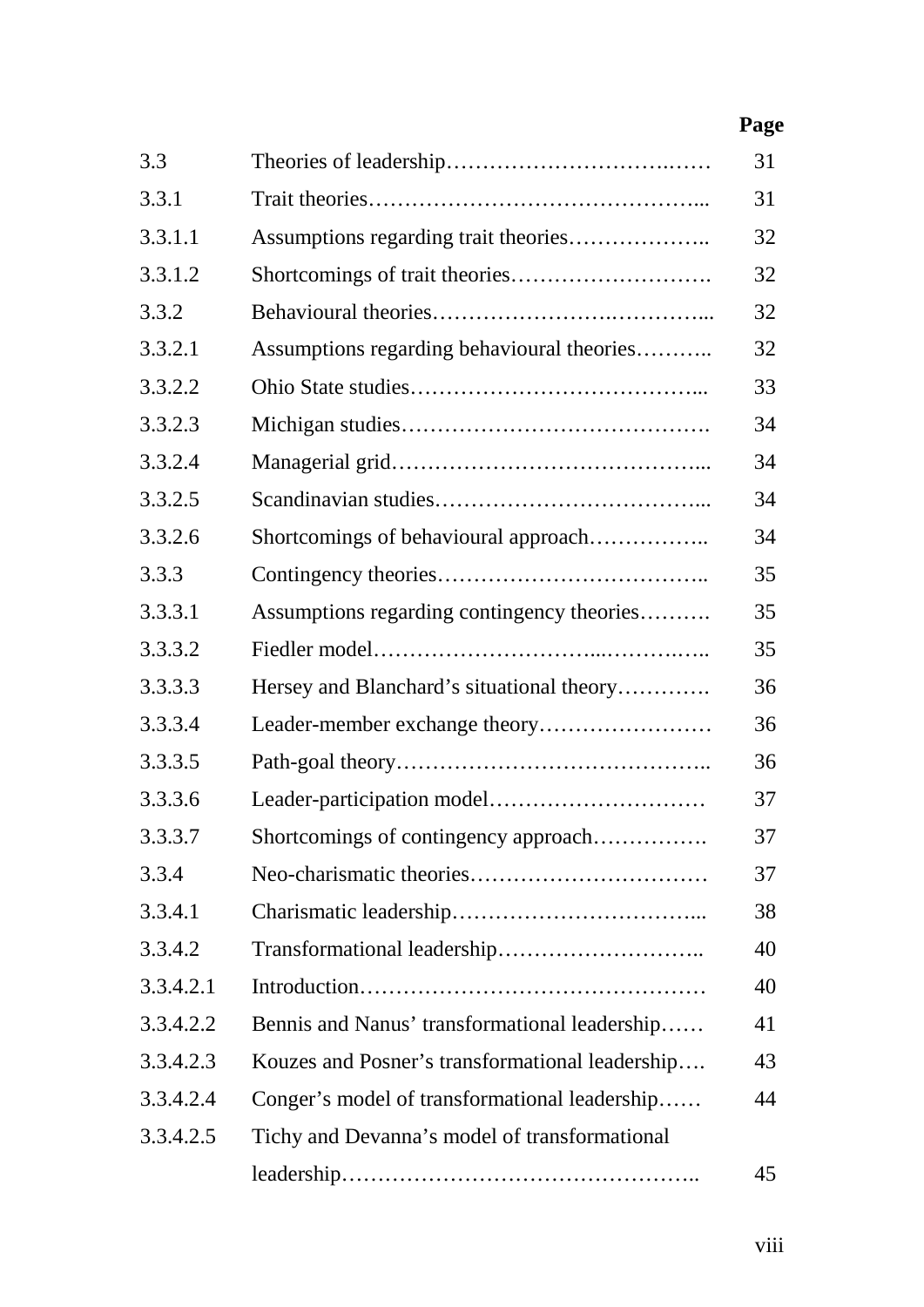| 3.3.4.2.6  | Nadler and Tushman's model of transformational |    |
|------------|------------------------------------------------|----|
|            |                                                | 46 |
| 3.3.4.2.7  | Bass and Avolio's model of transformational    |    |
|            |                                                | 47 |
| 3.3.4.3    |                                                | 48 |
| 3.3.4.4    |                                                | 50 |
| 3.3.4.5    |                                                | 51 |
| 3.3.4.5.1  |                                                | 51 |
| 3.3.4.5.2  |                                                | 52 |
| 3.3.4.5.3  |                                                | 52 |
| 3.3.4.5.4  |                                                | 52 |
| 3.3.4.5.5  |                                                | 52 |
| 3.3.4.5.6  |                                                | 52 |
| 3.3.4.5.7  |                                                | 53 |
| 3.3.4.5.8  |                                                | 53 |
| 3.3.4.5.9  | Commitment to the growth of people             | 53 |
| 3.3.4.5.10 |                                                | 53 |
| 3.4        |                                                | 53 |
| 3.5        | Management levels and leadership style         | 55 |
| 3.6        | Biographical variables and leadership style    | 58 |
| 3.6.1      |                                                | 58 |
| 3.6.2      |                                                | 58 |
| 3.6.3      |                                                | 61 |
| 3.6.4      | Cultural diversity and leadership style        | 62 |
| 3.7        |                                                | 68 |
| 3.7.1      |                                                | 69 |
| 3.7.2      | Leadership perception across cultures          | 70 |
| 3.8        |                                                | 72 |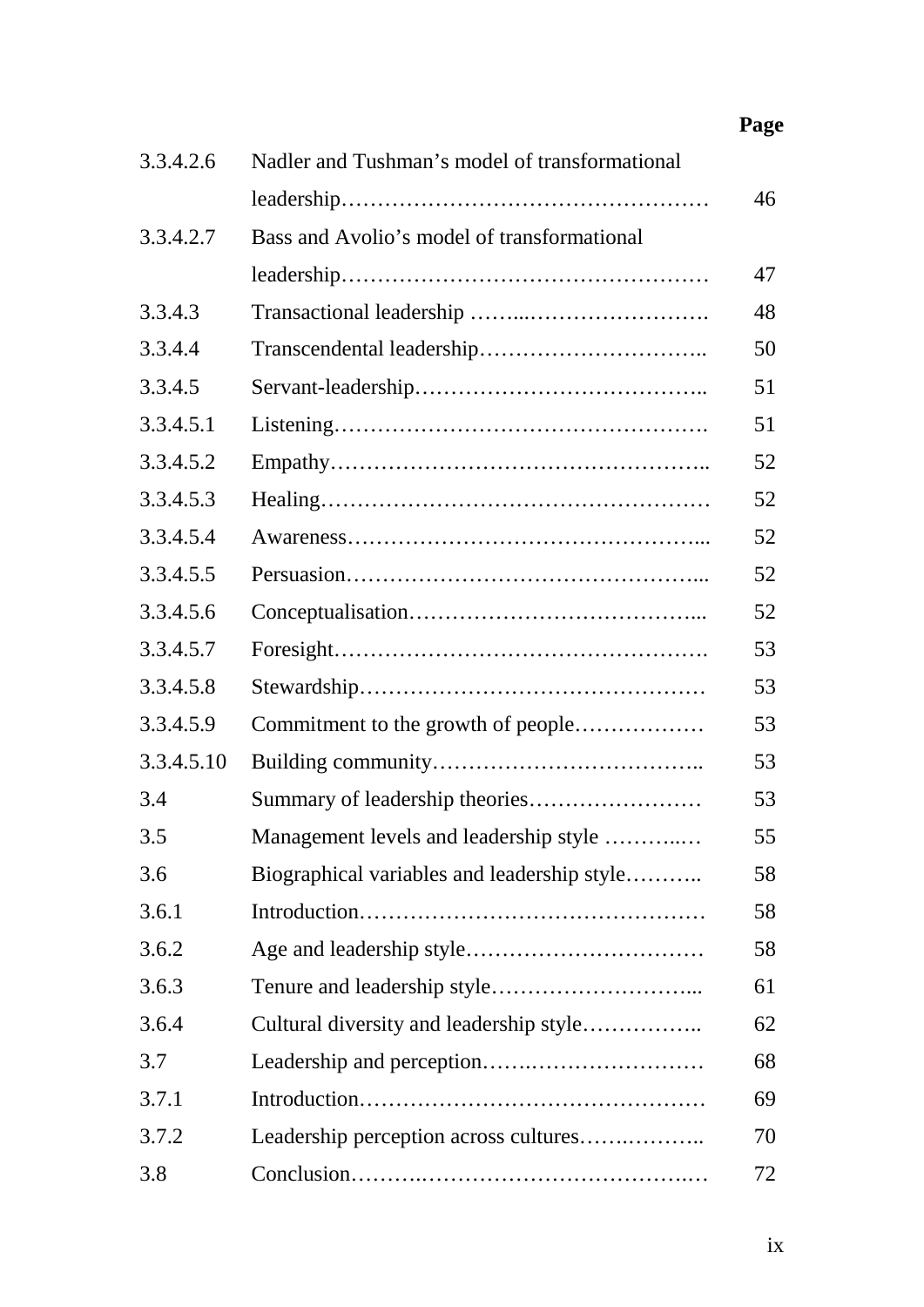# **Chapter 4: Research Methodology**

| 4.1   | 73 |
|-------|----|
| 4.2   | 73 |
| 4.3   | 74 |
| 4.4   | 75 |
| 4.4.1 | 75 |
| 4.4.2 | 77 |
| 4.4.3 | 77 |
| 4.4.4 | 78 |
| 4.5   | 78 |

# **Chapter 5: Results and discussion of the results**

| 5.1     |                                                    | 80 |
|---------|----------------------------------------------------|----|
| 5.2     | Biographical characteristics of managers           | 80 |
| 5.2.1   | Distribution of the respondents regarding gender   | 80 |
| 5.2.1.1 | Distribution of the respondents regarding gender   |    |
|         |                                                    | 81 |
| 5.2.2   | Distribution of the respondents regarding language | 82 |
| 5.2.2.1 | Distribution of the respondents regarding language |    |
|         |                                                    | 82 |
| 5.2.3   | Distribution of the respondents regarding age      | 83 |
| 5.2.3.1 | Distribution of the respondents regarding age.     |    |
|         |                                                    | 84 |
| 5.2.4   | Distribution of the respondents regarding          |    |
|         |                                                    | 85 |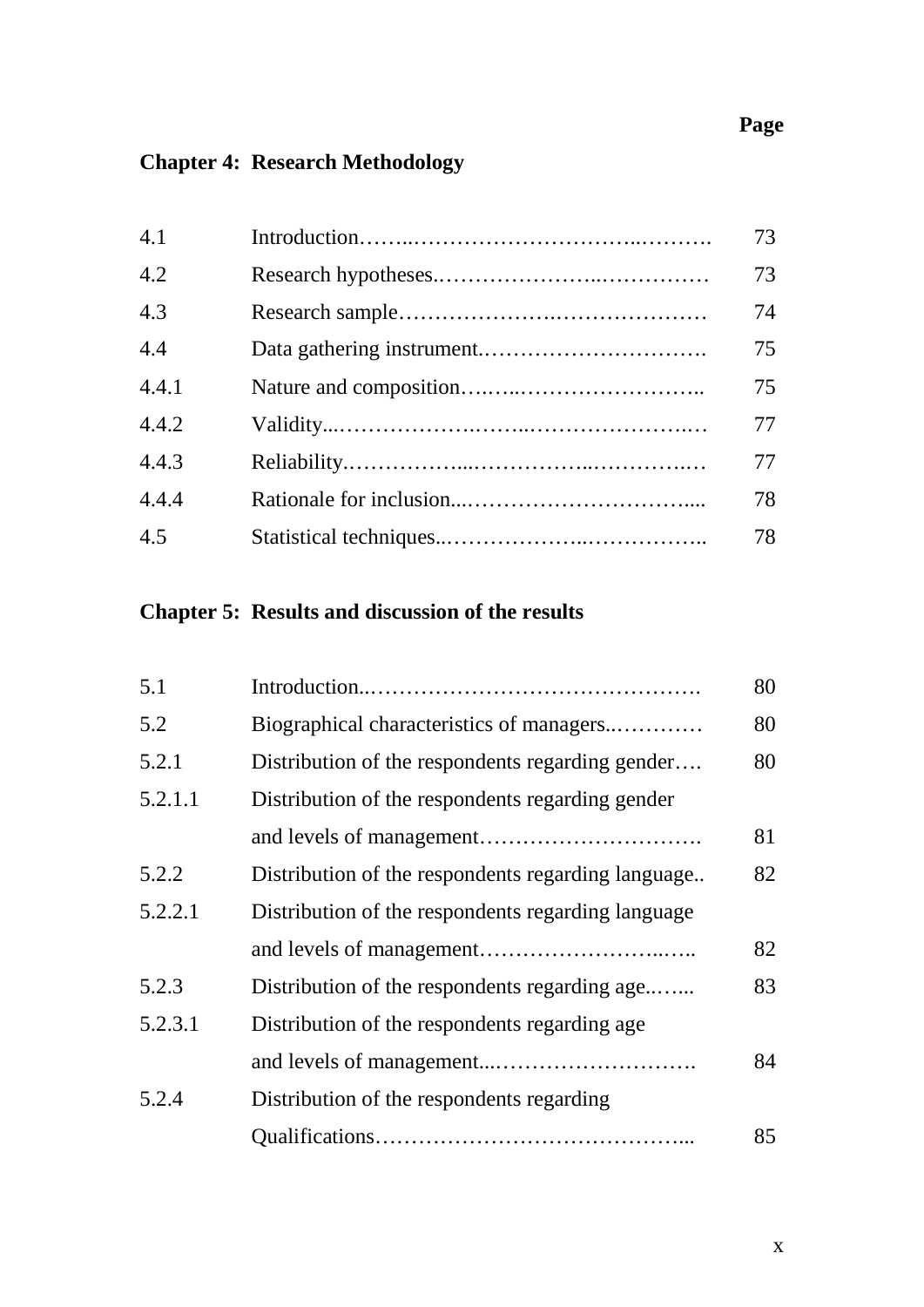| 5.2.4.1 | Distribution of the respondents regarding             |     |
|---------|-------------------------------------------------------|-----|
|         | qualifications and levels of management               | 85  |
| 5.2.5   | Distribution of the respondents regarding tenure      | 86  |
| 5.2.5.1 | Distribution of the respondents regarding tenure      |     |
|         |                                                       | 87  |
| 5.2.6   | Distribution of the respondents regarding levels of   |     |
|         |                                                       | 88  |
| 5.3     | Differences in leadership style between lower and     |     |
|         | senior level management based on the perceptions      |     |
|         |                                                       | 88  |
| 5.4     | Differences in perception between leaders' and        |     |
|         | subordinates' perception regarding the leadership     |     |
|         |                                                       | 92  |
| 5.5     | Differences in leadership style based on biographical |     |
|         |                                                       | 93  |
| 5.5.1   | Differences in leadership style based on age          | 94  |
| 5.5.2   | Differences in leadership style based on tenure       | 96  |
| 5.5.3   | Differences in leadership style based on cultural     |     |
|         |                                                       | 99  |
| 5.6     |                                                       | 101 |
| 5.7     |                                                       | 103 |
| 5.7.1   |                                                       | 104 |
| 5.7.2   |                                                       | 104 |
| 5.7.3   |                                                       | 105 |
| 5.8     |                                                       | 106 |
| 5.8.1   |                                                       | 106 |
| 5.8.2   |                                                       | 106 |
| 5.8.3   |                                                       | 107 |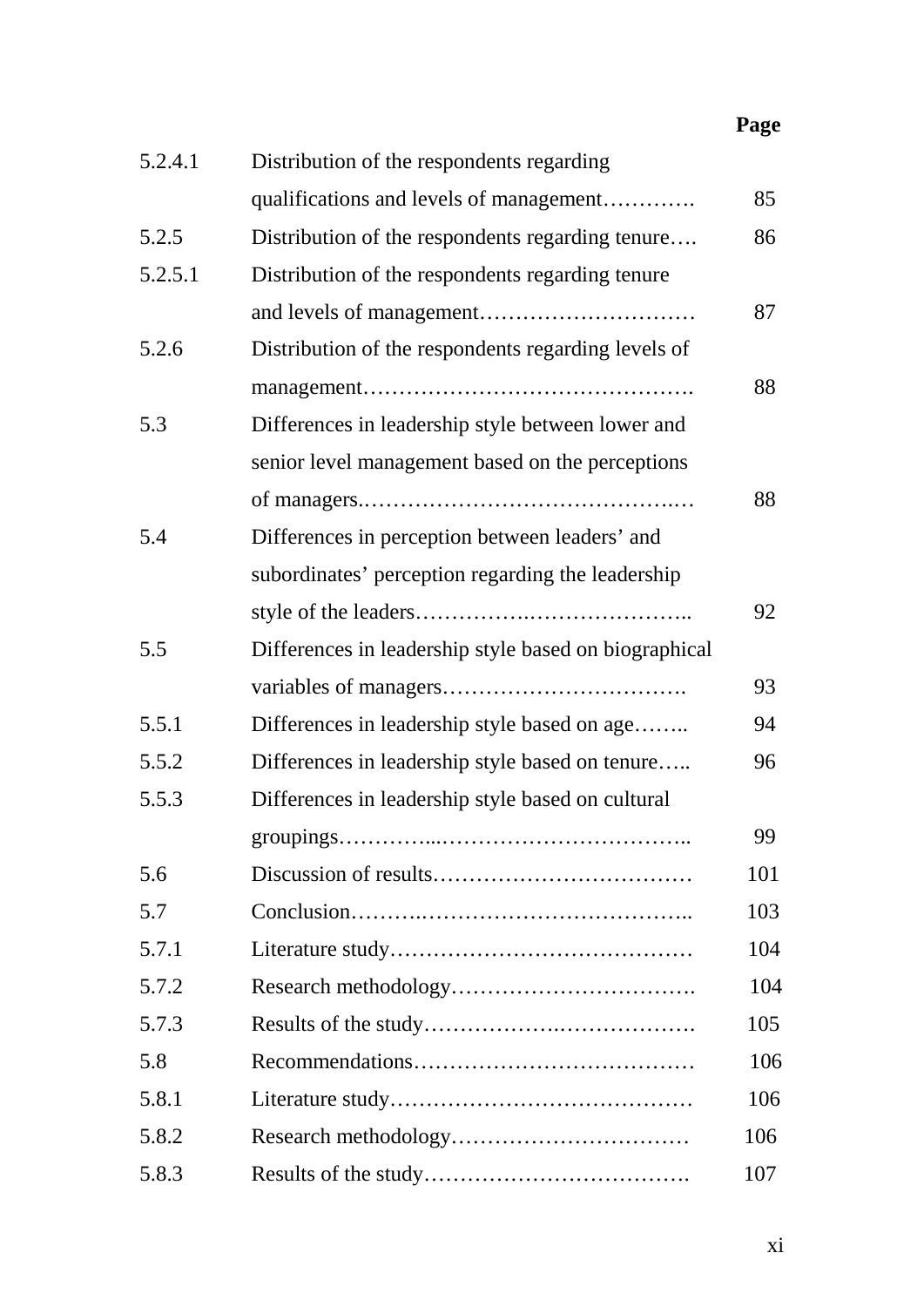# **List of Figures**

| Figure 2.1 |                                                           | 13 |
|------------|-----------------------------------------------------------|----|
| Figure 2.2 | A model of the self-fulfilling prophecy                   | 21 |
| Figure 2.3 | Representation of attribution theory                      | 24 |
| Figure 2.4 | Characteristics and processes that affect perception      | 26 |
| Figure 3.1 |                                                           | 38 |
| Figure 3.2 |                                                           | 50 |
| Figure 3.3 |                                                           | 56 |
| Figure 5.1 | Distribution of the respondents with regard to            |    |
|            |                                                           | 81 |
| Figure 5.2 | Distribution of the respondents with regard to gender     |    |
|            |                                                           | 81 |
| Figure 5.3 | Distribution of the respondents with regard to            |    |
|            |                                                           | 82 |
| Figure 5.4 | Distribution of the respondents with regard to            |    |
|            | language and levels of management                         | 83 |
| Figure 5.5 | Distribution of the respondents with regard to age        | 84 |
| Figure 5.6 | Distribution of the respondents with regard to age        |    |
|            |                                                           | 84 |
| Figure 5.7 | Distribution of the respondents with regard to            |    |
|            |                                                           | 85 |
|            | Figure 5.8 Distribution of the respondents with regard to |    |
|            | qualifications and levels of management                   | 86 |
| Figure 5.9 | Distribution of the respondents with regard to            |    |
|            |                                                           | 87 |
|            |                                                           |    |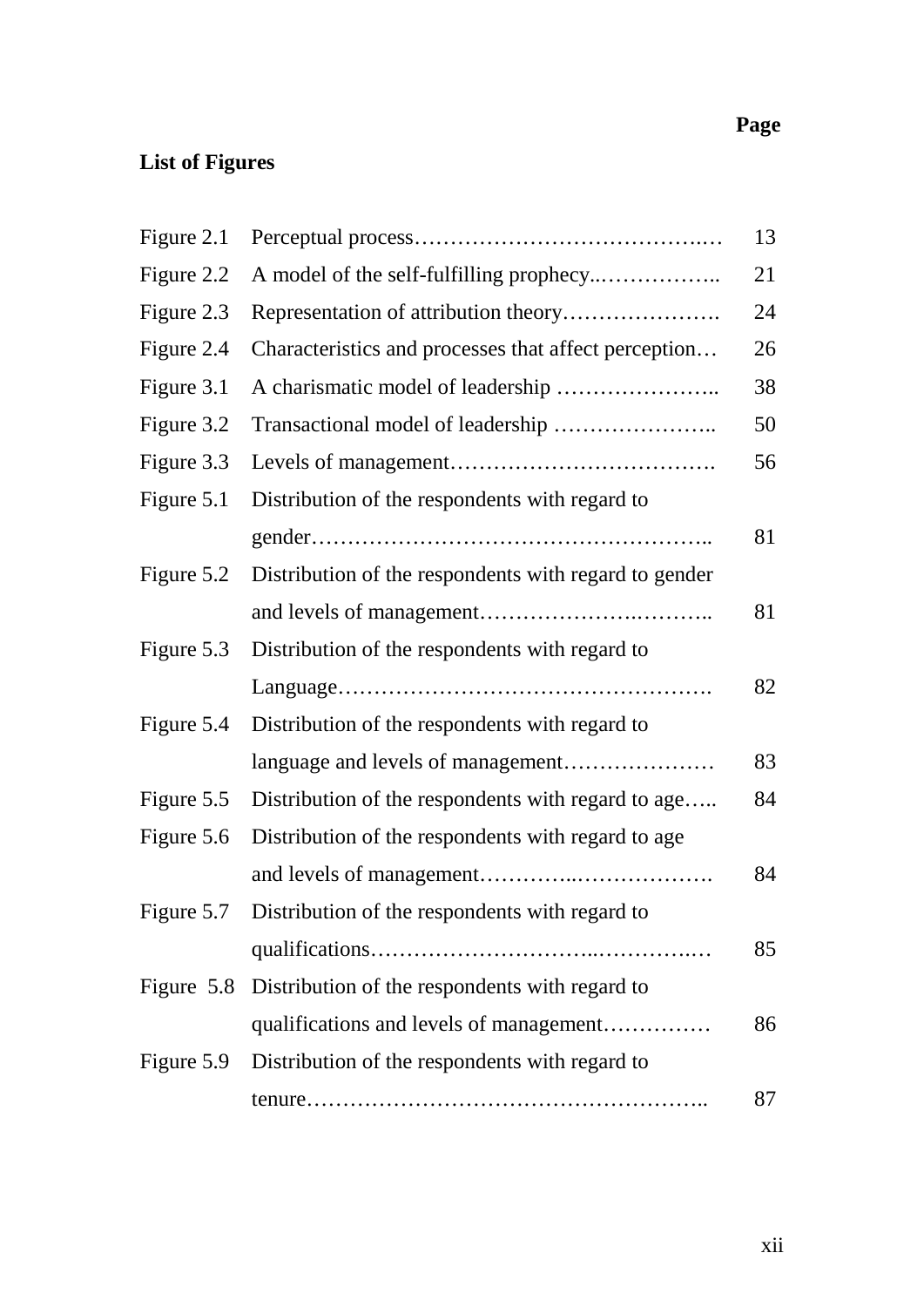| Figure 5.10 Distribution of the respondents with regard to tenure    |    |
|----------------------------------------------------------------------|----|
|                                                                      | 87 |
| Figure 5.11 Distribution of the respondents with regard to levels of |    |
|                                                                      | 88 |

### **List of Tables**

| Table 3.1 | Trends in leadership theory and research          | 54  |
|-----------|---------------------------------------------------|-----|
| Table 3.2 | Dominant work values in today's workforce         | 60  |
| Table 5.1 | Differences in leadership style between lower and |     |
|           | senior level management based on the perceptions  |     |
|           |                                                   | 89  |
| Table 5.2 | Differences in perception between leaders' and    |     |
|           | subordinates' regarding leadership style of the   |     |
|           |                                                   | 92  |
| Table 5.3 | Differences in leadership style based on age      | 94  |
| Table 5.4 | Differences in leadership style based on tenure   | 96  |
| Table 5.5 | Differences in leadership style based on cultural |     |
|           |                                                   | 99  |
|           |                                                   | 108 |

|  | - 122 |
|--|-------|
|  |       |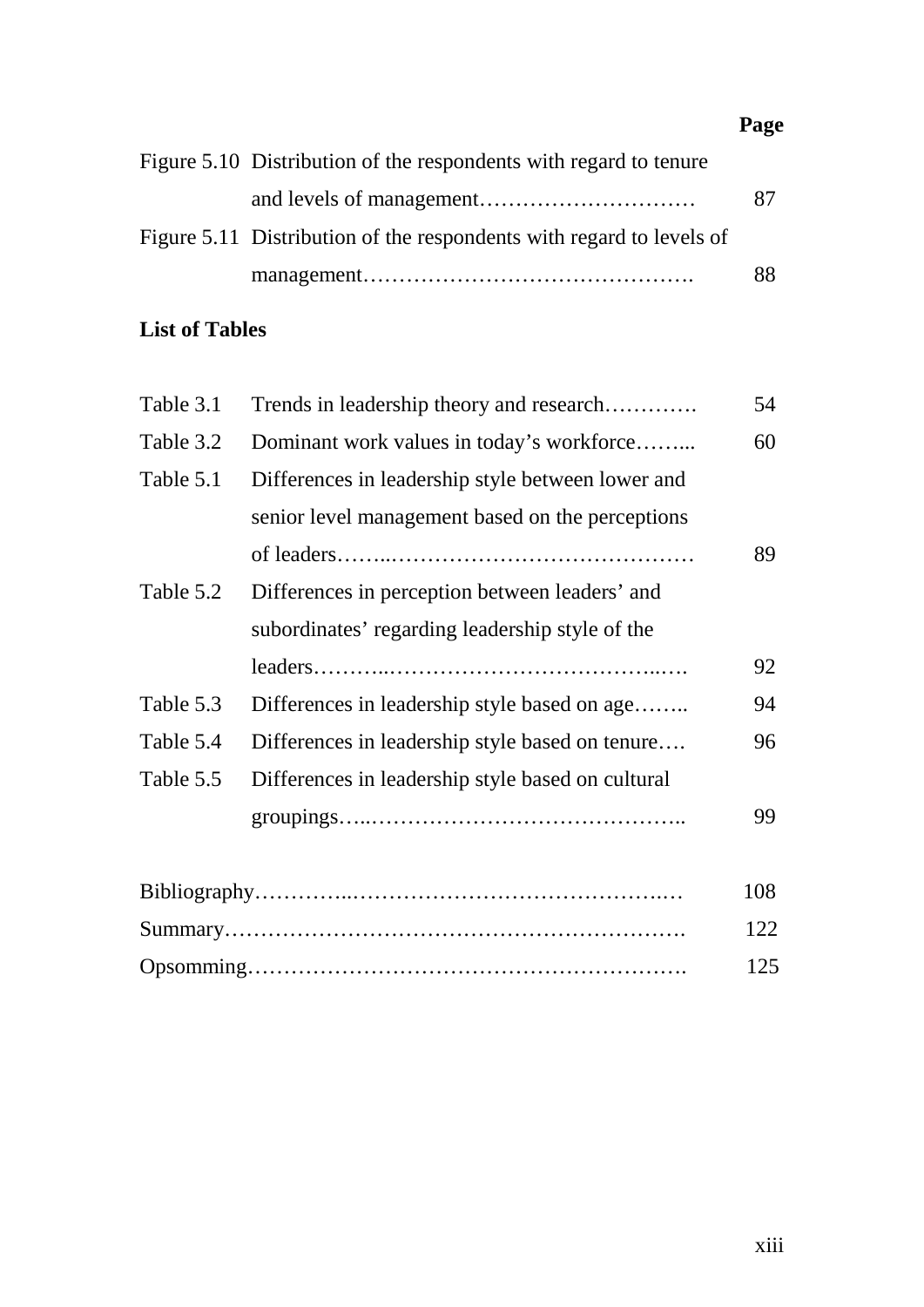### **Chapter 1**

### **Introduction and Problem Formulation**

#### **1.1 Introduction**

With South Africa becoming a democracy and the full opening up of commerce and industry to foreign competition, major transformations of both public and private organizations is the order of the day (Spangenberg & Theron, 2002). The new millennium requires a rapid rate of change and leadership is an essential factor in the change process. According to Coetzee (2001), leadership involves bringing about change, envisioning a new future as well as impassioning people to dedicate themselves to new directions.

South Africans look back with nostalgia at a time of well-known leaders in business and government. Hard-pressed to identify such leaders today, South Africans are concerned about the system of selection, and the influence of the mass media that make it difficult for great leaders to emerge (Joseph, 1991). The general impression one gains of the leadership styles of those currently in power in South Africa, is that these leadership styles are inadequate (Kemp, 2001). Therefore, the issue of leadership style needs to be addressed if one is to raise the level of motivation in organizations.

The days of looking for leaders with the right endorsements and the right credentials as defined by an established elite, are over. Leaders of the future will not ride out of the sunset on white charges; many will instead be ordinary people with extraordinary commitments. It is often sad and strange to see that leaders destroy their organizations with inappropriate leadership styles, thereby leaving wasted human resources in their wake (De Vries, 1998).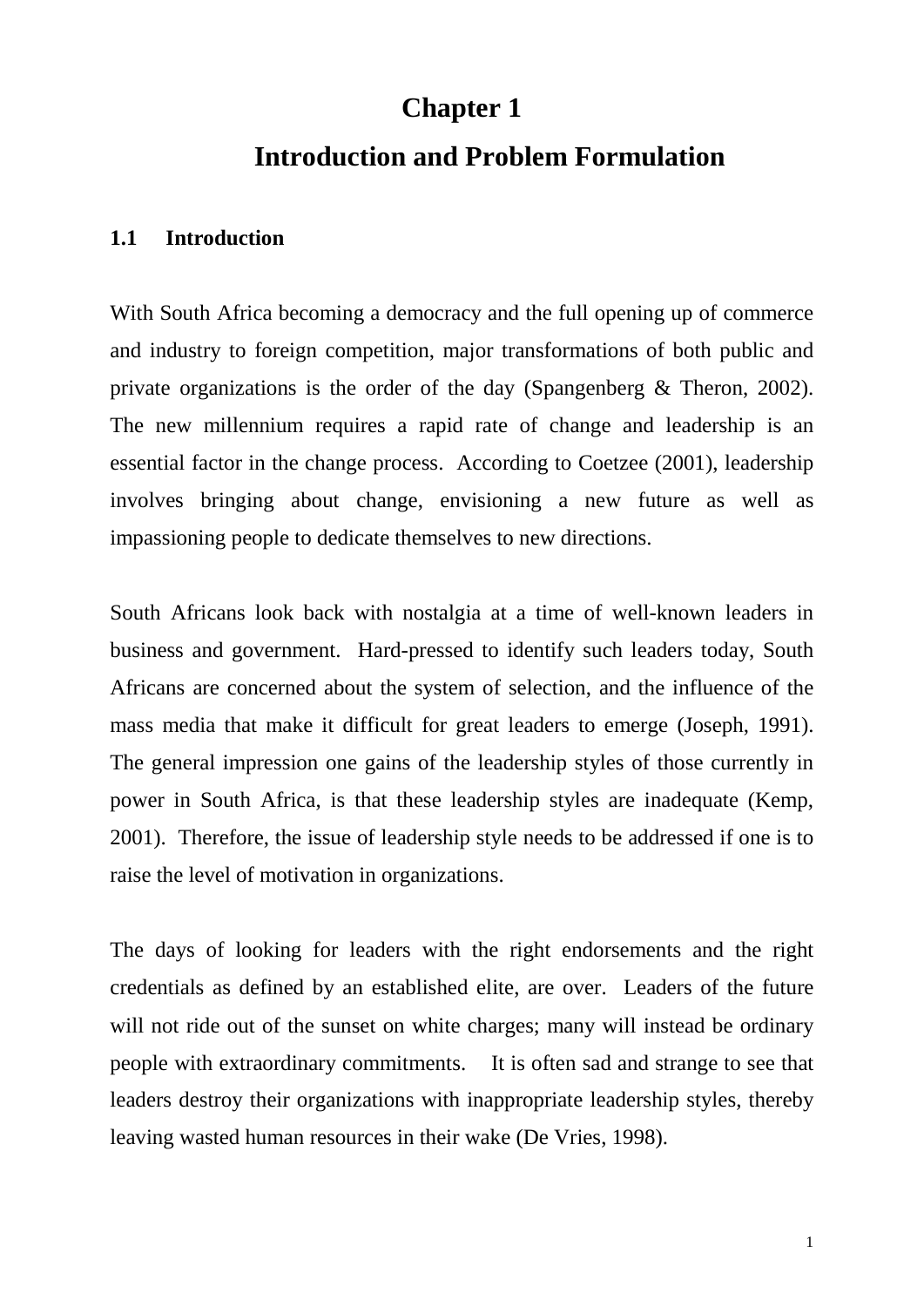There is a tendency for individuals within an organization to become what their leaders give them reason to feel they should and can become. Leaders who strive to establish a setting, which is supportive of employees and their development, also help to instil within those individuals a loyalty. The latter serves to enhance the continued achievements of the organization (Darling, 1999).

Rost (1991) proposes that leadership is an influence-relationship between followers' and leaders who intend real changes that would reflect their mutual purposes. The new paradigm of leadership focuses on the exchange-relationship between leader and subordinate (relational leadership) rather than stressing the leader's qualities or behaviours (personal leadership), or matching the leader's style with the followers' task (situational leadership).

The pendulum of leadership studies swing through a number of planes. The most recent of these is in the direction of transformational leadership, a term which may be defined as: "When one or more persons engage with others in such a way that leaders and followers raise one another to higher levels of motivation and morality" (Flanagan & Thompson, 1993, p. 9). This definition gives rise to new leadership styles.

Leadership style is an important topic. Recently there has been a renewed interest in leadership style. Den Hartog, van Muijen and Koopman (1997), note that the recent resurgence of interest in studying the topic of leadership style appears to be accompanied by an acceptance of the distinction between transactional and transformational leadership styles with an emphasis on the latter. Bass (1990) is of the opinion that the transactional-transformational model is a new paradigm, neither replaced nor explained by other models.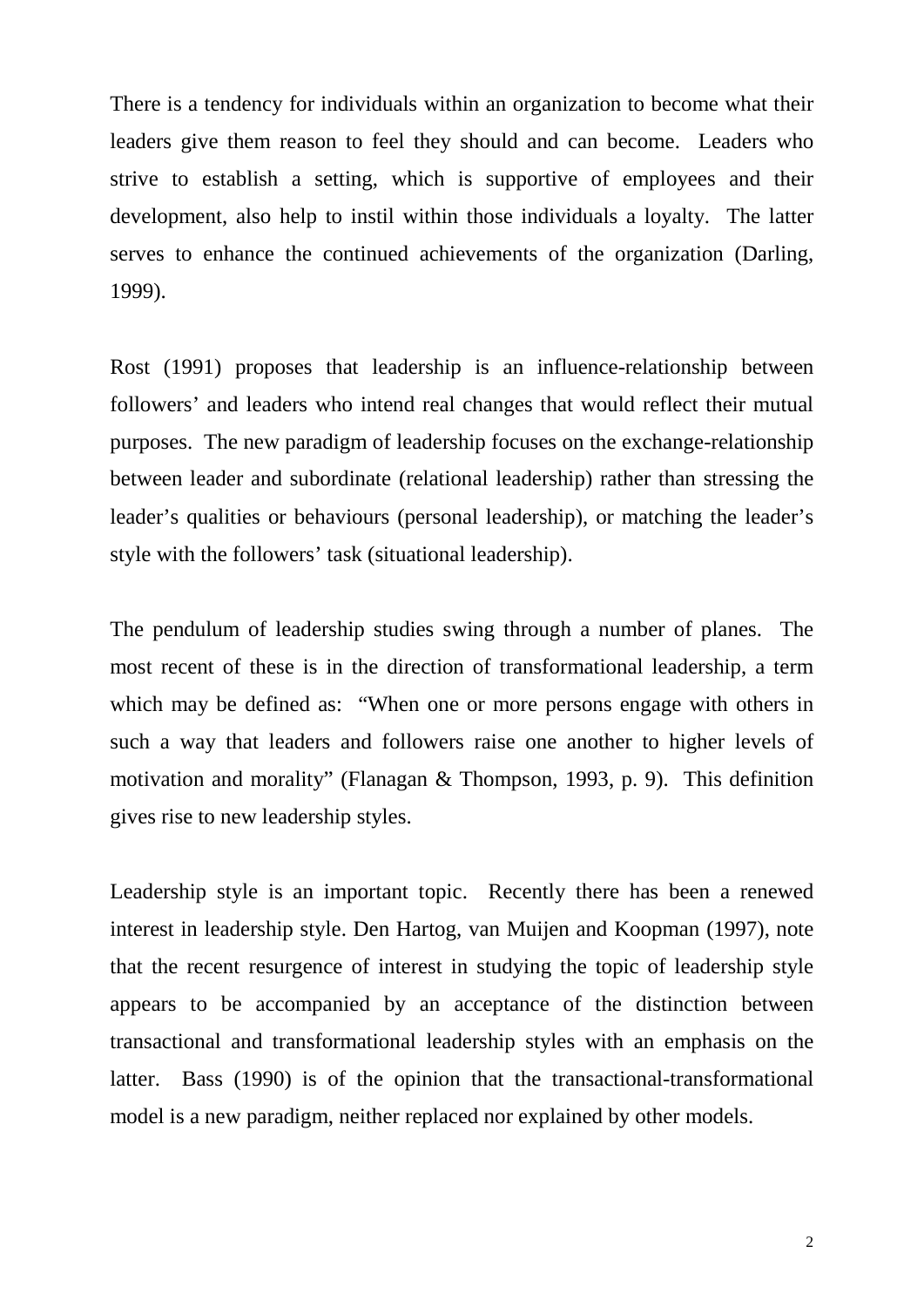A transactional leadership style is based on an exchange process in which the leader provides rewards in return for the subordinate's efforts and performance. The primary factors of a transactional leadership style include, contingent reward (followers and leaders have a positively reinforcing interaction), management-by-exception (the leader intervenes only when things go wrong), and laissez-faire (leadership is absent) (Bass & Avolio, 1993).

On the other hand, transformational leaders motivate their followers to perform beyond expectations by activating followers' higher order needs, fostering a climate of trust, and including followers to transcend self-interest for the sake of the organization. The primary factors of a transformational leadership style include charisma or idealized influence (followers trust in and emotionally identify with the leader), inspirational motivation (followers are provided with symbols and emotional appeals directed at goal achievement), intellectual stimulation (followers are encouraged to question their own way of doing things or to break with the past), and individualized consideration (assignments are delegated to followers to provide learning opportunities) (Bass & Avolio, 1993). Accordingly, Maritz (2000) is of the opinion that a transformational leadership style predicts higher performance across a diversity of cultures and organizations. Due to the fact that most South African organizations do not apply the transformational style of leadership, South Africa's competitiveness in relation to the world, is below average (Grobler, 1996).

Research by Saunders (1998) indicates that there were very few significant behavioural changes in South African leaders, which contributed to the harnessing of the intrinsic motivational energy of people. As a result, South African organizations have difficulty with issues such as world-class competitiveness and productivity. In addition, South African leaders still exercise more transactional leadership, due to a variety of reasons (Maritz, 2000). According to the latter author, South African leaders still spend a lot of

3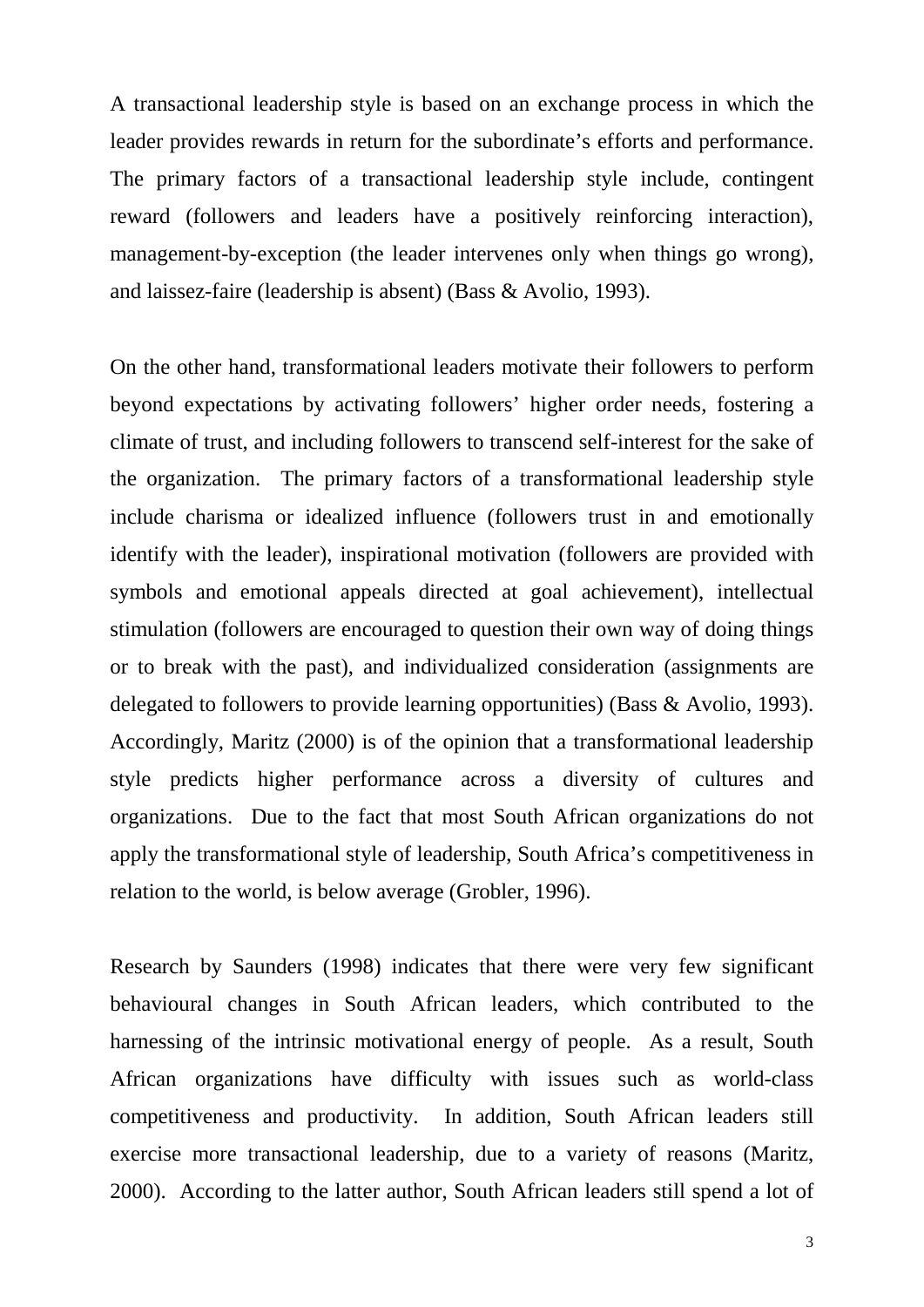time actively correcting mistakes and practicing crisis management. Maritz (2000) proposes the following mistakes. The organization is designed for the 1980s and has a culture of decentralized philosophy, but centralized behaviour. The organizational structures and reward systems are formal and rigid. In addition, human resources systems reinforced stability versus shaping and moulding boundarylessness. Added to this, some leaders see some large-scale changes as a flavour of the month. As soon as the pressure is off, they revert back to the old ways of doing things. Finally, leaders have a narrow perspective of what the global world is about. The world out there is still a foreign country and leaders lack the understanding of the opportunities and implication.

According to Maritz (2000), for South African organizations to become more competitive and effective, these organizations need to be successful in developing the behaviour and characteristics of transformational leadership. He further purports that the delay to move towards a new way of thinking about leadership can be attributed partly to politics and bureaucratic inertia and partly to a fear of changing to something people do not understand.

#### **1.2 Problem Statement**

The process of South Africa's reintegration internationally is well under way. South Africa will be shaping its own destiny without the need to apologize, make excuses, or seek special favours. However, this freedom is accompanied by a number of challenges. As pressures related to international competition intensify, South African companies will be obliged to make rapid organizational and cultural changes, and these can only be affected through people. Unless the right people are in the right places at the right time with the right skills and attitudes, the necessary changes will not come about. The key to the desired result is, therefore, effective leadership (Grobler, 1996).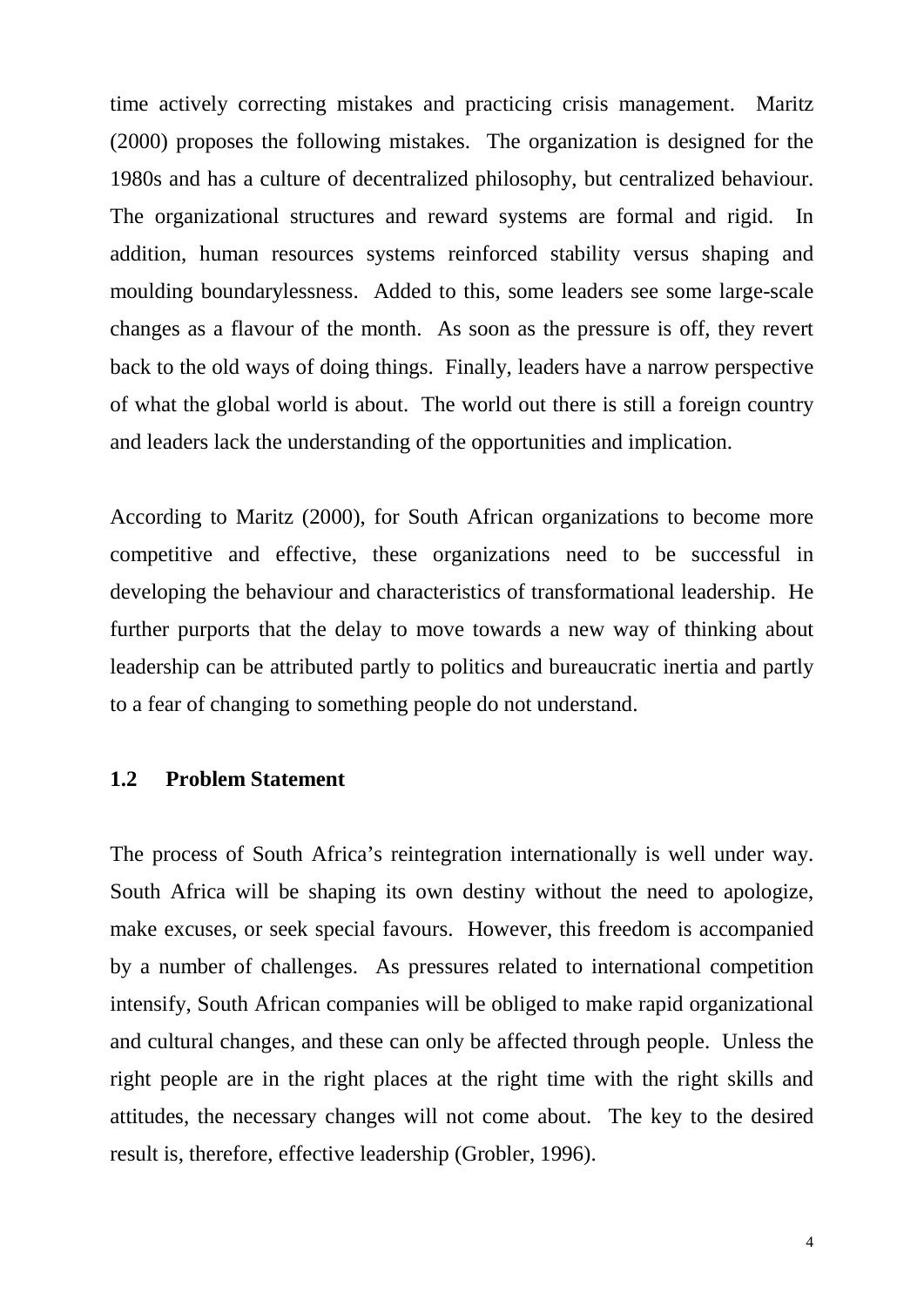The mining industry in South Africa has been a cornerstone of South Africa's economy. Thus, mining is vitally important as it provides employment to millions of people and contributes to the country's Gross Domestic Product (GDP) (South Africa Survey, 1999/2000).

Changes in labour legislation and the introduction of employment equity legislation, as well as the reform of the environmental regulatory system, create a dynamic context. Changes, which have come about in the mining industry, make it necessary to prepare the industry for the challenges, which are facing South Africans in the 21<sup>st</sup> century (White paper: Minerals, 1998).

It is the belief of the mining industry that leadership is the key element in cultivating a culture of respect for individuals, as well as collaboration and teamwork. Moreover, the mining industry strives to achieve an inclusive cultural climate in which all employees will feel comfortable, valued and accepted.

As a result of the mining industry's changing business environment, the transformation of leaders' leadership style is critical for the managing of cultural diversity and organizational effectiveness.

According to De Beer, Rossouw, Moolman, Le Roux and Labuschagne (1998), management (lower, middle and upper) is mainly concerned with assisting the organization to adjust to continuously changing environments. Since demands, tasks and responsibilities at different hierarchical levels are different, it seems likely that leadership attributes also differ for the different levels of management (Lord & Maher, 1991). According to Hunt (1991), top-level managers are characterized as being innovative, visionary, persuasive, long-term oriented, diplomatic and courageous. These attributes in top-level management were strongly associated with transformational leadership. Research by Shamir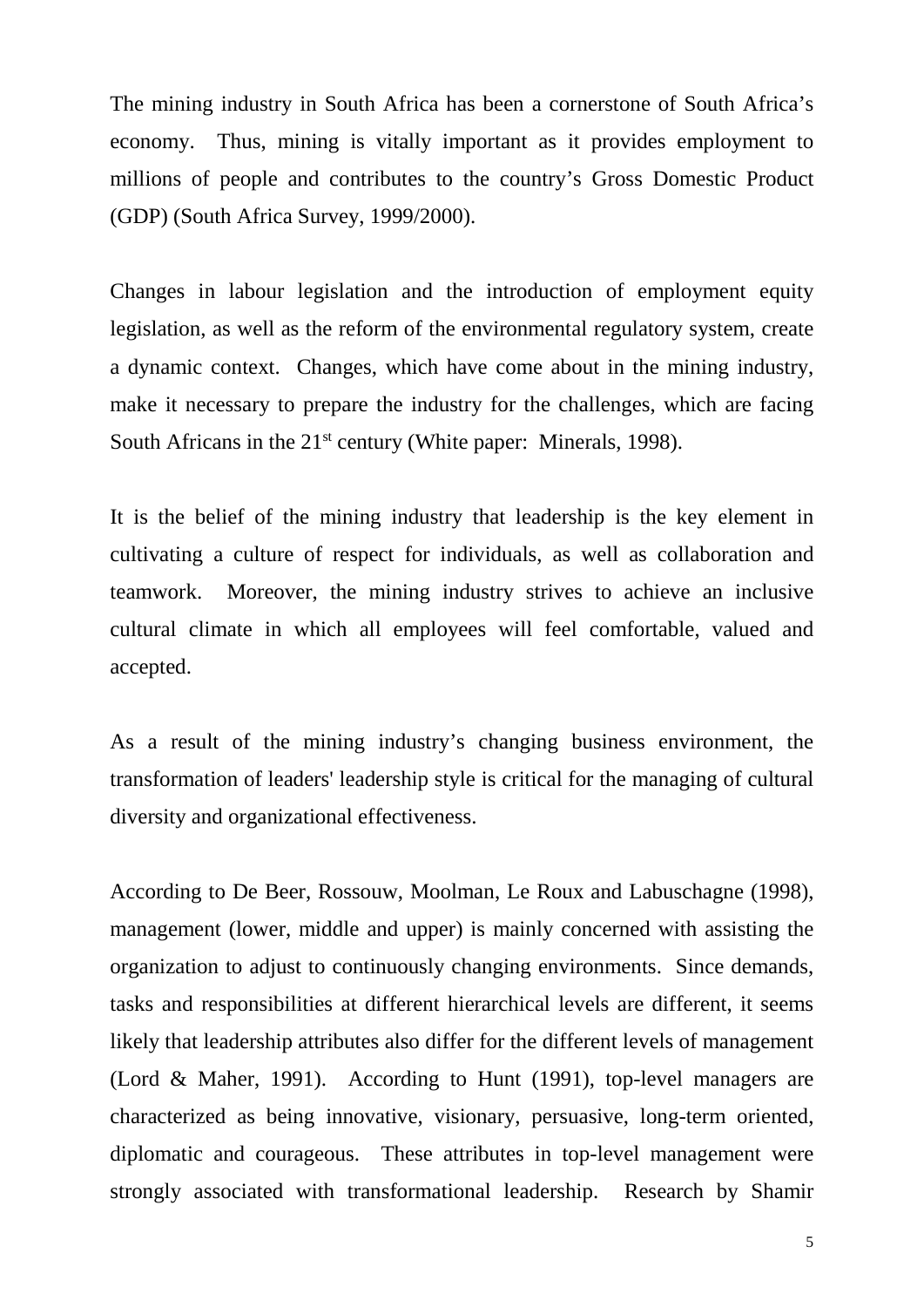(1995) supports the research by Hunt (1991), which suggests that top-level management is characterized by transformational leadership. This is evident in the fact that top-level strategic leadership is concerned with the development and communication of a vision. Lower level managers are usually responsible for daily operations and interact more often with their subordinates, as compared with top managers. Furthermore, lower level management places more emphasis on operational skills and social interaction than the articulation of a vision, and is therefore characterized by transactional leadership (Hunt, 1991). Lowe, Kroeck and Sivasubramaniam (1996) hypothesized that transformational leadership is more prevalent at higher levels of management. Not only is it important to investigate the perceived styles of leadership at different organizational levels, but also the perceived behaviours of leaders and followers.

Lord and Maher (1991), is of the opinion that followers' perceptions are used by the perceivers to evaluate and distinguish leaders from non-leaders or effective from ineffective leaders. Early research by Bass and Hater (1988) indicated a difference in the perception of the leaders' leadership style to that of the followers. In addition, the perception of the superiors' motives, goals and leadership style are crucial determinants of their pro-activity (Morrison, 1993). According to Madzar (2001), the discrepancy between leaders' and followers' perceptions, influence subordinates' information inquiry in an organizational setting. Madzar (2001) is of the opinion that subordinates who perceive their leaders to be transactional will seek more technical and referent information. On the other hand, subordinates who perceive their leaders to be transformational will seek information relating to performance and social feedback.

Despite the resurgence of South African leadership research, few investigations have examined the association between leadership style and biographical characteristics, which include, age, tenure and cultural diversity.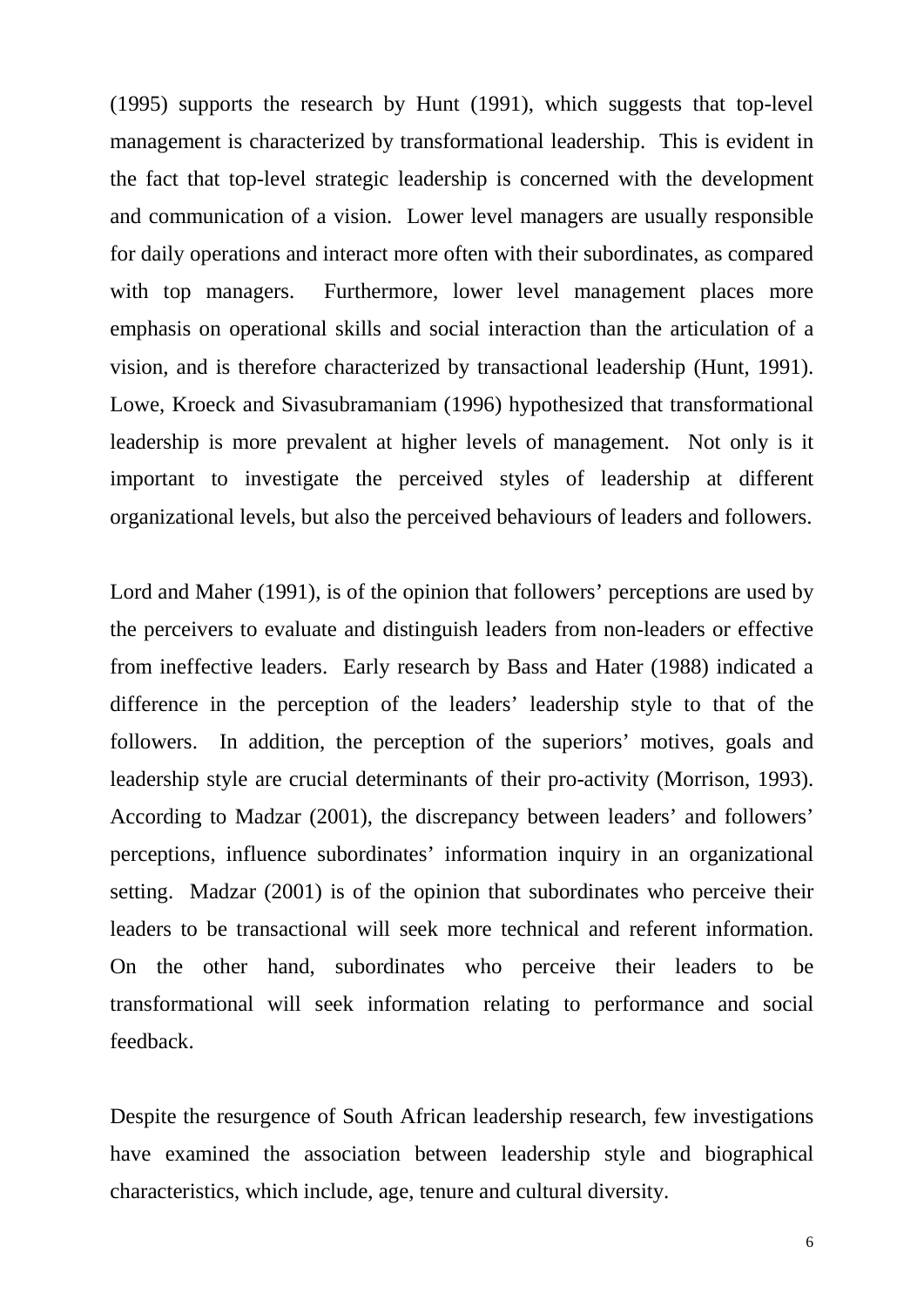Lord and Maher (1991), argue that culture plays a strong role in the content of leadership. According to Bass (1990), transformational leaders in organizations are more likely to emerge from societies with traditions of support. Research by Triandis (1993) indicates that subordinates from different cultural groups will perceive the leadership style of their leaders differently. A collectivist culture will identify more with a transformational leader and an individualist culture with a transactional leader (Triandis, 1993). Booysen (2001) is of the opinion that cultural differences influence individual expectations and assumptions about management. Leadership philosophies have to evolve in harmony with the cultures within which they function (Booysen, 2001). According to Booysen (2001, p. 32), "The face of South African leadership is becoming more diverse and inclusive of all race groups posing a challenge to the dominant values and practices". Relatively few studies in South Africa have focused on culturebased differences in leadership; as a result there is a growing awareness of a need for better understanding in which leadership is enacted in various cultures. Not only does one anticipate differences in leadership style based on cultural difference, but one also anticipates a difference in leadership style based on the individuals' tenure within the organization.

Early research by Katz (1982), points out that managers with organizational experience tend to rely increasingly on their past experiences and routine information sources rather than on new information, thus such leaders are more traditional (transactional). Research by Finkelstein and Hambrick (1990), found that managers with long organizational tenure tend to have a restricted knowledge base that impedes their response to environmental changes. Such leaders hold fast to traditional values and beliefs thereby characterizing them as transactional leaders.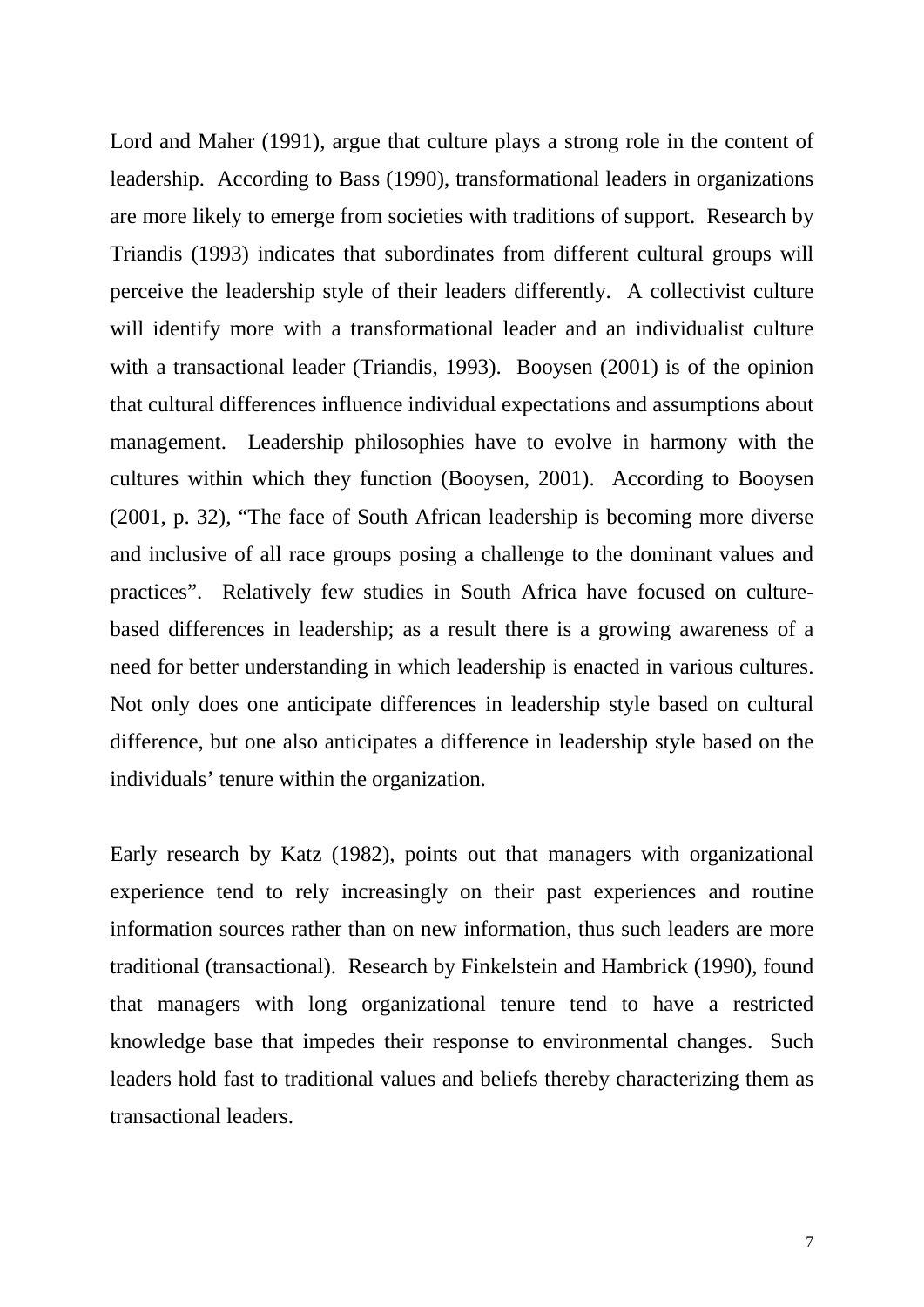In addition to tenure in organizations, differences in leadership style may also be affected by age. Research by Zenger and Lawrence (1989), postulated that younger managers emerge as results driven. As they experience more developmental opportunities, these managers are able to simultaneously develop their subordinates. Such managers will display a transformational style of leadership. Older managers, for example, bureaucrats, on the other hand, see themselves as having little or no exposure to development; hence such managers emerge as intolerant and are characterized by a traditional style of leadership (Carroll & Harrison, 1994).

In the light of the above-mentioned, the management of a mining organization in South Africa would like to undertake a study in order to establish the current situation with regards to leadership in the company. Management is specifically interested in determining whether different management levels in the organization exercise different styles of leadership and whether the perceptions of leadership competencies differ between leaders and followers. In addition, management wishes to determine whether there is a difference in leadership style based on biographical variables, which include cultural diversity, age and tenure. For the purpose of this study, the following research questions have been formulated.

#### **1.3 Research Questions**

The following research questions were formulated.

- Is there a difference in leadership style between lower and senior management within a mining company in the Northern Cape?
- Is there a difference between the perceptions of leaders and followers with regard to leaders' leadership styles?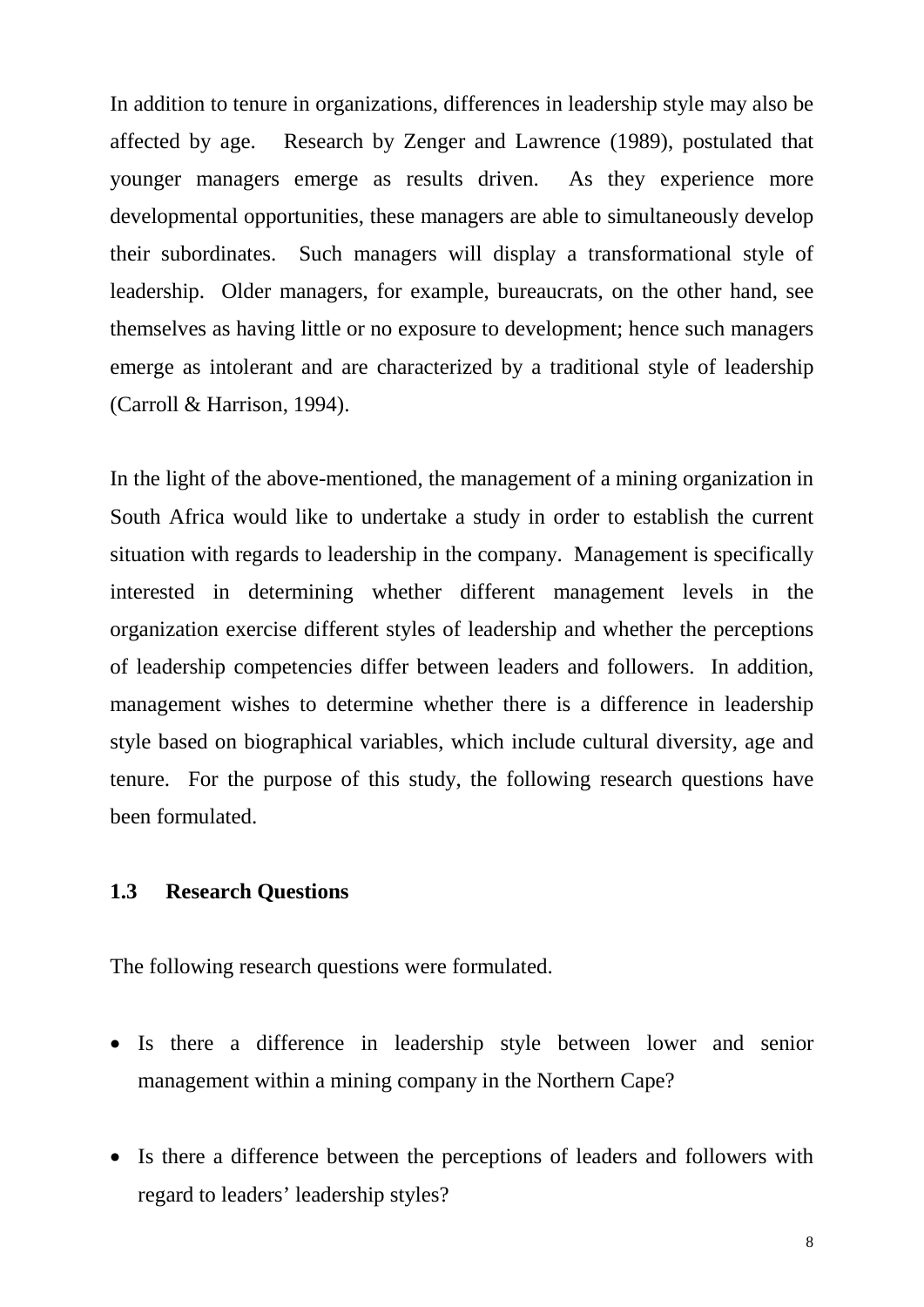• Are there differences in leadership style based on biographical variables such as age, tenure and cultural groupings based on home language of the leaders in a mining company in the Northern Cape?

#### **1.4 Research Objectives**

This study aims to:

- Determine by means of a non-experimental research design whether there are differences in leadership style between lower and senior management within a mining company in the Northern Cape.
- Determine by means of a non-experimental research design if there are differences between the perceptions of leaders and followers with regard to leaders' leadership styles.
- Determine by means of a non-experimental research design whether there are differences in leadership style based on biographical variables such as age, tenure and cultural groupings based on home language of the leaders in a mining company in the Northern Cape.

#### **1.5 Plan of study**

In chapter two, issues regarding perceptions will be addressed which include the nature and definition of perception, the perception process, perception distortions, attribution as well as factors that influence perception.

In chapter three, issues regarding leadership, which include the definition and nature of leadership style and theory, four approaches to the study of leadership,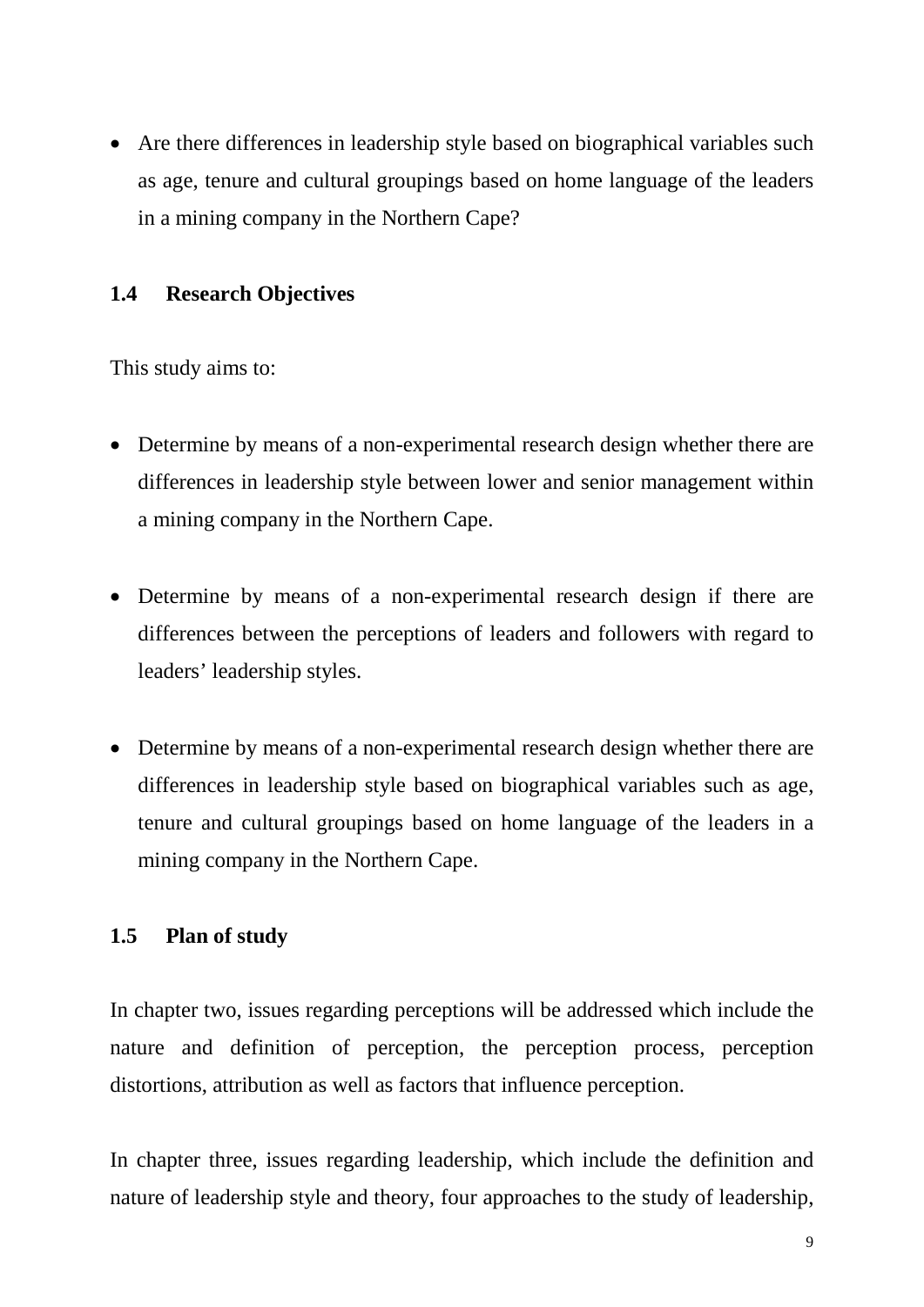levels of management and leadership style, age and leadership style, cultural diversity and leadership style, tenure and leadership style and the role perception plays in the execution of leadership style, will be addressed.

The focal point of chapter four is the research methodology in which the research hypotheses, research sample, data-gathering instrument and statistical techniques will be presented.

The results and discussion of the research will be presented in chapter five. The general conclusions and recommendations will be derived from the conclusion.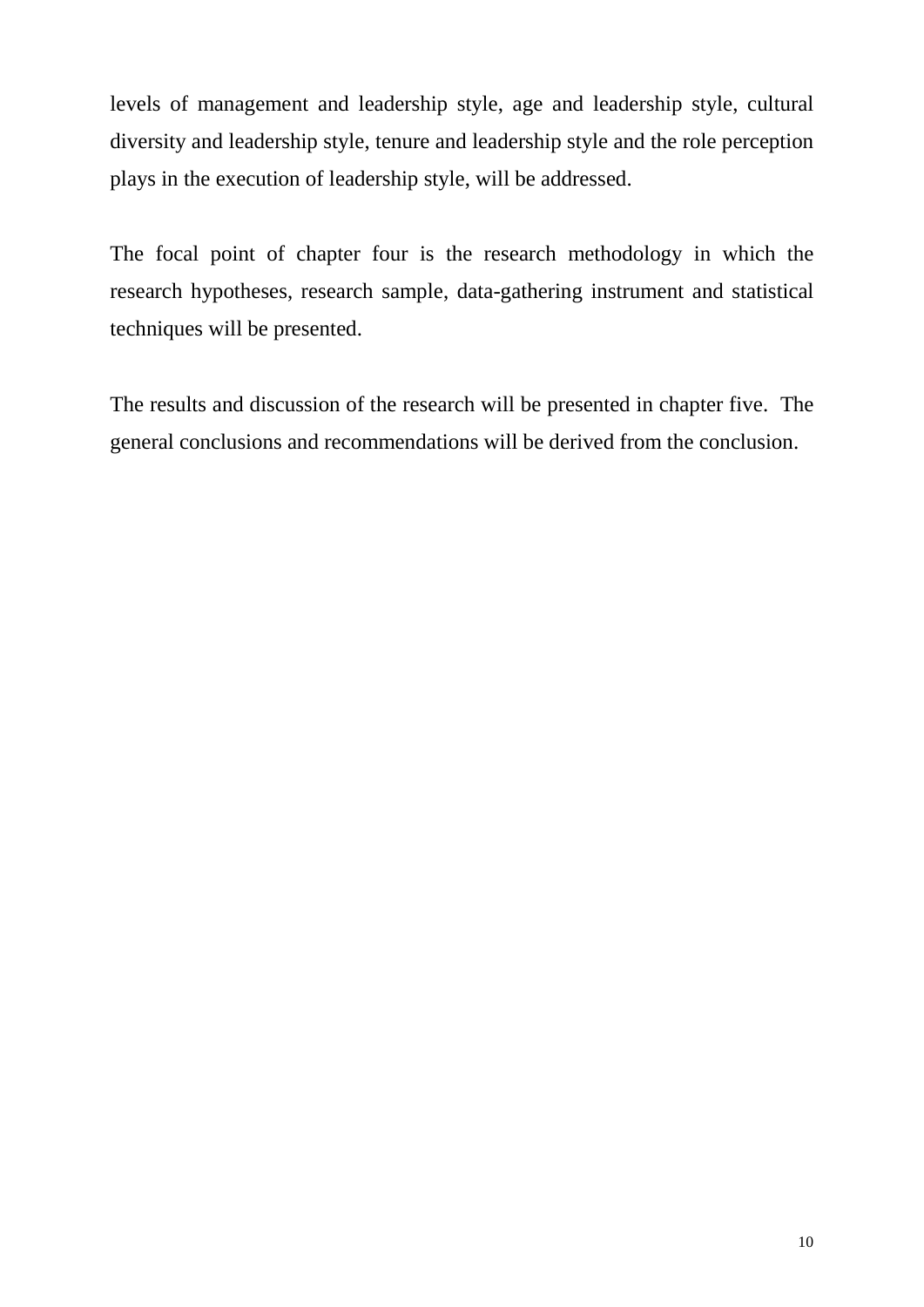# **Chapter 2 Perception**

#### **2.1 Introduction**

Relevant issues with regard to perception will be addressed in this chapter. These issues will include the definition and nature of perception, the perceptual process, perceptual distortions, factors that influence perception, as well as perception and communication. It is important for the purposes of this study to discuss these aspects since one of the objectives of the study relates to the perception of leaders and followers regarding leadership.

#### **2.2 Definition and nature of perception**

According to Fiske and Neuberg (1990), perception may be defined as the processes by which individuals become aware of and interpret information about the environment. Bowditch and Buono (1997) define perception as the interpretation of messages from an individual's senses to provide some order and meaning to the environment. Furthermore, Greenberg and Baron (2000) purport that perception is the process through which people select, organize and interpret information. Wofford (1982) adds on to say that perception is the process of selecting and receiving input from the environment and interpreting and organizing the material received. In addition, Greenwald and Banaji (1995) are of the opinion that perception is a cognitive process that enables one to understand and interpret the environment. Added to this, perception may be defined as the process by which people select, organize, retrieve, and respond to information from the world around them (Wyer & Skrull, 1986).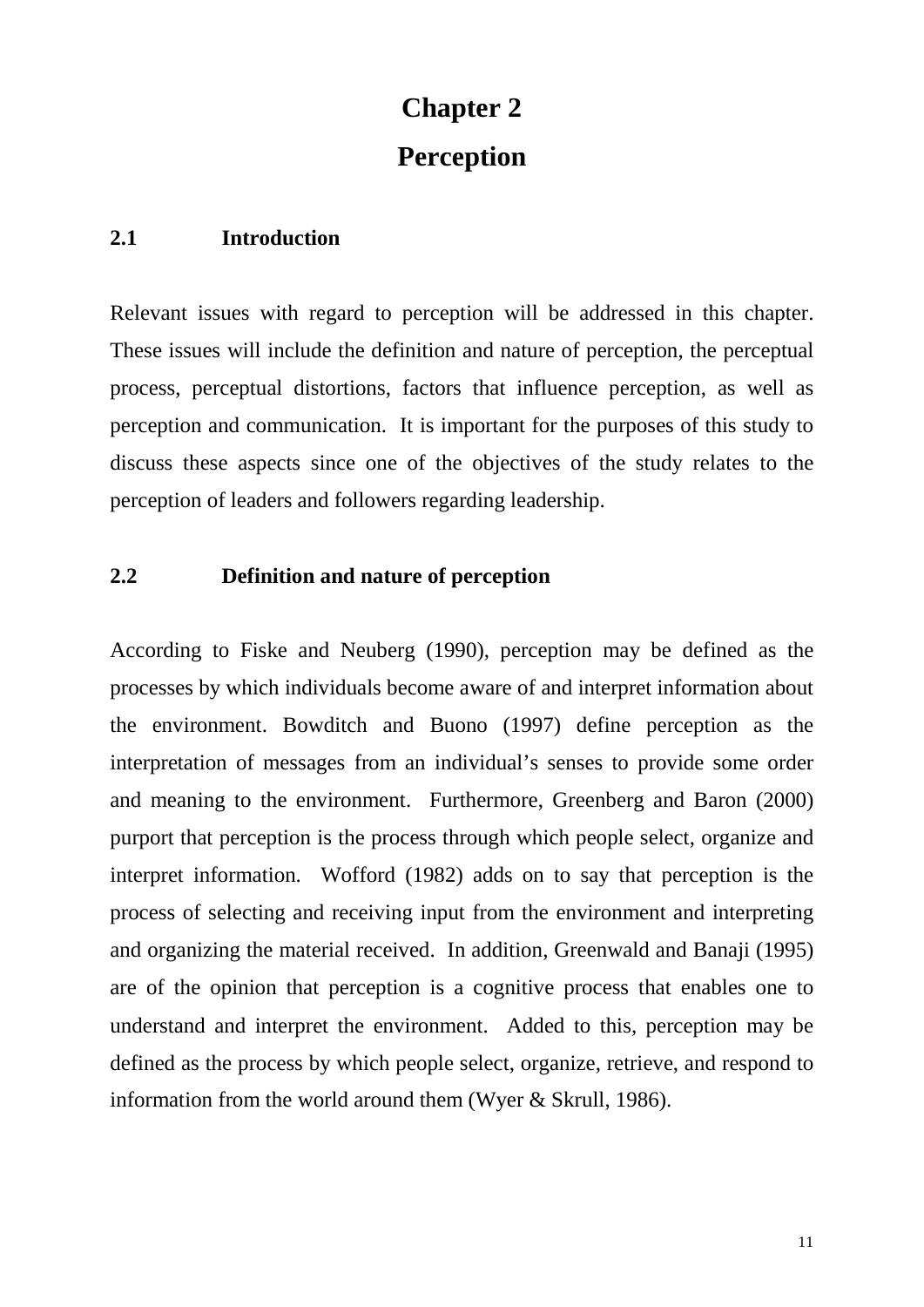The key to the above-mentioned definitions of perception is the term, interpretation. Since different people can view the same situation in disparate ways, the interpretation of the meaning of a particular event determines how individuals will react to it (Bowditch & Buono, 1997).

Moreover, in perceiving, individuals receive information from spoken words or visual images. Through the perceptual process, the receiver assimilates the varied types of incoming information for the purpose of interpreting it (Levine & Shefner, 1981).

Perception is a way of forming impressions about oneself, other people and daily life experiences. In addition, perception serves as a screen or filter through which information passes before it has an effect on people. Thus, the quality or accuracy of a person's perceptions has an impact on his/her response to a given situation (Greenberg & Baron, 2000).

#### **2.3 The perception process**

Man obtains information from the outside world through a series of steps. First, the signals from the outside world are detected by some kind of sensing device (sensation). If the signals come by way of electromagnetic waves such as light, then the eyes may detect them. If the signals come by way of mechanical waves such as sound, then the ears may detect them. The signals detected by the sensing devices will then be transmitted through neurons (transmission) and perceived by the brain (perception). The brain will then express the perceived information by talking or writing as an output (Chiang, 1981). These steps are illustrated in figure 2.1 below: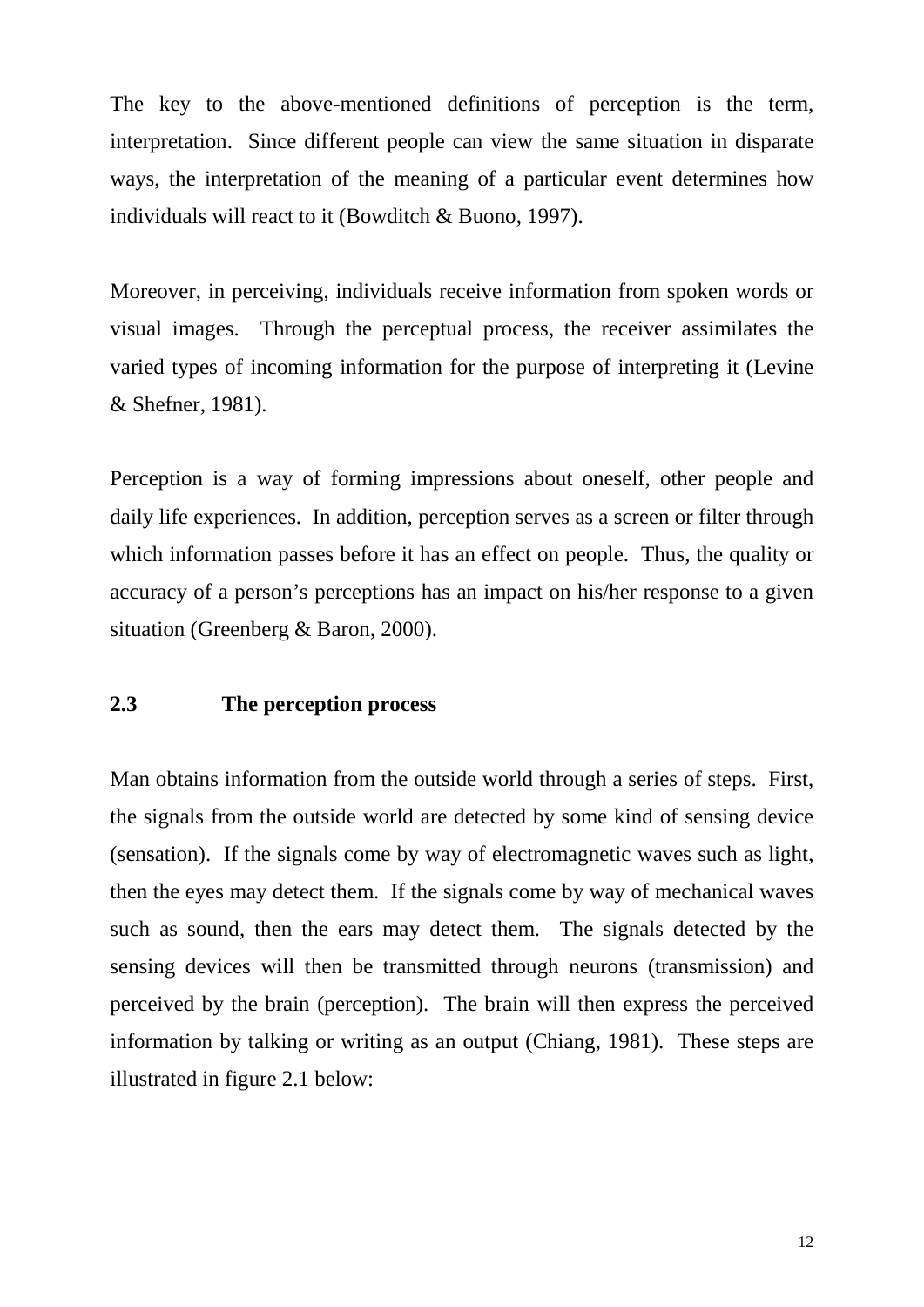

**Figure 2.1. Perceptual process (Chiang, 1981, p. 133).**

People's outputs (evaluations and impressions) are shaped by their pre-existing beliefs about the social world. Rather than responding to the world as it is, people's memories and inferences are embellished by schematic forces that guide information processing (Macrae & Bodenhausen, 2001).

According to Cohen (1981), the perceptual process may be defined as an interaction of selection/attention, organization, and interpretation. These aspects will be discussed in the following section.

#### **2.3.1 Attention**

Numerous stimuli are constantly confronting individuals all the time such as the noise of the air-conditioner, the sound of other people talking, as well as outside noises from cars and planes. Information that is observed is not stored in memory in its original form, therefore encoding is required. Information that is raw is translated into mental representations. Perceivers assign information to cognitive categories. People are interpreted and evaluated by comparing their characteristics with information contained in schemata. A schema represents a person's mental picture of a particular event (Grant & Holmes, 1981).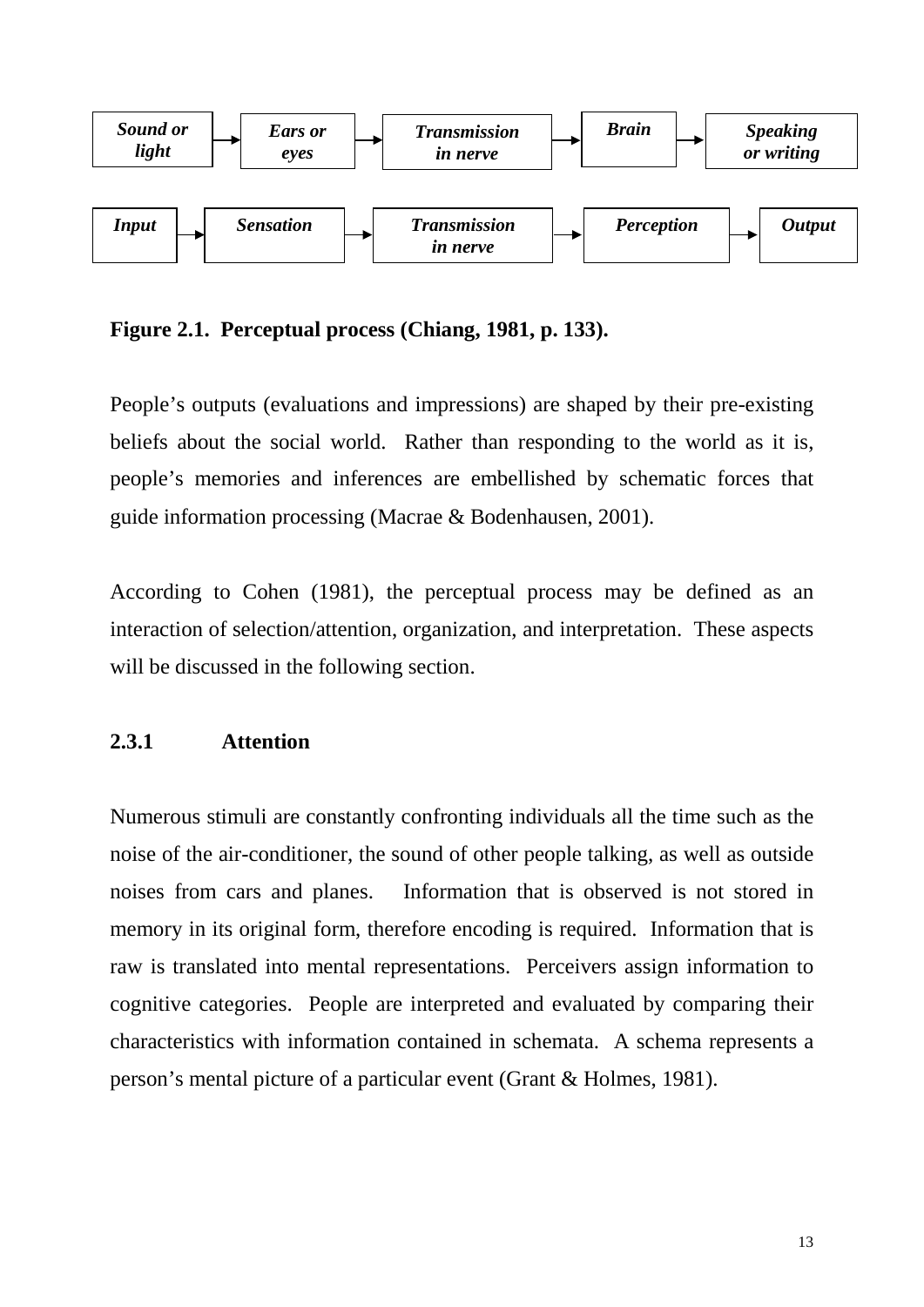Since the stimuli are below the individual's conscious threshold, individuals engage in perceptual selectivity. Various external and internal attention factors affect perceptual selectivity, and will be discussed briefly.

#### **2.3.1.1 External attention factors**

These external attention factors consist of environmental influences such as intensity, size, contrast, repetition, motion, novelty and familiarity (Hunsaker & Cook, 1986).

#### **2.3.1.1.1 Intensity**

The intensity principle of attention states that the more intense the external stimulus, the more likely it is to be perceived. According to Bowditch and Buono (1997), intensity or relative strength of an object, noise, or occurrence can significantly influence perception.

#### **2.3.1.1.2 Size**

The larger the object, the more likely it will be perceived. In addition, large objects stand out more fully in relation to their background. Moreover, larger objects have a greater probability of being selected into perception (Zerbe & Franklen, 1992).

#### **2.3.1.1.3 Contrast**

Contrast refers to the extent that something stands out in relation to its background. Furthermore, the contrast principle states that external stimuli, which stand out against a background, will receive an individual's attention (Zerbe & Franklen, 1992).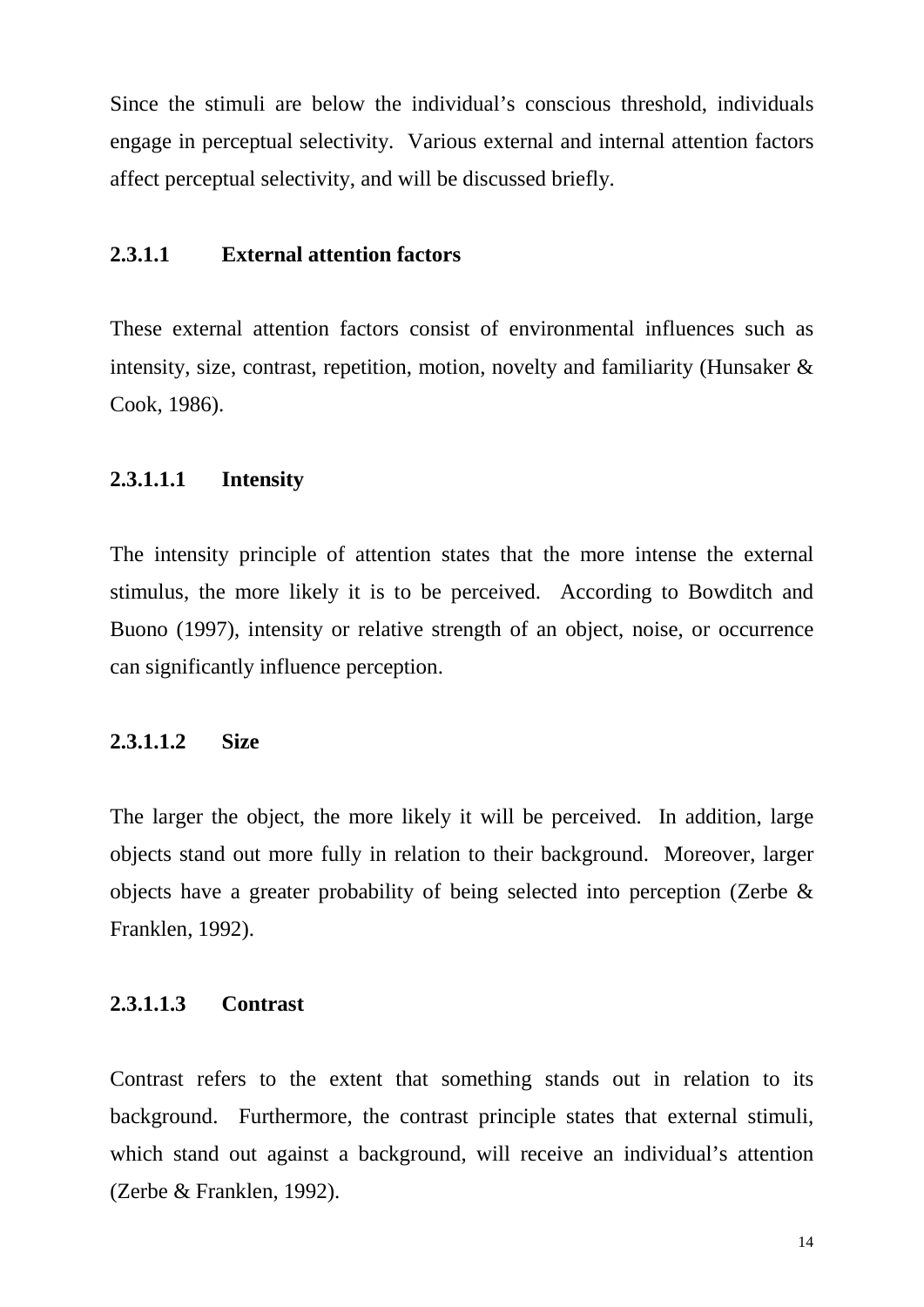#### **2.3.1.1.4 Repetition**

Repetition/frequency is another external factor that influences perception. Things that are repeated or occur frequently are seen more readily than those objects or events that are infrequent or not repeated (Bowditch & Buono, 1997).

#### **2.3.1.1.5 Motion**

Individuals tend to notice things that move against a relatively still background. Moreover, people will pay more attention to moving objects in the field of vision than they will to stationary objects (Morris, 1996).

#### **2.3.1.1.6 Novelty and Familiarity**

Novel and very familiar perceptual settings are more readily selected than situations that are not novel and very familiar. Changing workers' jobs from time to time will increase the attention they give to the task. Moreover, new objects or events in a familiar setting or familiar objects or events in a new setting will draw the attention of the perceiver (Moorhead & Griffin, 1989).

#### **2.3.1.2 Internal factors**

Internal factors that influence attention include expectations, motivation, adaptation level, personality and motives (Hunsaker & Cook, 1986).

#### **2.3.1.2.1 Expectations**

According to Wagner and Hollenbeck (1998), the perceiver's expectations will affect the evaluation of a particular object. Our attention is easily drawn to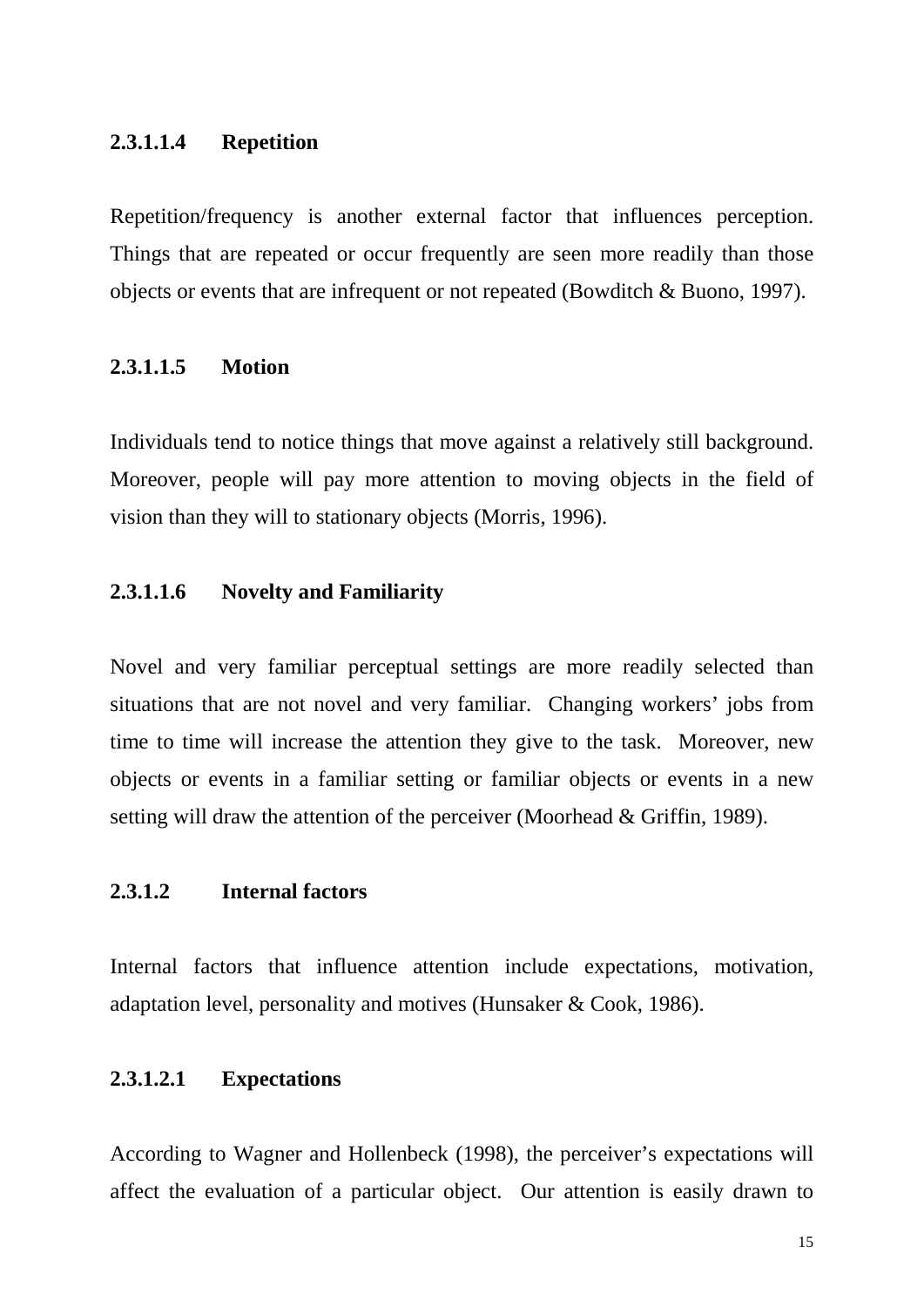objects that confirm our expectations. Moreover, Wofford (1982) is of the opinion that people see what they expect to see. Through experience and through other people's suggestions, individuals form expectations. People with different experiences, in the same situation, form different expectations about it.

#### **2.3.1.2.2 Motivation**

Motivation plays an important role in perception. Objects that are valued are perceived with greater ease. Individuals deny stimuli that are inconsistent with their self-image. Stability and comfort are protected by individuals seeing the world in such a way that satisfies their needs and sustains their values (Wofford, 1982). Furthermore, people will select out stimuli or situations from the environment that appeal to, and are compatible with, their learning and with their personality.

#### **2.3.1.2.3 Adaptation level**

A new stimulus is not judged in isolation but in relation to an adaptation level that has been established by previous experience in simular situations. A craftsman of fair ability will be perceived to be good when in a crew of novices; however, if switched to a crew with outstanding ability, the craftsman will appear to be inexperienced (Higgins & Bargh, 1987).

#### **2.3.2 Organization**

Even though selective screening takes place in the attention stage, it is still necessary to finds ways to organize the information efficiently. In addition, schemas are cognitive frameworks that represent organized knowledge about a concept or stimulus developed through experience. One can distinguish between different types of schemas, namely, person schemas, script schemas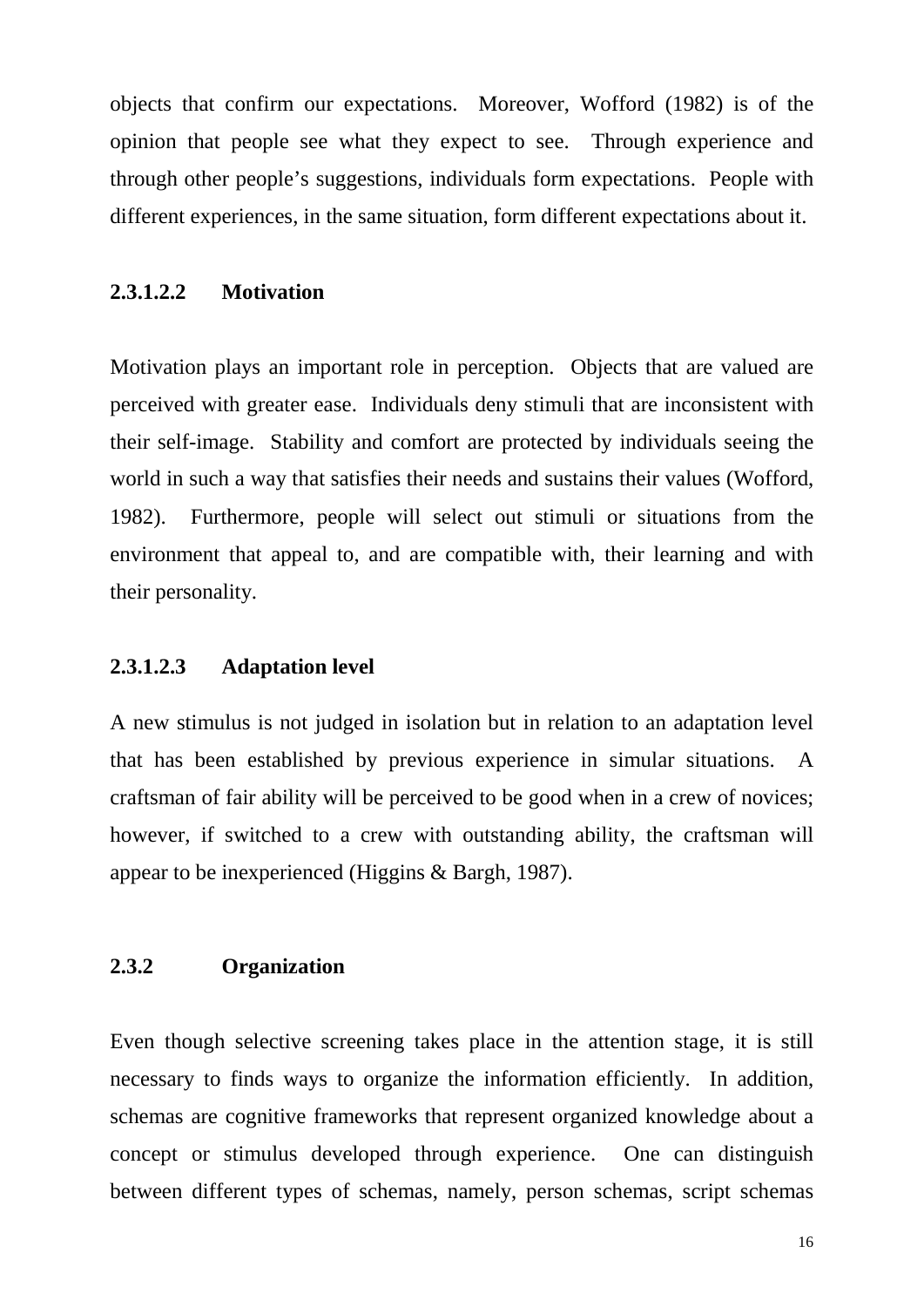and finally person-in-situation schemas (Grant & Holmes, 1981). These schemas will be discussed briefly.

#### **2.3.2.1 Person schemas**

Person schemas refer to the way individuals sort people into categories. The term prototype or stereotype is used to represent these categories. Once a prototype is formed, it is stored in the long-term memory where it is later retrieved when it is needed for a comparison of how well a person matches the prototype's features (Grant & Holmes, 1981).

#### **2.3.2.2 Script schemas**

A script schema may be defined as a knowledge framework that describes the sequence of events in a given situation. An experienced manager would use script schemas to determine the appropriate steps involved in planning a meeting (Grant & Holmes, 1981).

#### **2.3.2.3 Person-in-situation schemas**

Person-in-situation schema is a combination of schemas built around persons (self and person schemas) and events (script schemas) (Grant & Holmes, 1981).

#### **2.3.3 Interpretation**

Once an individual's attention has been drawn to certain stimuli and the individual has grouped or organized this information, the next phase is to uncover the reasons behind the actions (Kenny & Albright, 1987). Interpreting what others do is burdensome, thus, individuals make the task of interpretation more manageable by developing techniques that allow them to make perceptions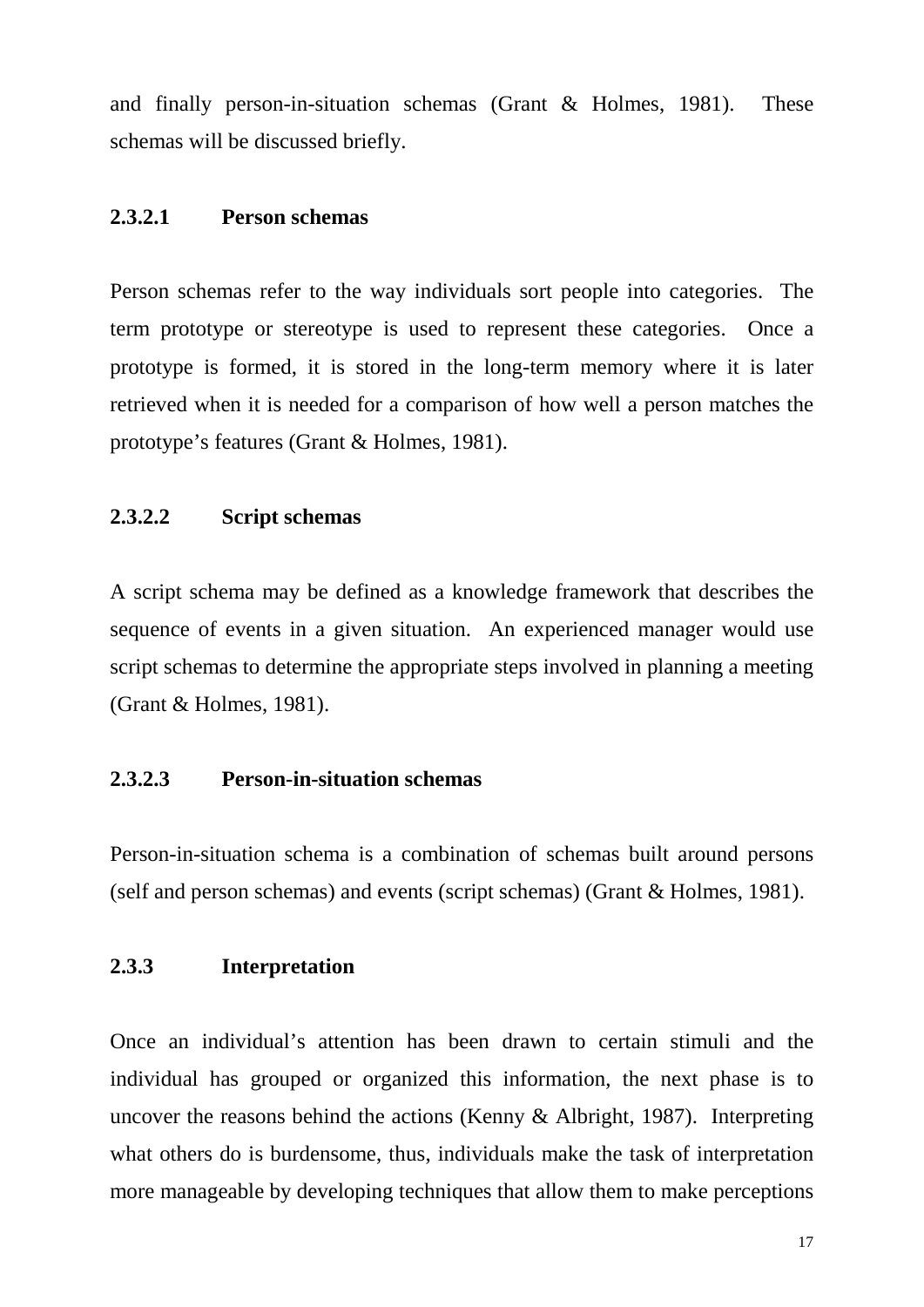rapidly (Jussim, 1991). These techniques include, stereotyping, halo effects, contrast effects, projection, self-fulfilling prophecy and perceptual defence.

#### **2.3.3.1 Stereotyping**

Humans are rarely motivated to engage in the mental activity necessary to optimise their evaluations of others (Gilbert & Hixon, 1991). Rather, they do just enough mental work to get by; mental work simplified through the activation of category-based knowledge structure (Gilbert & Hixon, 1991). "People often avoid the trouble of thinking simply because they are mental sluggards and a stereotype is the sluggard's best friend" (Gilbert & Hixon, 1991, p. 509).

According to Judd and Park (1993), a stereotype is an individual's belief about the characteristics of a group. A stereotype is defined at the level of the individual perceiver, and it need not be consensually shared. Greenwald and Banaji (1995), define a stereotype as a socially shared set of beliefs about traits that are characteristic of members of a social category. "Stereotypes guide judgement and action to the extent that a person acts toward another as if the other possesses traits included in the stereotype" (Greenwald & Banaji, 1995, p. 14).

#### **2.3.3.1.1 Stereotype formation and maintenance**

Stereotyping is a four-step process. It usually starts with categorizing people into groups according to various criteria, which include, gender, age, race and occupation. Individuals infer that all people within a particular category possess the same traits or characteristics. Next, individuals form expectations of others and interpret their behaviour according to their stereotypes. Finally, stereotypes are maintained by: (1) over-estimating the frequency of stereotypic behaviours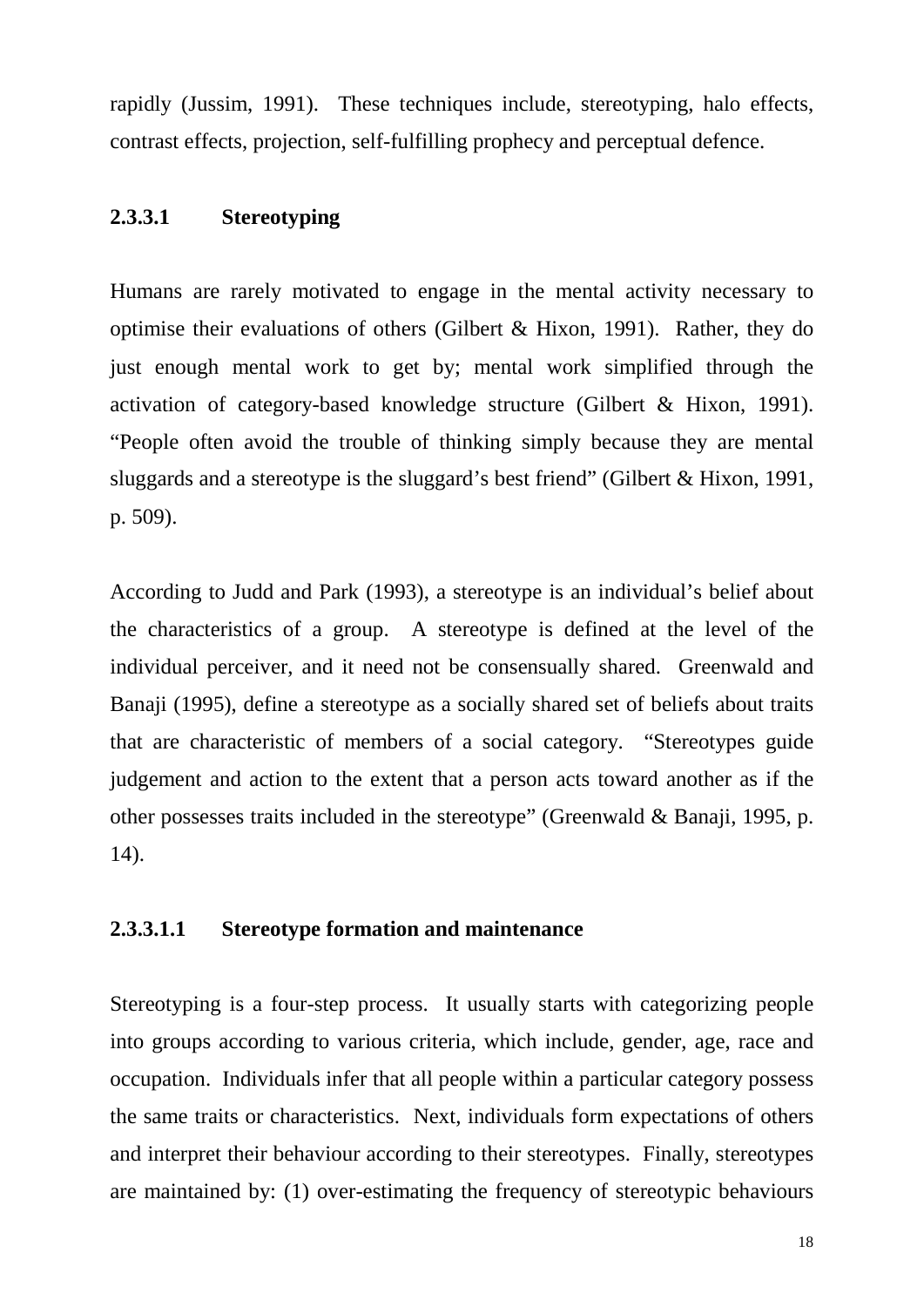that other exhibit; (2) incorrectly explaining expected and unexpected behaviours; and (3) differentiating minority individuals (Kreitner & Kinicki, 1998). Added to this, Mullins (1999) purports that stereotyping is a means of simplifying the perception process, instead of dealing with a range of complex and alternative stimuli. Furthermore, a danger of stereotyping is that it can block out accurate perceptions of individuals.

#### **2.3.3.1.2 Halo effects**

According to Greenwald and Banaji (1995), Thorndike named the halo effect after noticing personality ratings showed a tendency for positive characteristics to be associated with other positive characteristics more than they should be. The halo effect came to be regarded as the tendency for judgement of a novel attribute of a person to be influenced by the value of an already known, but irrelevant attribute. In much halo effect research, physical attractiveness plays the role of the irrelevant attribute that influences evaluation of another person (Greenwald & Banaji, 1995).

Moreover, Mullins (1999) defines the halo effect as the process by which the perception of a person is formulated on the basis of a single favourable or unfavourable trait. The halo effect shuts out other relevant characteristics of that person. In addition, Bowditch and Buono (1997) is of the opinion that the halo effect refers to the process of allowing one characteristic of an individual or group overshadow all other characteristics of that individual or group.

Furthermore, when an individual is rated on multiple performance dimensions or attributes, the rater's overall impression or evaluation is thought to strongly influence ratings of specific attributes, a phenomenon that is referred to as halo error (Murphy, Jako & Anhalt, 1993). Added to this, research by Luthans (1990) suggests that the halo effect is similar to stereotyping. In stereotyping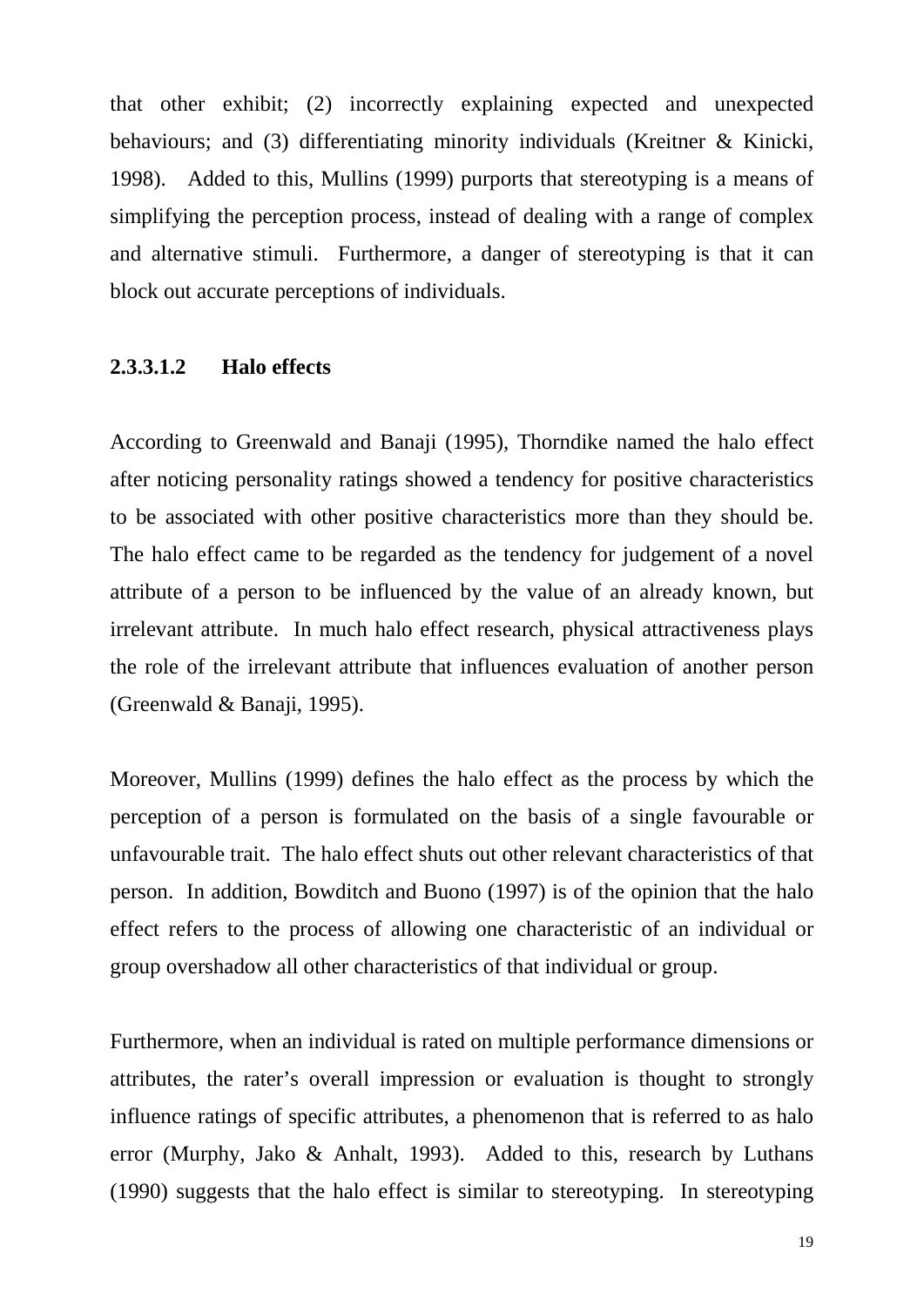the individual is perceived according to a single category, under the halo effect the person is perceived on the basis of one trait. Halo effects occurs under three conditions. Firstly, when traits to be perceived are unclear in behavioural expression; secondly, when traits are not frequently encountered by the perceiver; and thirdly, when traits have moral implications (Balzer & Sulsky, 1992).

#### **2.3.3.1.3 Projection**

Judging others becomes easy when we assume that they are similar to us. The tendency to attribute one's own characteristics to others is called projection. Individuals engaging in projection perceive others according to what they themselves are like rather than according to what the person being observed is really like. When leaders are guilty of projection, they are not able to respond to individual difference (Robbins, 2001). Bowditch and Buono (1997), view projection to be the tendency to place blame for difficulties or problems upon others.

#### **2.3.3.1.4 Self-fulfilling prophecy**

The essence of the self-fulfilling prophecy is that people's beliefs and expectations determine their behaviour and performance, thus serving to make an expectation come true. In addition, one strives to validate one's perception of reality, irrespective of how faulty they may be. Due to the Pygmalion effect, managerial expectations influence employee performance. A model of the selffulfilling prophecy may help to explain how supervisory expectations affect employee performance (see figure 2.2).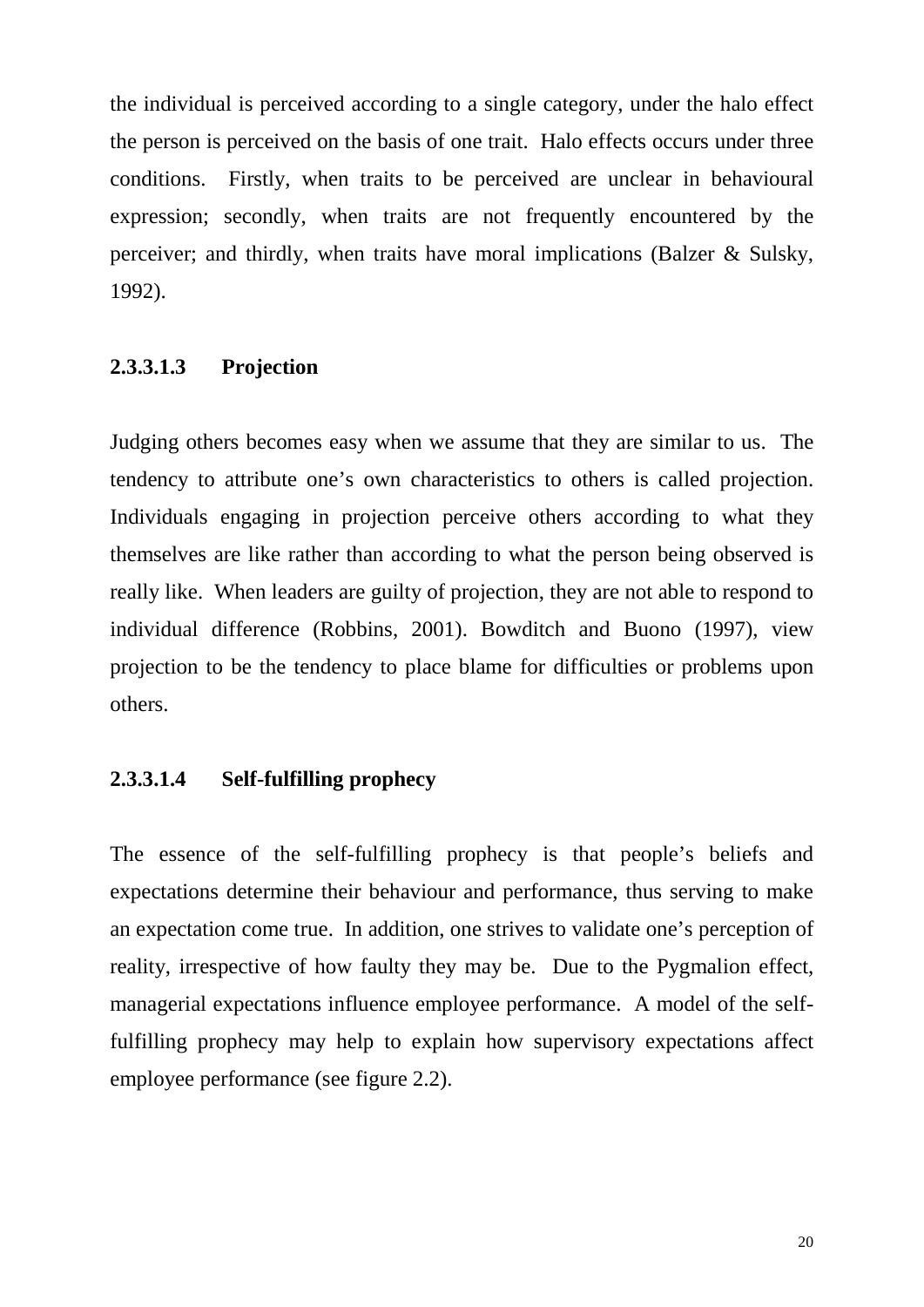

**Figure 2.2. A model of the self-fulfilling prophecy (Eden, 1984, p. 67).** 

As illustrated, high supervisory expectancy produces better leadership (linkage 1), which then leads employees to develop higher self-expectations (linkage 2). Higher expectations motivate workers to exert more effort (linkage 3), increasing performance (linkage 4) and supervisory expectancies (linkage 5). Successful performance improves employee's self-expectancy for achievement (linkage 6) (Eden, 1984).

Moreover, Bowditch and Buono (1997) purport that if an individual expects or perceives that another individual will act in a particular way, that other person often lives up to or fulfils that expectation.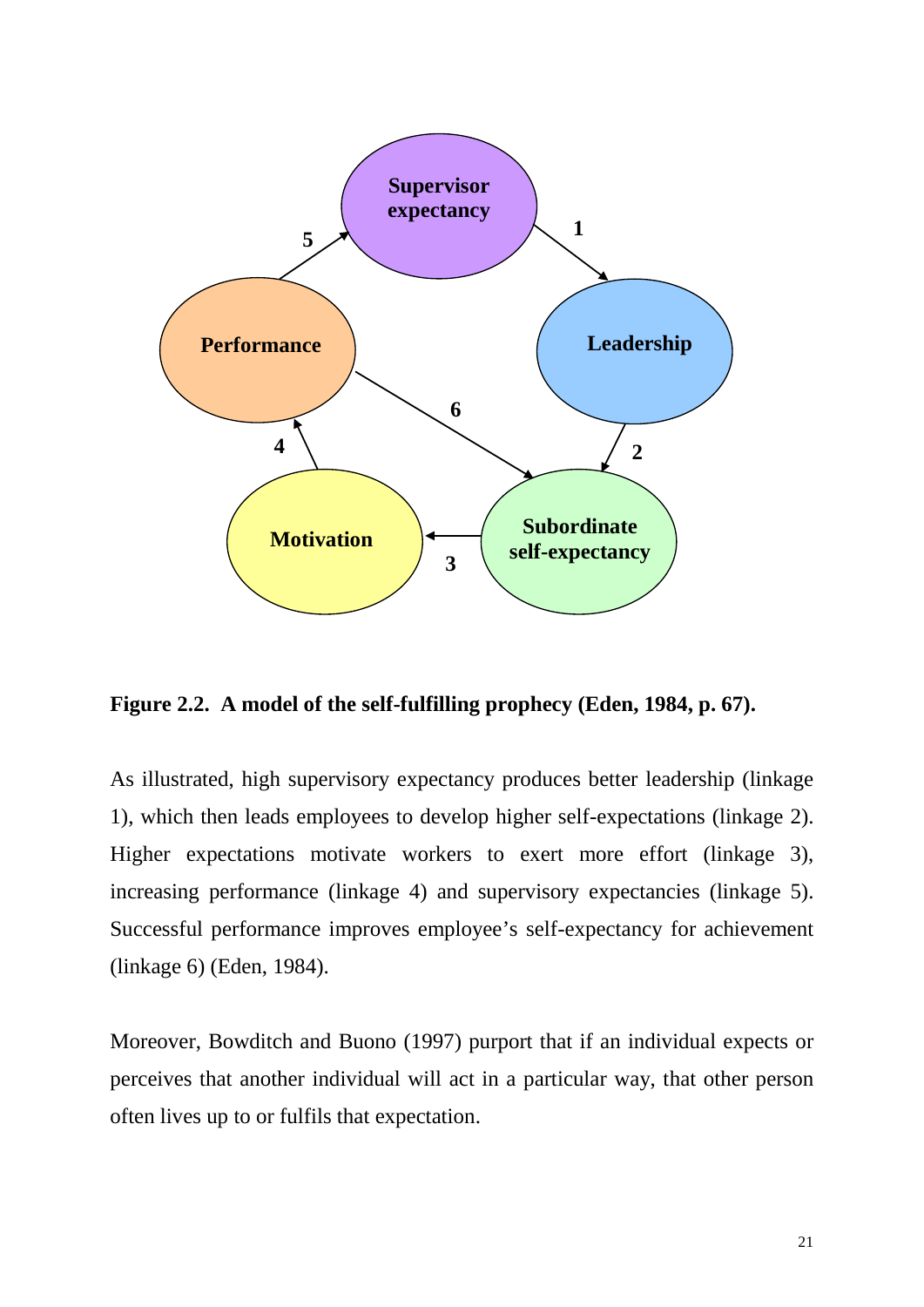#### **2.3.3.1.5 Perceptual defence**

Perceptual defence is the tendency to avoid or screen out certain stimuli that are disturbing or threatening. People tend to select information, which is supportive of their point of view, and choose not to acknowledge contrary information (Mullins, 1999).

#### **2.3.4 Judging**

The process through which individuals attempt to judge the underlying causes of others' behaviour, is known as attribution (Linton & Warg, 1993).

#### **2.3.4.1 Attribution**

"An attribution is an inference about why an event occurred or about a person's dispositions or other psychological states" (Weary, Stanley & Harvey, 1989, p. 3). The initial step in the perception of social objects involves the person toward whom the perceiver's attention is directed. This other person, with his/her psychological processes, which include intentions, dispositions and emotions, is referred to as a distal stimulus. Information about the distal object (i.e. the person as the object of perception) must be obtained through some form of mediation involving physical stimuli (e.g. light and sound waves). The mediation conveys information about the personality of the other as revealed by his/her behaviour or from verbal descriptions of the stimulus person's actions made by a third party. The stimulus pattern with which the perceiver comes into contact is referred to as the proximal stimulus. The final step in the perception process comprises the constructive process within the perceiver. In this constructive part of the process, the proximal stimulus is actively interpreted against a background of subjective forces, which include, past experiences,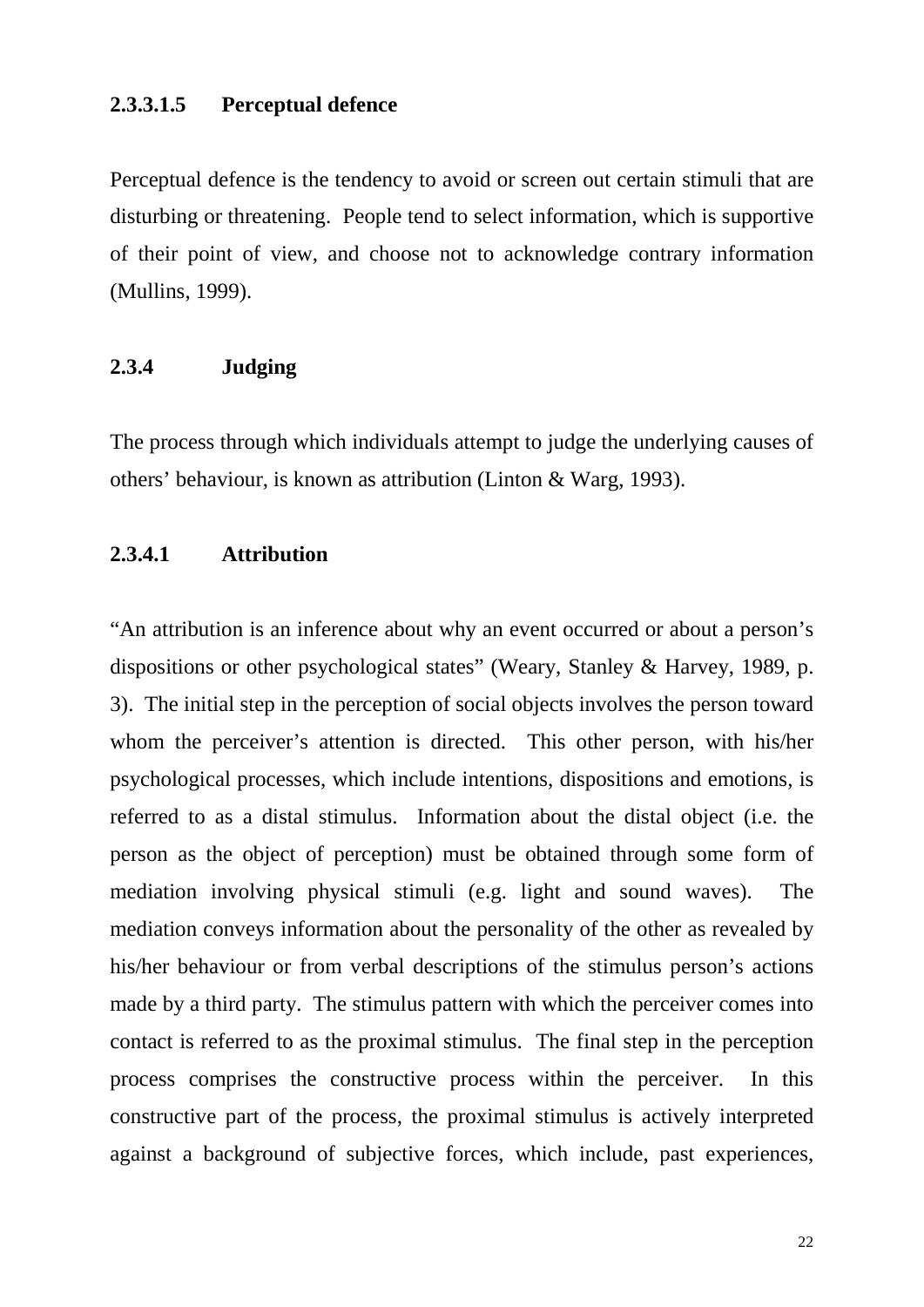needs, and future expectations, furthermore, precepts will arise that best fit the stimulus conditions and internal systems of evaluations (Weary et al., 1989).

Furthermore, behaviour is determined by a combination of perceived internal and external forces. Internal forces relate to personal attributes, which include ability, skill, as well as amount of effect. These internal factors are believed to be under the individuals' control. External factors, on the other hand, relate to environmental factors such as organizational rules and policies, the manner of superiors or the weather (Linton & Warg, 1993).

Behaviour may thus be explained by locus of control, that is whether individuals perceive outcomes as controlled by themselves, or by external factors. Judgements made about other people will thus also be influenced by whether the cause is seen as internal or external (Mullins, 1999).

In making attributions and determining whether an internal or external attribution is chosen, three basic criteria exist. These include distinctiveness, consensus and consistency (Kelly, 1973).

- Distinctiveness: Refers to whether an individual displays different behaviours in different situations.
- Consensus: Individuals who are faced with similar situations and that respond in similar ways, display consensus in their behaviour.
- Consistency: Refers to whether the behaviour or action is associated with an enduring personality or motivational characteristic over time, or an unusual one-off situation.

Individuals attribute behaviour to internal forces or personal factors when they perceive low distinctiveness, low consensus and high consistency. Behaviour is attributed to external forces or environmental factors when people perceive high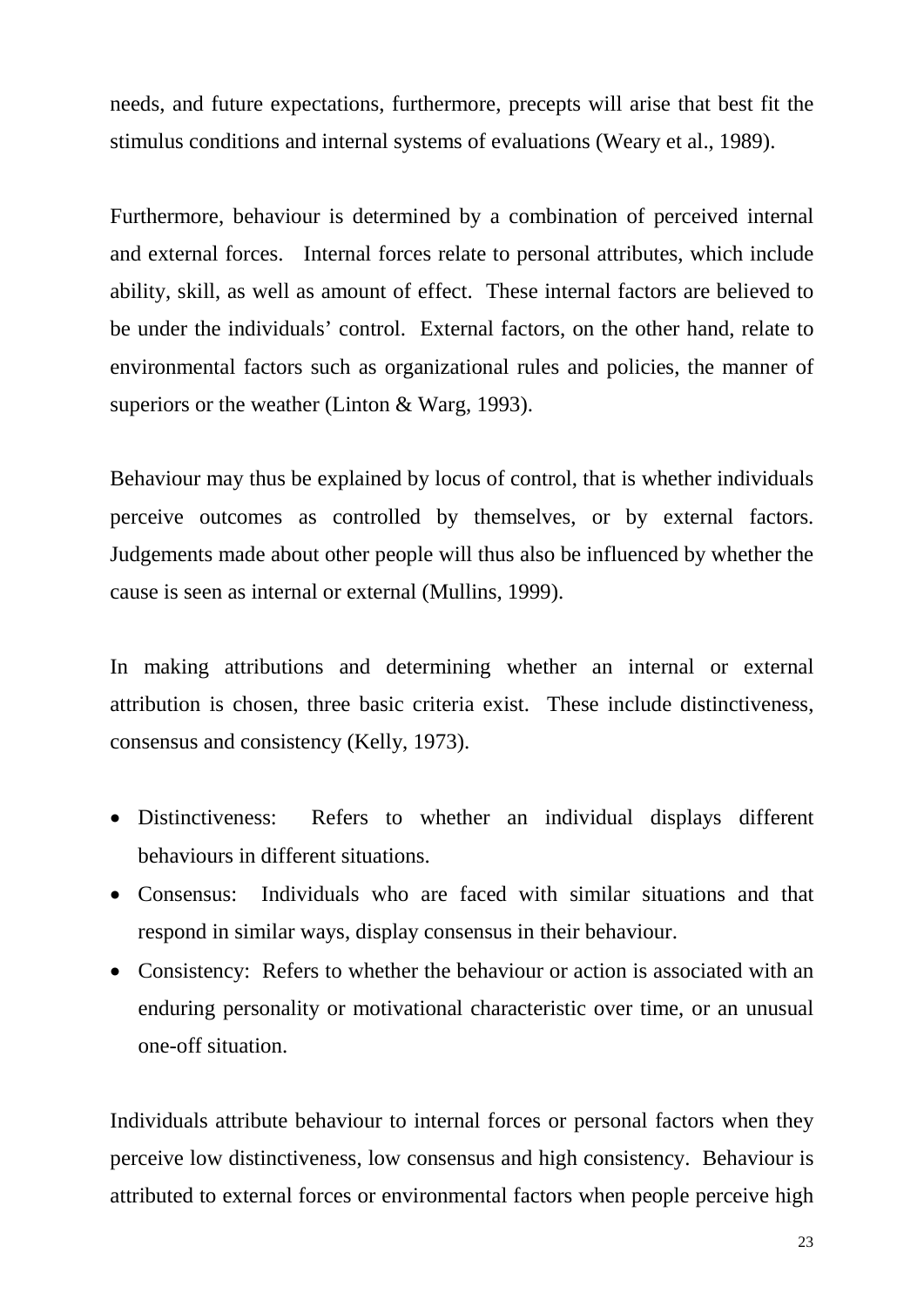distinctiveness, high consensus, and low consistency. The above-mentioned is represented in figure 2.3 as follows:



**Figure 2.3. Representation of attribution theory (Kelly, 1973, p. 121).** 

According to Greenberg and Baron (2000), there are errors that distort attributions. When individuals make judgements about the behaviour of others, individuals tend to under-estimate the influence of external factors and overestimate the influence of personal factors. This phenomenon is known as the fundamental attribution error. Furthermore, individuals also have the tendency of attribute their own successes to internal factors such as ability, while the blame for failure is put on external factors. This is known as the self-serving bias. The following section will deal with factors that influence the perception process.

# **2.4 Factors that influence perception**

The following factors influence perception.

## **2.4.1 The Perceiver**

An individual's own characteristic affects how he/she perceives and interprets things. An individual's past experiences, needs or motives, personality, values, attitudes, self-concept, disposition and salience all influence the perceptual process (Higgins & Bargh, 1987).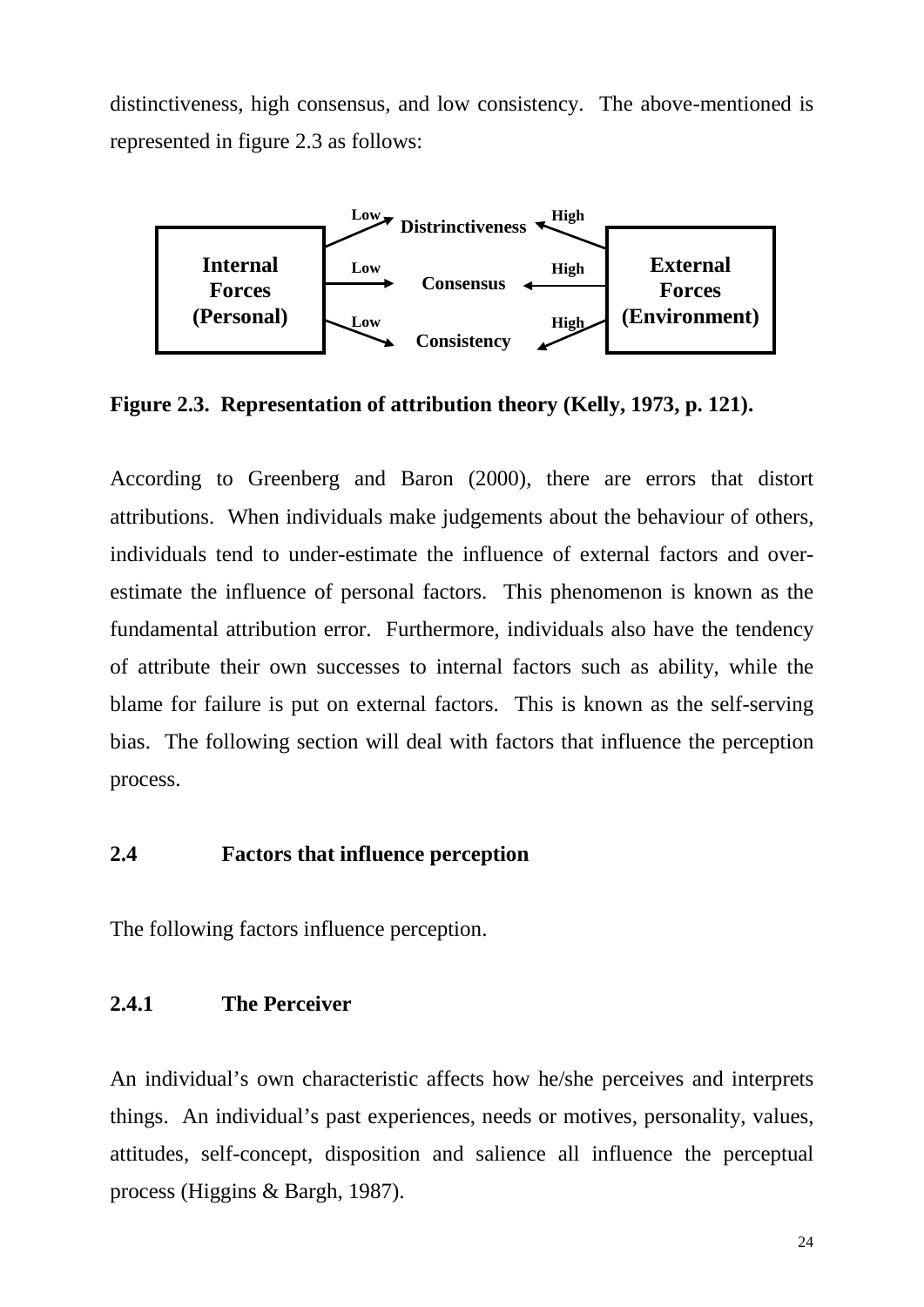Salience is the individual's feelings about how important the object is. The more salient the object is to an individual the more attention the individual will pay to it. Disposition is a short-term emotional response triggered by various environmental stimuli. Attitudes are longer lasting feelings about things. Attitudes can affect perceptions in dramatic ways. Self-concept can also affect perception. Self-concept is a person's perception of himself or herself. An individual who has a good self-concept tend to see things in a positive and enriching light. A negative perception, on the other hand, can give a person's self-concept an unfavourable cast (Levine & Shefner, 1981).

# **2.4.2 The Target**

Perception is influenced by things about the target that set it apart from its surroundings, or causes the perceiver to be aware of it than would otherwise be the case. Such characteristics include novelty, contrast, size, background, proximity, motions and sands (Chao & Kozlowski, 1986).

If an object contrasts with its surroundings, it is more noticeable. A manager who interviews twenty women and one man for a job will tend to remember the man first because he posed such a contrast. Objects may also vary in their intensity, features such as brightness, colour, depth or sound. Individuals tend to listen carefully to someone who is yelling or whispering, because the intensity of the utterance is unusual. Individuals also tend to focus attention on objects that are moving or changing. In addition, movement stimulates one's awareness of an object before one becomes aware of its surroundings. Repetition can also increase an individual's awareness of objects. Most people recall the most recent advertising for McDonald's and Coca-Cola, because they are repeated over and over on television and the radio. An object's novelty can also stimulate an individual's perception of it. People wearing unusual clothing, tend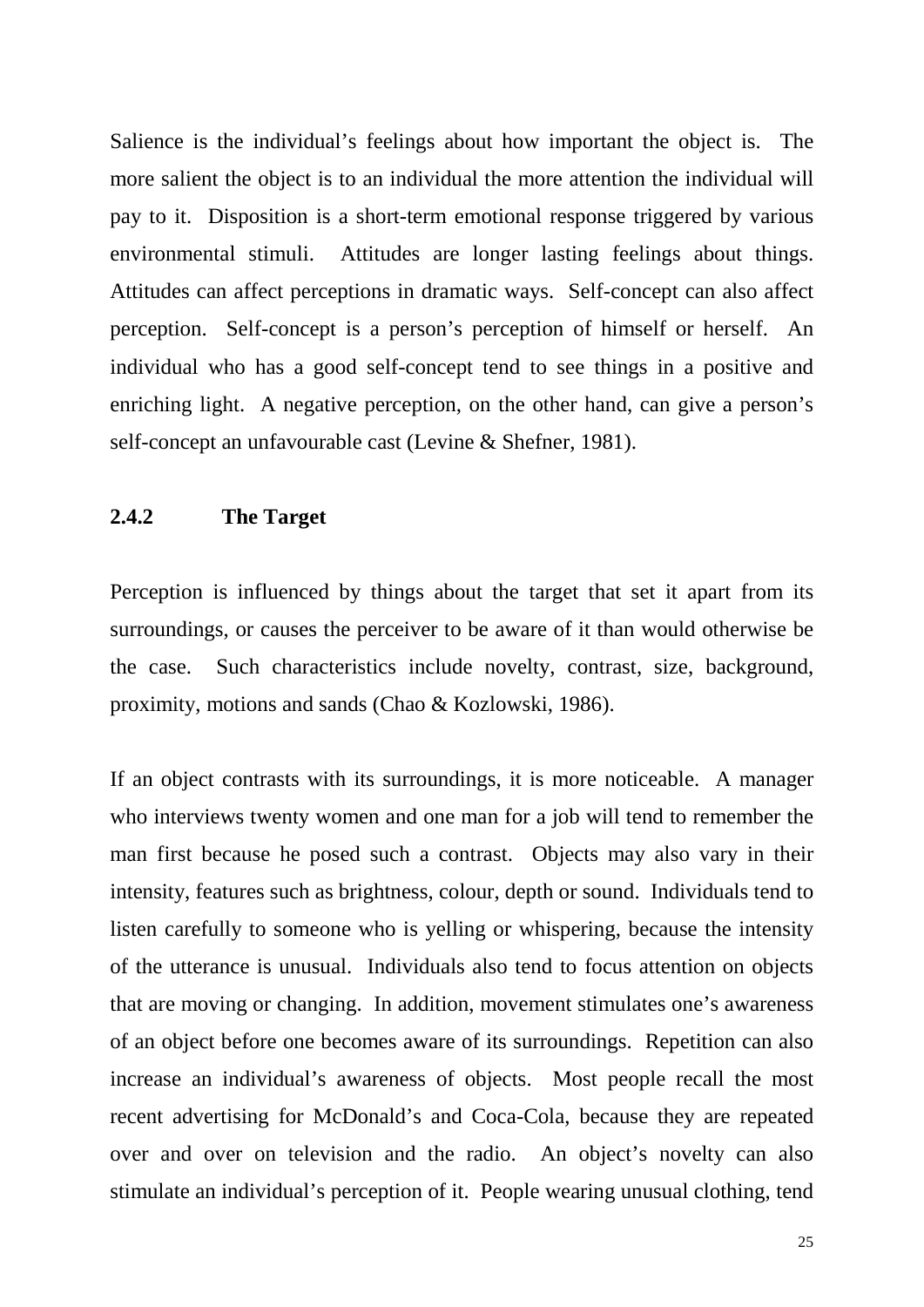to attract attention. Similarly individuals are likely to remember people whose behaviour is unexpected (Cronshaw & Lord, 1987).

# **2.4.3 The situation**

The contexts in which individuals see objects also affect their perception. According to Luthans (1992), situational factors such as time, work setting, social setting, location and heat gives meaning and value to simple stimuli in the environment. Furthermore, the organizational culture and structure provide the primary context in which subordinates and managers do their perceiving. The above-mentioned are illustrated in figure 2.4 below.



# **Figure 2.4. Characteristics and processes that effect perception (Levine & Shefner, 1981, p. 20).**

It is evident from the above mentioned that certain factors operate to distort and shape perception. Perceptual distortions may also occur as a result of poor communication between leaders and subordinates. Thus, the chapter concludes with a discussion of perception and communication.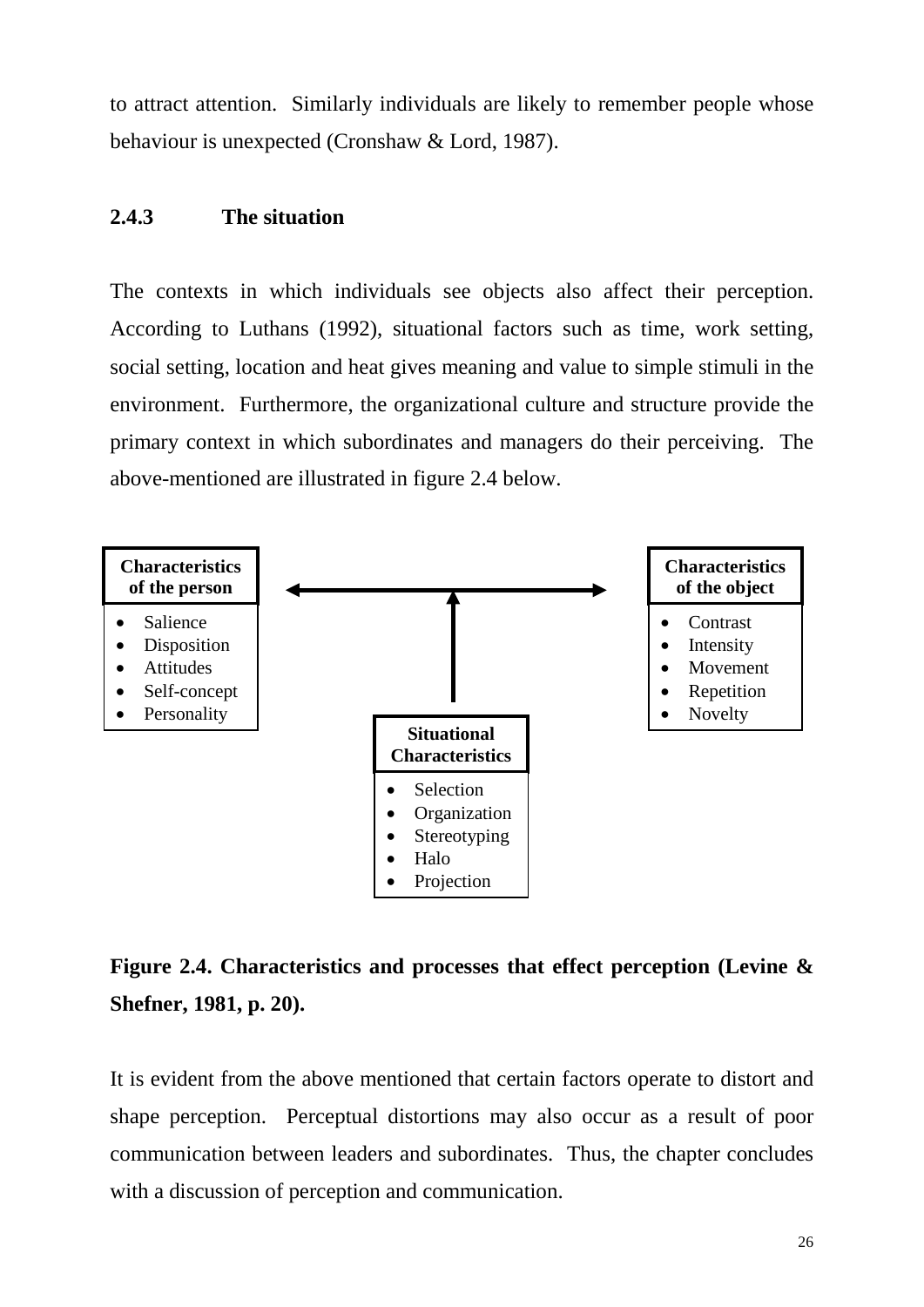# **2.5 Perception and communication**

Perception is the essence of reception. Individuals perceive a message and that perception depends on the message structure, its content and vocabulary, the source, the social context, and the personal history individuals bring to the situation. Perceptual errors that distort communication involve, levelling, sharpening and condensation (Klein & Ritti, 1984).

# **2.5.1 Levelling**

Levelling involves subjective omission of information. People find it difficult to remember everything. Individuals omit factors that do not correspond with what they see as appropriate elements of the message (Klein & Ritti, 1984).

# **2.5.2 Sharpening**

Sharpening involves selective retention. Receivers select elements of the message that correspond with their overall view of the subject matter (Klein & Ritti, 1984).

# **2.5.3 Condensation**

If the message is complex and much of it is ambiguous, the psychological tendency is to compress the message by eliminating the uncertain elements and retaining that part of the message that makes sense (Klein & Ritti, 1984).

# **2.6 Conclusion**

The domain of perception, which includes the perception process as well as factors that influence perception, helps to explain how information processing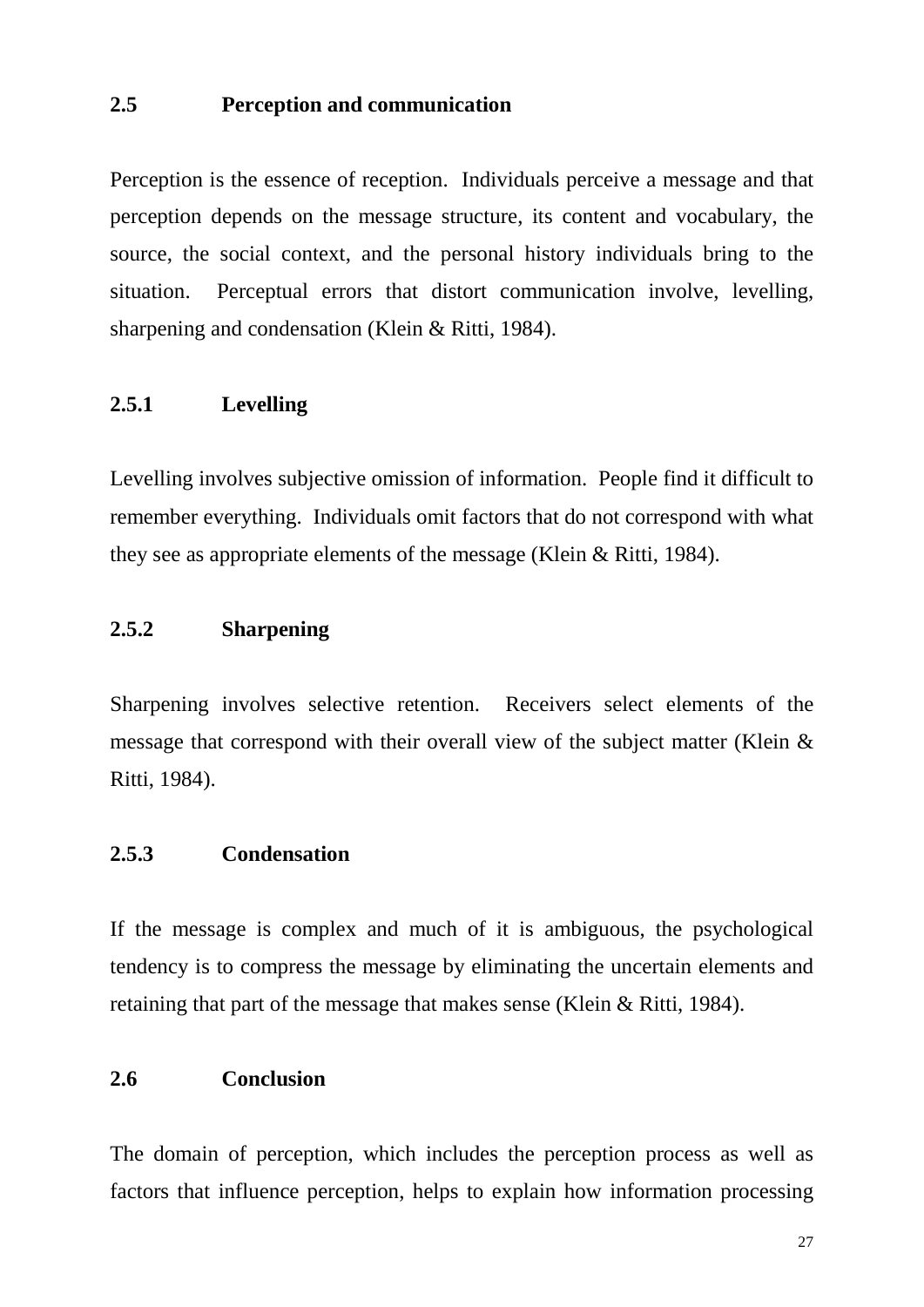takes place as well as possible biases that may occur during information processing. Perception is also relevant to the leadership domain. Individuals may develop descriptions of leadership style that may be affected by perceptions. Therefore, it becomes imperative to assess how subordinates perceive their leaders' leadership style.

The following chapter will focus on a critical discussion of leadership and will include aspects such as the nature and definition of leadership style and theory. Four main approaches to the study of leadership will be addressed. Moreover, a discussion on levels of management and leadership style as well as biographical variables and leadership style will follow. Finally the chapter concludes with an integration of perception and leadership.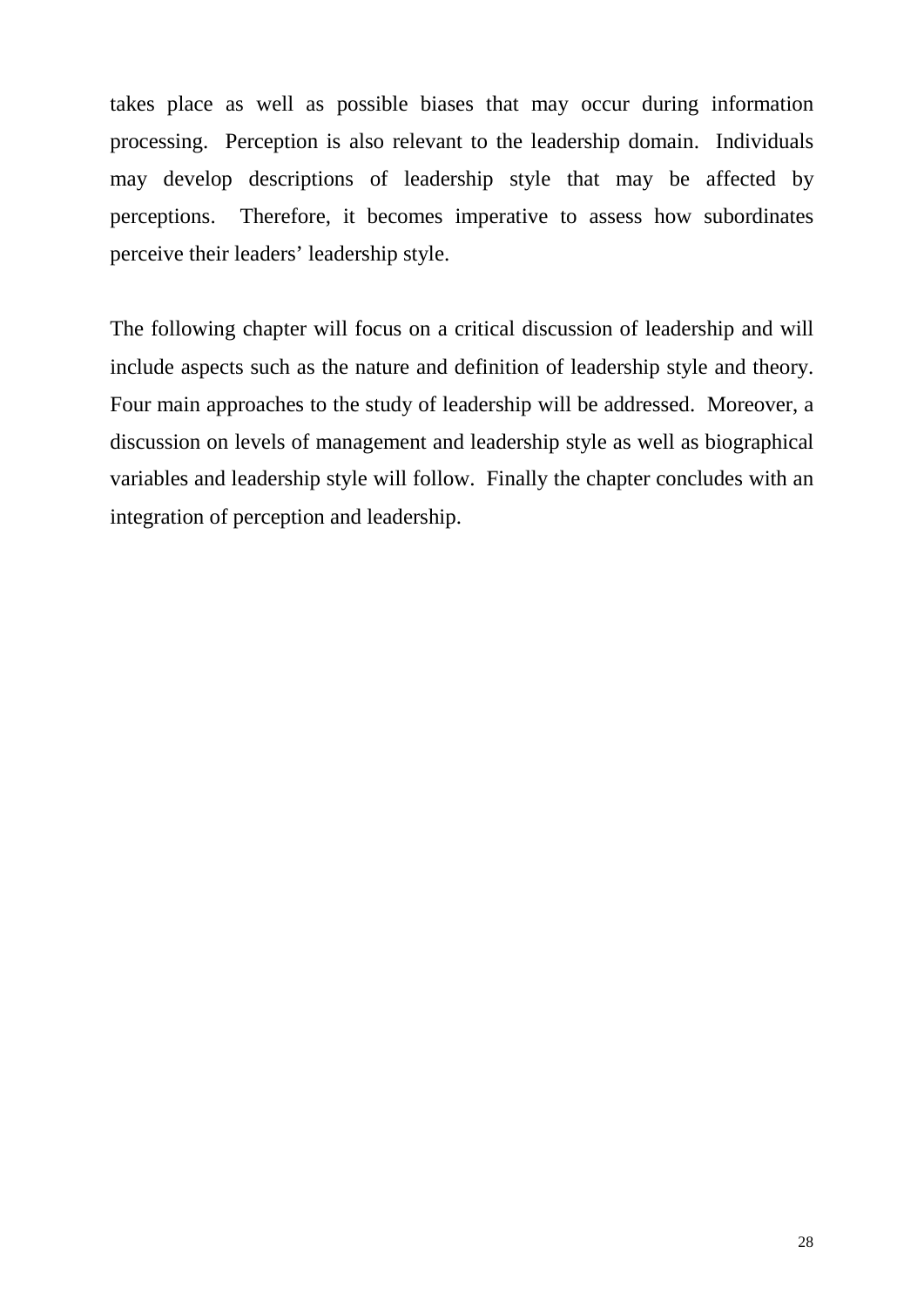# **Chapter 3 Leadership**

# **3.1 Introduction**

This chapter will focus on the nature and definition of leadership style and theory, theories of leadership, levels of management and leadership style, age and leadership style, tenure and leadership style as well as cultural diversity and leadership style. The chapter concludes with an integration of leadership and perception. The above-mentioned aspects with regard to leadership styles are essential in order to attain the aim of the study.

# **3.2 Definition and nature of leadership style and theory**

Leadership has become the most critical issue today, because, only leadership steer organizations through turbulent times, provide vision to create and sustain wealth in the future and adapt to change (Avolio, 1996). Leadership is crucial for a successful organization, community or country as leadership provides direction so that people can invest their energy synergistically (Kemp, 2001). Furthermore, Kemp (2001) is of the opinion that leadership is what South Africa needs more than anything else. Spangenberg and Theron (2002) postulate that leaders and managers have to build competence in leading people, driving transformation and effectively managing the performance of work units all at once.

One of the most universal needs of our time is for compelling and creative leadership styles. Such leadership styles will allow leaders and followers to raise one another to higher levels of motivation and morality. When the leader adopts an appropriate leadership style, the leader becomes an independent force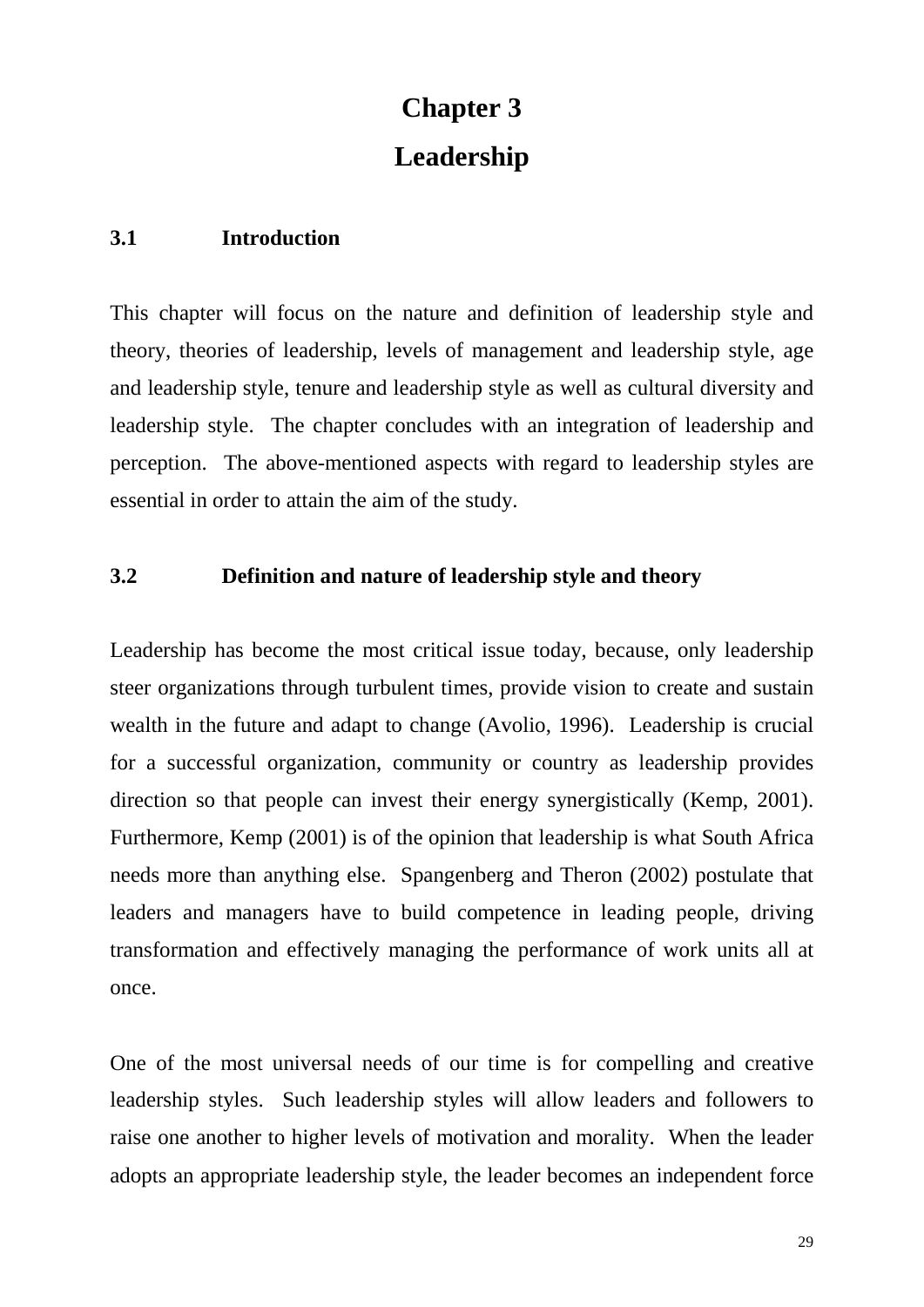in changing the make-up of the follower's motive base through gratifying their motives (Moorhead & Griffin, 1989).

Organizations are concerned with identifying the kinds of leader behaviour that enhances the effectiveness of subordinates. Leadership style researchers believe that once the behaviour that makes for effective leadership is known, leaders can be trained to exhibit that behaviour, so they can become better leaders (Goldsmith & Clutterback, 1984).

According to Bernhard and Walsh (1996), style is a manner of acting or a method of performing in a particular situation. Style offers the leader alternative ways to enact a theory of leadership. Leadership style or behaviour has been employed interchangeably to describe what leaders do. According to Moorhead and Griffin (1989), leadership style is related to the amount of control over or freedom allowed to subordinates.

Style is an important factor in the leadership process. A style is the way in which something is said or done. According to Douglas (1996), the way in which a leader uses interpersonal influence to accomplish goals is known as leadership style. When writing about leadership style, various authors use theory and style interchangeably, however, theory and style are different.

Theory may be defined as a kind of general principle that governs practice or is proposed to explain observable facts. Concepts found in theory are abstractions that represent real-world phenomena. By specifying relationships among concepts, theory explains and predicts actions. In addition, theory serves to define, predict and prescribe action (Bernhard & Walsh, 1995).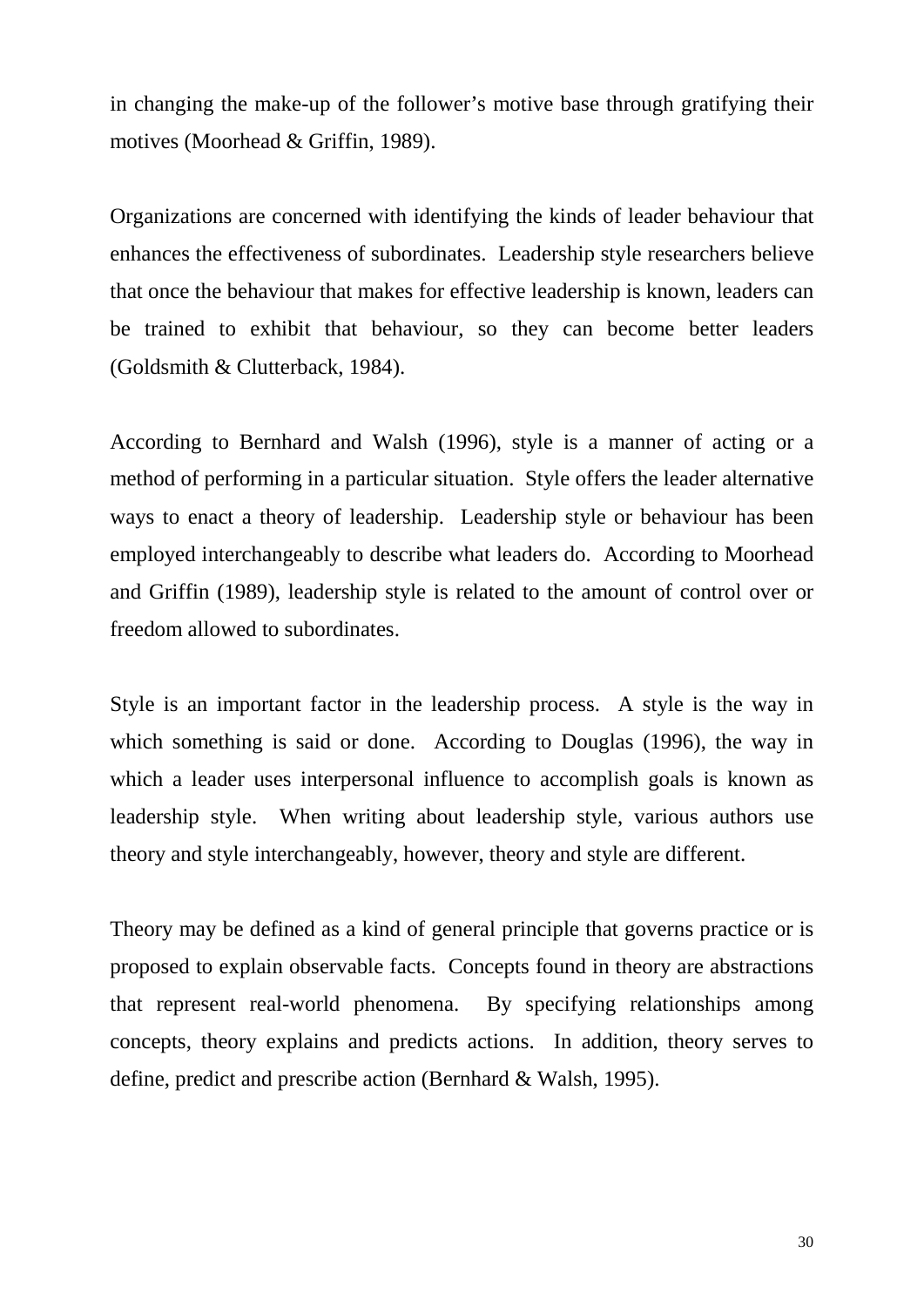# **3.3 Theories of leadership**

Four main theories to the study of leadership will now be examined. These include trait theories, behavioural theories, contingency theories and neocharismatic theories. In addition, the shortcomings of each theory will be discussed.

# **3.3.1 Trait theories**

The following assumptions with regard to trait theories will follow.

# **3.3.1.1 Assumptions regarding trait theories**

These theories rest on the assumption that the individual is more important than the situation. Most studies single out the following traits that make for successful leaders (Handy, 1993):

- Intelligence: Leaders should be above average and must be particularly good in solving complex and abstract problems (Handy, 1993).
- Initiative: Leaders should be independent and inventive, must also have the capacity to perceive a need for action and the urge to do it (Handy, 1993).
- Self Assurance: Implies self-confidence and competence (Handy, 1993).
- Affiliative: The coercive leader demands, "Do what I say", the authoritative leader urges, "Come with me", the affiliative leaders says, "People come first". This trait revolves around people (Handy, 1993).
- Pacesetting: The leader sets high performance standards and exemplifies them himself. The leader is obsessive about doing things better and faster; furthermore, the leader is able to pinpoint poor performers and demands more of them (Bernard & Walsh, 1996).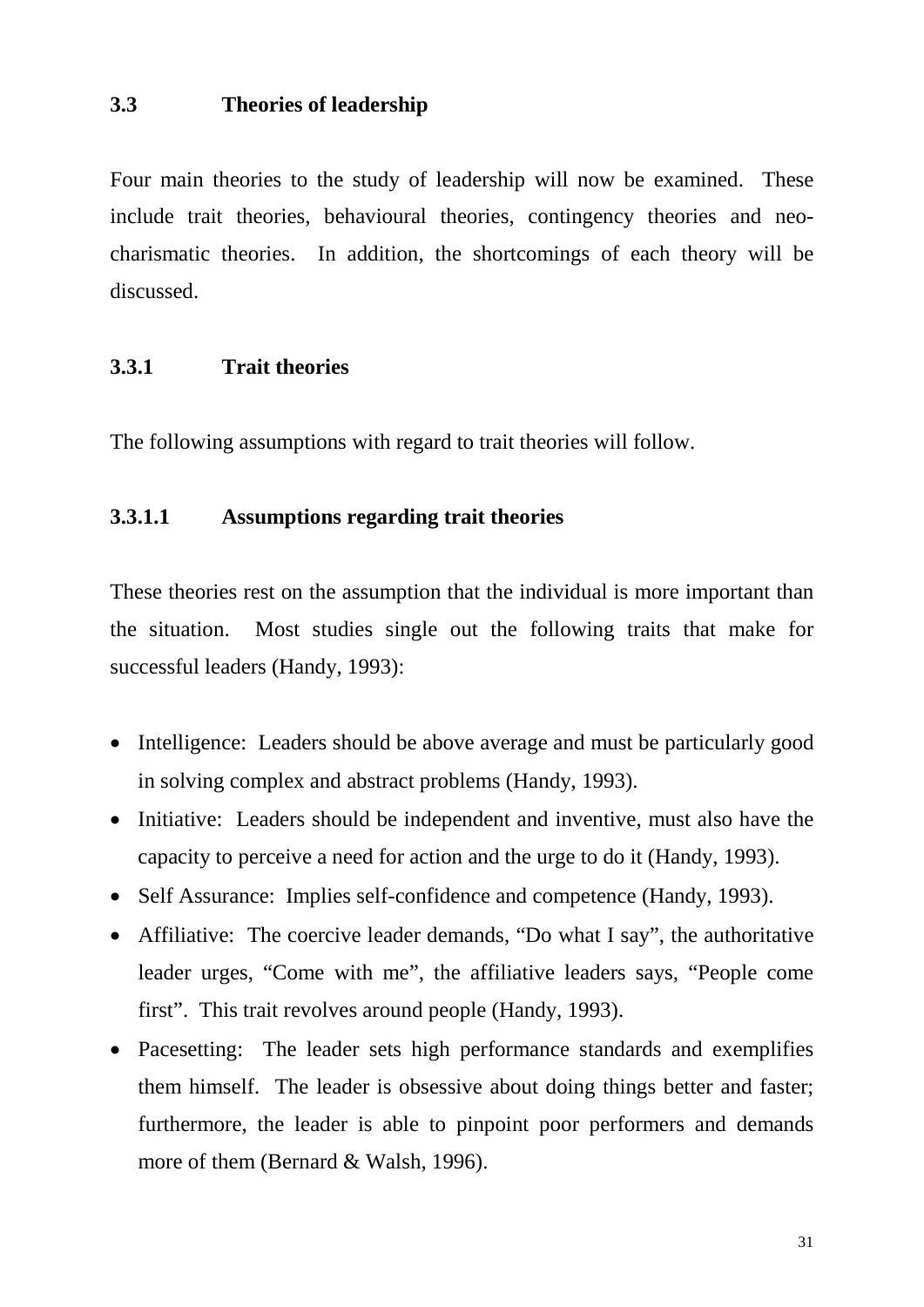At the turn of the 20<sup>th</sup> century, the belief was that leaders were born and not made. People were thought to possess inborn traits, which made them successful leaders. Leader traits are personal characteristics that differentiate leaders from followers (Kreitner & Kinicki, 1998). According to Bryman (1992), the implications of the trait approach is that leaders with the right qualities need to be selected, since the traits possessed by good leaders are innate and don't change.

#### **3.3.1.2 Shortcomings of the trait approach**

The trait approach failed to find any traits that would guarantee leadership manifestations (Bass, 1990). Furthermore, there is a danger that the term 'trait' becomes stretched and may apply to any variable on which leaders differ from non-leaders (Kirkpatrick & Locke, 1991). In addition, Bryman (1992) is of the opinion that there is much more to being an effective leader than the possession of a collection of traits.

# **3.3.2 Behavioural theories**

The following assumptions regarding behavioural theories will be discussed.

### **3.3.2.1 Assumptions regarding behavioural theories**

The assumption behind these theories is that employees will work harder for managers who employ given behaviours of leadership. The behaviours usually compared are the authoritarian, democratic, autocratic, coercive and liassez-faire dimensions. The major differences between these behaviours reside in the focus of power. In the extreme authoritarian style, power resides with the leader; authority for decision-making, arbitration, control and reward or punishment is vested in the leader who alone exercises this authority. The authoritative leader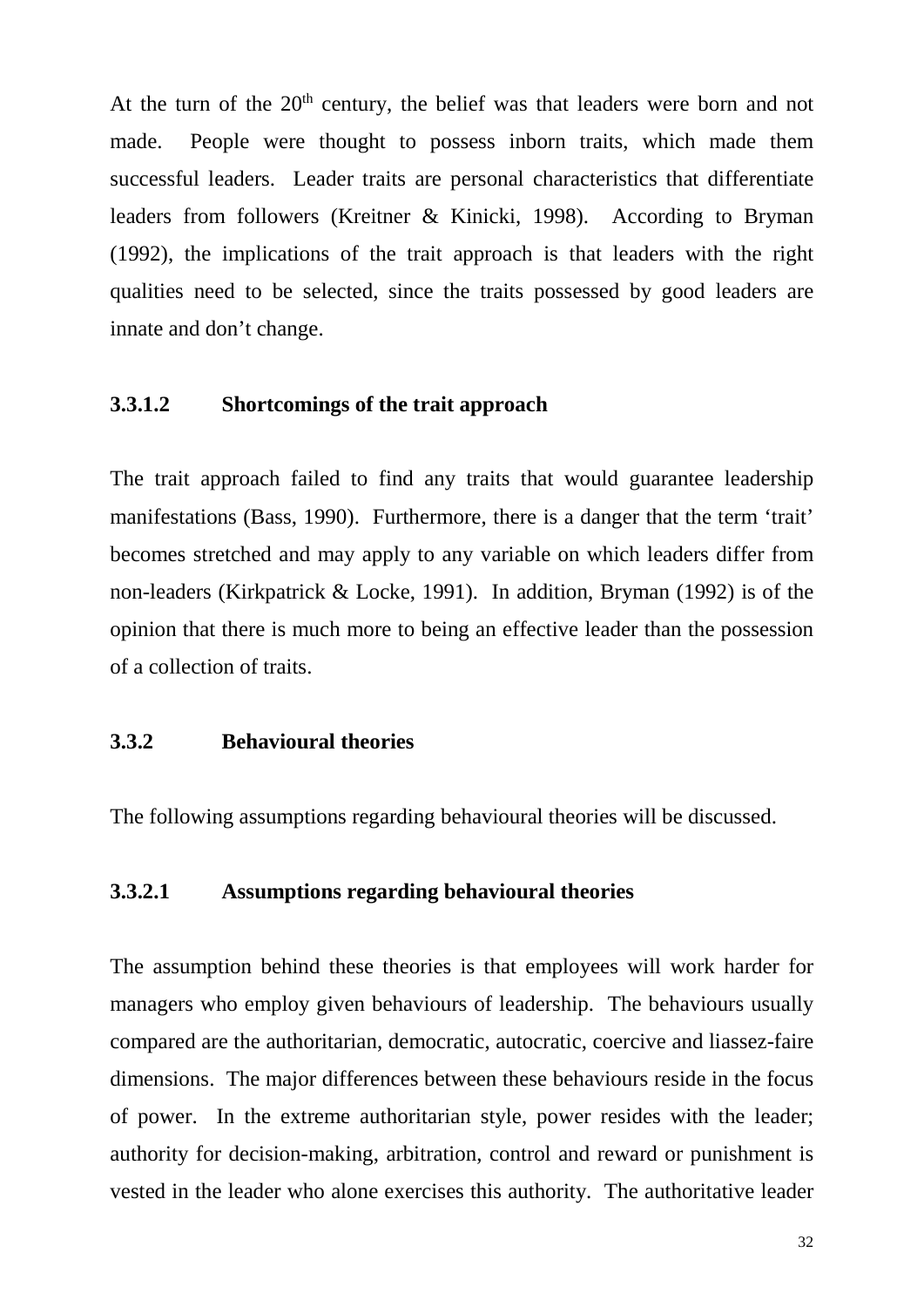is a visionary, he/she, furthermore, motivates people by making clear to them how their work fits into a larger vision for the organization. An authoritative leader states the end but allows people leeway to devise their own ideas (Handy, 1993). In the democratic style of behaviour, on the other hand, these powers and responsibilities are shared with the group (Strage, 1992).

A democratic leader encourages group members to determine their own policies. The leader also allows members freedom to choose actions and interactions that would facilitate their work (Clark & Clark, 1996). The autocratic leader exhibits a consistent behaviour pattern, first determining all policies for group members and then detailing methods of goal attainment (Strage, 1992). A coercive style of behaviour is one of the least effective in most situations. Bullying and demeaning is the order of the day (Holle & Blatchely, 1987). The laissez-faire leader provides members with complete freedom. This type of leader does not give feedback unless asked (Rost, 1991). Den Hartog et al. (1997), view this type of leader as an inactive rather than proactive or reactive leader. When laissez-fair leadership is used, this means that the leader is not sufficiently motivated or adequately skilled to perform supervisory duties (Bass & Avolio, 1995). Four main behavioural theories of leadership include the Ohio State studies, the Michigan studies, the Managerial grid and the Scandinavian studies.

### **3.3.2.2 Ohio State studies**

This behavioural theory resulted from research done at Ohio State University. Researchers identified two dimensions that described leadership behaviour. These two dimensions were initiating structure and consideration. Initiating structure refers to the roles of subordinates for the purpose of goal attainment. Consideration was described as the extent to which leaders pursue job relationships which are characterized by trust, respect for ideas and regard for feelings (Jones, George & Hill, 1998).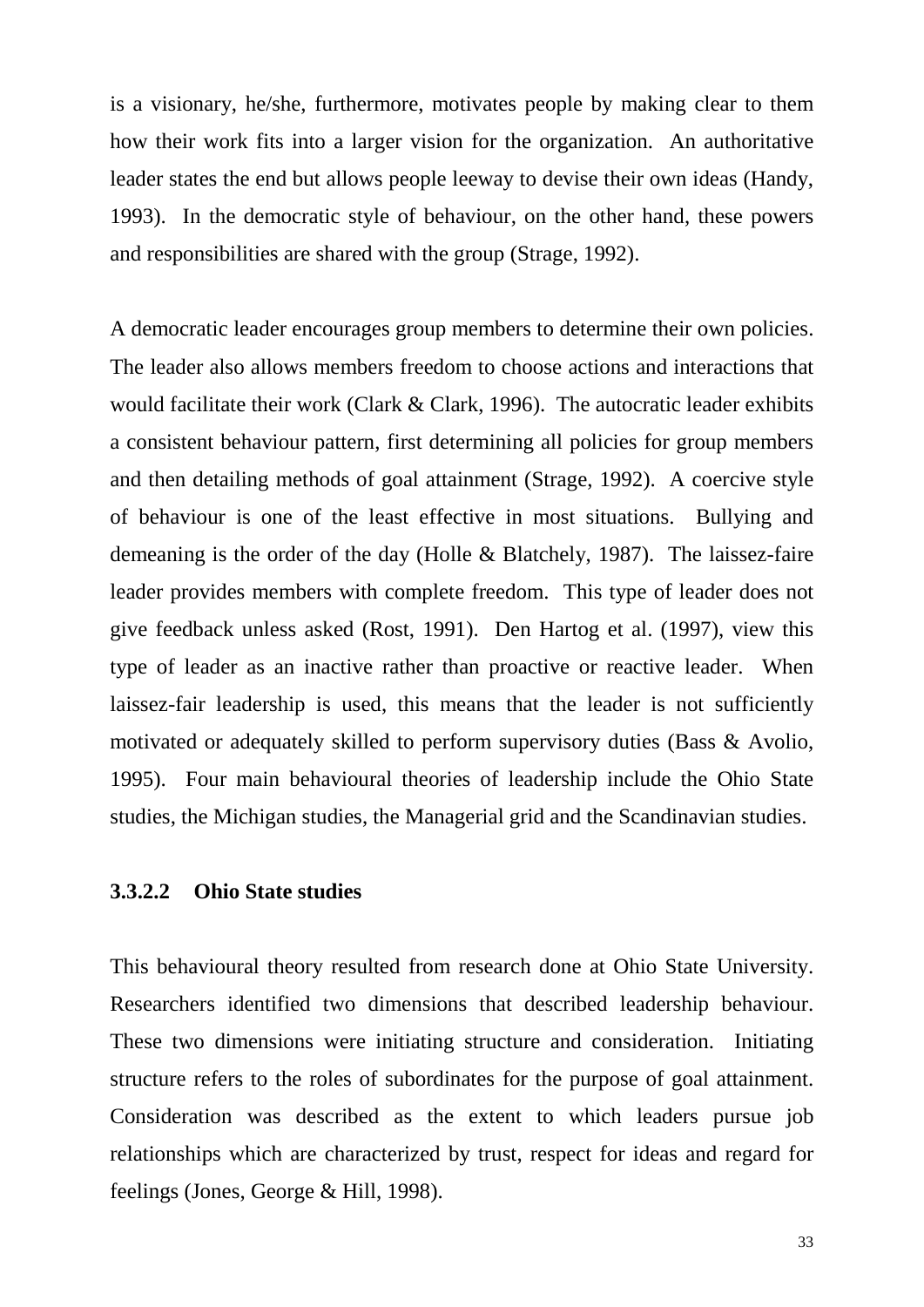#### **3.3.2.3 Michigan studies**

This behavioural theory resulted from leadership research done at the University of Michigan. Research also identified two dimensions of leadership behaviour, namely employee oriented and production oriented behaviour. Employee oriented leaders took an interest in the needs of employees and accepted individual differences. Production oriented leaders' main concern was for the accomplishing of group tasks and the emphasizing of the technical aspects of the job (Donnelly, Gibson & Ivancevich, 1992).

#### **3.3.2.4 Managerial grid**

The managerial grid enables a leader to classify himself/herself in terms of concern for people and concern for production, expressed on a scale of one to nine. The grid has nine possibilities on each axis, giving a total of eighty-one different leadership styles (Blake & Mouton, 1985).

# **3.3.2.5 Scandinavian studies**

The premise of the Scandinavian studies was that leaders exhibit developmentoriented behaviour. Such leaders value experimentation, they seek new ideas, generate and implement change. Leaders who exhibit development-oriented behaviour had more satisfied employees and were seen as more competent (Kroon, 1995).

#### **3.3.2.6 Shortcomings of the behavioural approach**

A number of measurement problems have been identified relating to the behaviour appropriated to leadership. This includes the leniency effect, a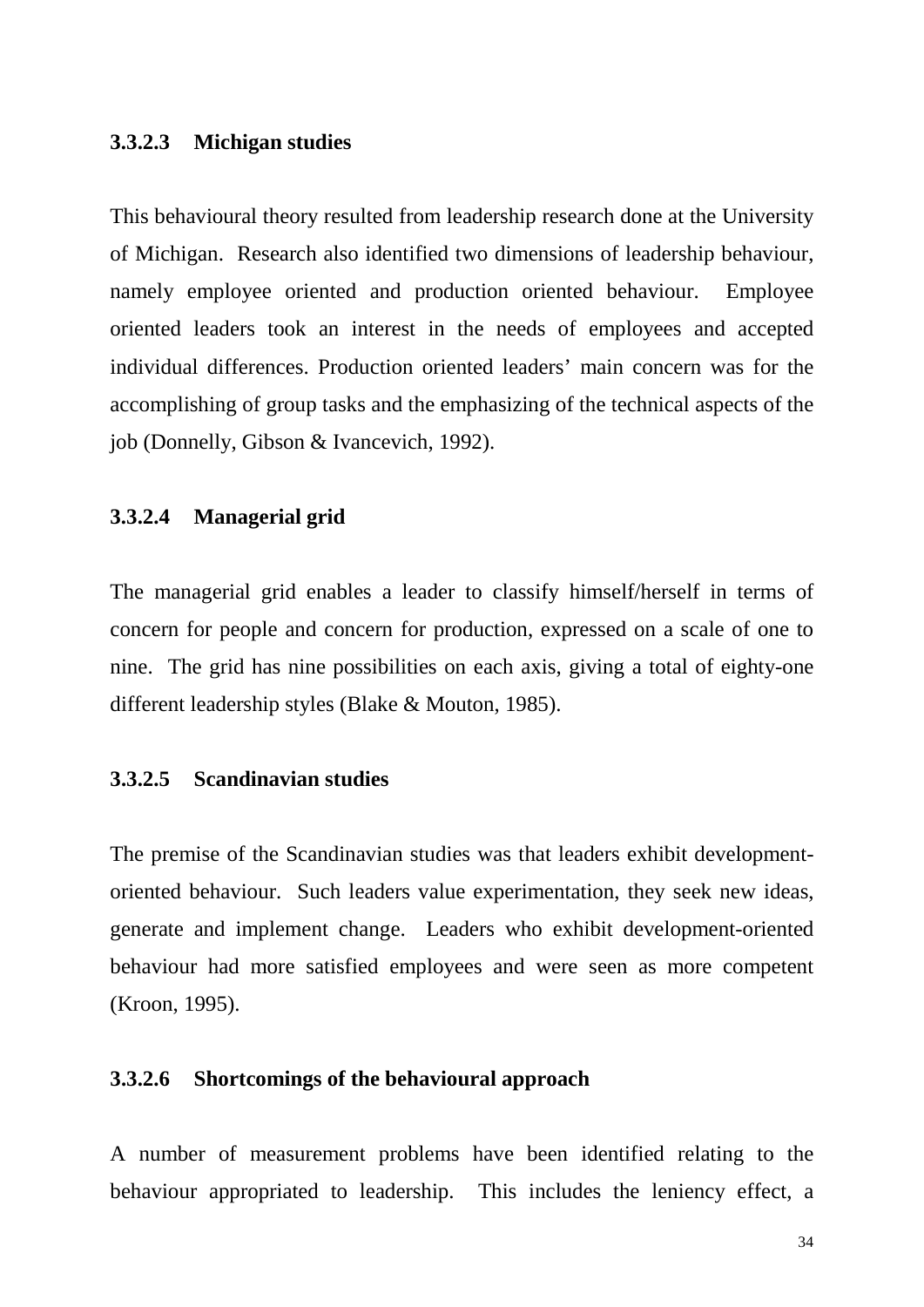tendency to describe a leader in a favourable but untrue manner (Tracy, 1987). A further complication is that ratings of leaders are contaminated by subordinates' implicit leadership theories. In addition, the failure to take into account situational factors contributes to inconsistent findings as situational variables moderate the relationship between leader behaviour and various outcomes.

# **3.3.3 Contingency theories**

The following assumptions with regard to contingency theories will be examined.

# **3.3.3.1 Assumptions regarding contingency theories**

Contingency theories take into account other variables involved in any leadership situation, in particular the task and/or the work group and the position of the leader within that work group (De Beer, et al., 1998). Furthermore, contingency theory proposes that effective leadership style is situationally contingent. This means that a style of behaviour will be effective in some circumstances but not in others (Bryman, 1992). Examples of contingency theories include, the Fiedler model, Hersey and Blanchard's situational theory, leader-member exchange theory, the path goal theory and the leaderparticipation model.

## **3.3.3.2 Fiedler model**

According to this theory effective groups are dependent upon a match between leadership style and the degree to which the situation gives the leader control. There are three elements in the work situation that determine which leadership style will be effective. The first element is the leader-subordinate relationship.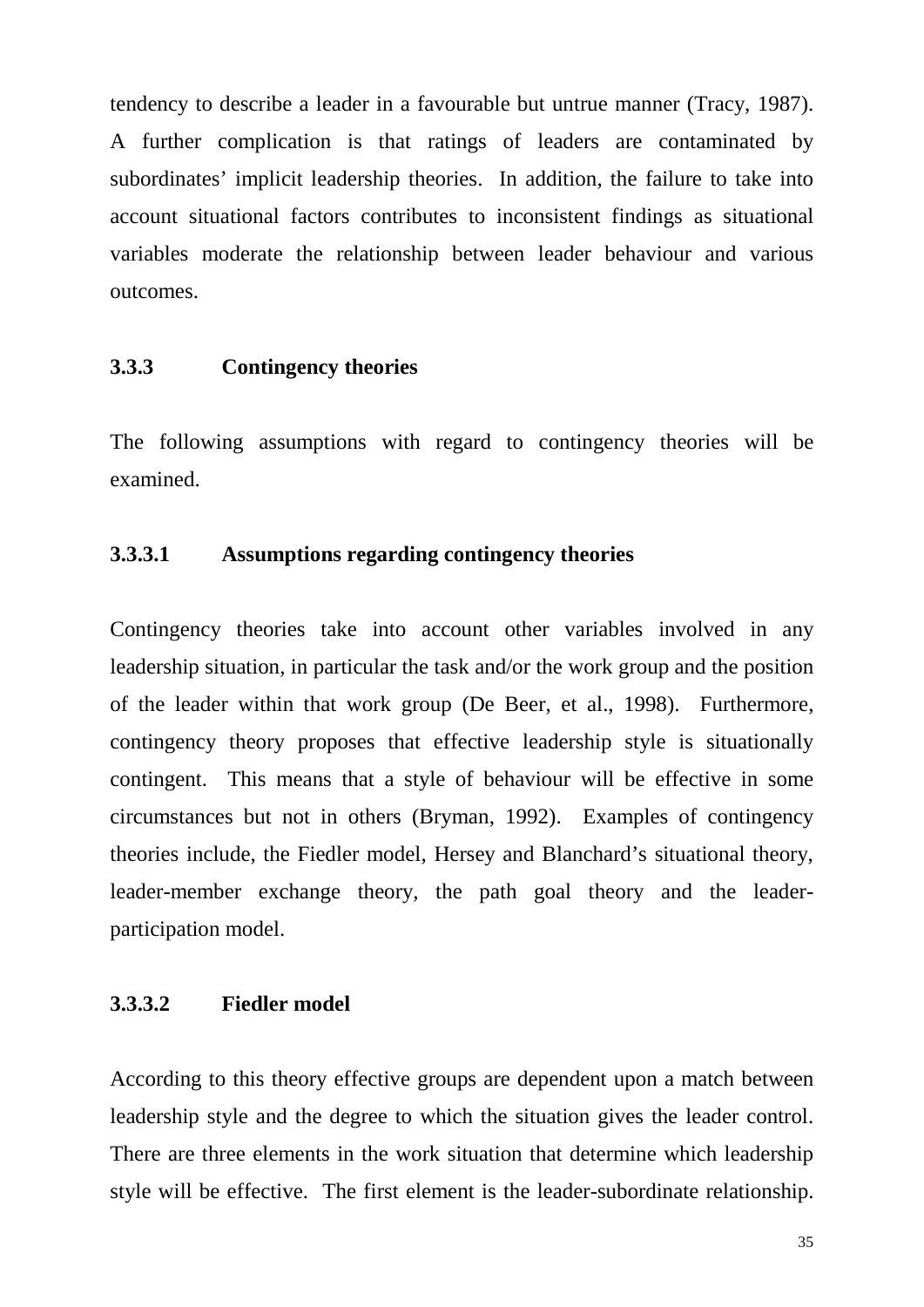If a relationship based on trust exists between the leader and his/her subordinates, the leader will adopt a lenient attitude. The second element is task structuring. Tasks should be assigned properly with the necessary instructions. Authority and responsibility are clearly defined. The third element is the leader's position of power. The more authority a leader has the better the chances of influencing his/her subordinates (Peters, Hartke & Pohlmann, 1985).

# **3.3.3.3 Hersey and Blanchard's situational theory**

Situational leadership is a contingency theory focussing on the followers. Leadership is achieved when the correct leadership style is selected and is contingent on the level of the followers' readiness. Follower readiness may be defined as the extent to which individuals have the ability and willingness to accomplish a specific task (Hersey & Blanchard, 1982).

#### **3.3.3.4 Leader-member exchange theory**

This theory suggests that leaders establish special relationships with a small group of their followers. Leaders characterize subordinates as either in-groups or out-groups. Subordinates that make up the in-group often receive more privileges. On the other hand, subordinates that make up the out-group receive less of the leader's attention (Linden, Wayne & Stilwell, 1993).

# **3.3.3.5 Path-goal theory**

According to path-goal theory, leaders are expected to help subordinates accomplish their goals. These goals should be in line with that of the organization. The following leadership behaviours are characteristic of pathgoal theory. These include, directive leadership, supportive leadership, participative leadership and achievement-oriented leadership. Directive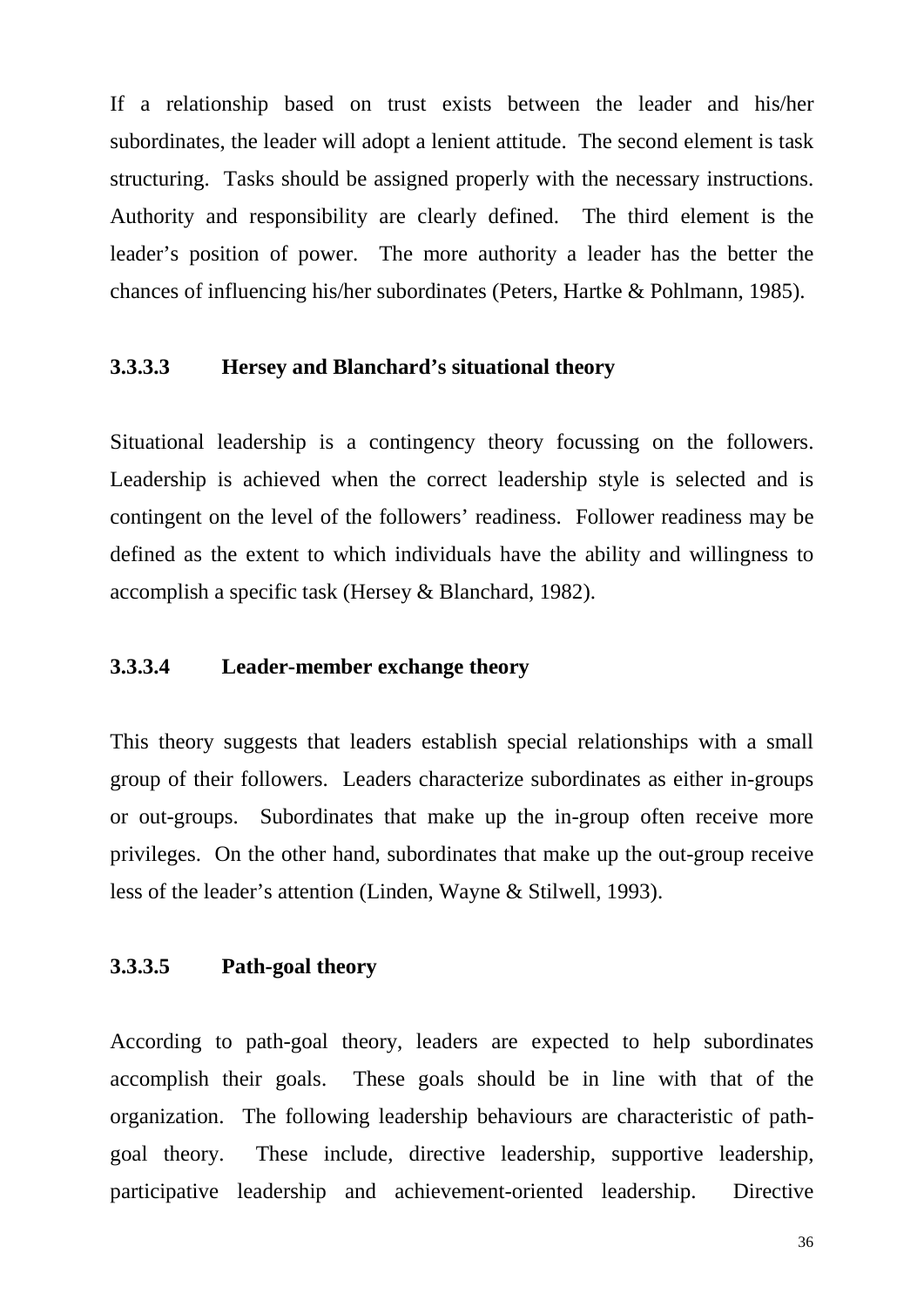leadership involves providing of subordinates with specific tasks and work schedules. Supportive leadership involves a concern for employee needs. Participative leadership is concerned with the use of subordinate suggestions before making decisions. Finally, achievement-oriented leadership involves challenging tasks for subordinates so that subordinates perform at the peak (Blank, Weitzel & Stephen, 1990).

# **3.3.3.6 Leader-participation model**

According to this model leaders use a set of normative rules to determine the amount and form of participation in decision-making within different situations (Blank et al., 1990).

# **3.3.3.7 Shortcomings of the contingency approach**

According to Bryman (1992), contingency approaches are plagued by inconsistent results and by confusion about the meaning of its measurement instruments. Furthermore, contingency approaches failed to generate much research and has suffered form a lack of empirical confirmation.

# **3.3.4 Neo-charismatic theories**

Neo-charismatic theories are characterized by the following themes. Firstly, emphasis is placed on symbolic and emotionally appealing leader behaviour. Secondly, neo-charismatic theories attempt to explain how some leaders achieve extraordinary levels of follower commitment. Charismatic leadership, transformational leadership, together with transactional leadership, transcendental leadership and servant leadership characterize neo-charismatic theories. Since transactional leadership and transformational leadership should not be viewed as opposing approaches, transactional leadership is discussed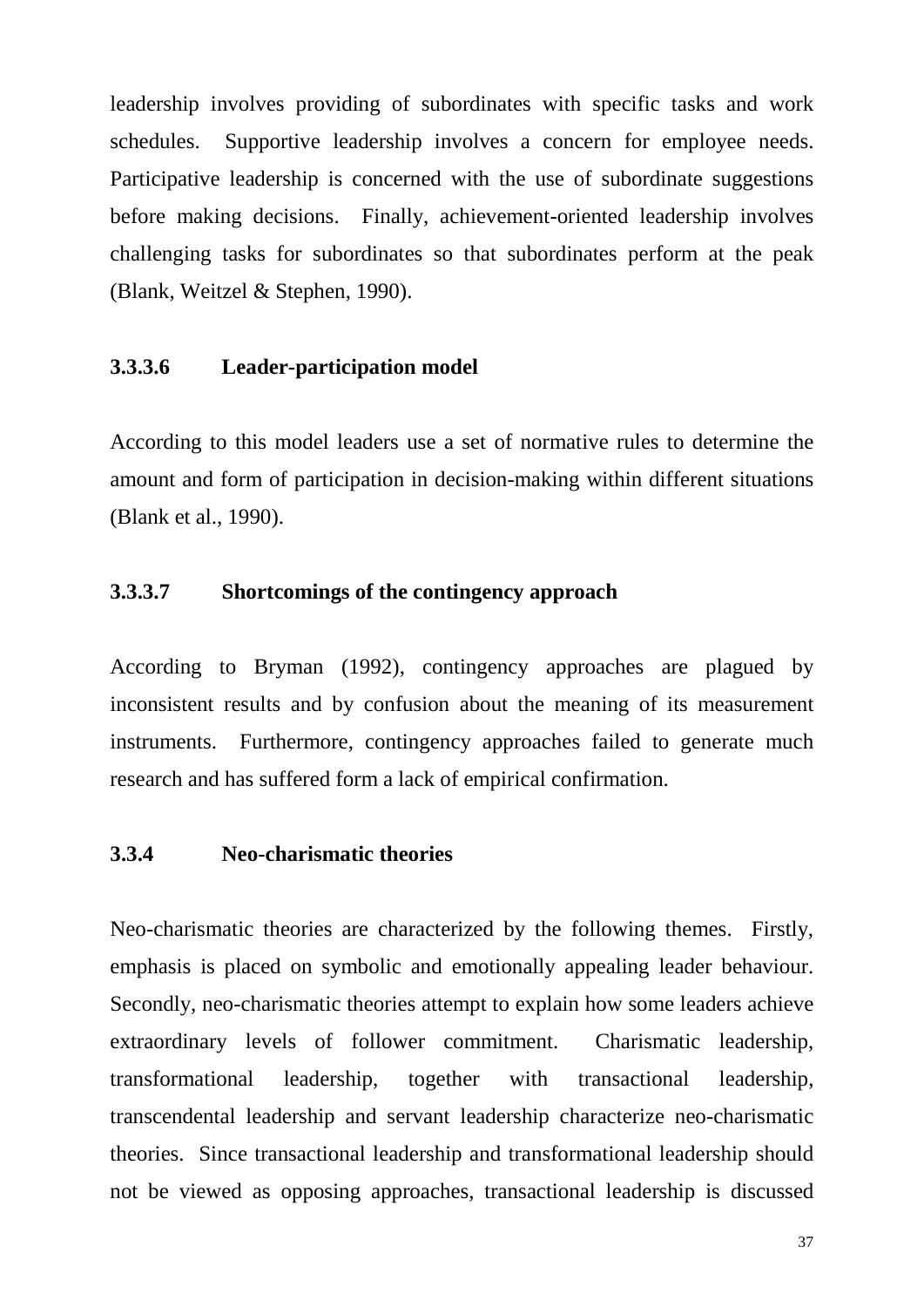together with transformational leadership under neo-charismatic theories. Transformational leadership is considered to be built on top of transactional leadership.

# **3.3.4.1 Charismatic leadership**

Charismatic leadership emphasizes symbolic leader behaviour, visionary and inspirational messages, non-verbal communication, and ideological values. Charismatic leaders transform followers by the creation of change in their goals, values, needs and aspirations. Charismatic leaders accomplish this transformation by appealing to followers' self-concepts; these include their value and personal identity. Figure 3.2 below illustrates how the charismatic leader accomplishes this transformation.

| <b>Leader</b>                                                                                                                                                                                                                                                                                          | <b>Effects on followers'</b>                                                                                                                                                                                                                                           | <b>Motivational</b>                                                                                                                                                                                     | <b>Personal</b>                                                                                                                                                                                                                                 |
|--------------------------------------------------------------------------------------------------------------------------------------------------------------------------------------------------------------------------------------------------------------------------------------------------------|------------------------------------------------------------------------------------------------------------------------------------------------------------------------------------------------------------------------------------------------------------------------|---------------------------------------------------------------------------------------------------------------------------------------------------------------------------------------------------------|-------------------------------------------------------------------------------------------------------------------------------------------------------------------------------------------------------------------------------------------------|
| <b>Behaviour</b>                                                                                                                                                                                                                                                                                       | self-concepts                                                                                                                                                                                                                                                          | mechanisms                                                                                                                                                                                              | outcomes                                                                                                                                                                                                                                        |
| Leader establishes<br>$\bullet$<br>a vision<br>Leader establishes<br>$\bullet$<br>high performance<br>expectations and<br>displays<br>confidence in<br>him/herself and the<br>collective ability to<br>realize the vision<br>Leader models the<br>$\bullet$<br>desired values,<br>traits, beliefs, and | Follower motivation,<br>$\bullet$<br>achievement<br>orientation, and goal<br>pursuit<br>Follower identification<br>$\bullet$<br>with both the leader<br>and the collective<br>interests of<br>organizational<br>members<br>• Follower self-esteem<br>and self-efficacy | Increased intrinsic<br>$\bullet$<br>value of effort and<br>goals<br>Increased effort<br>$\bullet$<br>performance<br>expectancies<br>Increased intrinsic<br>$\bullet$<br>value of goal<br>accomplishment | Personal<br>$\bullet$<br>commitment to<br>leader and vision<br>• Self-sacrificial<br>behaviour<br>Organizational<br>$\bullet$<br>commitment<br>Task<br>$\bullet$<br>meaningfulness<br>and satisfaction<br>Increased<br>$\bullet$<br>performance |

# **Figure 3.1. A charismatic model of leadership (Shamir, House & Arthur, 1993, p. 580).**

A brief discussion on the above-mentioned model follows:

behaviours needed to realize the vision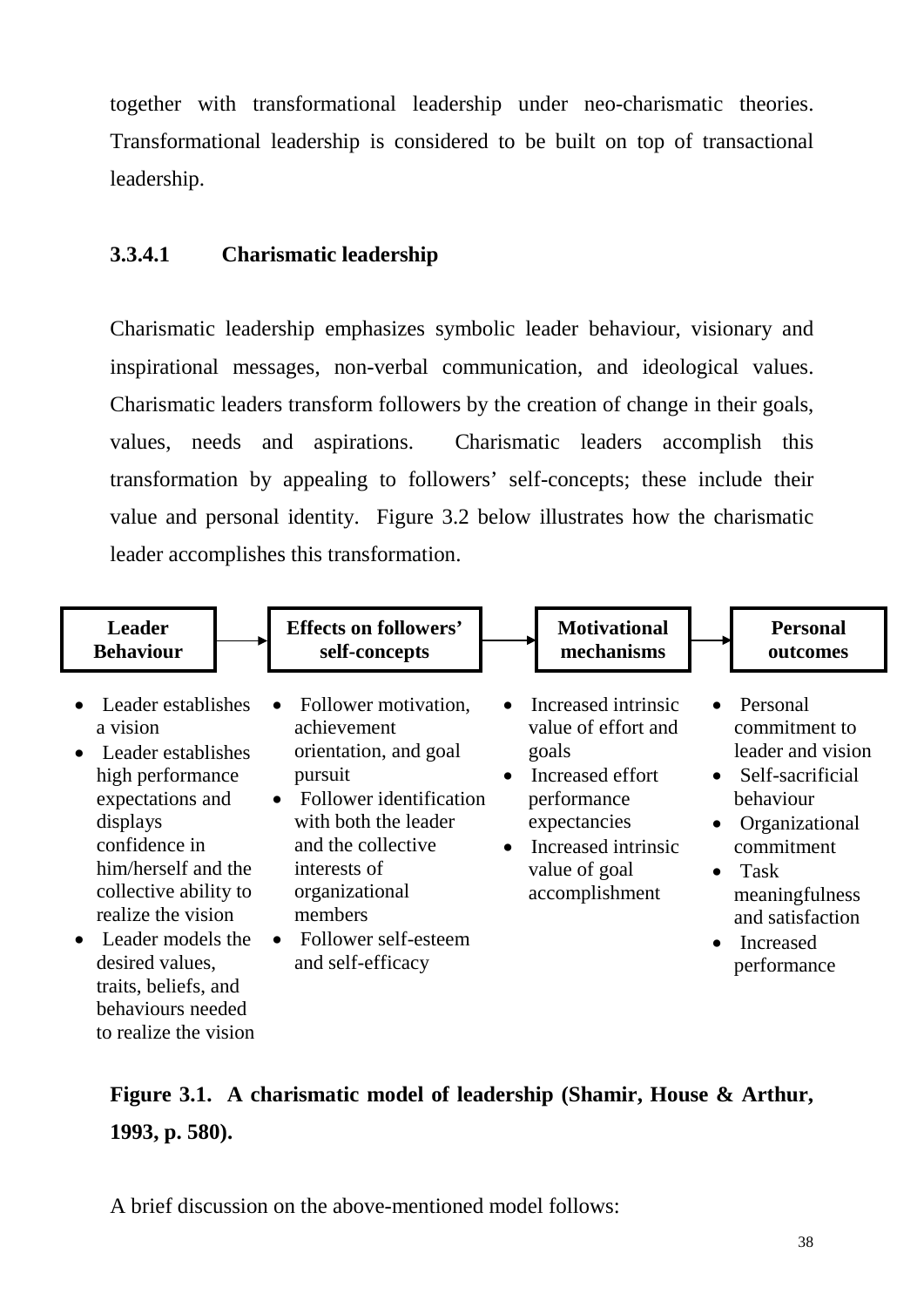- Charismatic leader behaviour: The first set of charismatic leader behaviours involves the establishment of a common vision of the future. The second set of leader behaviours involves two components, these include: high performance expectations and standards as well as the need to express confidence in the followers' ability to meet high performance expectations. The third set of leader behaviour involves being a role model in whom leaders model the desired values, traits and beliefs needed to realize the vision (Shamir et al., 1993).
- Effects on follower self-concepts: Charismatic leadership affects three aspects of a follower's self-concept. The first aspect involves follower motivation, achievement motivation, and goal pursuit. Secondly, charismatic leadership increases the extent to which followers' identify with the leaders values, goals and aspirations and with the collective interest of all employees. Thirdly, follower self-esteem and self-efficacy are heightened (Shamir et al., 1993).
- Motivational mechanisms: One way in which charismatic leadership positively affects employee motivation is by increasing the intrinsic value of employees' effort and goals. Charismatic leaders emphasize that effort reflects organizational values and collective interests. Charismatic leaders also increase employees' effort performance expectancies by contributing to followers' self-esteem and self-efficacy. Leaders also increase the value of goal accomplishment by an explanation of the organizations vision and goals in terms of the personal values they represent. In this way employees personally connect with the organization's vision. In addition, followers are given a sense of growth and development when charismatic leaders increase the meaningfulness of actions by showing how the accomplishment of goals moves the organization towards its vision (Shamir et al., 1993).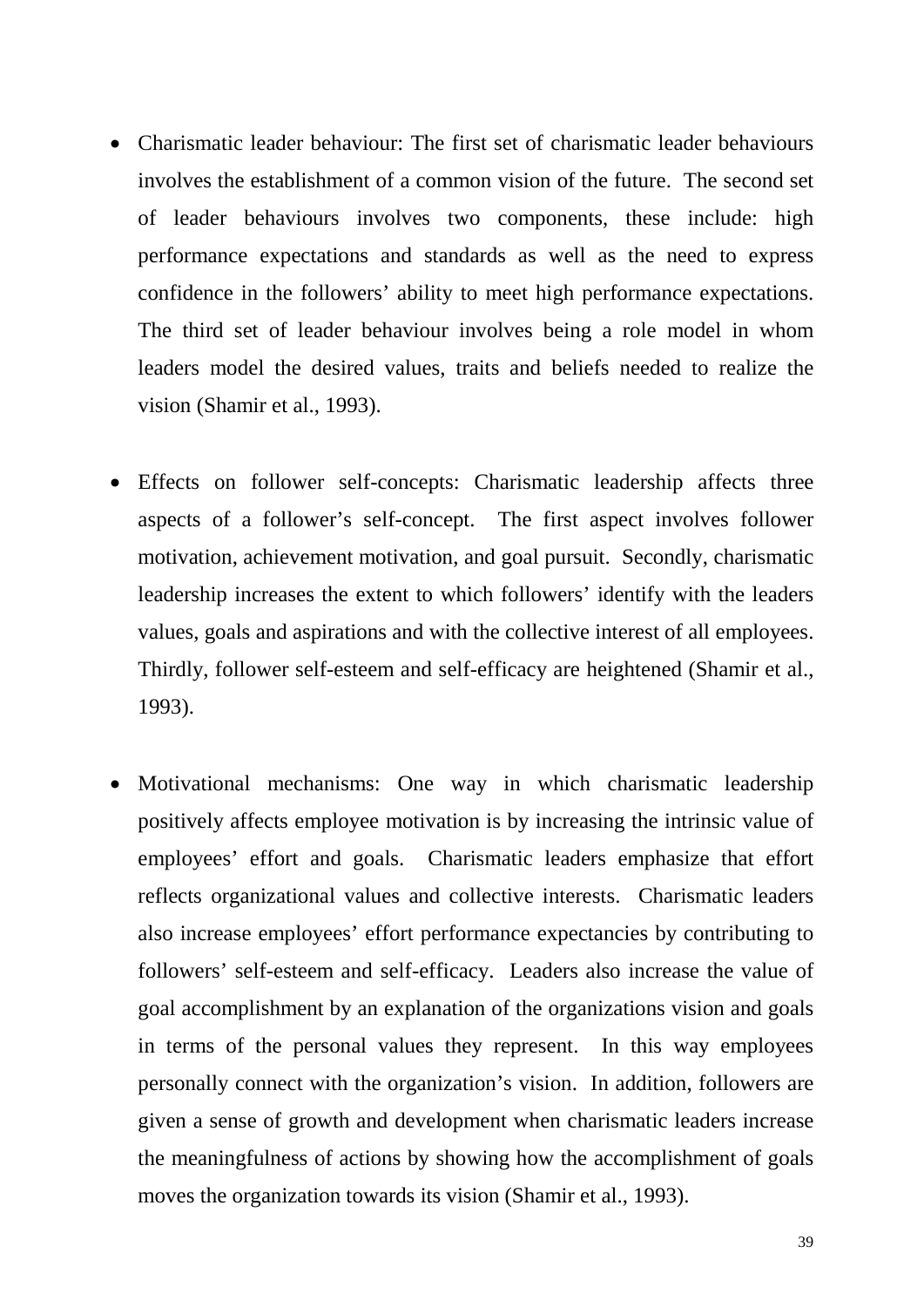# **3.3.4.2 Transformational leadership**

A brief account on transformational leadership will follow.

#### **3.3.4.2.1 Introduction**

According to Du Rand (2000), charismatic leadership evolved into transformational leadership. Trice and Beyer (1990) argue that there is a distinction between charismatic and transformational leadership although both forms of leadership are innovative in approach. Charismatic leaders create new organizations, whereas transformational leaders change existing organizations and their cultures. In addition, charismatic leaders operate like leaders of social movements in attracting followers and then uniting them in pursuit of a common cause. Transformational leaders on the other hand, are concerned about changing an old culture and to replace it with a new one.

Based on the work by Burns (1978), transformational leadership theory explains the unique connection between the leader and his/her followers. Transformational leadership goes beyond the attempts of the leader who seek to satisfy the current needs of followers through transactions via contingent reward behaviour. In addition, transformational leaders arouse heightened awareness and interests in the organization (Bass & Avolio, 1990). Bass and Hater (1988), argue that a transformational leadership style motivates followers to do more than originally expected. According to Bass, Avolio and Atwater (1996), such a transformation can be achieved by (a) raising an awareness of the importance and value designated outcomes, (b) persuading followers to transcend their own self interest, or (c) expanding followers needs on Maslow's hierarchy of needs.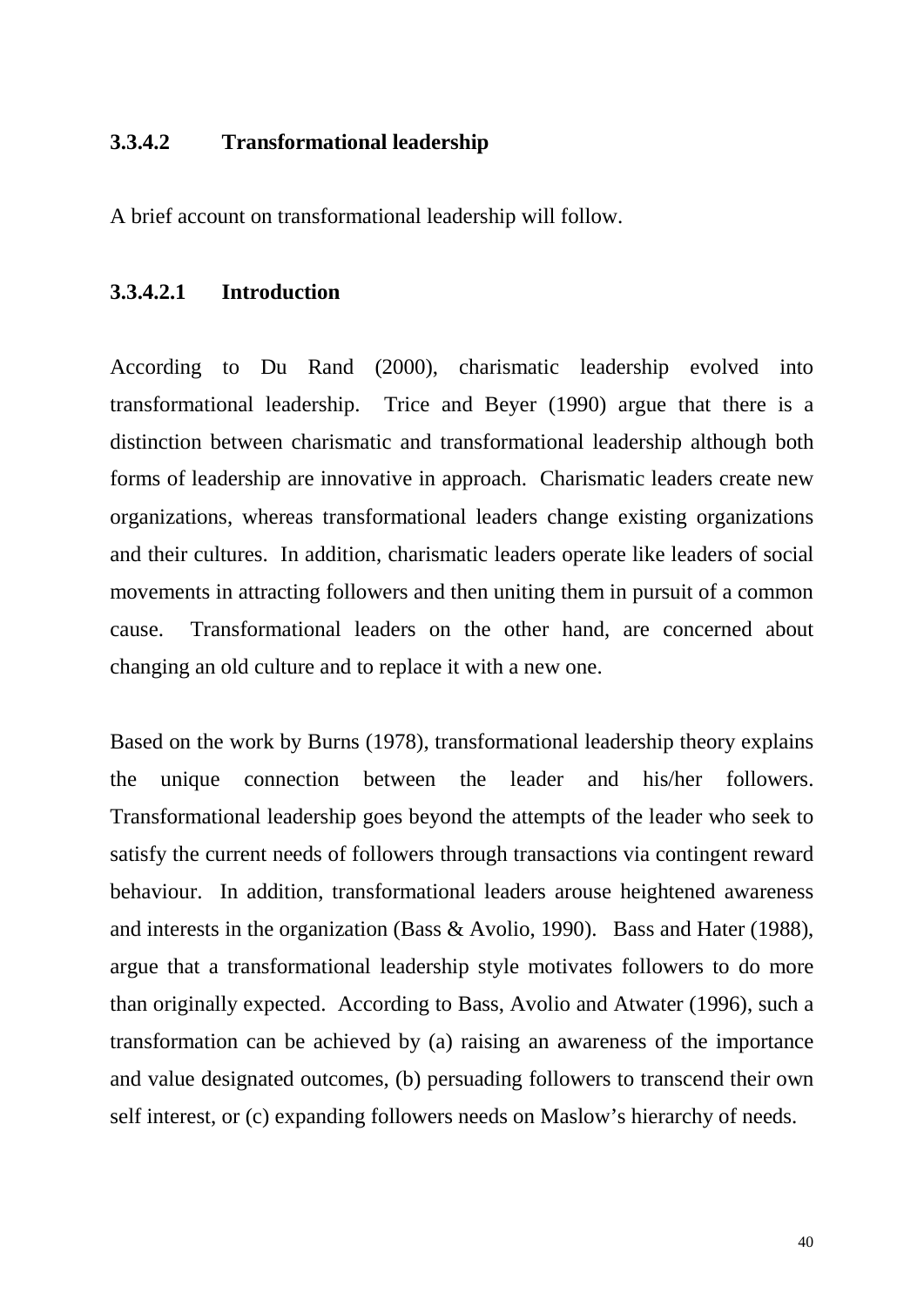Bass (1995) notes that transformational leadership has been linked to outcomes, such as leadership effectiveness, satisfaction, innovativeness and quality improvement. Such a leader is able to define the leader-subordinate relationship as being outside the economic contract (Greenberg, 1996).

While the transactional leader motivates subordinates to perform as expected, the transformational leader inspires his/her followers to do more than expected (Avolio, 1996). According to Yammarino (1993), transformational leaders articulate a vision, use lateral thinking, encourage individual development, give regular feedback, use participative decision making, and promote a cooperative and trusting work environment. In addition, Clark and Clark (1996) are of the opinion that a transformational leadership style is a style that excites, arouses and inspires.

In addition, one can also compare different models of transformational leadership developed by Bennis and Nanus (1985), Kouzes and Posner (1987), Conger (1989), Tichy and Devanna (1990) as well as Bass and Avolio (1995).

# **3.3.4.2.2 Bennis and Nanus' model of transformational leadership**

The research by Bennis and Nanus (1985) suggests that transformational leaders develop four strategies, which distil the essence of leadership. These include, attention through vision, meaning through communication, trust and deployment of self.

## • **Attention through vision**

Each transformational leader should have a compelling vision for the future that provides both the follower as well as the leader with a way forward. The vision should articulate a view of a realistic, credible and attractive future for the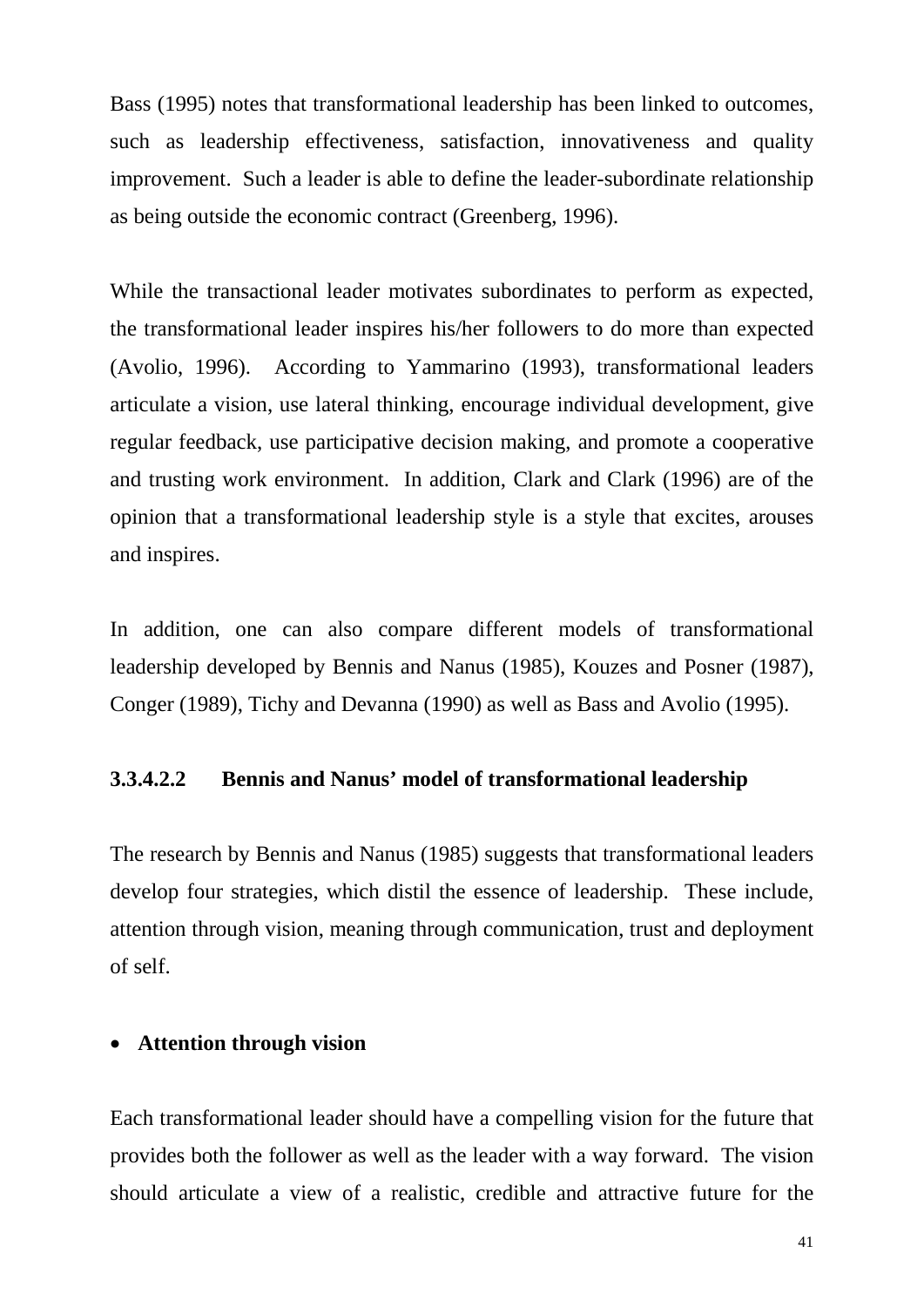organization. Moreover, when others share the vision they have a sense of direction and can locate their own position in relation to where the organization is heading. Moreover, the vision derives from the leaders past experiences, assessments of current strengths and weaknesses as well as an appraisal of likely trends (Bennis & Nanus, 1985).

# • **Meaning through communication**

Transformational leaders should reiterate the vision and its desirability. Training must be used to inculcate the new values necessary for gaining support of the new vision. Furthermore, the leader has to underpin the change of direction by altering the organizations structure in line with the vision (Bennis & Nanus, 1985).

#### • **Trust**

The transformational leader must create a climate of mutual trust. Without trust change will be viewed with suspicion and the vision may not be mobilized or empowered, furthermore, the leaders own action must be consistent with the vision (Bennis & Nanus, 1985).

# • **Deployment of self**

The transformational leader should be aware of his/her strengths and weaknesses and use it to good effect. Moreover, the leader should constantly learn and reflect on his/her experiences (Bennis & Nanus, 1985).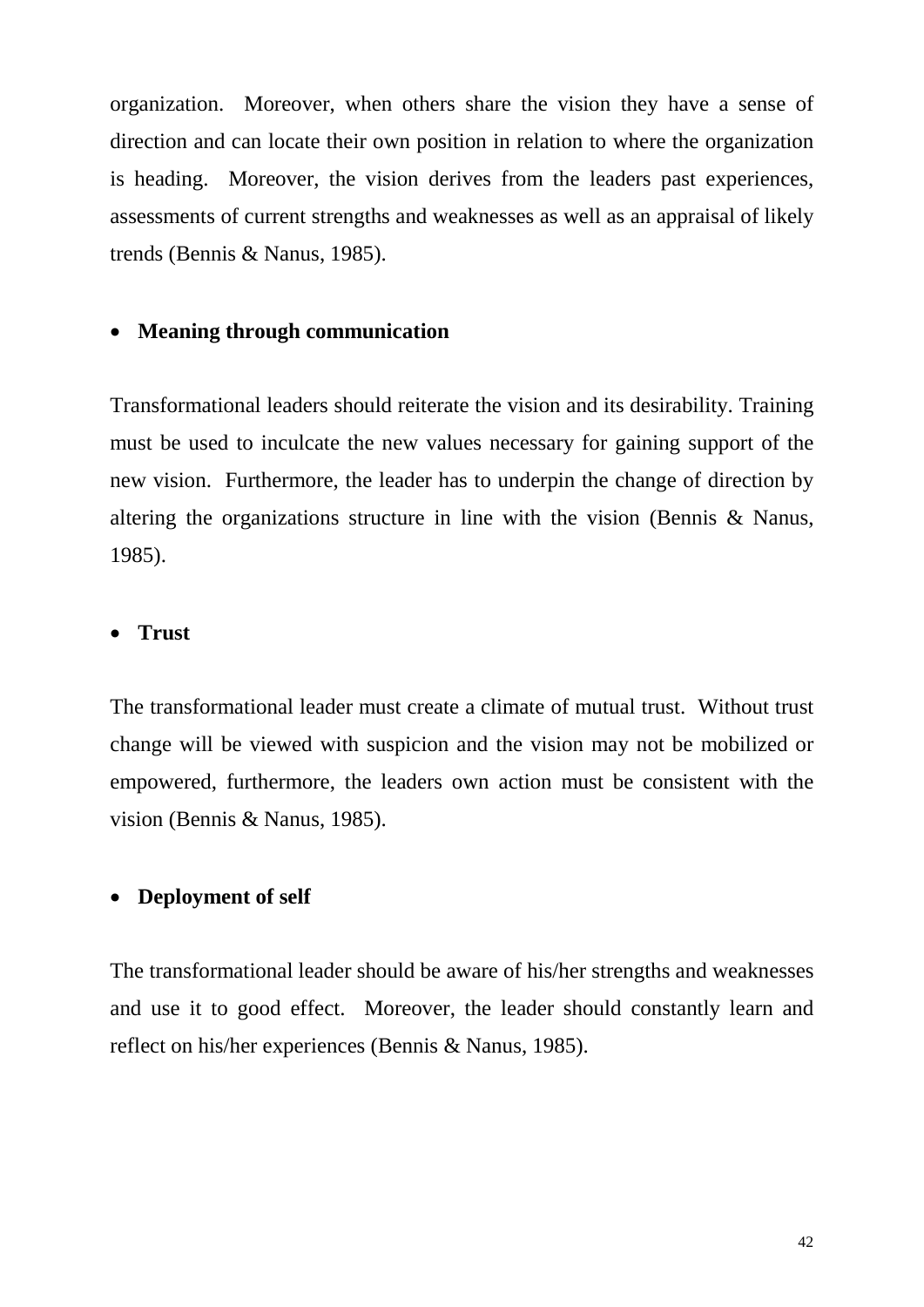# **3.3.4.2.3 Kouzes and Posner's model of transformational leadership**

Research by Kouzes and Posner (1987) identified five practices that contribute to successful transformational leadership, these include, challenging the process, inspire a shared vision, enable others to act, model the way and encourage the heart.

# • **Challenge the process**

Transformational leaders that challenge the process are in search of new opportunities and take risks to experiment (Kouzes & Posner, 1987).

# • **Inspire a shared visions**

According to Kouzes and Posner (1987) transformational leaders inspire a shared vision when they create an image of the future, which gives the organization a sense of direction.

# • **Enable others to act**

This implies that the leader promote co-operations and collaboration between people, so that the leader and the subordinates jointly implement the vision (Kouzes & Posner, 1987).

#### • **Model the way**

The leader should adopt values that are in line with the vision and should behave in ways consistent with the vision (Kouzes & Posner, 1987).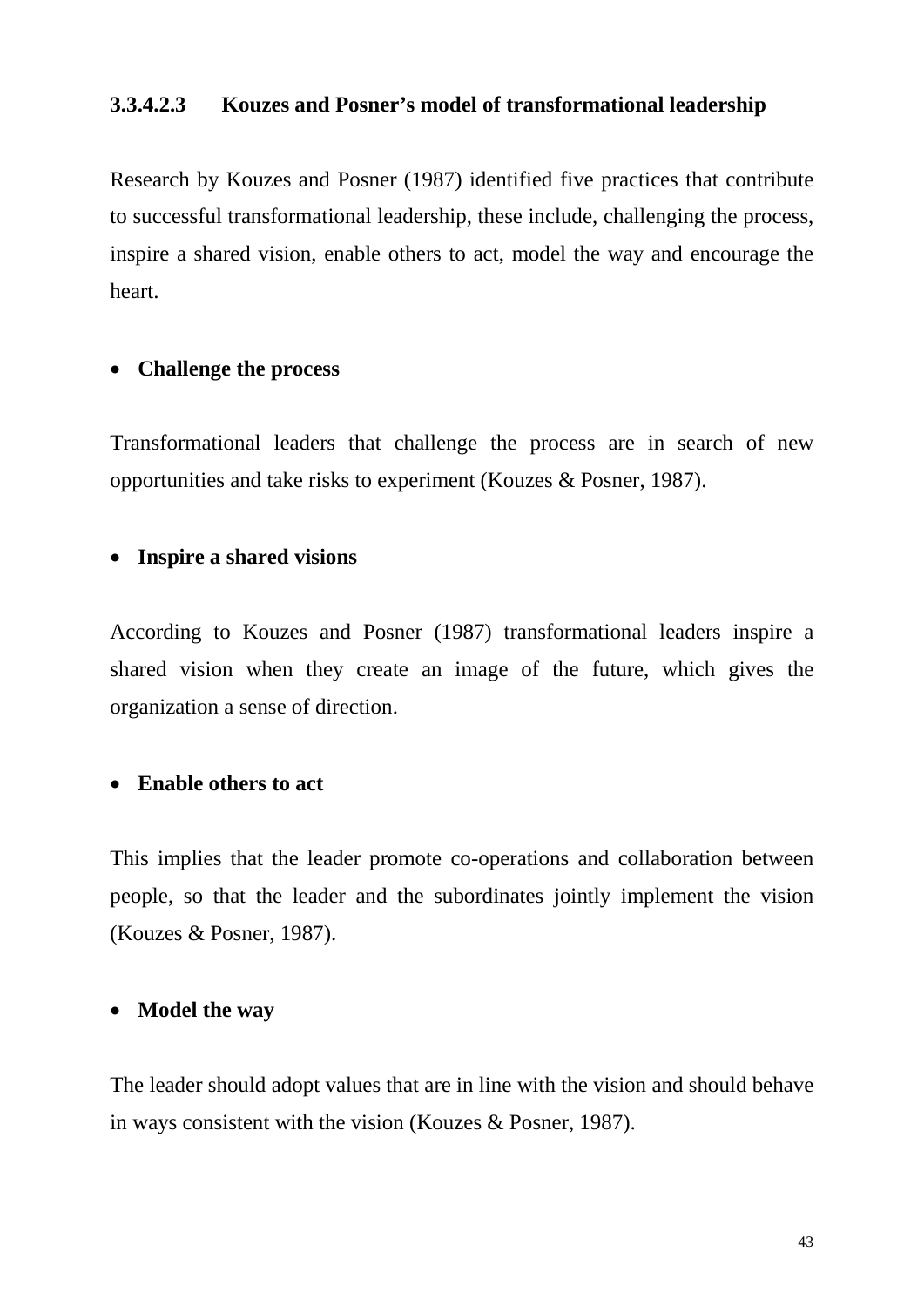# • **Encourage the heart**

Kouzes and Posner (1987) purport, that transformational leaders should exhibit high expectations and reward individuals for success in various ways.

#### **3.3.4.2.4 Conger's model of transformational leadership**

According to Conger (1989), transformational leadership is the product of a process of attribution. The process involves a sequence of stages, namely, sensing opportunity and formulating a vision, articulating the vision, building trust in the vision and achieving the vision.

# • **Sensing opportunity and formulating a vision**

Conger (1989) is of the opinion that the transformational leaders' vision should challenge the status quo, give people a sense of personal worth and address members' personal aspiration.

# • **Articulating the vision**

Members of the organization must be convinced that they should commit themselves to the vision. The transformational leader must have a good sense of speech rhythm, which lacks hesitation, and must be prolific in the use of gestures in conveying points (Conger, 1989).

# • **Building trust in the vision**

According to Conger (1989), the transformational leader needs to promote an image of himself/herself as an exceptional individual by emphasizing past successes as well as accomplishments.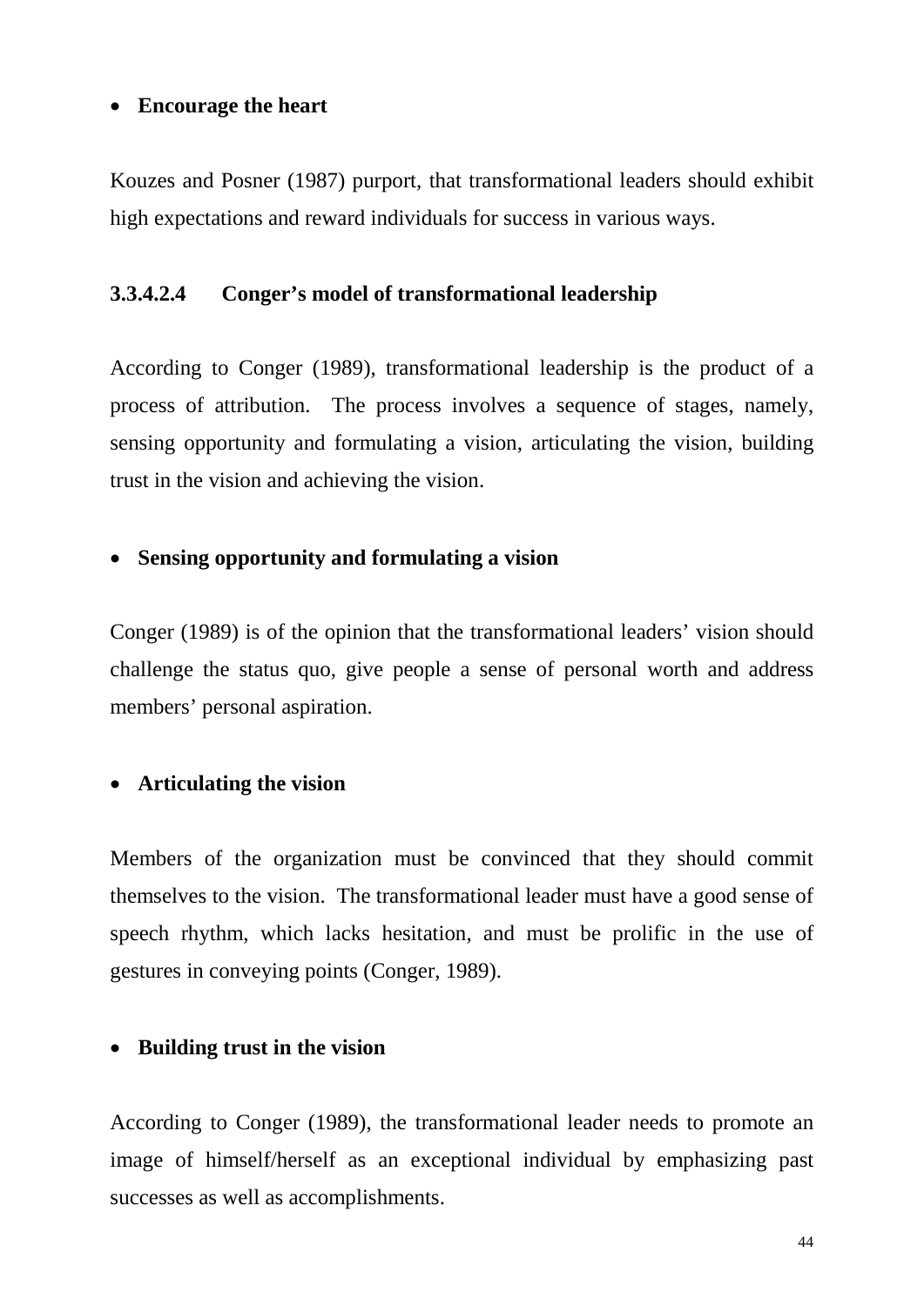#### • **Achieving the vision**

The transformational leader empowers others so that they feel active participants in the attainment of the vision. In addition, the leader should become a teacher, creating new learning experiences for members of the organization, thereby giving individuals a sense of new ideas (Conger, 1989).

# **3.3.4.2.5 Tichy and Devanna's model of transformational leadership**

According to Tichy and Devanna (1990), an organization that fails to transform to changes, risks failure. The process of transformational leadership involves three acts, these include, recognition of the need to revitalize the organization, the creation of a vision and the institutionalising of change.

#### • **Recognition of the need to revitalize the organization**

As environmental pressures trigger a need for change, individuals within organizations often resist change. The transformational leader creates dissatisfaction with the status quo. In addition, once the leader succeeds in creating dissatisfaction, he/she has to dismantle the old ways of doing things. Furthermore, the leader has to deal with the anxieties of people about their loss of power and status (Tichy & Devanna, 1990).

# • **Creation of a vision**

Tichy and Devanna (1990) further purport that a vision motivates organisational members because the vision provides a challenge and serves as a roadmap or blueprint for what the organization will look like in the future. People identify more with what an organization will become, than with what it looks like now.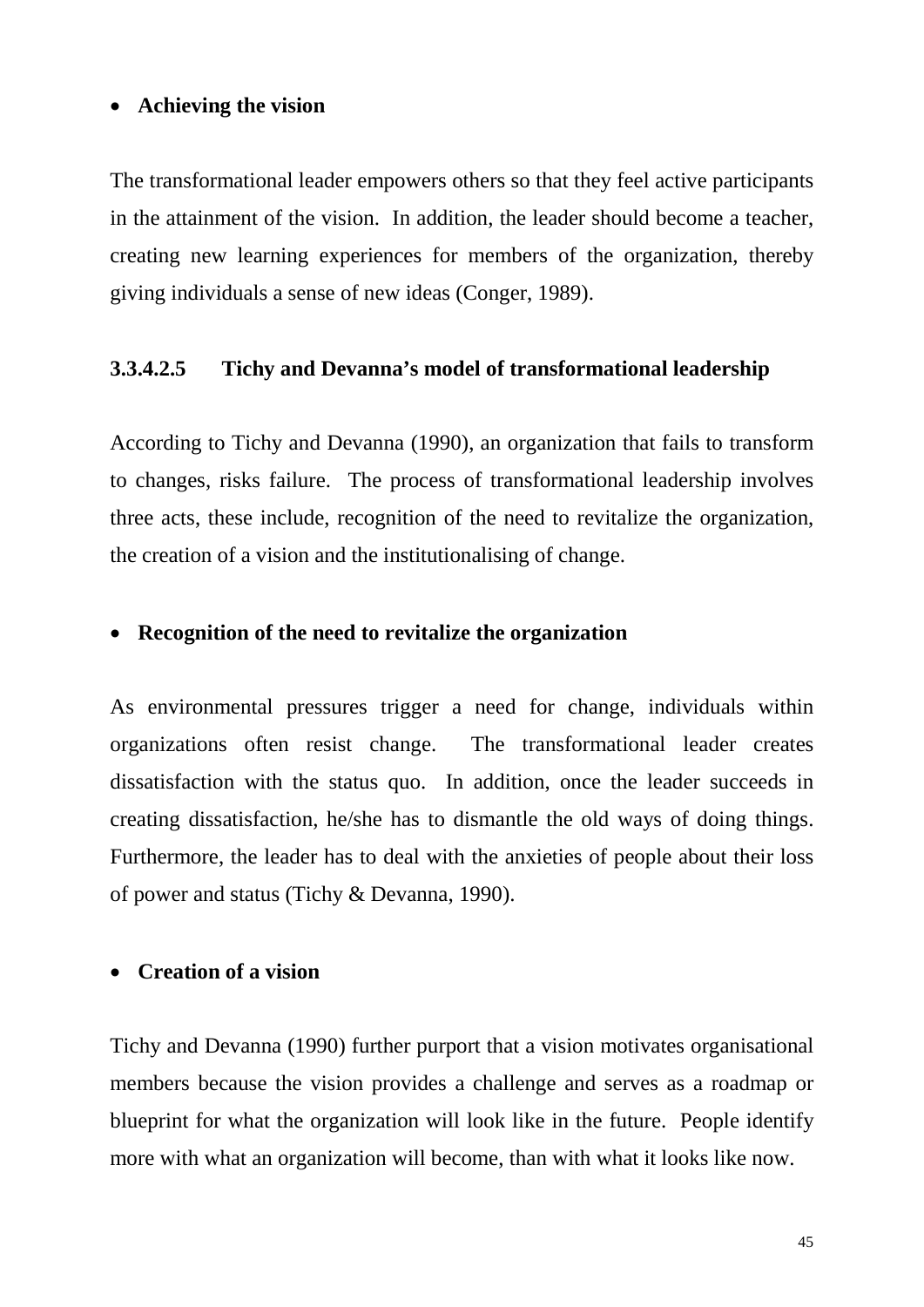# • **Institutionalising change**

According to Tichy and Devanna (1990), the leader should design structures, which will be able to smooth the way for the vision. The transformational leader must creatively destroy the old and then reassemble the new, with an emphasis on the latter.

# **3.3.4.2.6 Nadler and Tushman's model of transformational leadership**

Nadler and Tushman (1990) distinguished between six components of transformational leadership. These include envisioning, energising, enabling, structuring, controlling and rewarding.

## • **Envisioning**

Nadler and Tushman (1990) are of the opinion that a vision should be realistic and achievable in order to create employee commitment within the organization.

#### • **Energising**

Different leaders should use diverse methods to energise subordinates. These methods should include the following: personal excitement, confidence in the ability of the subordinates and the provision of support for subordinates (Nadler & Tushman, 1990).

# • **Enabling**

Leaders should support subordinates when they face challenging goals (Nadler & Tushman, 1990).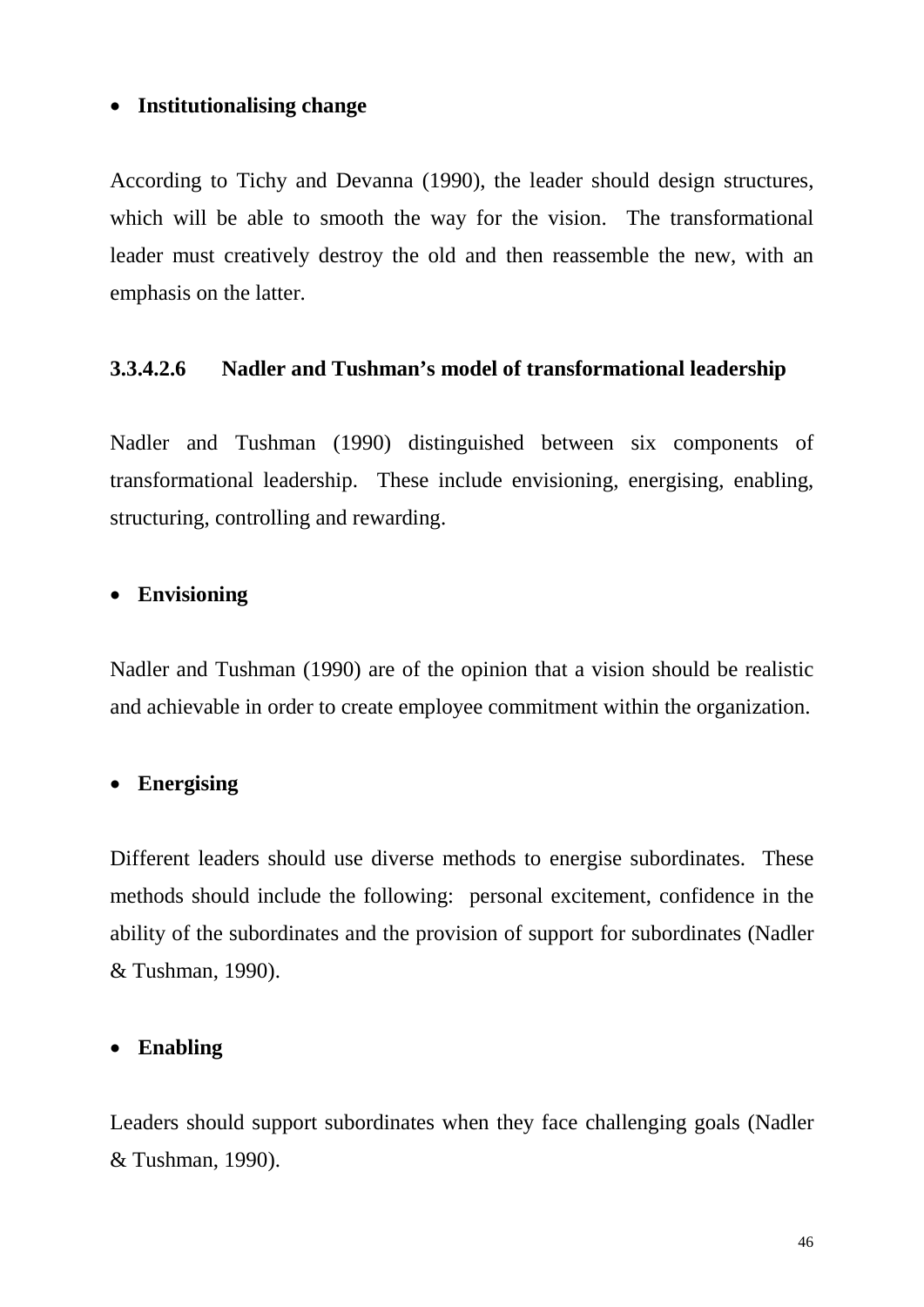# • **Structure**

Structure entails goal setting, the setting of elevated standards and defining the role and tasks of subordinates (Nadler & Tushman, 1990).

#### • **Control**

Control consists of systems that are used to measure and monitor behaviour as well as implement corrective action (Nadler & Tushman, 1990).

#### • **Rewarding**

Rewards are administered according to the degree to which behaviour is consistent with the process of change (Nadler & Tushman, 1990).

# **3.3.4.2.7 Bass and Avolio's model of transformational leadership**

Research by Bass and Avolio (1995) are of the opinion that transformational leadership has four dimensions, these include, idealized influence, inspiration, individual consideration, and intellectual stimulation.

## • **Idealized influence**

The charismatic leader provides vision; gains respect and trust, increase optimism, instil pride and excite their subordinates (Bass & Avolio, 1995).

# • **Inspiration**

This dimension concerns itself with the capacity of the leader to act as a model for subordinates (Bass & Avolio, 1993). Bass and Avolio (1995) purport that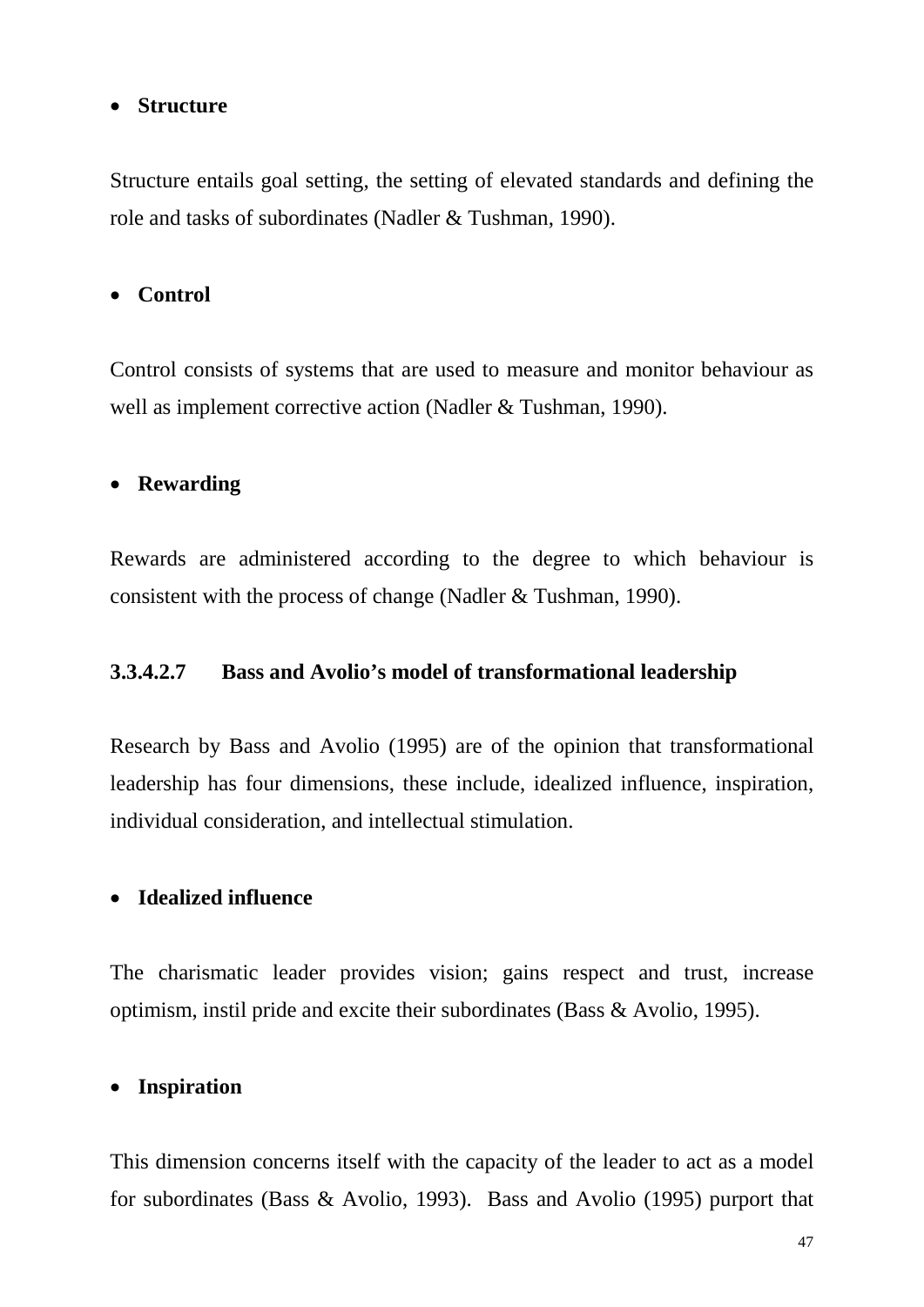this dimension involves the use of symbols to focus efforts as well as the communicating of a vision.

# • **Individual consideration**

Individual consideration contributes to individual subordinates achieving their fullest potential (Bass, 1995). Moreover, individual consideration is in part coaching and mentoring; it provides for continuous feedback and links the individual's current needs to the organization's mission (Bass & Avolio, 1995).

# • **Intellectual stimulation**

Subordinates are provided with challenging new ideas that stimulate rethinking of old ways of doing things. Intellectual stimulation arouses an awareness of problems; recognition of subordinate's beliefs, values, thoughts and imagination (Bycio, Hackett & Allen, 1995). Intellectual stimulation becomes evident in subordinate conceptualisation, comprehension, and analysis of problems they face and the solutions they generate (Bass & Avolio, 1995).

# **3.3.4.3 Transactional leadership**

According to Avolio (1996), transactional leadership entails an exchange between leader and follower. It is further purported that followers receive certain valued outcomes when they act according to their leaders wishes (Druskat, 1994). Bass (1990) purports that transactional leaders clarify for their followers the follower's responsibilities, the expectations of the leader, the tasks that should be accomplished as well as the benefits to the self-interests of the followers for compliance. In addition, three dimensions characterize transactional leadership: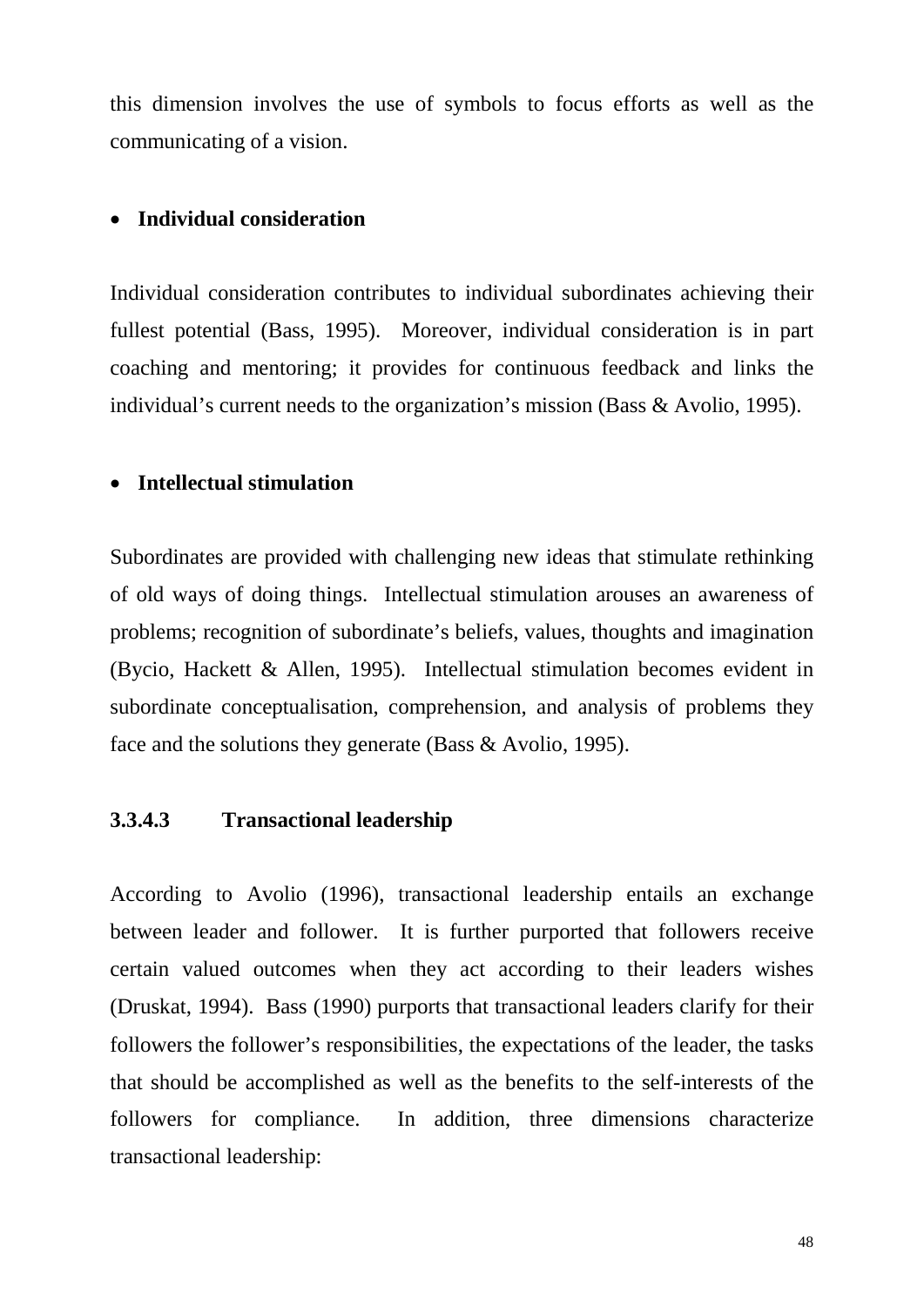#### • **Contingent Reward**

The first dimension of transactional leadership is contingent reward or contingent reinforcement. The leader rewards followers for attaining the specified performance levels (Bass, 1990). Furthermore, reward is contingent on performance level achieved and on effort expended (Bass & Avolio, 1995).

## • **Management-by-exception (active)**

The second dimension of transactional leadership characterizes a leader who actively seeks deviations from standard procedures and then takes action when irregularities occur (Bass & Avolio, 1995).

#### • **Management-by-exception (passive)**

A passive form of management-by-exception characterizes leaders who intervene to correct deviations after they occurred (Bycio et al., 1995). Such leaders usually intervene after mistakes are made in order to correct them and move performance back to previously specified levels (Bass & Avolio, 1995).

A transactional oriented leadership style creates an environment in which the subordinate defines his or her relations with the organization as an economic exchange where emphasis is on providing rewards in exchange for meeting agreed upon objective (Konovsky & Pugh, 1994). Under transactional leaders, employees are more likely to be concerned about the fairness of outcomes than the fairness of procedures because their relationship with their effort (Greenberg, 1996).

Accordingly, the role of the transactional leader is to make rewards (and punishments) clearly contingent on performance and specify the outcomes that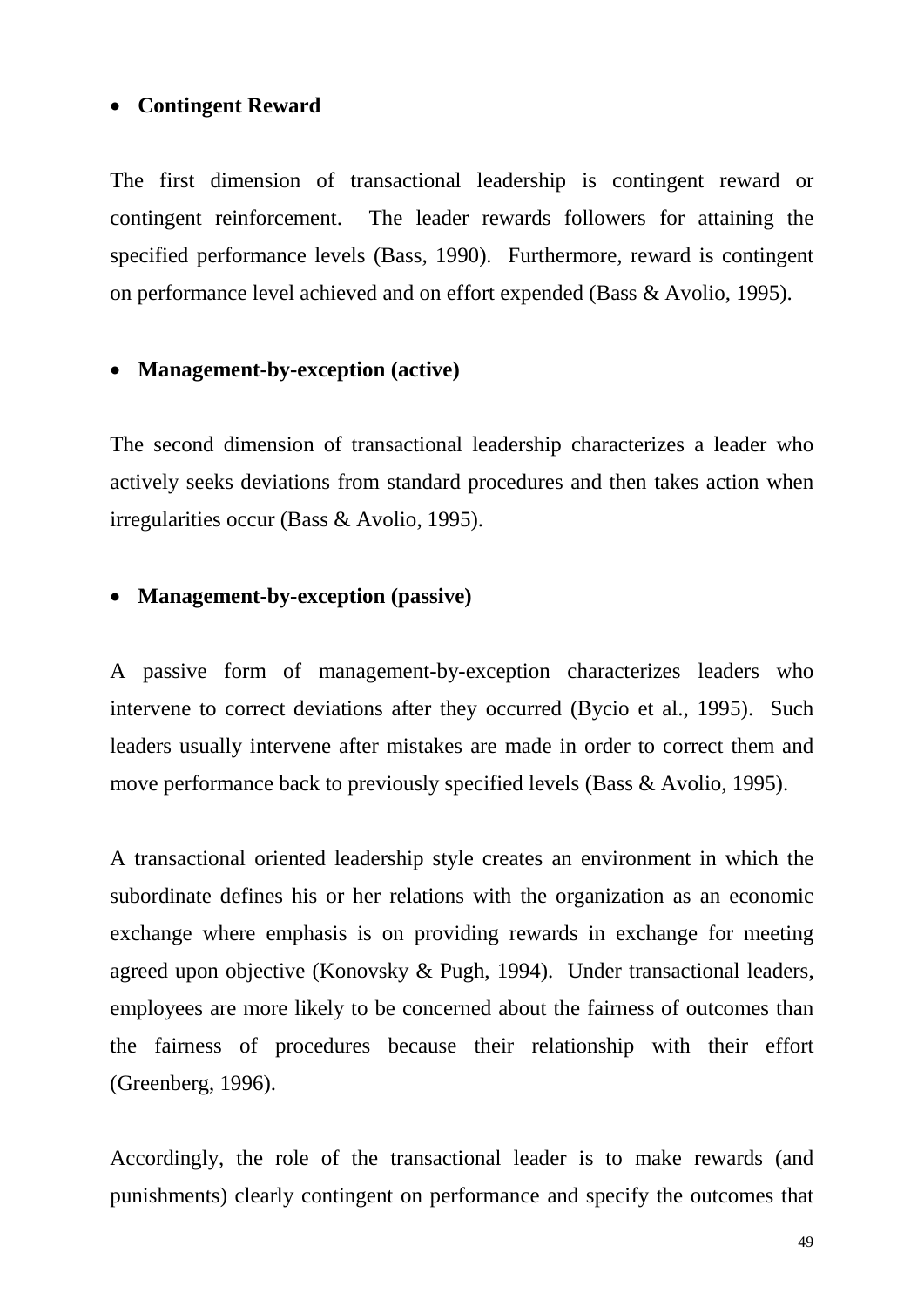the individual can expect in exchange for good performance (Greenberg, 1996). Transactional leadership styles are founded on the idea that leader-follower relations are based on a series of implicit bargains between leader and followers. The notion is that, when the job and the environment of the follower fail to provide the necessary direction and satisfaction, the leader, through his or her behaviour, will be effective by compensating for the deficiencies (Den Hartog et al., 1997).

According to Hollander (1978), the transactional leadership process can be best understood as the occurrence of mutually satisfying transactions among leaders and followers within a particular situational context. This model is known as the transactional model and is illustrated in figure 3.1 below.



**Figure 3.2. The transactional model of leadership (Hollander, 1978, p. 6).**

## **3.3.4.4 Transcendental leadership**

Transcendental leadership is the leadership that is defined by a contributionbased exchange relationship whereby the leader promotes unity by the provision of fair extrinsic rewards, the appeal to intrinsic motivation of subordinates and the development of their transcendent motivation. In addition, transcendental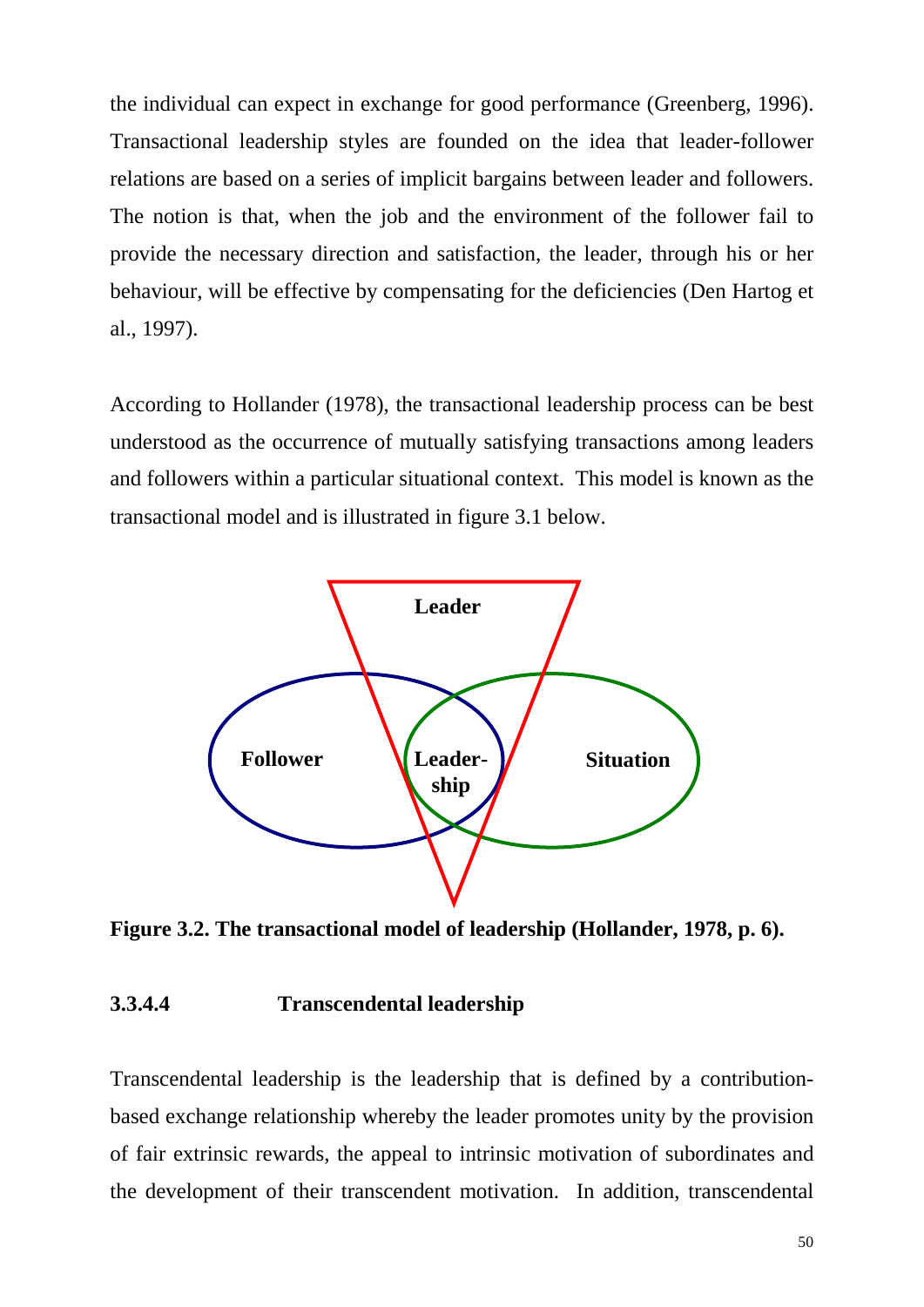leaders try to contribute to the personal development of their subordinates. Added to this, the transcendental leader is a transactional leader, who is charismatic and a server. Being a server makes it impossible for transcendental leaders to be manipulators (Cardona, 2000). Furthermore, the best way in which transcendental leaders are created is by example. Thus, the most important competence of transcendental leadership is their integrity and capacity to sacrifice themselves in the service of their subordinates.

# **3.3.4.5 Servant-Leadership**

Traditional autocratic and hierarchical models of leadership are yielding to a newer model. A model that attempts to simultaneously enhance the personal growth of workers and improve the quality and caring of many institutions through a combination of teamwork, personal involvement in decision making and ethical and caring behaviour. The emerging approach to leadership and service is called servant-leadership. Ten characteristics of servant-leadership include: listening, empathy, healing, awareness, persuasion, conceptualisation, foresight, stewardship, commitment to the growth of the people and building community (Spears, 1995). These characteristics will be discussed briefly.

# **3.3.4.5.1 Listening**

Servant-leaders seek to identify and clarify the will of the group. They must seek to listen receptively to what is being said. Listening, coupled with regular periods of reflection, is essential to the growth of the servant leader (Spears, 1995).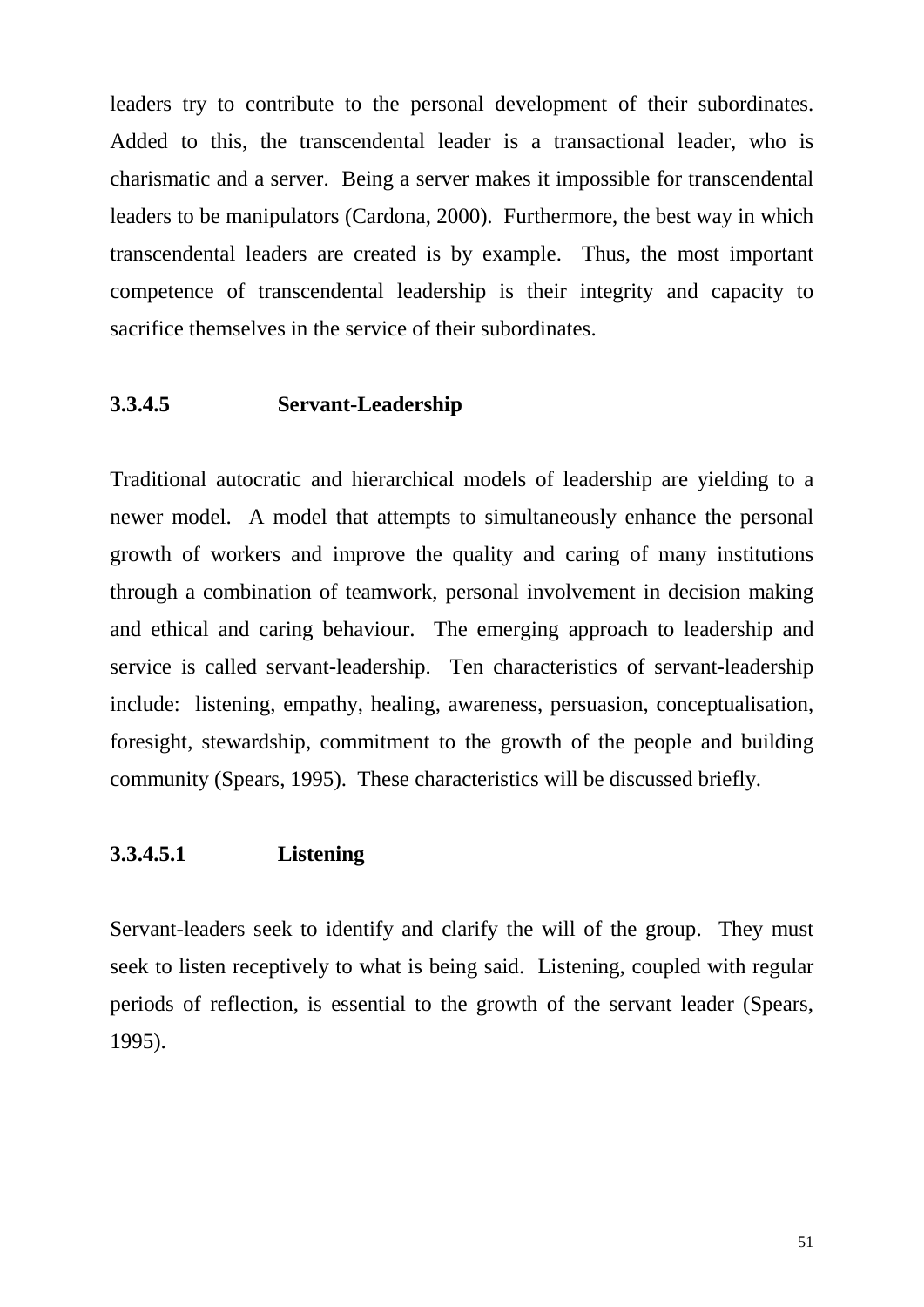# **3.3.4.5.2 Empathy**

Servant-leaders strive to understand and empathize with others. In addition, the most successful servant-leaders are those who have become skilled empathetic listeners (Spears, 1995).

# **3.3.4.5.3 Healing**

Healing is a powerful force for transformation. One of the great strengths of servant-leadership is the potential for healing the self and others (Spears, 1995).

#### **3.3.4.5.4 Awareness**

Self-awareness strengthens the servant-leader. Awareness aids in understanding issues involving ethics and values. Furthermore, awareness enables a servantleader to view most situations form a more integrated perspective (Spears, 1995).

# **3.3.4.5.5 Persuasion**

Another characteristic of servant-leaders is reliant upon persuasion, rather than positional authority. Servant-leaders convince others, rather than coerce compliance (Spears, 1995).

## **3.3.4.5.6 Conceptualisation**

Servant-leaders have the ability to think beyond day-to-day realities. Servantleaders strive to strike a delicate balance between conceptualisation and day-today focus (Spears, 1995).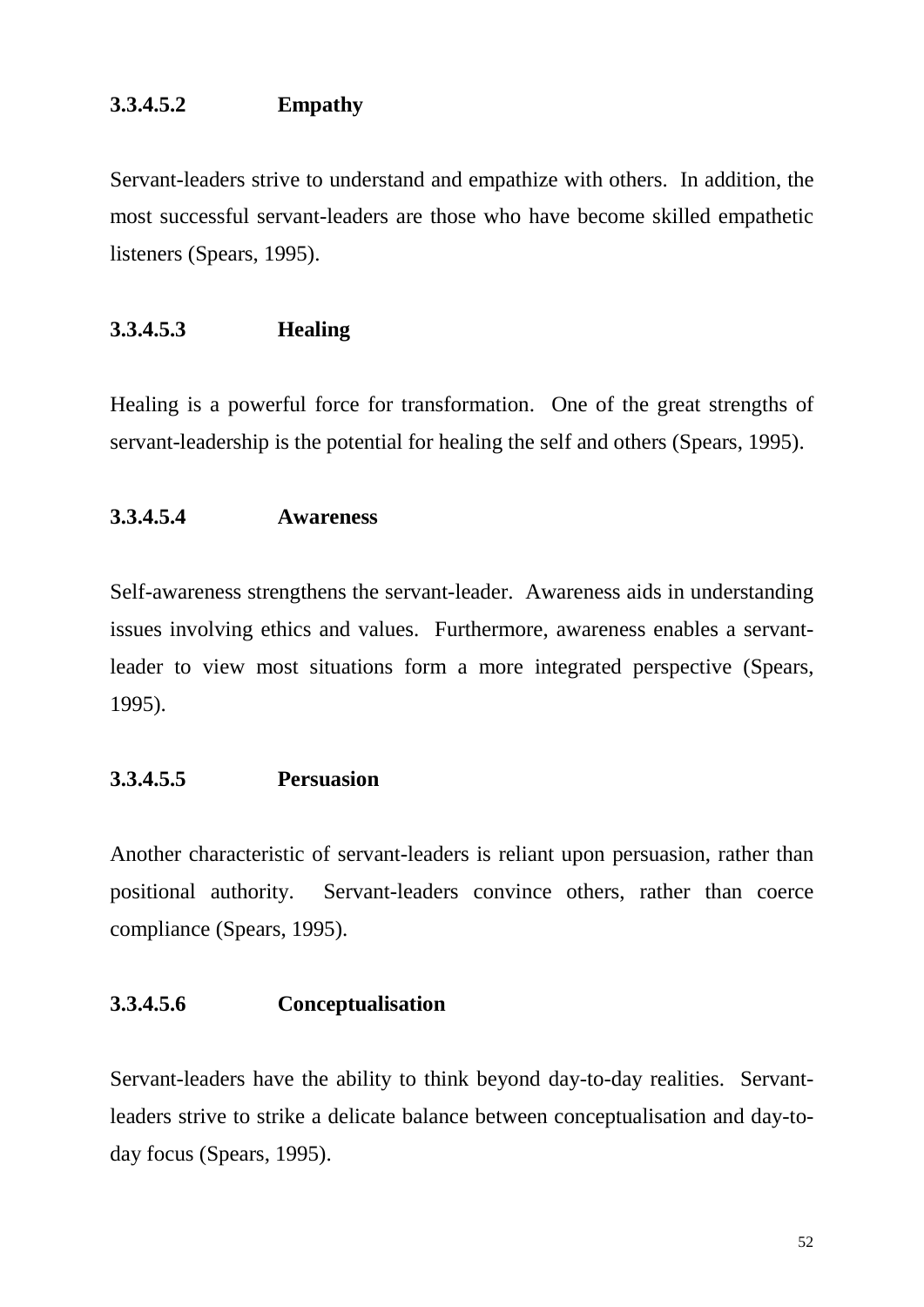# **3.3.4.5.7 Foresight**

Foresight enables servant-leaders to understand lessons from the past, the realities of the present, and the likely consequences of a decision for the future (Spears, 1995).

# **3.3.4.5.8 Stewardship**

Servant-leaders, assumes first a commitment to serving the needs of others (Spears, 1995).

# **3.3.4.5.9 Commitment to the growth of people**

Servant-leaders realize that people have intrinsic value beyond their tangible contributions (Spears, 1995).

#### **3.3.4.5.10 Building community**

Servant-leaders build community among those who work within a given institution (Spears, 1995).

This section will conclude with a summary on the theories of leadership.

# **3.4 Summary of leadership theories**

The central approaches to the study of leadership, the respective periods and core themes are outlined in table 3.1.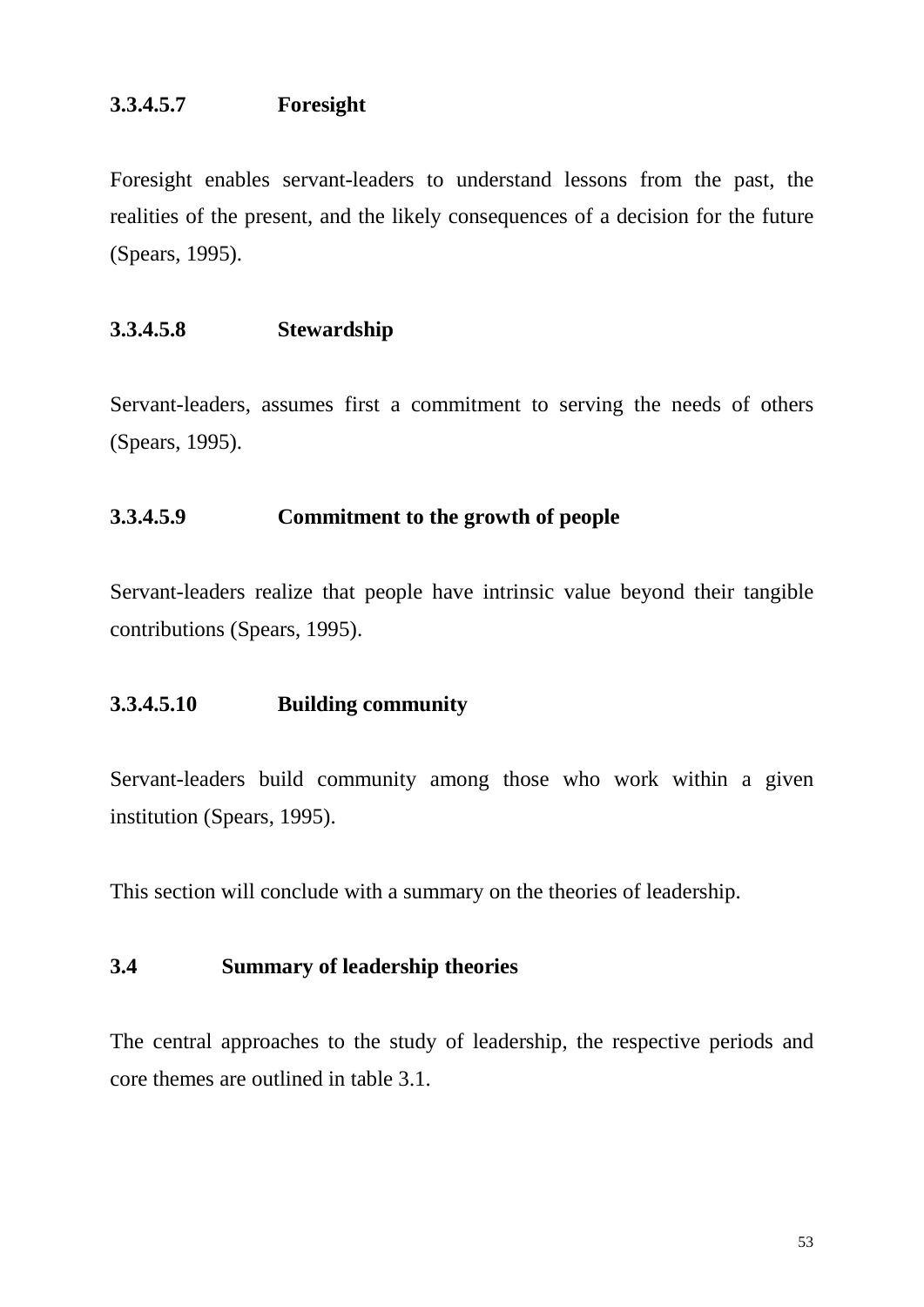| <b>Period</b>                | Approach                                                             | <b>Core theme</b>                                                    |
|------------------------------|----------------------------------------------------------------------|----------------------------------------------------------------------|
| Up to late 1940s             | Trait approach                                                       | Leadership ability is innate                                         |
| Late $1940s$ to late $1960s$ | Behavioural approach                                                 | Leadership effectiveness is to do<br>with how the leader behaves     |
| Late 1960s to early 1980s    | Contingency approach                                                 | It all depends; effective leadership<br>is affected by the situation |
| Since early 1980s            | New leadership<br>approach (includes neo-<br>charismatic leadership) | Leaders need vision                                                  |

**Table 3.1. Trends in leadership theory and research (Bryman, 1992, p. 1).**

Over the last few years, there has been a considerable interest in testing a new paradigm of leadership style. According to Bass and Avolio (1990), previous leadership models fell short in explaining the full range of leadership styles, which includes the charismatic and inspirational leaders. Although attention has shifted in the leadership literature to charisma and inspirational leadership, the need still remains to include the full range of leadership styles in models and measures (Bass & Avolio, 1994).

The transactional-transformational model is a new paradigm, neither replacing nor explained by other models such as the relations-oriented/task-oriented leadership model (Den Hartog et al., 1997). This new paradigm of leadership style is known as the 'new leadership' (Bryman, 1992). The 'new leadership' integrates ideas from trait, behavioural and contingency approaches of leadership. In view of the above-mentioned the theory of transactionaltransformational leadership will be used, for the purpose of this study.

Criticism against neo-charismatic leadership or the new leadership is that new is not always better. New and unproven ways of leading can sometimes cause harm. Traditional theories of leadership (trait, behavioural, and contingency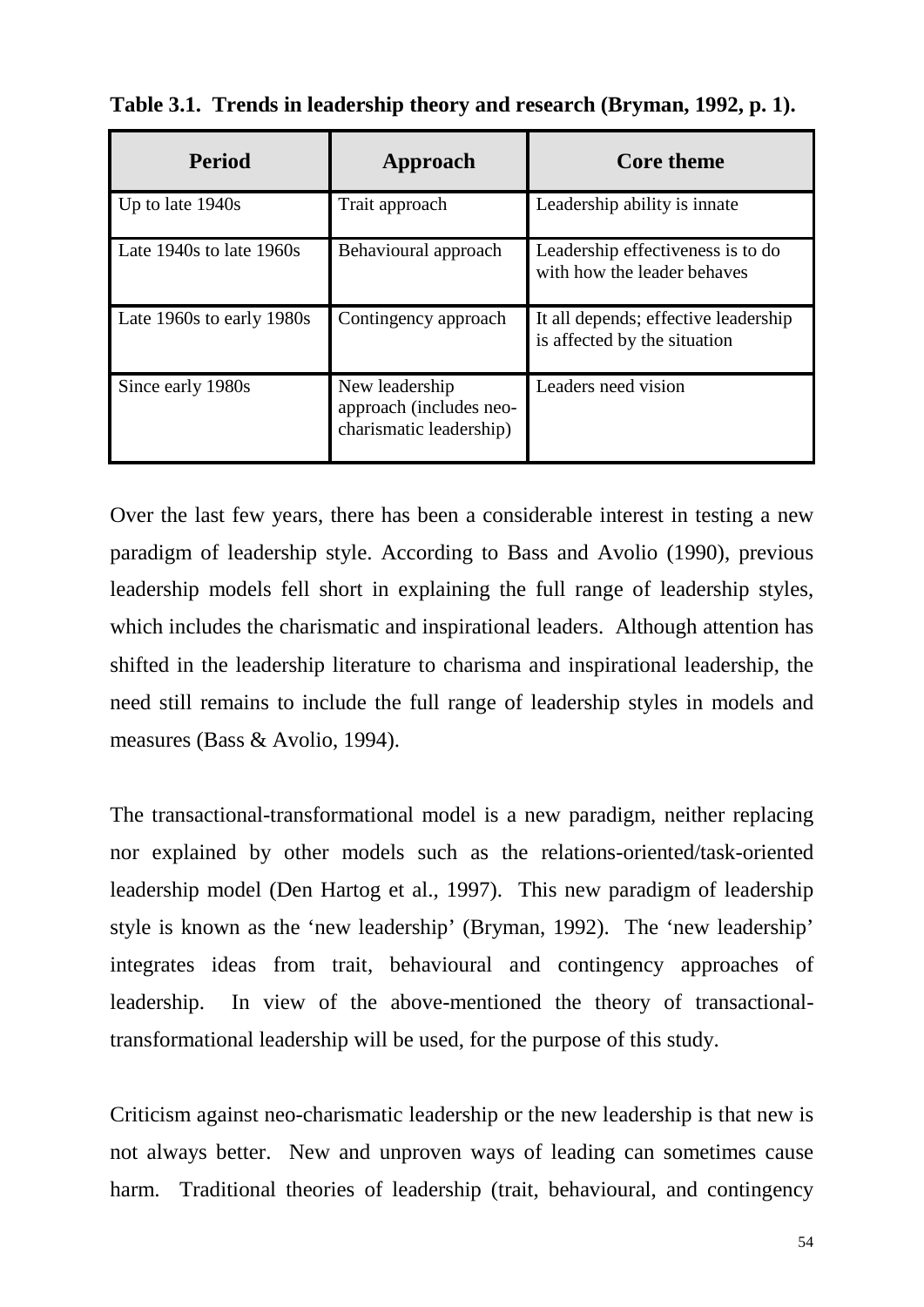theories) are often seen as being the enemy of progress. Conversely, tradition is seen as a normative anchor, governing the rational actions of leaders (Cardona, 2000).

Research on neo-charismatic leadership has failed to give enough attention to situational factors, which moderate the effects of leader behaviour. The meagre research on situational effects suggests that leaders who exhibit charismatic leadership behaviour find it easier to convey their message when situations are stressful or when there is uncertainty. Added to this, when leaders are heavily constrained, the most impressive leaders will be unable to lift their subordinates to the degree that they desire (Bryman, 1992). According to Cardona (2000), charismatic leaders are more concerned about the subordinates buying in their vision.

Consequently, the differences in leadership theories are more in terms of how leaders do it, than, what leaders do. In addition, all leadership theories agree on issues like inspiring people, showing direction, communicating effectively, and solving problems. Thus, different theories of leadership yielded more similarities than differences. Therefore when one considers the different theories on leadership it becomes apparent that there is no single leadership model that is universally accepted (Cardona, 2000).

Below follows a discussion of various management levels and leadership style.

# **3.5 Management levels and leadership style**

The management of some organizations functions at three levels, namely: top level management, middle level management and lower level (supervisory) management (De Beer et al., 1998). The function and role of management varies with the different levels, hence, each level of management has various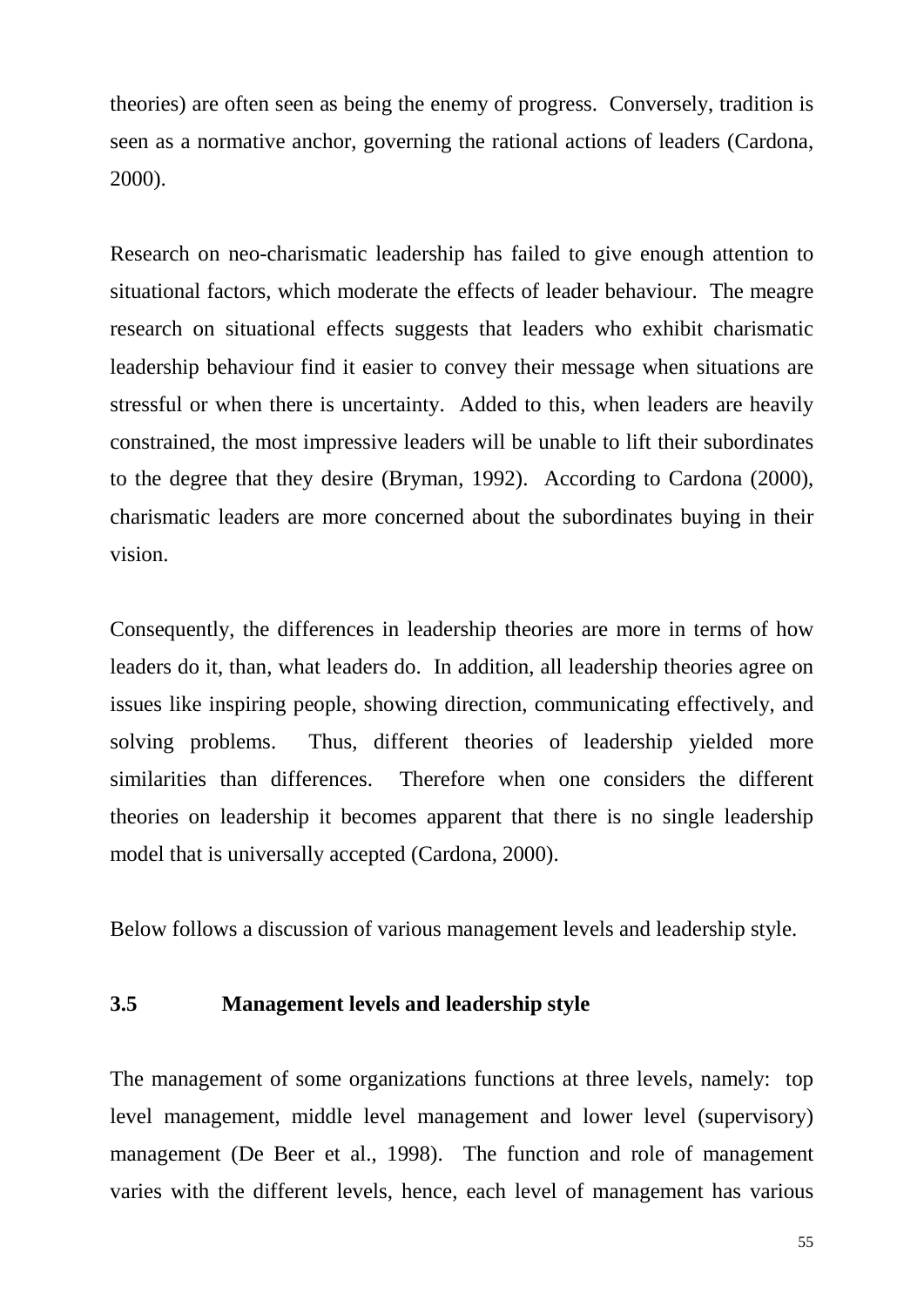objectives. The various objectives in an organization and the levels at which they occur may be illustrated in terms of figure 3.3.



**Figure 3.3. Levels of management (De Beer et al., 1998, p. 17).**

- Top-level management:Top management represents a small group of people responsible for the general management of the organization. The functions of top management are unpredictable. Routine tasks at this management level constitute a small part of management. Top-level management is concerned with strategic management through the formulation of a vision and the implementation of strategies and objectives (De Beer et al., 1998).
- Middle level management:In an organization, middle management focuses on tactical control to ensure that the strategic plans of top management can be implemented. Middle management is primarily concerned with implementing the policy plans and strategies of top management. Furthermore, the function of middle level management is leading and controlling human and other resources (De Beer et al., 1998).
- Lower level management:Lower level management is mainly concerned with the daily tasks in a particular department. The supervisor is involved in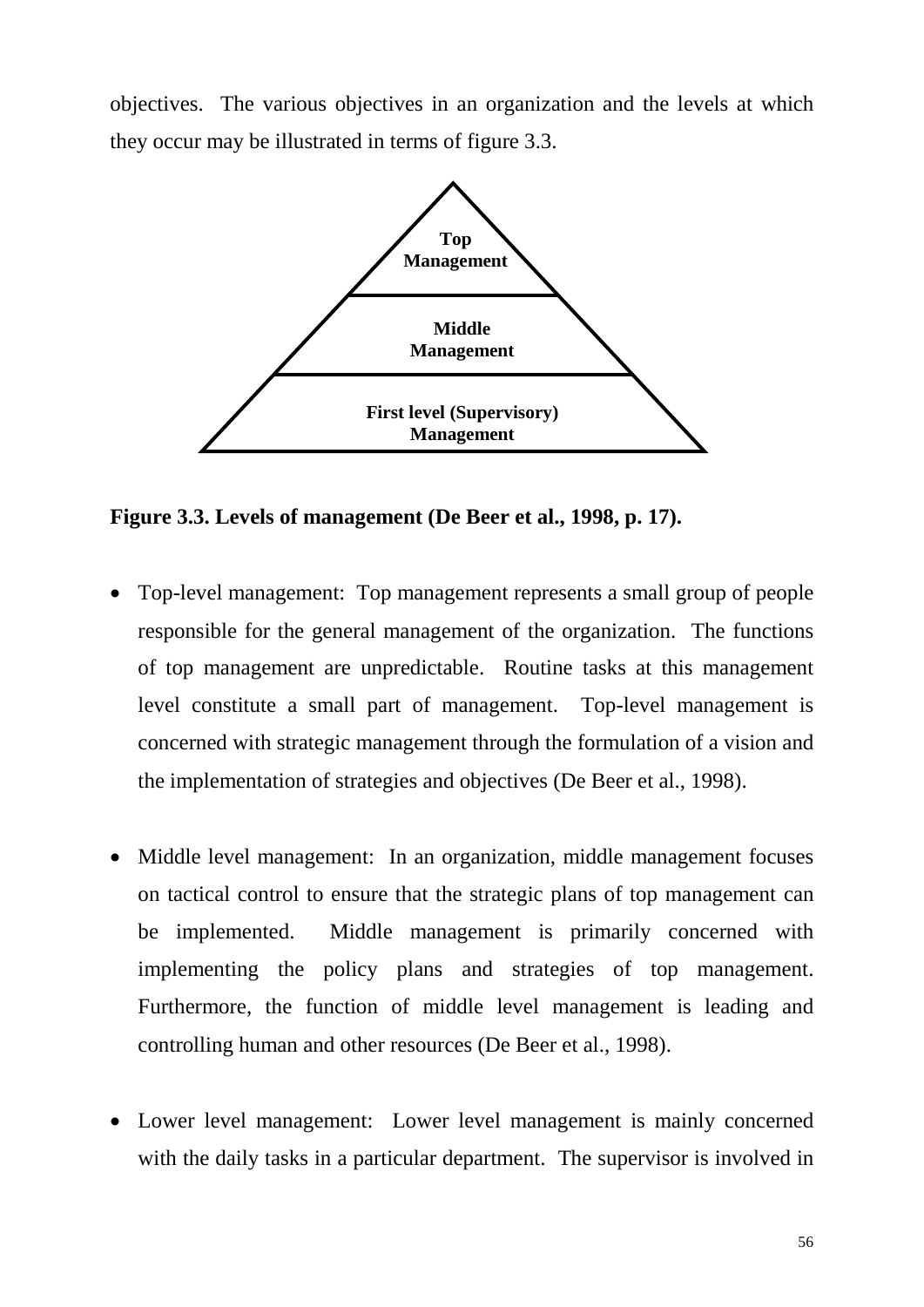short-term planning and is furthermore involved in implementing the plans and objectives of middle managers (De Beer et al., 1998).

According to Kane, Tremble and Trueman (2000), transformational leadership was more prevalent at top and middle level management than lower level management. Lower level management rated higher on management-byexception, a dimension of transactional leadership, than middle and top level management. Furthermore, according to Loubser and De Jager (1995), senior management is characterized by dimensions which include, financial management, managerial knowledge, knowledge of the industry, knowledge of economic and business trends, ability to manage strategically, group leadership, labour relations, procedure and policy, value conformity and results focus, proactiveness and change management. The ability to provide a vision and increase optimism is a core function of senior management. Transformational leadership may thus characterize senior managers. Research by Waldman, Ramirez, House and Puranam (2001) purport that senior management exhibit more transformational leadership than lower management, a finding in line with the results of Lowe et al (1996).

On the other hand, lower level management is characterized by dimensions, which include client orientation, verbal communication, listening, reactiveness, planning and organizing (Loubser & De Jager, 1995). Since lower level management is concerned with implementing the plans and objectives of middle managers and has a more reactive focus to situations, lower level management can be characterized by a transactional leadership style. Transactional leaders are leaders who react to situations only when irregularities occur (Bass & Avolio, 1995). Since individuals with different age groups, tenure and cultural groupings display different leadership styles, a discussion on these biographical variables and leadership style will follow.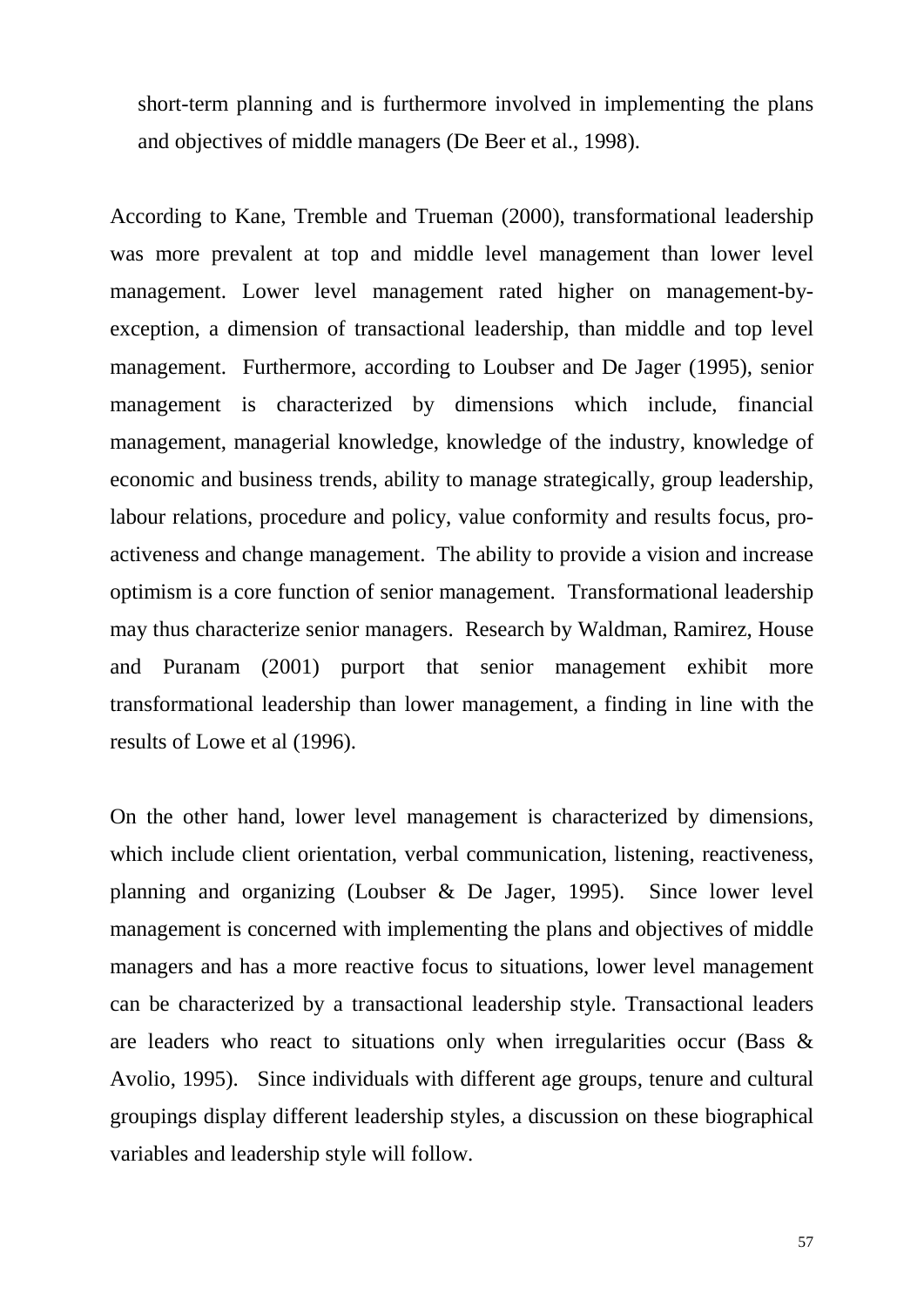# **3.6 Biographical variables and leadership style**

The following section will deal with biographical variables and leadership style.

# **3.6.1 Introduction**

The foundation of organizational biographical variables is based on structuralist sociological theories, which emphasize the importance of numbers and proportions for understanding interactions and processes amongst social aggregates. These structuralist theories are built on the assumption that the positions among which social actors are distributed exert powerful influences on social life, more than cultural values and norms. The perceived social structure is conceptualised as a multi-dimensional space composed of the various positions on which individuals of the population are distributed (Pfeffer, 1983).

These positions are most often defined by biographical variables, such as, age, tenure, and cultural diversity (Pfeffer, 1983). Stinchcombe, McDill and Walker (1986), argued that the basic assumption underpinning biographical variables is that biographical characteristics influence social dynamics, which in turn influence organizational outcomes. According to Kakabadse (1991), biographical attributes such as age, tenure, and cultural diversity may be used as surrogate measures for understanding the common experience and background that shape human development and influence, amongst others, leadership style.

# **3.6.2 Age and leadership style**

The relationship between age and leadership style has reported conflicting findings. This is evident in research by Kakabadse (1998) that postulated older managers to be better leaders than younger managers. These managers, over time, were held accountable for their successes and errors and have turned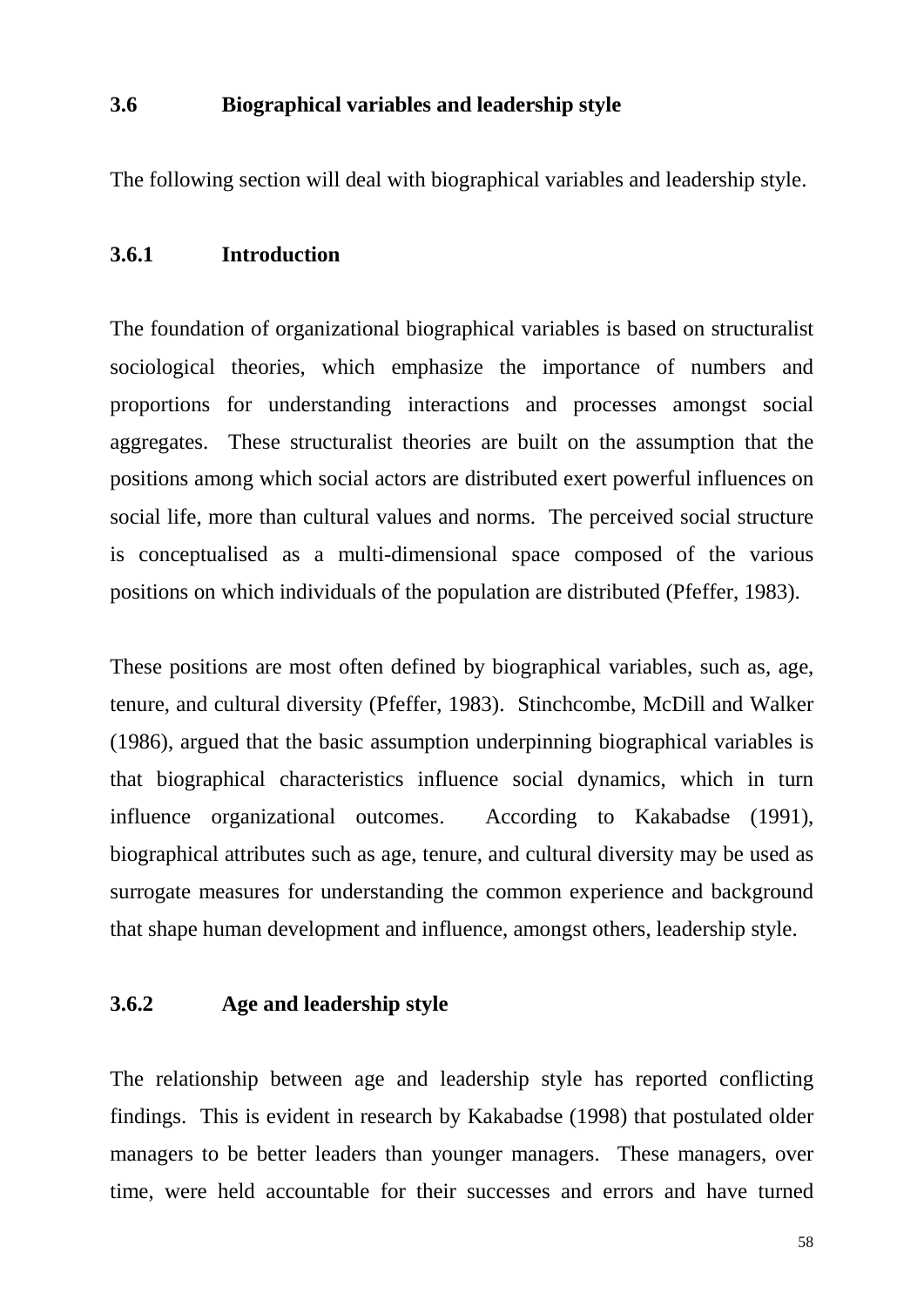numerous experiences into developmental opportunities. Older managers will take a balanced view when reaching a decision and are more likely than younger colleagues to evolve positive relationships with people thereby making older managers more transformational. Kakabadse (1999) is of the opinion that older leaders are able to produce resolutions without resentment and that age and experience are more important than ever to superior organizational leadership. Younger leaders are ill-equipped to lead companies that are characterized by worsening over-production and rising expectations of quality. "Radicals are great in markets that are growing, but in conditions of over-supply, it takes maturity and wisdom to keep a company's leadership team together" (Kakabadse, 1999, p. 7).

On the other hand, research by Korac-Kakabadse and Korac-Kakabadse (1998) indicates that younger managers, namely, radicals emerge as results driven and as people they are impatient. Their attitude towards the organization, its staff and management and their role is partly driven by the fact that they are new to the organization. If actions and activities are not proceeding to plan and time schedules, these young managers display great impatience. Since these individuals have been exposed to well-run training programmes they can provide their subordinates with the necessary intellectual stimulation, a dimension of transformational leadership.

Older managers, namely, bureaucrats, see themselves as having little or no exposure to development; hence they stick to traditional organizational norms and values (Korac-Kakabadse & Korac-Kakabadse, 1998). The impact of such managers is that they demotivate others in the organization. In addition, Robbins (2001) is of the opinion that different generations hold different work values. This is illustrated in table 3.3.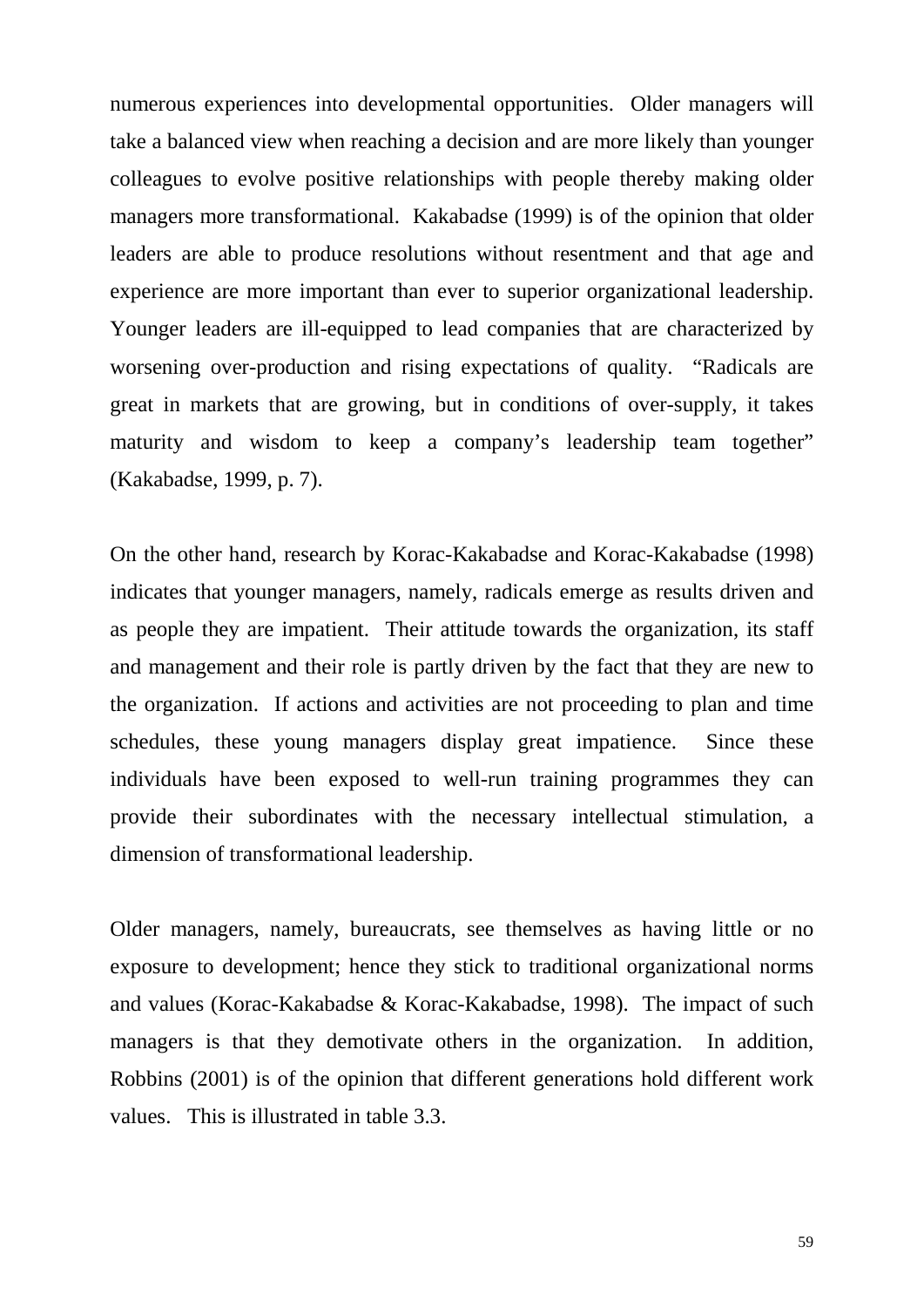| <b>Stage</b>                | <b>Year Born</b> | <b>Entered the</b><br>workforce | Approximate<br>current age | <b>Dominant work</b><br>values                                                      |
|-----------------------------|------------------|---------------------------------|----------------------------|-------------------------------------------------------------------------------------|
| Protestant<br>work ethic    | 1925-1945        | Early 1940s to<br>early 1960s   | 55-75                      | Hard work,<br>conservative; loyalty<br>to the organization                          |
| Existential<br>$\mathbf{H}$ | 1945-1955        | 1960s to mid-<br>1970s          | $45 - 55$                  | Quality of life,<br>nonconforming, seeks<br>autonomy; loyalty to<br>self            |
| <b>III</b> Pragmatic        | 1955-1965        | Mid-1970s to<br>late 1980s      | $35 - 45$                  | Success, achievement,<br>ambition, hard work;<br>loyalty to career                  |
| <b>IV</b> Generation X      | 1965-1981        | Late 1980s to<br>present        | Under 35                   | Flexibility, job<br>satisfaction, balanced<br>lifestyle; loyalty to<br>relationship |

**Table 3.2. Dominant work values in today's workforce (Robbins, 2001, p. 64).**

According to table 3.3, workers who entered the workforce from the early 1940s through the early 1960s believed in the protestant work ethic. Once these individuals were hired, they tended to be loyal to their employer and place great importance on a comfortable life and family security. Employees who entered the workforce during the 1960s through the mid-1970s are more concerned with the quality of their lives and with loyalty toward themselves rather than toward the organization. Moreover, freedom and equality are highly rated (Robbins, 2001).

Individuals who entered the workforce from the mid-1970s through the late 1980s emphasize achievement and material success. These individuals see their organizations that employ them merely as vehicles for enhancing their careers. Values, such as a sense of accomplishment and social recognition are rated highly (Robbins, 2001). Individuals who have entered the workforce from the late 1980s to the present have been shaped by globalisation, the abolishment of apartheid, aids and computers. These individuals value flexibility, a balanced lifestyle, and the achievement of job satisfaction; furthermore, family and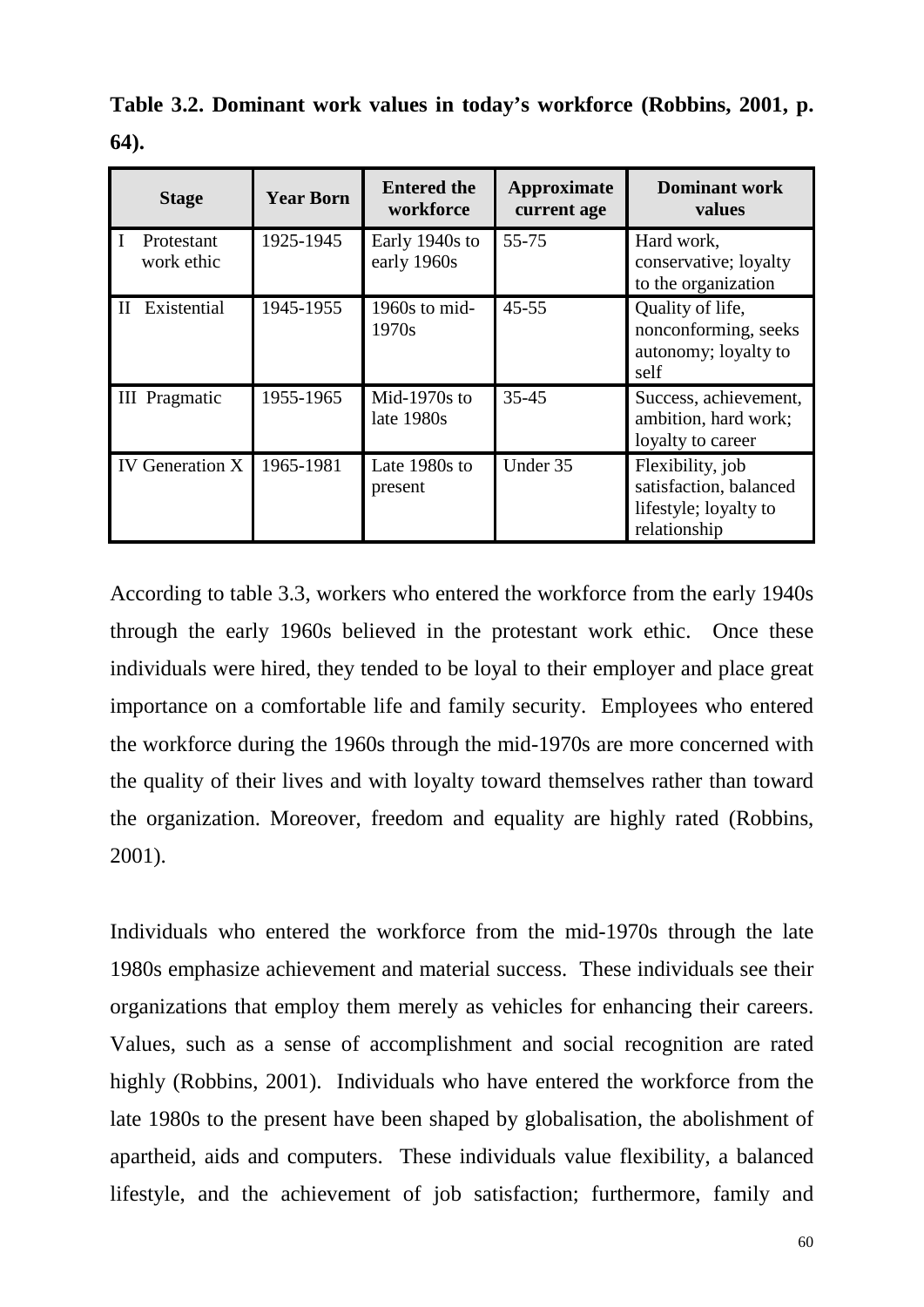relationships are very important to this cohort. In addition, money seems to be important as an indicator of career performance; however, they are willing to trade off salary increases, security, titles and promotions for increased leisure time and expanded lifestyle options (Robbins, 1998). In addition to age, tenure within an organization may also affect leadership style.

#### **3.6.3 Tenure and leadership style**

Managers with long tenure are more likely to have undergone common organizational experiences and are more likely to have developed certain schemata or dominant logic (Prahalad & Bettis, 1986). Schemata are cognitive structures used to organize knowledge of past experiences and are called upon when people make sense of new stimuli. Schemata develop as a result of long organizational service as managers base their beliefs and attributes on past experiences. These beliefs and attributes in turn, influence the leadership style of leaders.

Katz (1982), points out those managers with growing organizational experience, tend to rely increasingly on their past experience and routine information sources rather than on new information. Similarly, research by Scrull and Wyer (1980) argue that when an individual is provided with exposure to a given stimuli, a situation of over-learning occurs, which leads to a clearly defined schema, and as a result only information consistent with the schema will be attended to. Finkelstein and Hambrick (1990) found that managers with long organizational service have a knowledge base that restricts them from responding to environmental changes, thus, such managers are classified as traditional (transactional) leaders.

Furthermore, research by Michel and Hambrick (1992), found that managers with long service to the organization is associated with a reluctance to change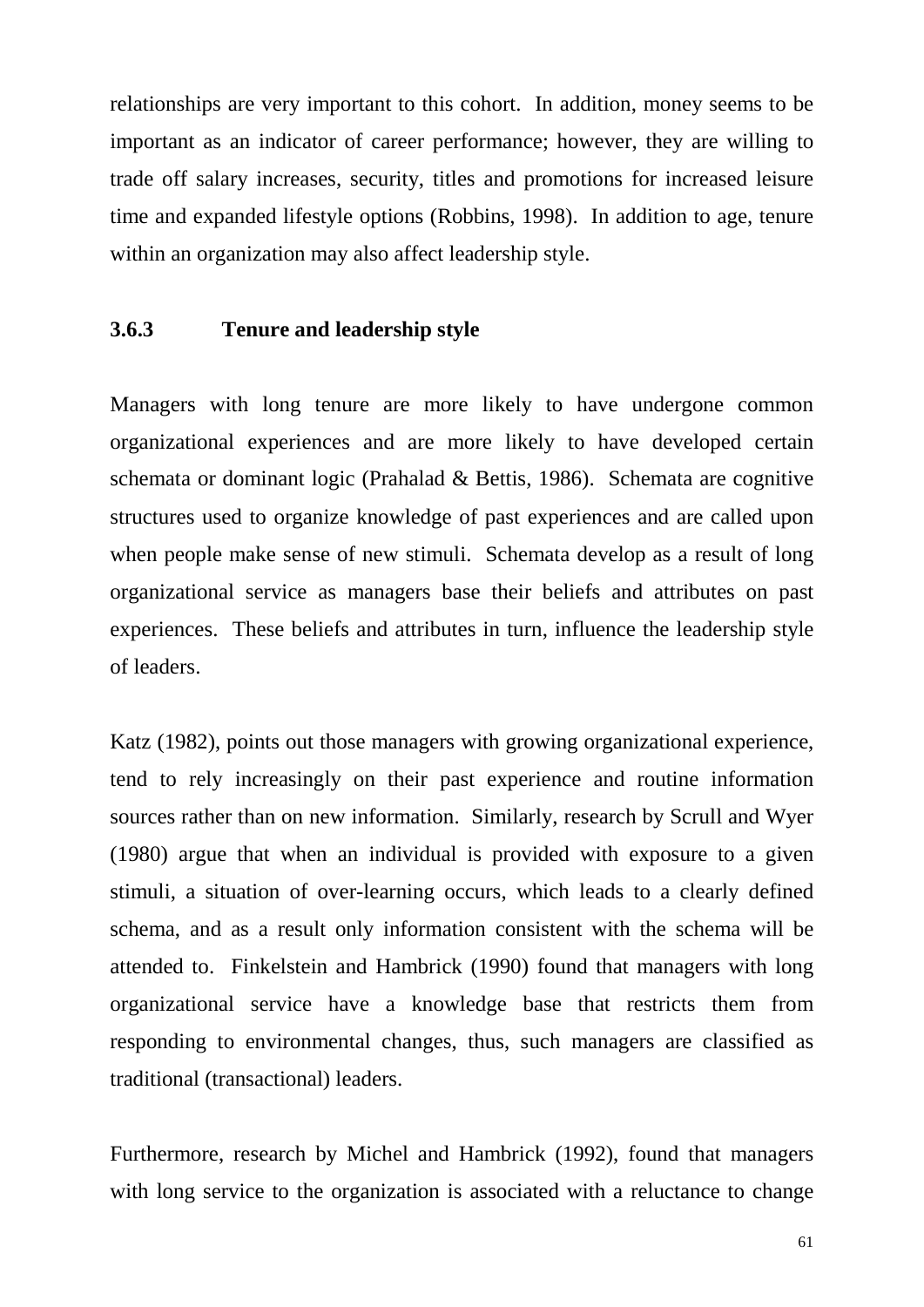the status quo. According to Pfeffer (1983), tenure in an organization reflects a self-selection process by which only those who embrace certain norms and perspectives are allowed to stay in an organization. Katz (1982) is of the opinion that long organizational service results in decreasing levels of verbal communication because subordinates and managers feel they can anticipate other members' viewpoints, thus the manager is characterized to have a passive style of leadership. A passive style of leadership is often associated with a transactional style of leading. In addition, Katz (1982) purports that long tenure in an organization can lead to increasing isolation from outside sources of information, as members become less receptive towards communications that threaten their patterns of behaviour.

### **3.6.4 Cultural diversity and leadership style**

One of the most important challenges currently facing organizations is adapting to people who are different. The term used for describing this is workforce diversity. According to Booysen (2001), cross cultural leadership studies indicate that cultural differences influence individual expectation and assumptions about management, furthermore, management philosophies typically evolve in harmony with the cultures within which they function. "South Africa is a complex amalgam of several cultures and subcultures, the dominant management practices are, for historical reasons, Western" (Booysen, 2001, p. 32). Africa's tragedy is that we have a cultural case of arrested and retarded development; furthermore, there is no attempt to capture our current collective cultural experience (Mbigi, 2000).

The face of South African leadership is becoming more diverse and inclusive of all race groups, which poses a challenge to the dominant management values and practices (Booysen, 2001). According to Booysen (2001), most of the dominant values and practices in South Africa are still western. The Asian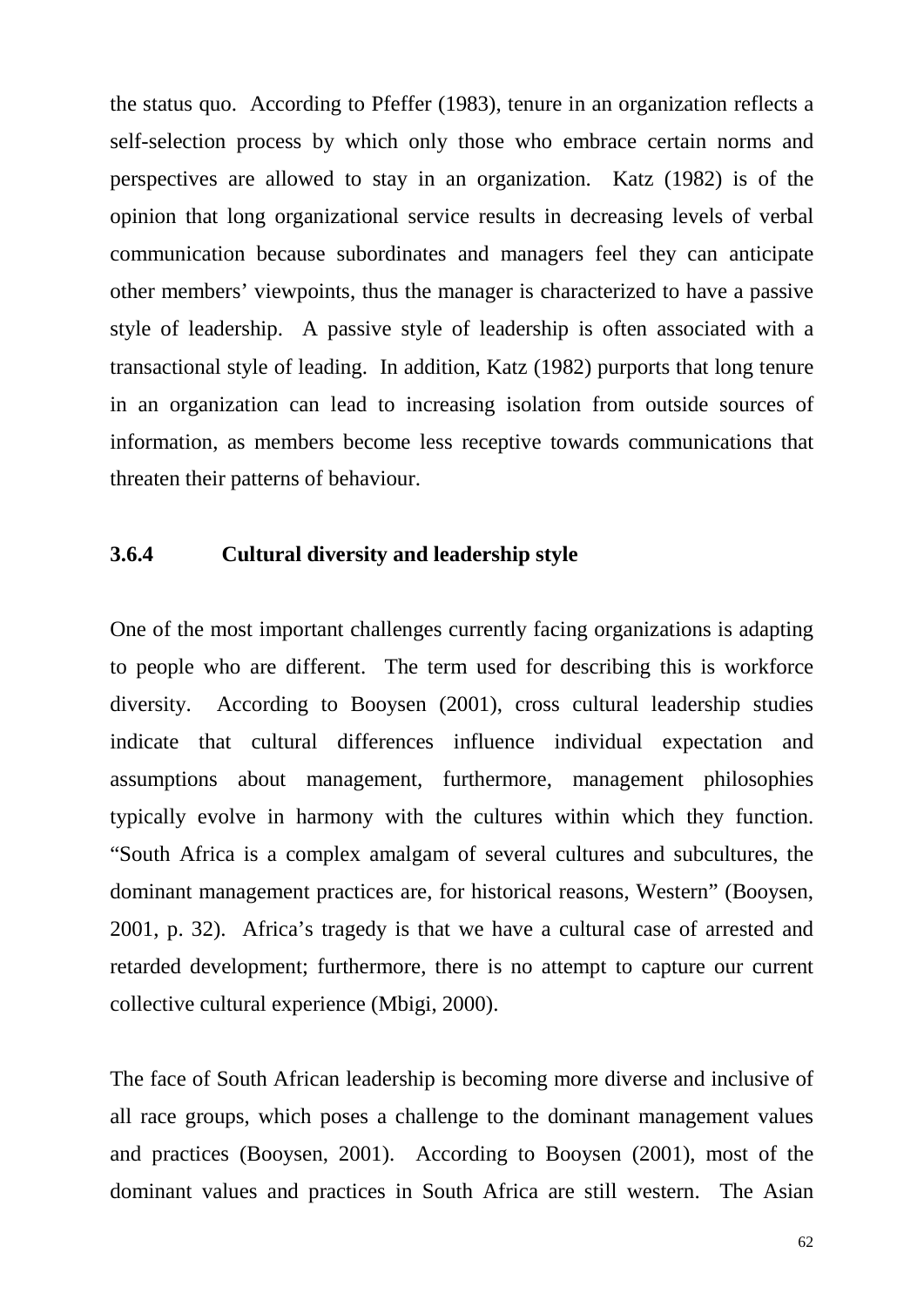genius in management lies in perfecting existing technologies, products and processes. The European genius in management lies in technical innovation and planning and the African genius in management lies in people management (Mbigi, 2000). Grobler (1996) is of the opinion that although South Africa shows potential in some areas, it is held back by major deficiencies in the management and people categories.

According to Mbigi (2000), Africa needs to enter the global market, not by imitating the west or the east, but in its own very innovative way, inspired by its own cultural heritage. Africa must reach into its past in order to understand its current challenges in a most fundamental way and for it to venture into the unknown future. The starting point is to examine the different cultural and philosophical values that affect leadership.

Everybody has a value system that shapes his/her world-view. This value system is based on a system of beliefs and human experiences within a framework of background education, environmental interaction, upbringing and culture (Christie, Lessem & Mbigi, 1993). In addition, language also affects our world-view and determines the way we respond to certain stimuli, thus theories of left and right brain dominance have evolved as a result of different value systems. According to Christie et al. (1993), white managers are more left-brain dominant and black managers more right brain dominant; hence, different value systems will emerge. Where white managers' value self-esteem, self-confidence and self-actualisation (balance of person), black managers' value vision, faith, the protection of pride and dignity and being at one with others. White managers are more self-reliant and individualistic, while black managers are more emotive and collectivistic (Christie et al., 1993). Findings pertaining to differences between black and white managers on cultural dimensions, formulated by Hofstede (1997), reported the following: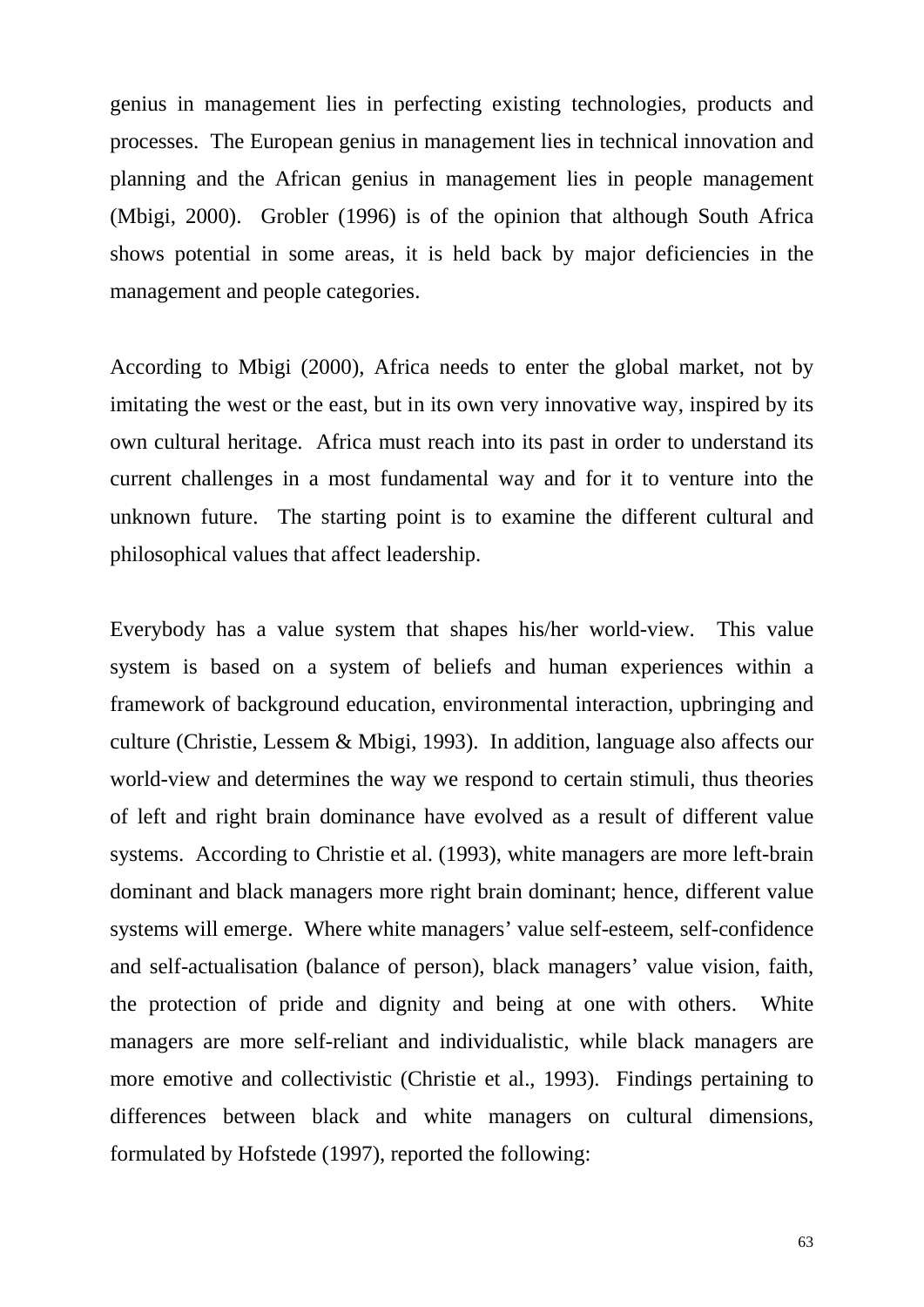• Finding one: South African black managers are more collectivistic than their white counterparts who are more individualistic.

Individualism pertains to societies in which the ties between individuals are loose: everyone is expected to look after himself/herself and his/her immediate family. Collectivism, as it's opposite, pertains to societies in which people from birth onwards are integrated into strong, cohesive groups, which throughout people's lives, continue to protect them in exchange for unquestioning loyalty (Hofstede, 1997).

Moreover, the essence of the individualism/collectivism cultural dimension is independent versus interdependent behaviours, being a loner or team player: pursuing individual goals, freedom and self-interest versus conformity and concern for collective rather than individual interests. In individualistic cultures as in the white cultures, the management of the individual is more important than the group. "For individualistic cultures support might be valued when needed, but unwelcome when not needed or perceived not to be needed" (Booysen, 2001, p. 33). Achievement incentives should be given to individuals.

Due to cultural differences, there appear to be differences in the perception of the leaders' leadership style and that of the followers' perception. Cultural groups vary in their conception of the most important characteristics of effective leadership. Different leadership prototypes would be expected to occur naturally in societies that have differing cultural profiles (Bass, 1990). According to Triandis (1993), leaders growing up in individualistic cultures will perceive their style of leadership to be transactional. Leaders in individualistic cultures are expected to be more motivated to satisfy their own self-interest and personal goals. In such cultures individuals take care of themselves, and tend to place priority on individual initiative and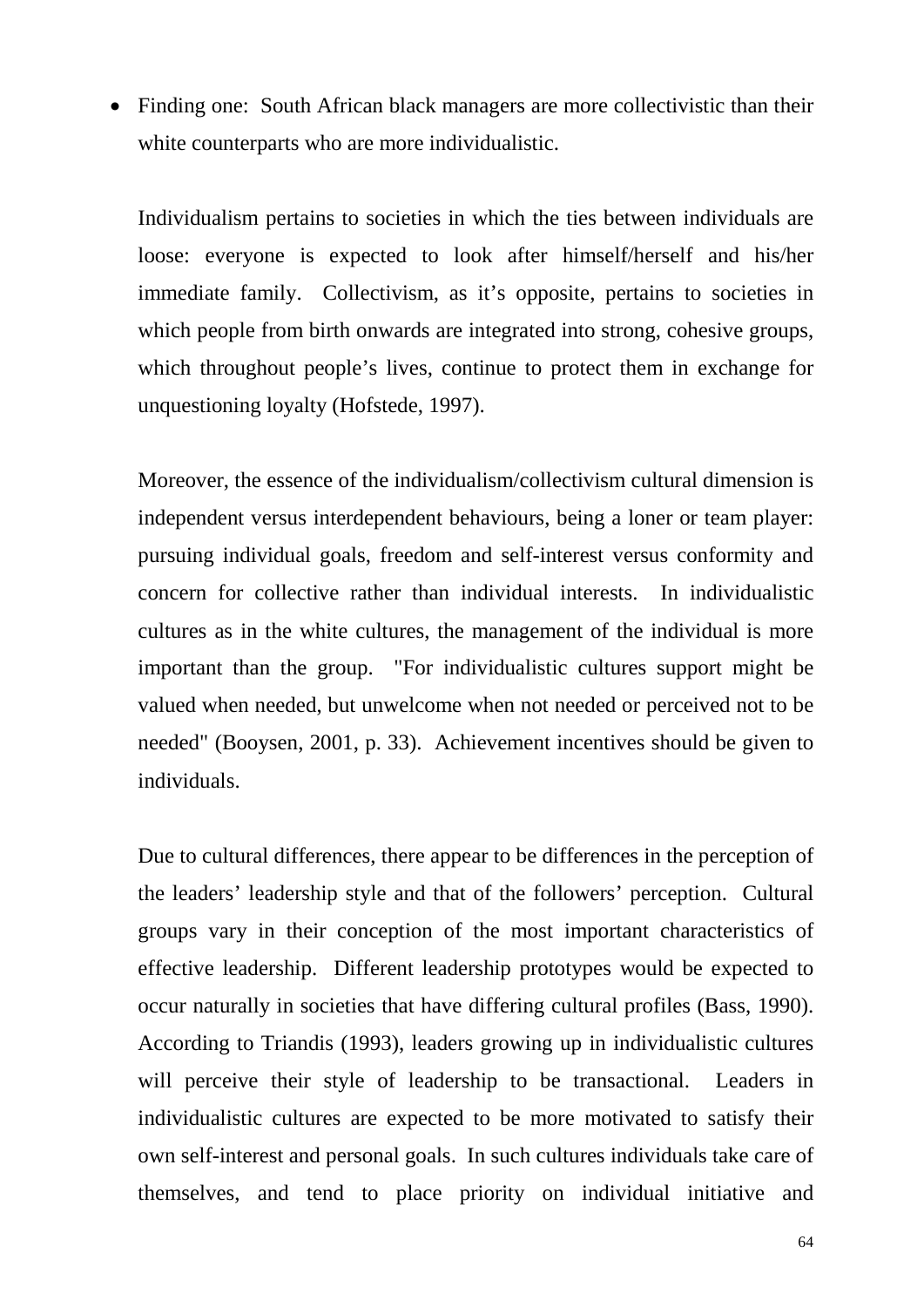achievement as well as on personal rewards based on satisfying transactional agreements (Hofstede, 1993).

Collectivistic cultures, such as black managers' encouragement of conformity, consensus decision-making, co-operation, collaboration and interdependence of activities are the order of the day. Group and social harmony are emphasised as opposed to individual rights. In collective cultures leadership should respect and encourage employee group loyalties, incentives should be given collectively and their distribution should be left to the discretion of the group. Successful leaders are expected to be supportive, for example, maintaining the harmony of the group, solving workers problems and generally being helpful and considerate. It is the management of the group that is most important (Booysen, 2001).

Within collectivist cultures the self is defined in association with groups. The leaders' perception of leadership style within collectivist cultures is perceived as transformational (Triandis, 1995). Leaders in groups that have a collectivistic orientation are likely to be perceived as transformational leaders because they embody the group's dominant values of group good over individual self-interest. This is because transformational leadership is associated with the articulation of a vision and the need for sacrifice of individual over collective interests in the attainment of that vision (Peterson & Sorenson, 1991).

• Finding two: White managers show a higher future orientation than black managers.

The future versus present orientation cultural dimension is reflected in the degree to which cultures encourage and reward future oriented behaviours such as planning, preparing for future events, investing in the future and the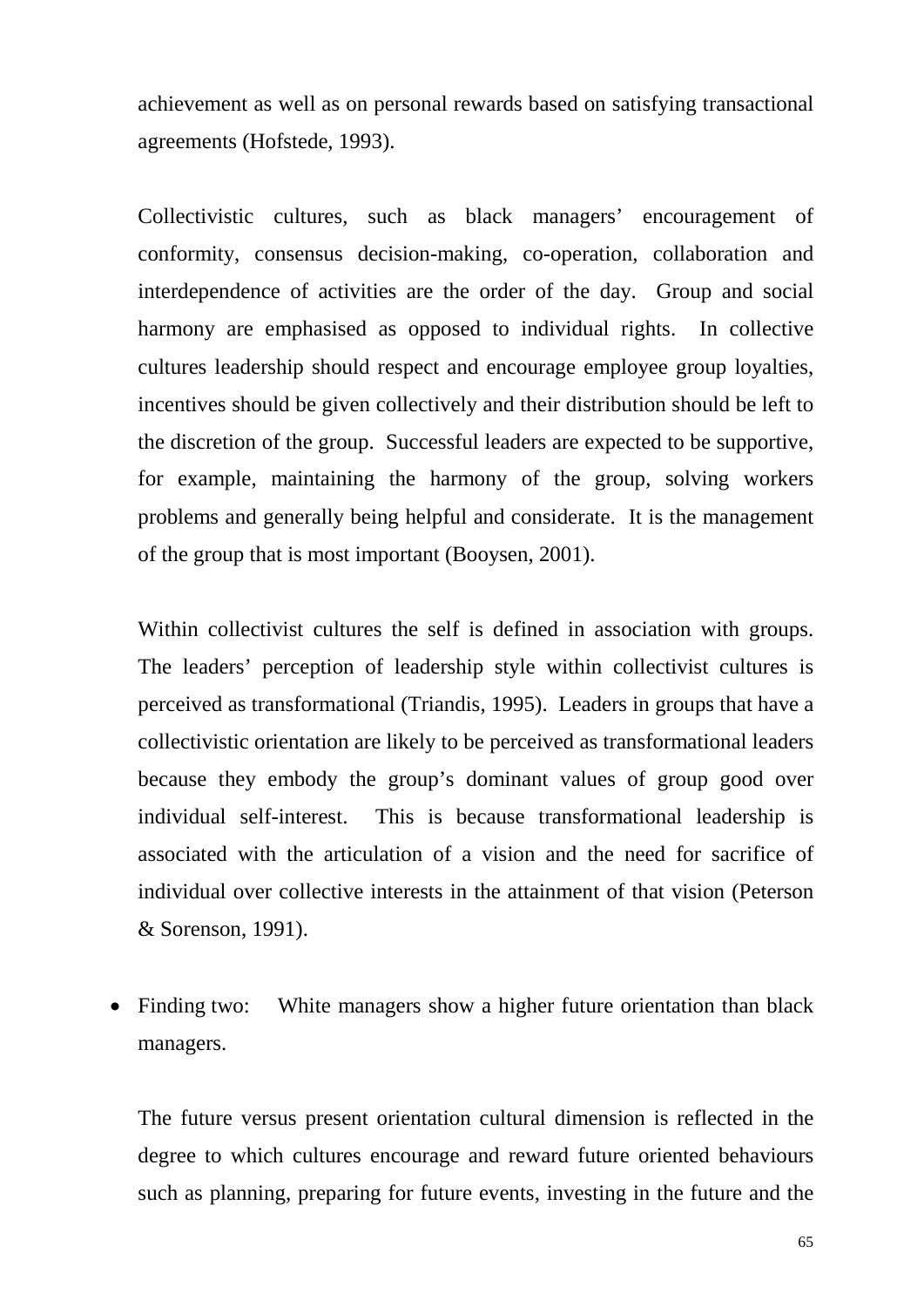delay of gratification. On the other hand, a present orientation encourages spontaneity, living for the moment, immediate action and gratification and does not place much emphasis on planning. At the organizational level, future orientation manifests in long term forecasting and planning, investment in research as well as goal setting. In addition, white managers have a more linear perception of time, whereas black managers have a more cyclical perception of time. A cyclical concept of time is more events related where as a linear concept of time is more continuums related. Because of the event relatedness of a cyclical concept of time, black managers tend to have a more immediate orientation and not necessarily focus on planning or making preparations for events to happen in the future (Booysen, 2001).

• Finding three: White managers show a higher intolerance for uncertainty than black managers.

According to Hofstede (1997) uncertainty avoidance is the extent to which members of a culture feel threatened by uncertain or by unknown situations. This feeling is expressed in a need for predictability; a need for written and unwritten rules.

Added to this, uncertainty avoidance is the degree to which society reduces uncertainty by the use of social interventions rather than tolerating and coping with uncertainty. Uncertainty avoidance can also be seen as the extent to which the members of a culture feel threatened by uncertain or unknown situations. Cultures low on uncertainty avoidance accept uncertainty; these cultures do not find it upsetting and therefore take risks easily. Cultures high on uncertainty avoidance favour structured organizations and rules and regulations that promote security and create a less ambiguous environment. Cultures high on uncertainty avoidance are characterized by higher levels of stress and anxiety (Booysen, 2001).

66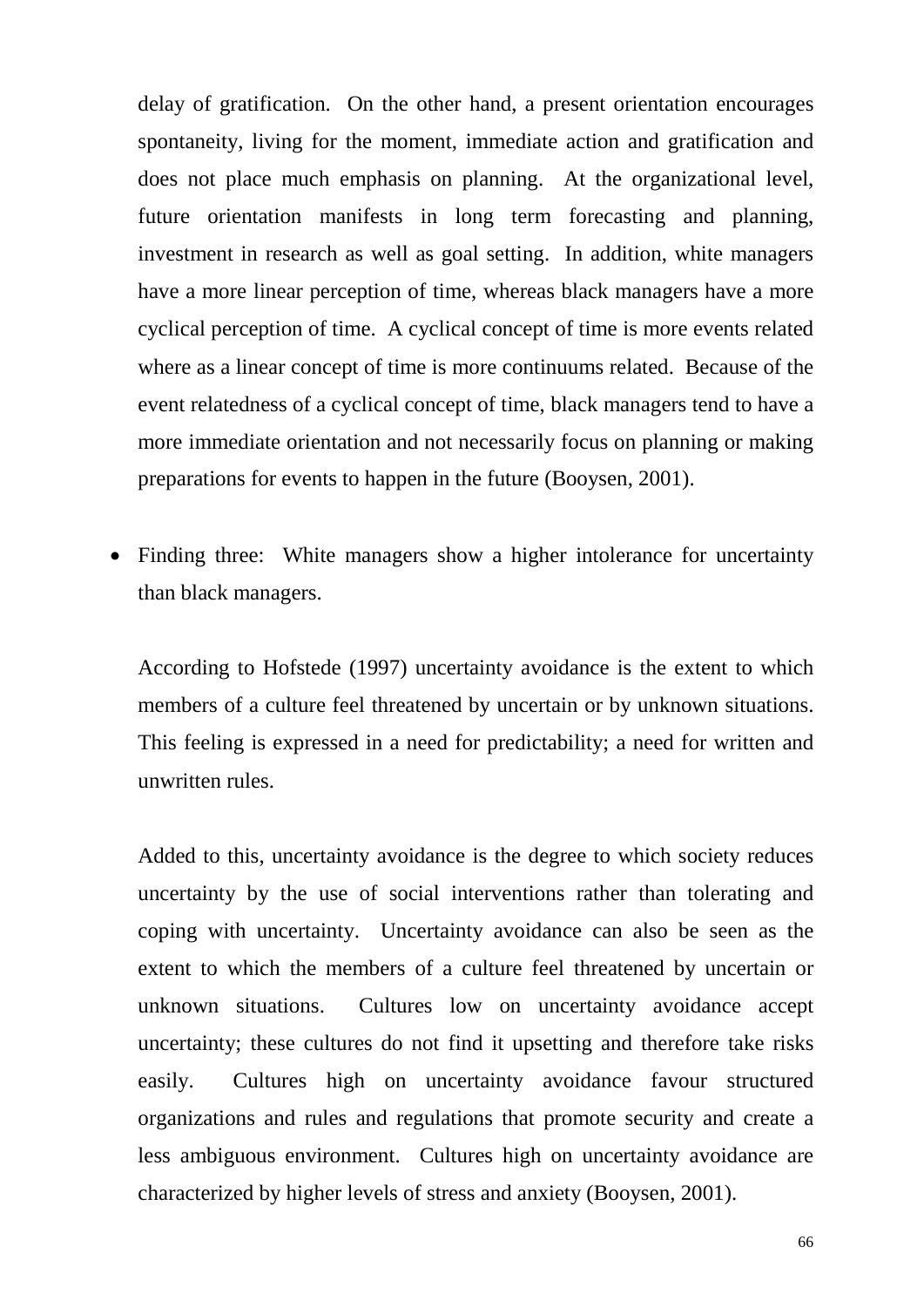• Finding four: Black managers have a higher humane orientation than white managers.

The humane/inhumane orientation cultural dimension reflects the degree to which society encourages individuals to be fair, altruistic, generous, gentle and kind to others. Humane orientation is related to practices such as the establishment and enforcement of human rights, norms and laws. At the organizational level, humane orientation is reflected in fairness, healthy working conditions respect for employees and concern for people. Inhumane orientation is reflected in the exploitative and punitive treatment of employees and the neglect of employee welfare. Employees are viewed as instruments or workers rather than people. With respect to this dimension, white managers are less accommodating than black managers, white managers are more task focussed than people oriented, black managers divide/share responsibility in order to protect the non-performer.

According to Avolio (1995), individualistic cultures are characterized by transactional leadership, where the leader enters into an exchange with followers. The leader rewards followers for attaining specified performance levels; furthermore, reward is contingent on performance level achieved (Bass, 1997). The aforementioned is typical of the white manager. According to Booysen (2001), white managers are more autocratic than black managers and focus on incentives and recognition for followers who act according to their autocratic wishes.

Similarly, African black managers share the principles of collective solidarity and not the principles of individual self-sufficiency, these managers have a more communal way of doing things (Booysen, 2001). According to Avolio (1995), African humanism and ubuntu are much more closely tied to transformational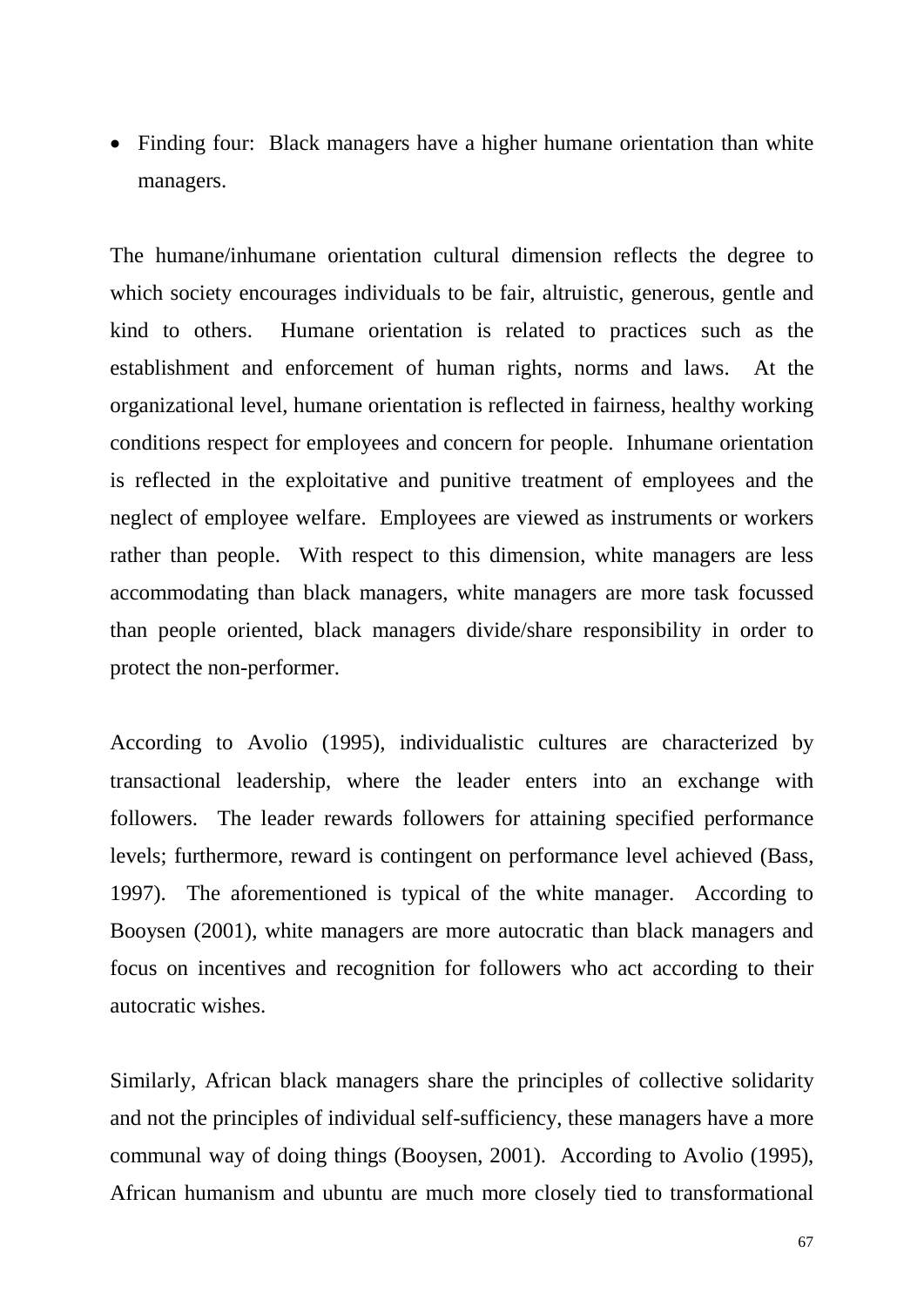leadership. Transformational leaders work to create a climate and culture where each individual and the group can achieve their full potential. Transformational leaders, furthermore, encourage individual development and teamwork. According to Booysen (2001, p. 35), "blacks focus on people instead of skills". Black manages are in favour of an afrocentric management system which emphasis collective solidarity, inclusivity, collaboration, consensus and group significance, concern for people as well as working for the common good, structure through rituals and ceremonies, patriarchy, respect and dignity (Booysen, 2001).

It is apparent in terms of cultural dimensions that there are indeed significant differences in leadership approaches. According to Booysen (2002), two different leadership approaches in the country represent one of the dilemmas South African managers face. On the one hand, the eurocentric or western approach has proven value in improving organizational and work performance in South Africa. On the other hand, the afrocentric management approach argue that, for managers to be relevant in South Africa, they should accept concepts embodied in black philosophy. "Managers should not attempt to choose between eurocentric and afrocentric management approaches in South Africa. Instead, business need to marry these two sets of values …" (Booysen, 2002, p. 21).

This chapter concludes with an integration of leadership and perception.

### **3.7 Leadership and Perception**

A discussion on leadership and perception follows.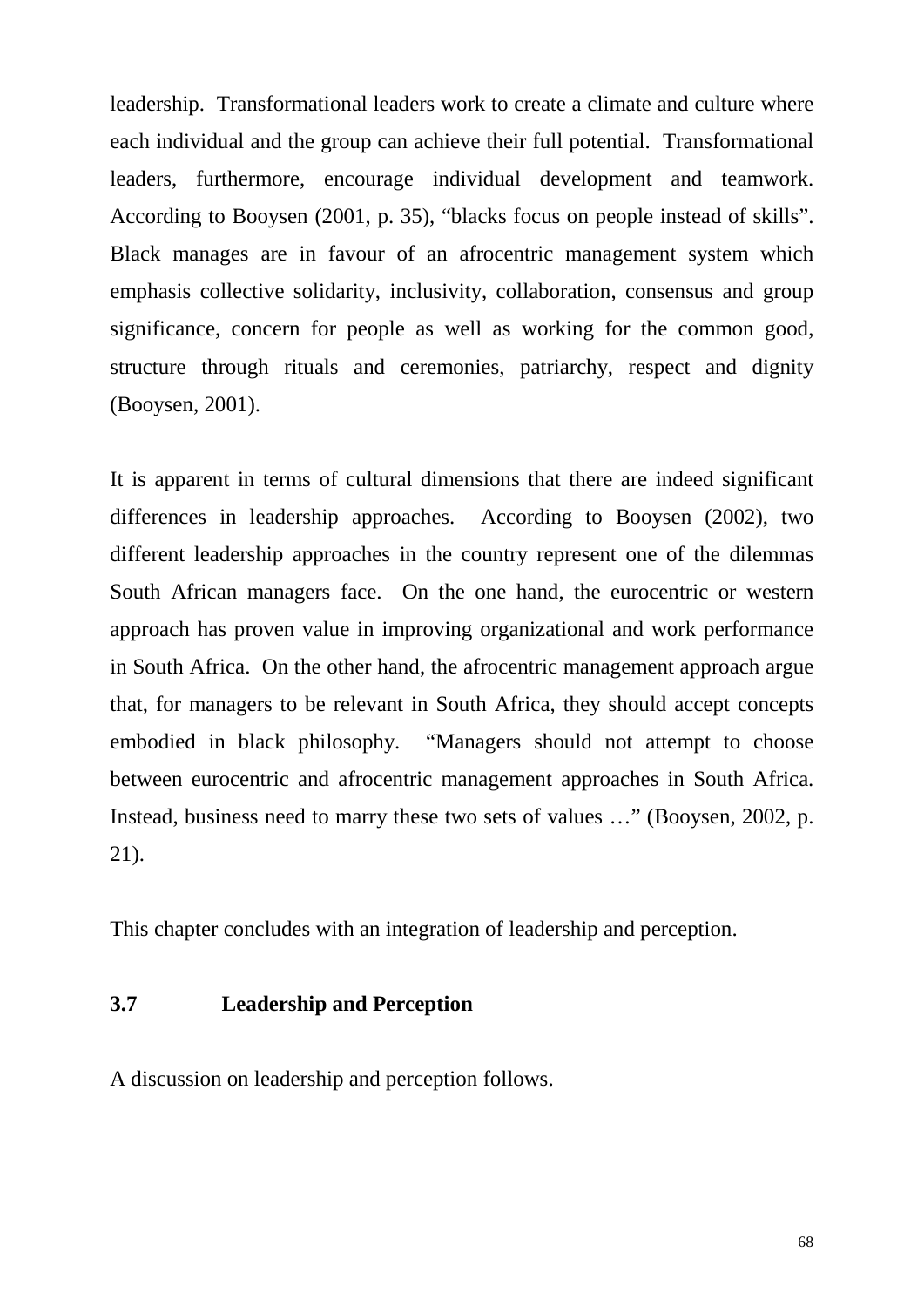#### **3.7.1 Introduction**

In recent years there has been growing criticism of the leader-centric perspective. Leadership is very much in the eyes of the followers as Meindl (1995, p. 131) claims, "Followers, not the leader, and not researchers define it." According to Bass (1990), the follower-centric approach places emphasis on the image of leaders constructed by followers.

Leadership exists in all societies and is essential to the functioning of organizations within society (Wren, 1995). Individuals have their own ideas about the nature of leaders and leadership; thus, they develop idiosyncratic theories of leadership style. Followers make use of cognitive frameworks or categorization systems that they use during information processing to encode, process and recall specific events and behaviour (Shaw, 1990). "While leadership perceptions may not be reality, they are used by perceivers to evaluate and subsequently distinguish leaders from non-leaders or effective from ineffective leaders" (Lord & Maher, 1991, p. 98). Categorization is the cognitive process that is thought to be an immediate antecedent to leadership perception (Cronshaw & Lord, 1987). Perceiving someone as a leader, involves a simple categorization of the stimulus person into pre-existing hierarchically organized categories. These categorical judgements are made on the basis of similarity between the stimulus and the category prototype that is an abstract representation of the most representative features of category members (Foti, Fraser & Lord, 1982).

Foti and Luch (1992) are of the opinion leadership perceptions are based on cognitive categorization processes in which perceivers match the perceived attributes of potential leaders they observe to an internal prototype of leadership categories. A prototype may be conceived as a collection of characteristic traits or attributes. According to Offermann, Kennedy and Wirtz (1994), the better

69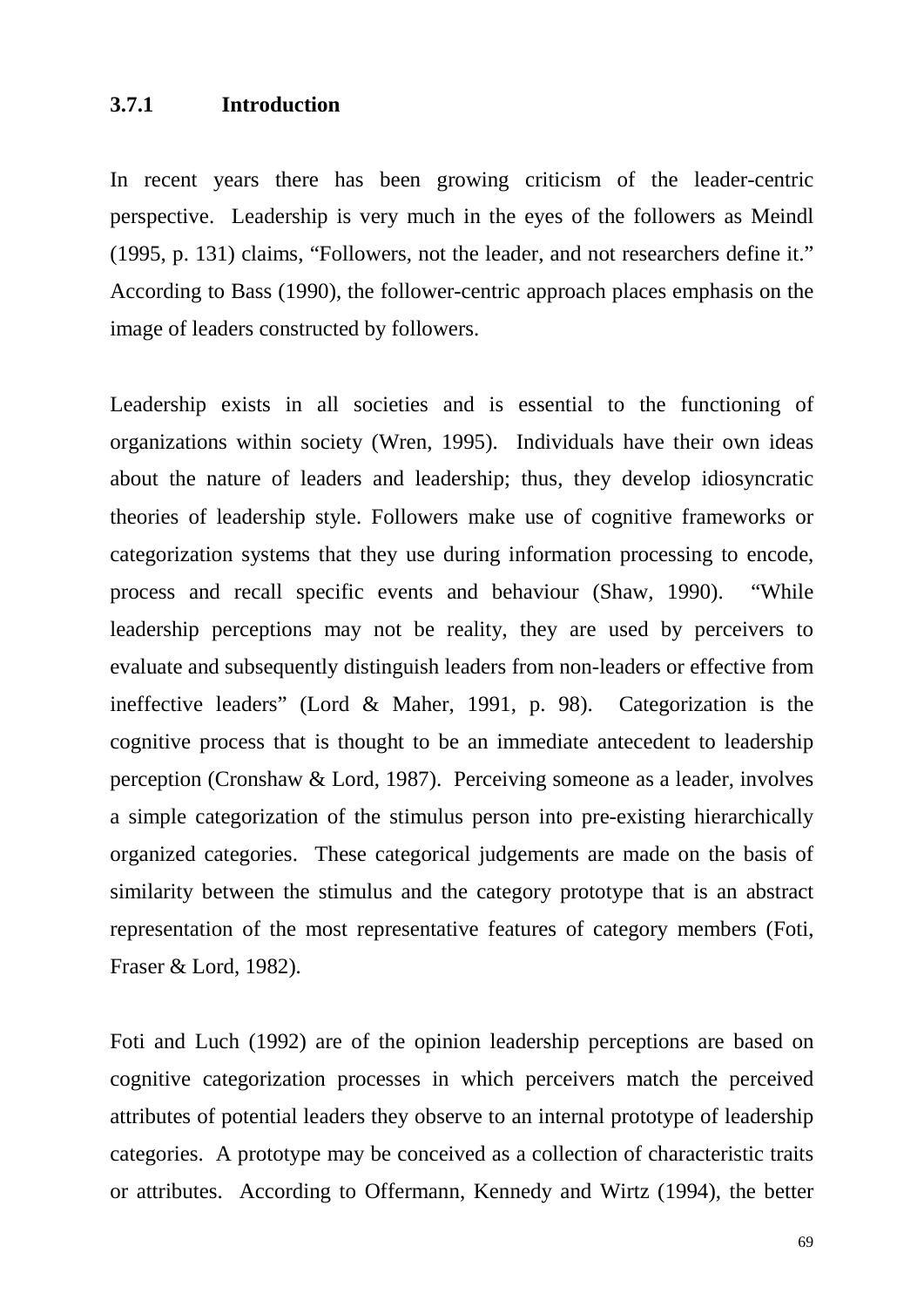the fit between the perceived individual and the leadership prototype, the more likely the person will be seen as a leader. Prototypes guide perception by helping perceivers map stimuli into one of several contrasting categories, and provide a convenient way to summarize the most common category attributes (Lord, Foti & De Vader, 1984). The way in which leadership style is perceived is strongly influenced by the cultural background of the perceiver.

Furthermore, Lord et al., (1984) describe how categorization can operate to determine leadership perceptions. Certain salient features of the leader initiate a limited search for the category prototype that matches those features. If a match to a leadership prototype is made, a leader label is applied to the stimulus person and is then stored in long-term memory. The perceiver then uses this leader label to access the corresponding leader prototype when asked to make judgements about the stimulus person. Thus, categorization reduces memory demands.

### **3.7.2 Leadership perception across cultures**

According to Hofstede (1993), one of the most salient sources that explain differences in leadership perception is culture. Culture determines people's heroes, preferred activities, gestures as well as objects with particular emotional meaning (Popper & Druyan, 2001). Furthermore, Gerstner and Day (1994) investigated that perceptions of leadership changed significantly among the representatives of the various cultures. In addition, Lord and Maher (1991) argue that culture plays a strong role in leadership prototypes. Moreover, research by Popper and Druyan (2001), indicate that significant variances in leadership perception lies in the content of pre-existing leadership prototypes, in which culture plays a significant role. The most characteristic traits of a leader in one culture may be very different from those in another culture. In addition,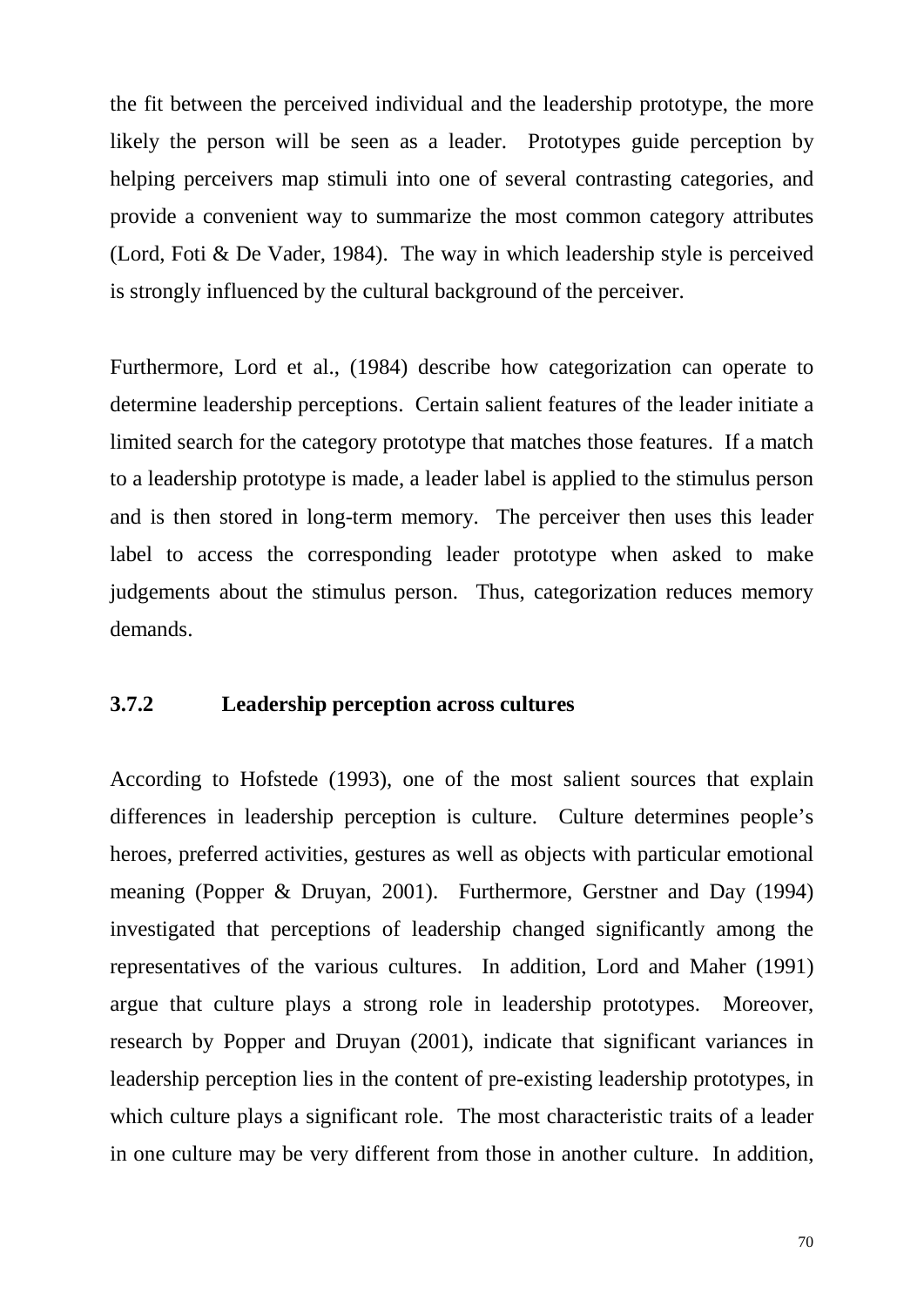the leader cultural prototype stored in the mind may also differ among people of different cultures (Popper & Druyan, 2001).

As part of the Global Leadership and Organizational Behaviour Effectiveness (GLOBE) research program, 62 cultures were examined to determine whether attributes associated with transformational leadership were universally endorsed as contributing to outstanding leadership. Therefore, research by Den Hartog, House, Hanges, Ruiz-Quintanilla and Dorfman (1999), indicated that attributes reflecting transformational leadership, such as, motive arouser, foresight, communicative trustworthy, positive, dynamic, confidence builder, motivational and encouraging are universally endorsed. The results support the hypothesis, which suggest that specific aspects of transformational leadership are universally endorsed across cultures. Conversely, attributes that were viewed as ineffective to outstanding leadership include being a loner, being noncooperative, ruthless, non-explicit, irritable and dictatorial.

According to Hunt, Boal and Sorenson (1990), the attributes that are seen as characteristic for leaders may strongly vary in different cultures. In strong or uniform cultures prototypes will be widely shared, on the other hand, within a weak culture prototypes/perceptions of what leadership style is may have a wider variance among individuals (Hunt et al., 1990). The boundary between the perceptions of an effective leadership style and an ineffective leadership style may be difficult to draw. In cultures where the boundary is not clear-cut, individuals will use abstract categorizations of what they perceive effective and ineffective leadership to be. These cognitive categorizations will then be learned and transmitted through culture (Shaw, 1990).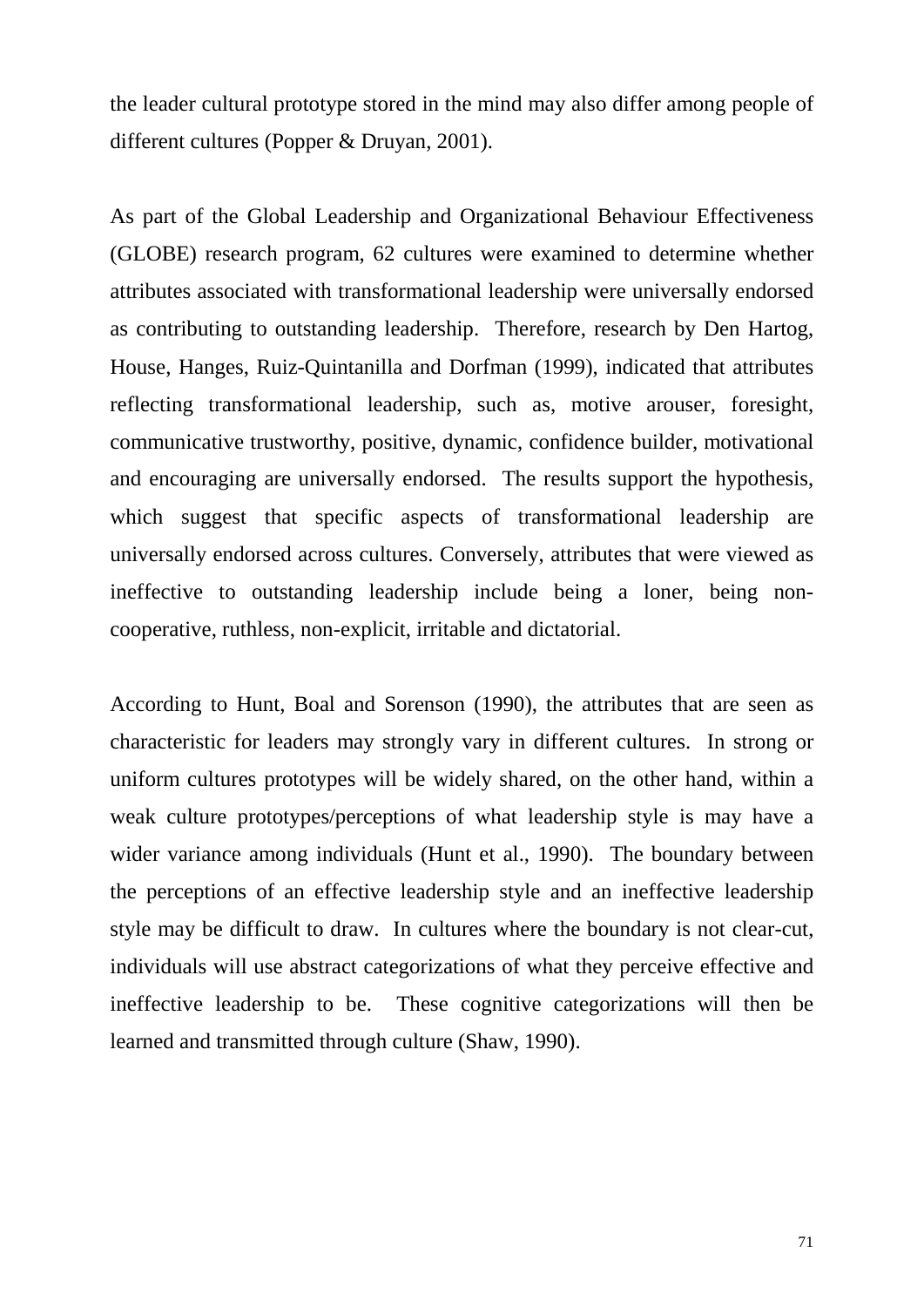### **3.8 Conclusion**

The first section of this chapter dealt with the nature of leadership style and theory, followed by a description of the various theories of leadership and the shortcomings of each theory. The second section was a discussion of management levels as well as biographical variables and leadership style. This was done to attain the aim of the study. The chapter concluded with an integration of leadership and perception.

In the next chapter, the research methods applied are outlined as well as the measuring instrument that will be used to attain the aim of the study. A presentation of the empirical study and a report of major findings will follow.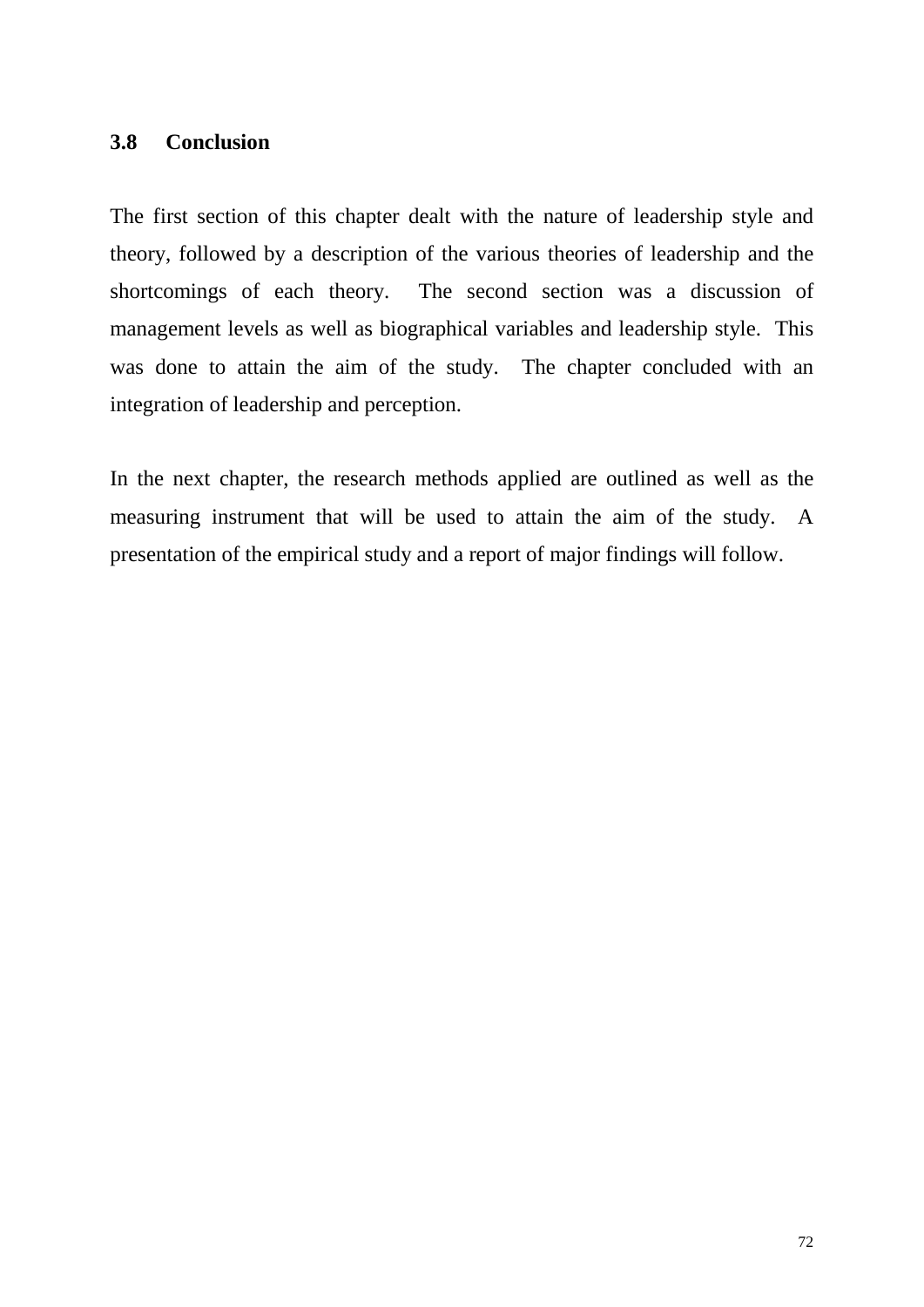# **Chapter 4 Research Methodology**

### **4.1 Introduction**

In this chapter the hypotheses formulated, research sample, and data gathering instrument will be presented.

### **4.2 Research Hypotheses**

The following hypotheses were formulated for the purposes of the study.

 $H_0$  = (Nulll Hypothesis): There are no statistically significant differences in leadership style scores between lower and senior level management within a mining company in the Northern Cape.

 $H_1$  = (Alternative Hypothesis): There are statistically significant differences in leadership style scores between lower and senior level management within a mining company in the Northern Cape.

 $H_0$  = (Nulll Hypothesis): There are no statistically significant differences between the perceptions of leaders and followers with regard to scores achieved on leaders' leadership styles.

 $H_2$  = (Alternative Hypothesis): There are statistically significant differences between the perceptions of leaders and followers with regard to scores achieved on leaders' leadership styles.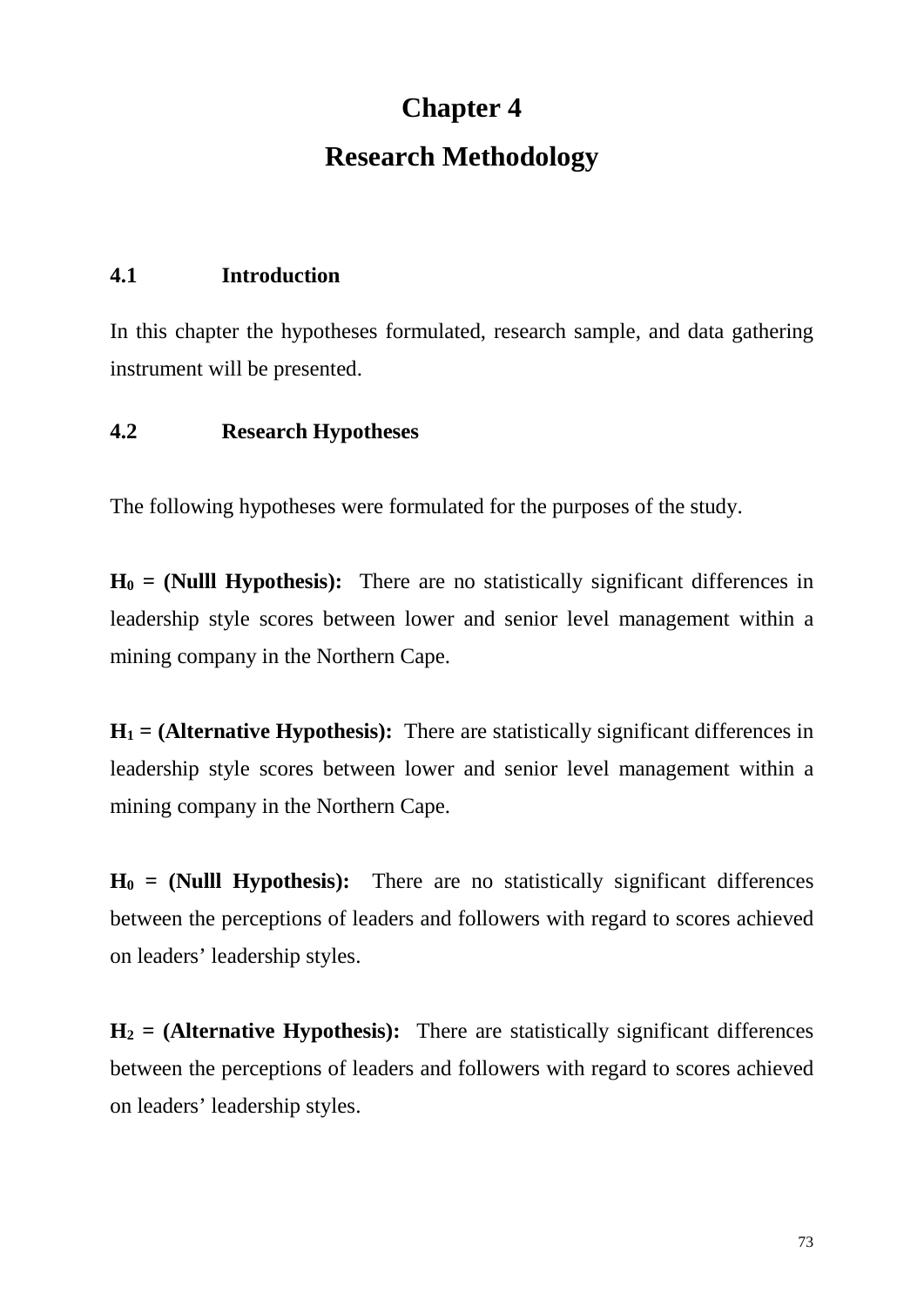$H_0 = (NullHypothesis)$ : There are no statistically significant differences in scores achieved on leadership style based on biographical variables such as age, tenure and cultural groupings based on home language of the leaders in a mining company in the Northern Cape.

 $H_3$  = (Alternative Hypothesis): There are statistically significant differences in scores achieved on leadership style based on biographical variables such as age, tenure and cultural groupings based on home language of leaders in a mining company in the Northern Cape.

### **4.3 Research Sample**

Non-probability sampling was used for the purpose of this study. Convenience sampling was utilized as a method to select the sample. The aforementioned sampling design makes it difficult to generalize the research findings.

From a population of two hundred and twenty-five managers (225) only ninetyeight (98) was made available for the study. According to Sekaren (1992) a population of two hundred and twenty-five (225) must consist of a sample of one hundred and forty (140). Thus the sample used in this study is not representative of the entire population and therefore the results may not be generalized to the entire population.

For the purpose of this study, middle and senior level management was incorporated in order to comprise the senior level management, since there were only a few managers at senior level management. As indicated by the Patterson band, CU was regarded as lower level management while DL, DU, EL and EU was regarded as senior level management.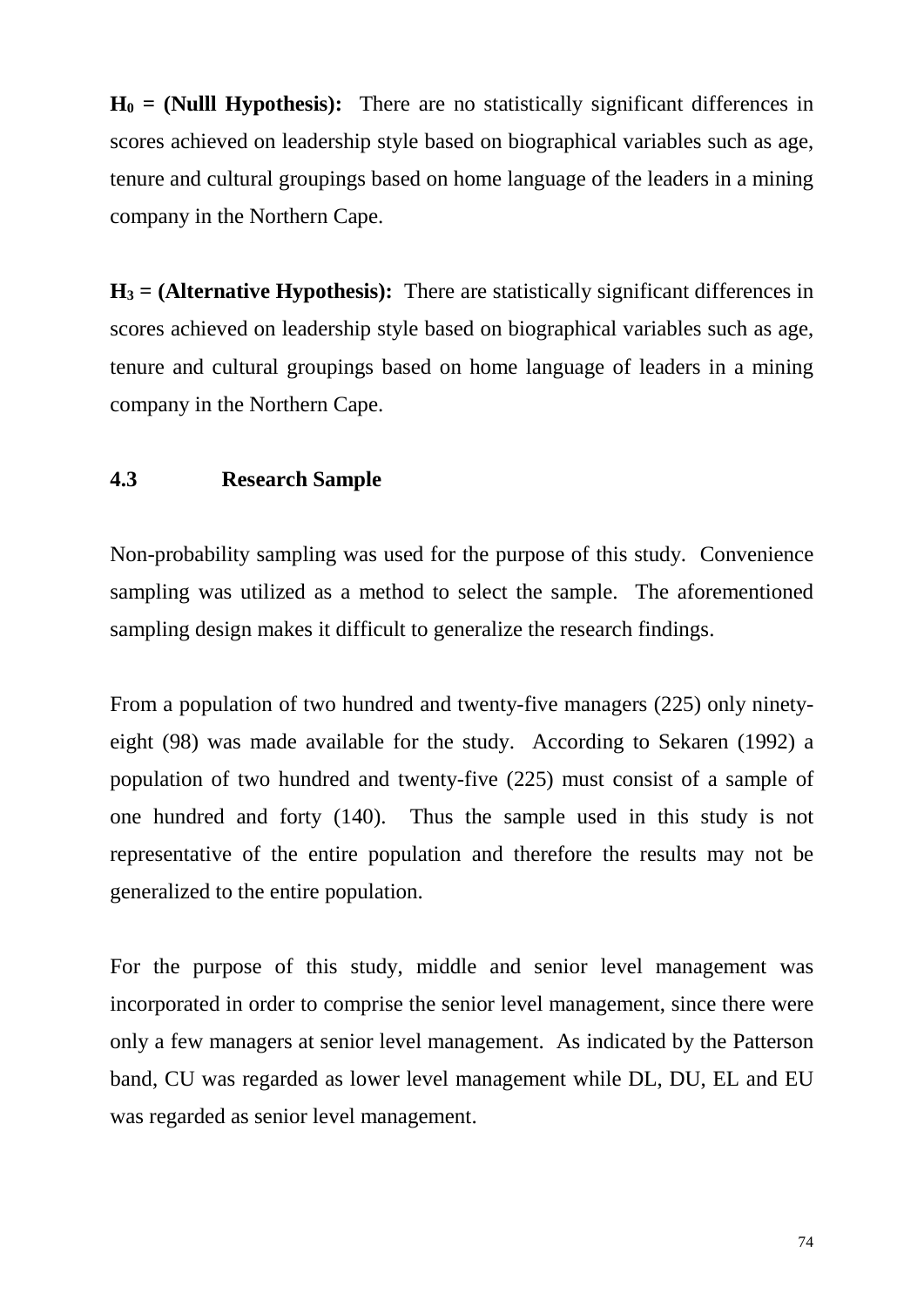To determine differences in perception with regard to leadership style between managers and subordinates, the managers who had at least three subordinates reporting to them, were selected from the ninety-eight (98) managers who were made available for this study. Only thirty-one (31) managers had at least three subordinates reporting to them. Three (3) subordinates per manager were selected conveniently to take part in the study. Thus, ninety-three (93) subordinates participated in the study.

#### **4.4 Data gathering instrument**

The following information regarding the nature and composition, the reliability and validity as well as the rationale for inclusion concerning the data gathering instrument will be discussed.

### **4.4.1 Nature and composition**

As an appropriate data gathering instrument for measuring transformational and transactional leadership styles, the multi-factor leadership questionnaire developed by Bass and Avolio (1995) were used.

During the last 15 years there is considerable interest in the testing of a new paradigm of transformational and transactional leadership. Although attention has shifted in leadership literature to charisma and inspirational leadership, the need remains to include the "full range" of leadership styles in models and measures. The most commonly employed measure of transformational and transactional leadership is the multi-factor leadership questionnaire in its most recent experimental version (Form 5X) (Bass & Avolio, 1995).

Much revision in the MLQ has occurred since 1985. Since Bass proposed the original 6-factor model, additional factors have been uncovered through research using revised versions of the MLQ. One of these factors provides for attributions with regard to the leaders transformational style, and is based on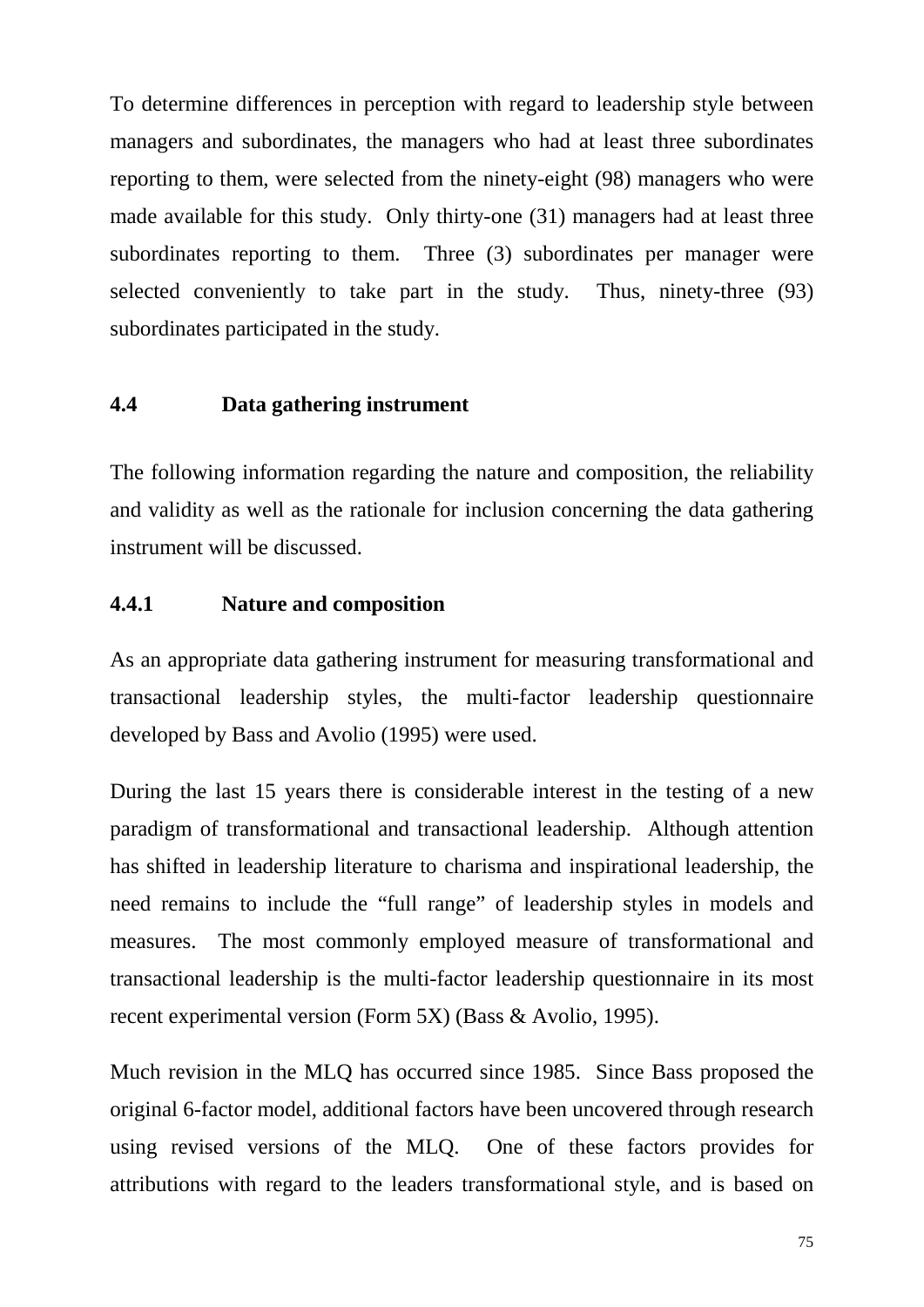distinguishing between charismatic behaviours and attributions. Managementby-exception is divided into management-by-exception-active (MBEA) and management-by-exception-passive (MBEP). Thus, nine factor scores have been obtained for MLQ form 5X. Six had been previously used in MLQ form 5R and three were newly created. Refinements to these leadership factors attempt to define more precisely the constructs associated with a full range of leadership styles (Bass & Avolio, 1995).

"The multi-factor leadership questionnaire (MLQ, form 5R), which has been used over the last 10 years to measure transformational, transactional and nontransactional/laissez-faire leadership has been critized for its discriminant validity among the factors comprising the survey, for including behavioural and impact items in the same survey scales and because the factor structure initially proposed by Bass (1985) has not always been replicated in subsequent empirical research" (Bass & Avolio, 1995, p. 6). The latest version of the MLQ form 5X, has been primarily developed to address criticisms of the MLQ 5R survey.

A recent South African study by Ackermann, Schepers, Lessing and Dannhauser (2000) determined whether the factor structure of Bass' multi-factor leadership questionnaire (MLQ), as a measure of transformational leadership, could be replicated in the South African context. The MLQ was administered to 406 subjects and was subjected to factor analysis and item analysis. In a first factor analysis, the items were inter-correlated, factored and was rotated to simple structure, using a varimax rotation. In a second factor analysis, simplified factor scores, which resulted from the first analysis, were inter-correlated, factored and rotated to simple structure using a direct oblimin rotation. Three factors were obtained. According to Ackermann et al., (2000, p. 58), "… the first factor loaded on 45 items that refer to transformational leadership and explained 25,96% of the variance. The second factor loaded on 15 items that refer to liassez-faire leadership and explained 16,96% of the variance. The third factor loaded on 10 items that refer to transactional leadership and explain 8,44% of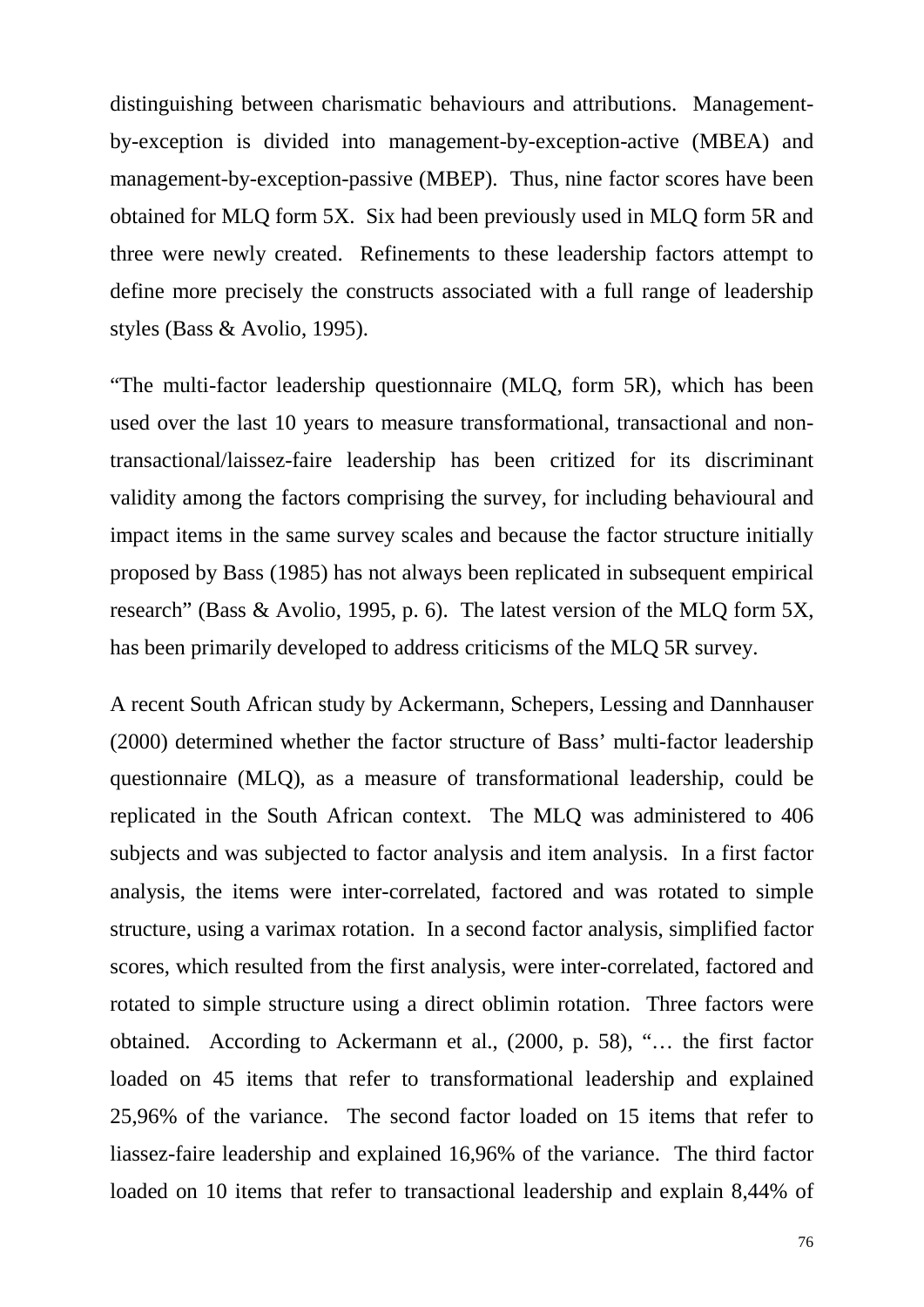the variance". The factor structure as conceptualised by Bass (1985) was confirmed in this South African study.

The multi-factor leadership questionnaire form 5x (MLQ), measures seven leadership factors as types of interactions between leaders and followers. These include charisma, inspiration, intellectual stimulation, individualized consideration, contingent reward, management-by-exception, and laissez-faire. In addition, the MLQ also measures outcome variables which include extraeffort, leader effectiveness and leader satisfaction. The extra-effort scale reflects the extent to which leaders exert effort beyond the ordinary. The effectiveness scale reflects a leader's effectiveness. Leader satisfaction reflects how satisfied leaders are with their leadership style in general. Transformational leadership was defined, operationally as the composite mean of the charisma, inspiration, intellectual stimulation, and individualized consideration leadership factor means. Transactional leadership was defined operationally as the composite mean of the contingent reward and management by exception factor means. The questionnaire consists of two forms: the self rating form, in which the leader rates him or her as a leader, as well as the rater form in which followers rate the leader.

### **4.4.2 Validity**

Factor analytic findings for items representative of each factor ranged from 0,57 to 0,77 (Bass & Avolio, 1995). Confirmatory Factor Analysis (CFA) was used to test the convergent and discriminant validities of each MLQ 5X scale.

### **4.4.3 Reliability**

Reliabilities for the total items and for each leadership factor scale ranged from 0,74 to 0,94 (Bass & Avolio, 1995). The reliability of questionnaire items for the constructs was assessed by:

• Examining the factor loadings of indicators on latent variables.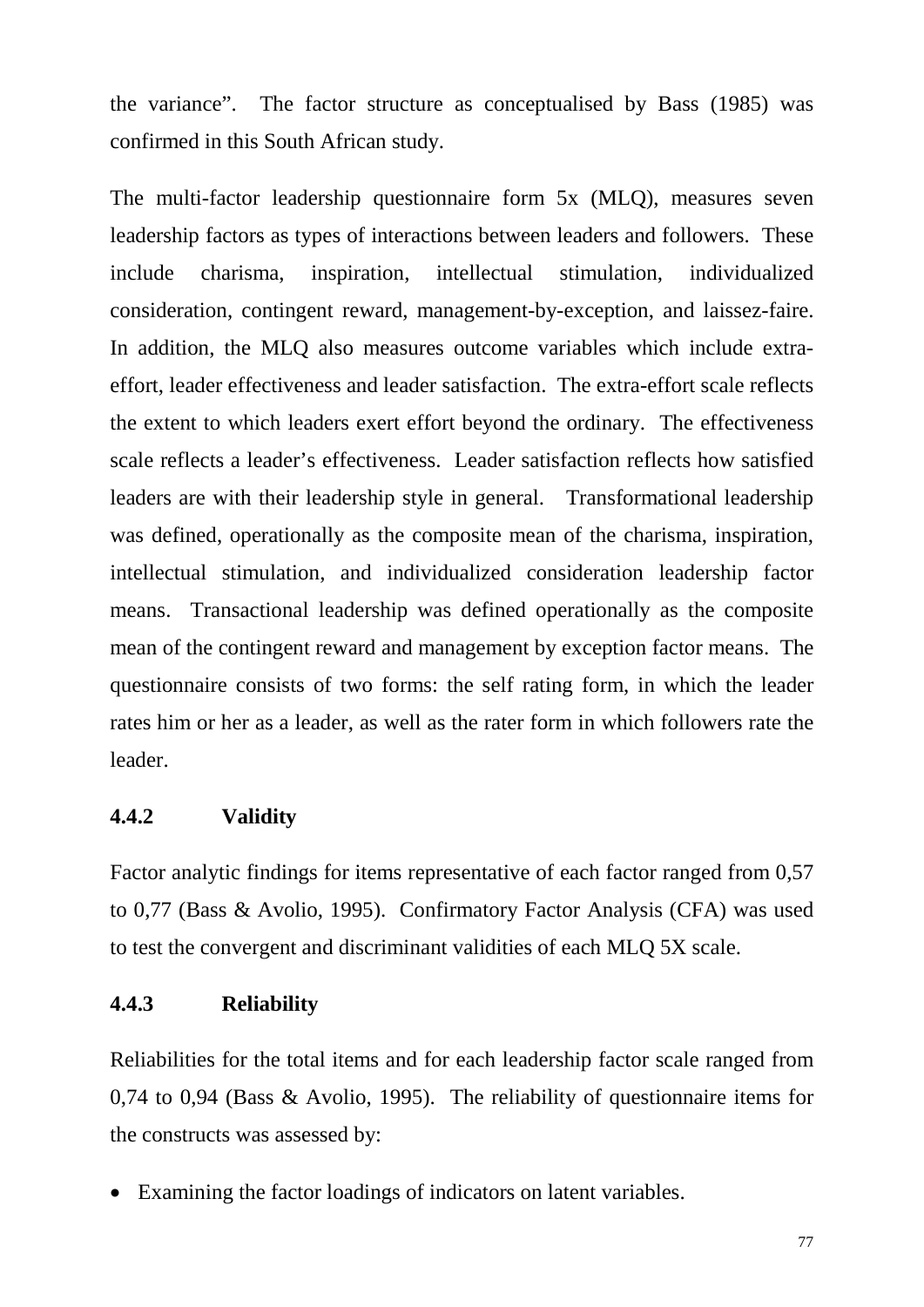- Computing a variable's composite scale reliability, which is a measure of reliability similar to Cronbach's alpha.
- Examining the average variance extracted by the construct variables from indicators.

### **4.4.4 Rationale for inclusion**

There are several implications for using the multi-factor leadership questionnaire. Firstly, by measuring a broader range of leadership factors there is an increased chance of tapping into the full range of leadership styles that can and are exhibited across different cultures and settings. Secondly, if the full range of leadership factors holds up in cross-validation a more effective and comprehensive means for both leadership assessment and development will be developed. Thirdly, all the factors that are included in the full range model have been discussed in leadership literature over the last forty years.

Furthermore, the MLQ has been used in leadership research in a variety of settings, including: business, industrial, service, manufacturing, high technology, military, government and church (Bass & Avolio, 1995).

#### **4.5 Statistical techniques**

To determine whether there are statistically significant differences in leadership style between lower and senior level management, an Analysis of Variance (Anova) was utilized. To determine whether there are statistically significant differences in the perception of the leaders' leadership style and that of the followers' perception, the nature and significance of these differences were determined by means of Hotelling's  $T^2$  test for dependent groups. The formula is as follows: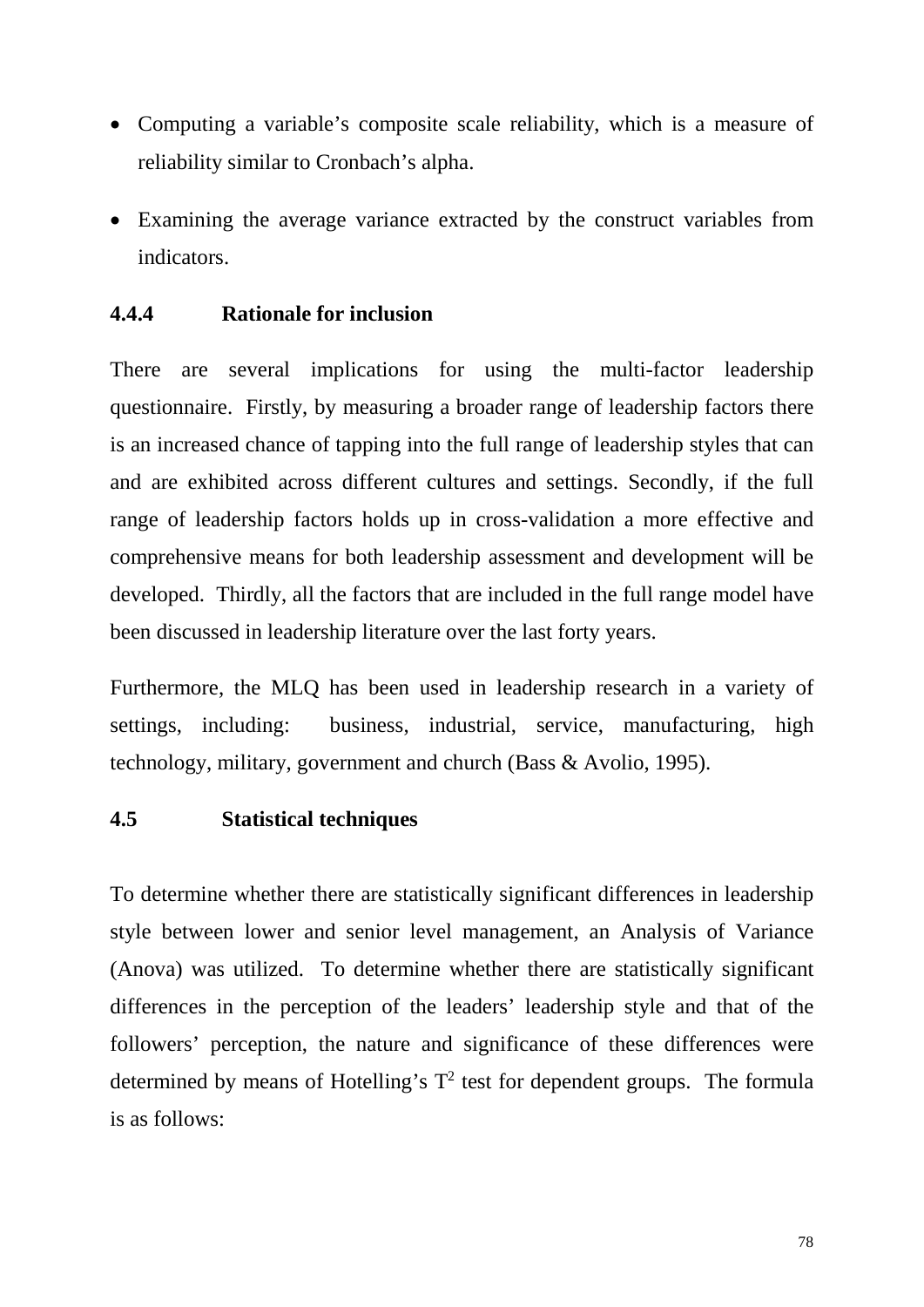$$
t d = \sqrt{\frac{N \Sigma d^2 - (\Sigma d)^2}{N - 1}}
$$

*d* is the score difference and *N* is the number of pairs.

To determine whether there are statistically significant differences in leadership style based on biographical variables, an Analysis of Variance (Anova) was used as an appropriate statistical technique. One way Analysis of Variance (Scheffé) was used to determine differences between certain groups.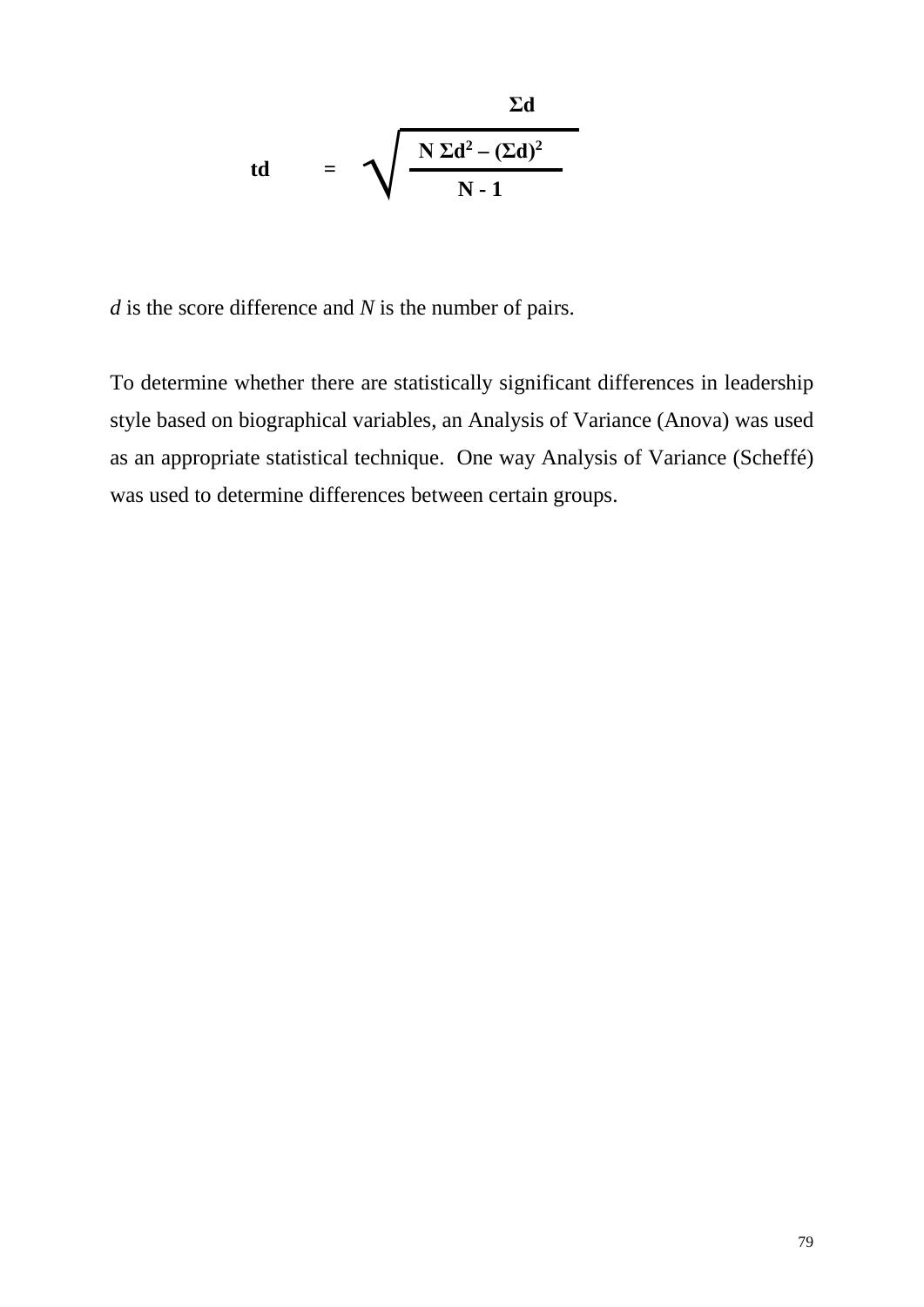## **Chapter 5**

## **Results and discussion of the results**

## **5.1 Introduction**

In this chapter the results obtained will be discussed. These results are illustrated by means of graphs and tables. An explanation of the graphs and tables, together with the most important research findings will follow. The results of the study will be compared with previous research. Finally, the conclusions drawn from the study, the limitations of the study as well as recommendations for future research are highlighted.

The data collected in respect of the characteristics of the sample are represented graphically.

## **5.2 Biographical characteristics of managers**

The biographical characteristics of the sample are discussed in the following section.

## **5.2.1 Distribution of the respondents regarding gender**

The distribution of the respondents regarding their gender is reflected in figure 5.1 below.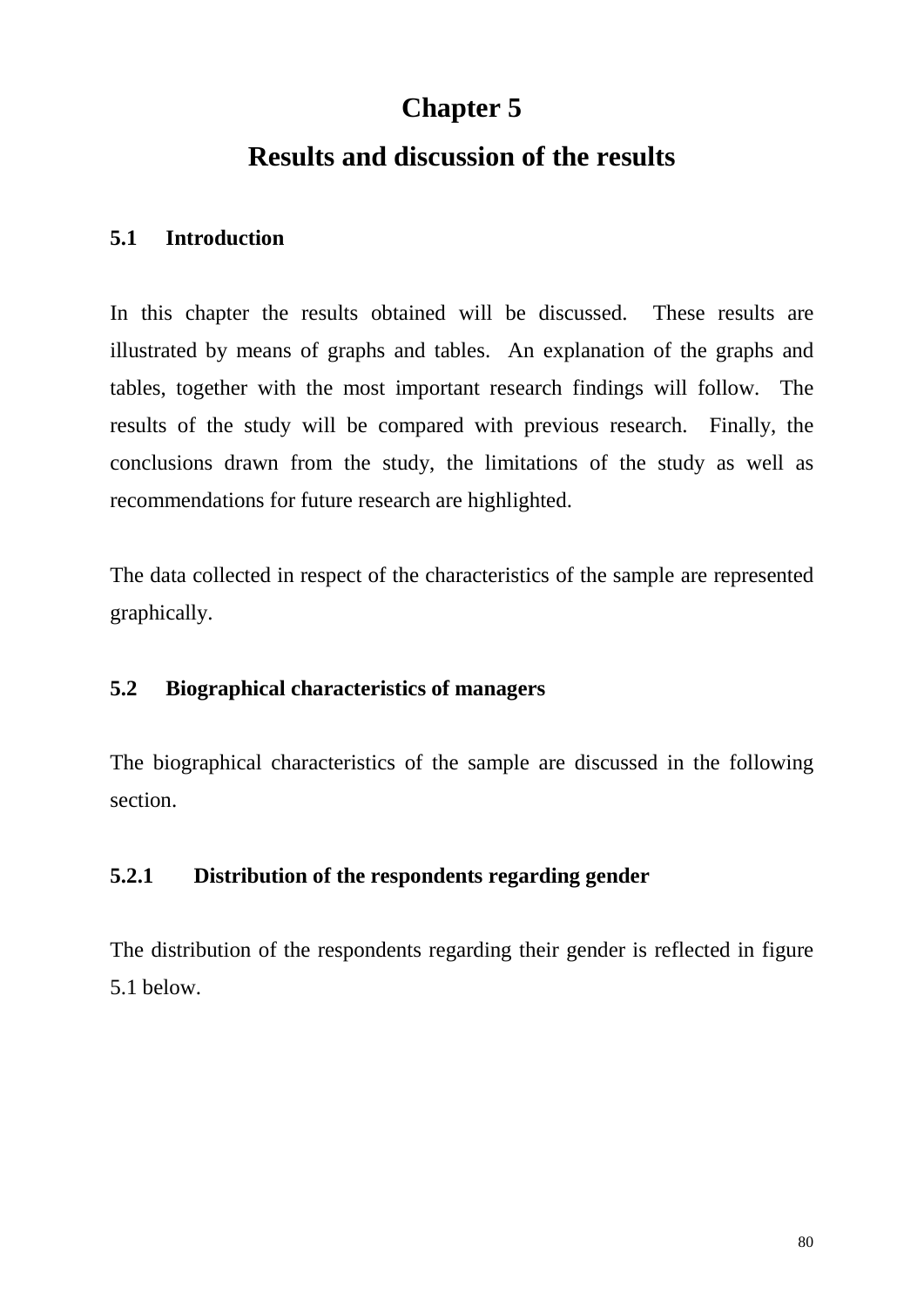

**Figure 5.1. Distribution of the respondents with regard to gender**

As illustrated in figure 5.1, 80% of the managers were male while 20% of the managers were female  $(N = 98)$ .

## **5.2.1.1 Distribution of the respondents regarding gender and levels of management**

The distribution of the respondents regarding their gender and levels of management is illustrated in figure 5.2 below.



**Figure 5.2. Distribution of respondents with regard to gender and levels of management**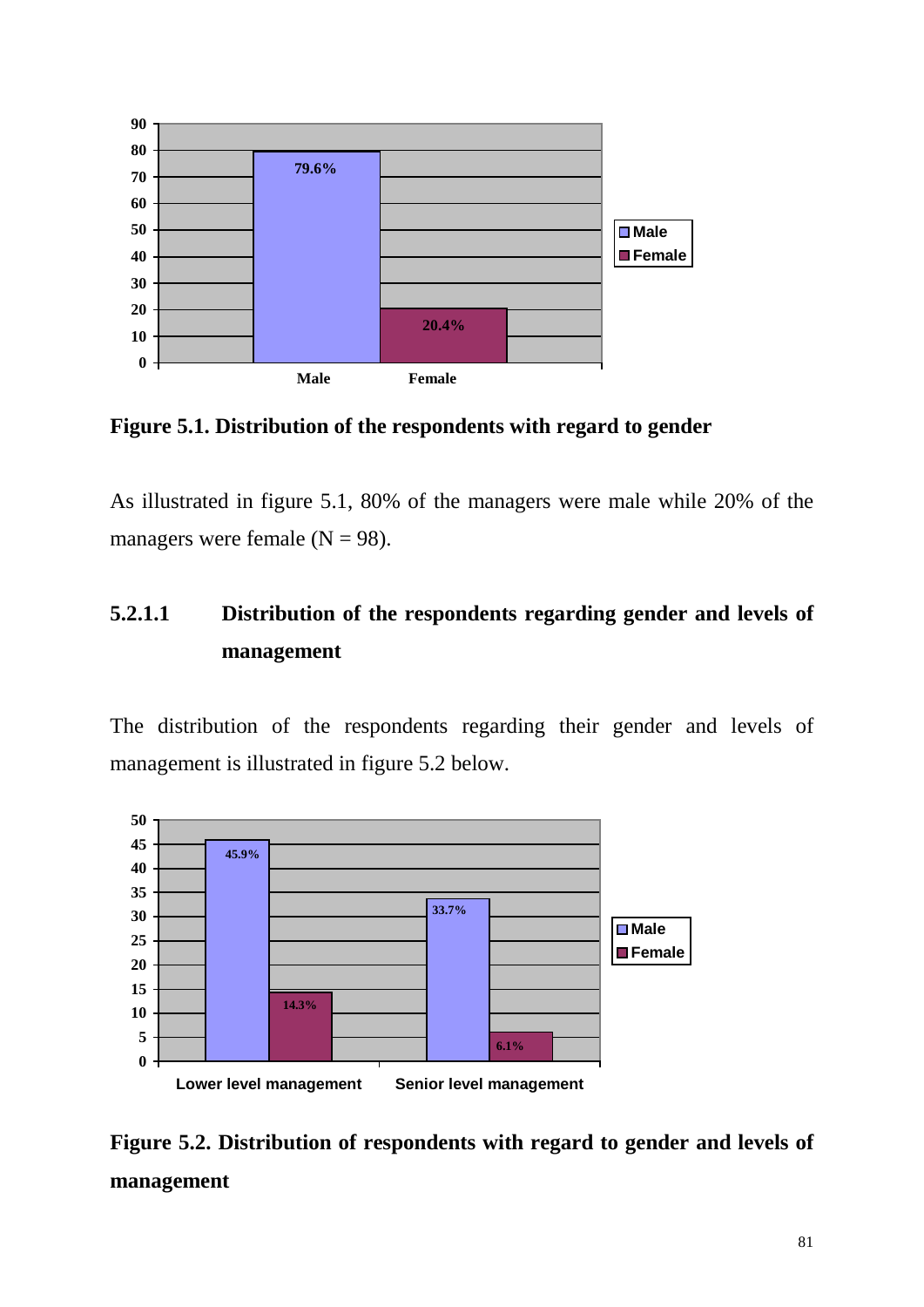It is apparent from figure 5.2 that 45.9% of males comes from lower level management and 33.7% males comes from senior level management; while 14.3% females comes from lower level management and 6.1% comes from senior level management.

## **5.2.2 Distribution of the respondents regarding language**



The differences in language are illustrated in figure 5.3.

**Figure 5.3. Distribution of the respondents with regard to language**

It is evident from figure 5.2 that 39.8% of the managers were Afrikaansspeaking while 1% of managers were Sotho-speaking and 1% spoke other languages ( $N = 98$ ).

## **5.2.2.1 Distribution of the respondents with regard to language and levels of management**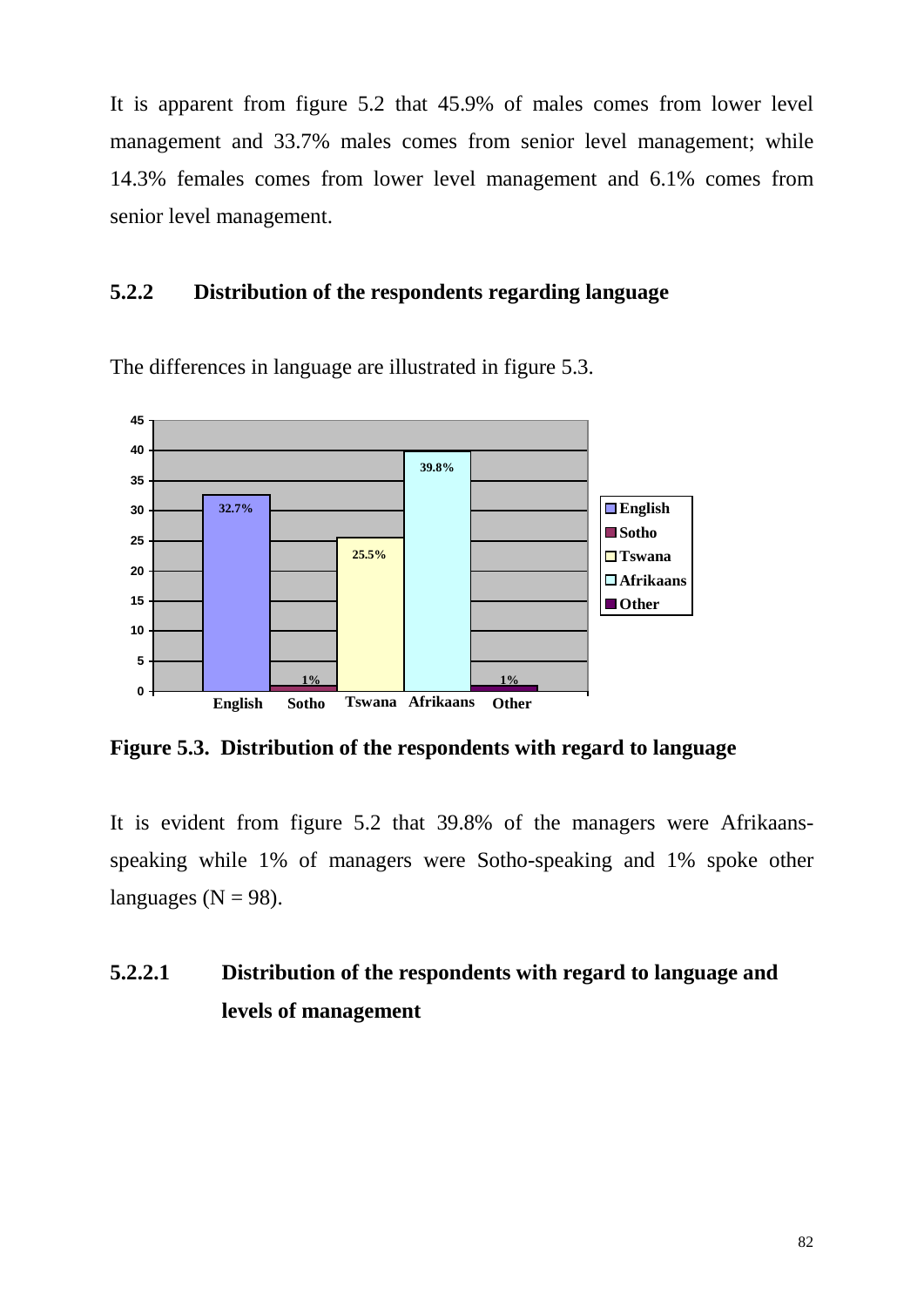



It is evident from figure 5.4 that 23.7% of those who speak other languages are from lower level management, while 3.1% are from senior level management. Afrikaans-speaking managers consisted of 22.7% from lower level management and 17.5% from senior level management. English-speaking managers consisted of 14.4% from lower level management and 18.6% from senior level management.

## **5.2.3 Distribution of the respondents regarding age**

The age of the managers were also captured. This is illustrated in figure 5.5 below.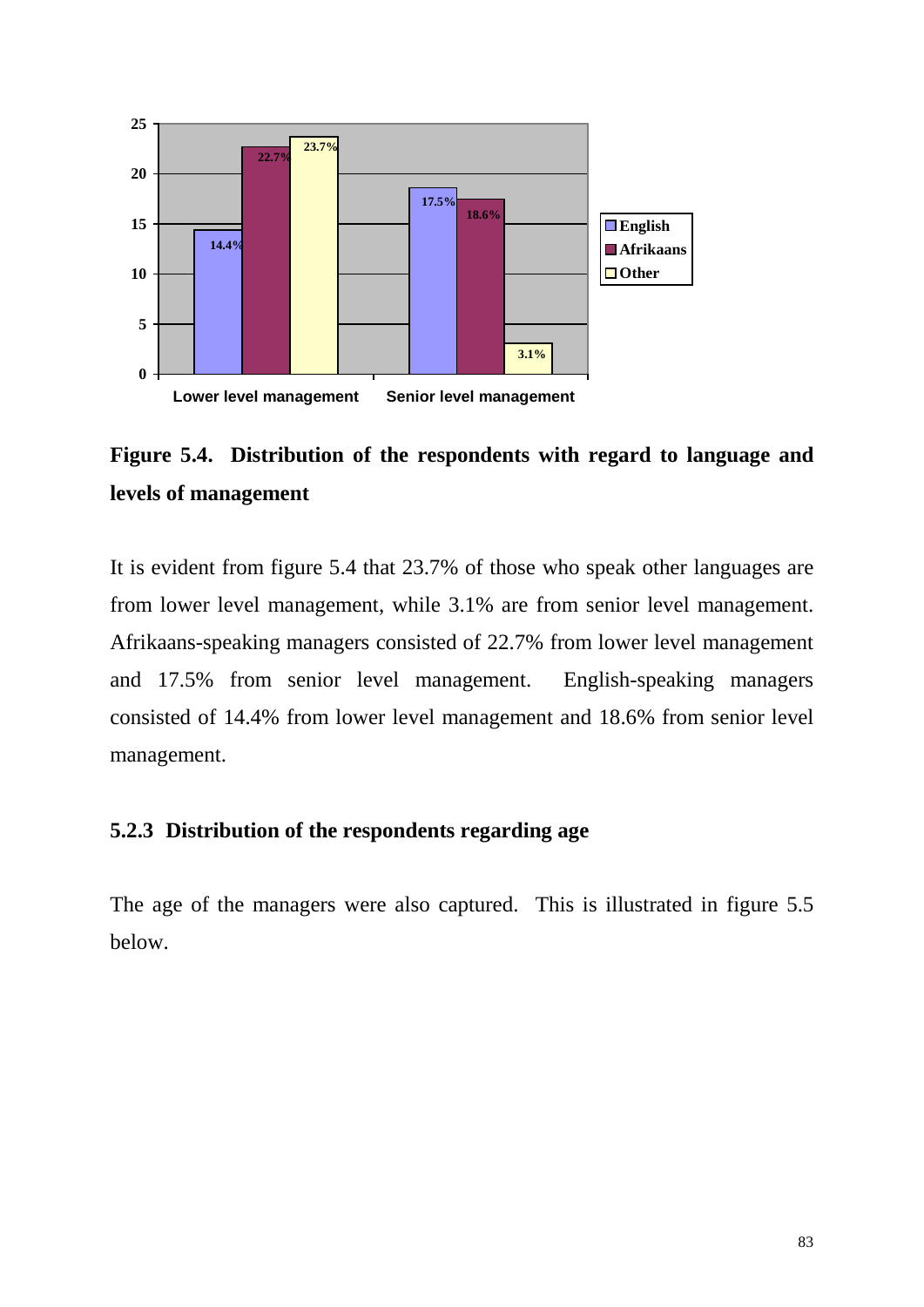

**Figure 5.5. Distribution of respondents with regard to age**

According to figure 5.3, 42.9% of managers were between the ages of 46-56 years, while 2% of managers were between the ages of 57-67 years ( $N = 98$ ).

## **5.2.3.1 Distribution of the respondents with regard to age and levels of management.**



**Figure 5.6. Distribution of respondents with regard to age and levels of management**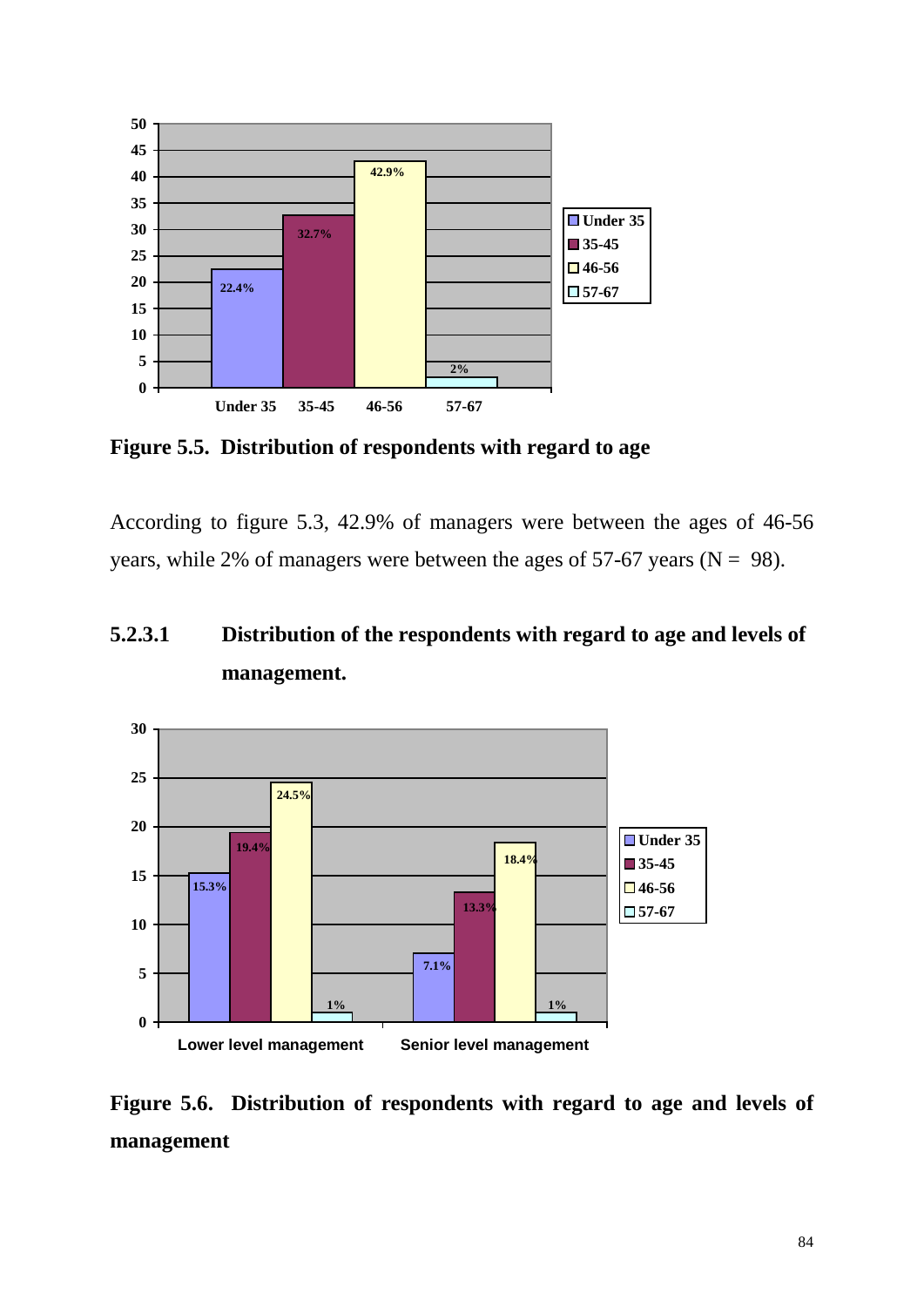Figure 5.6 shows that 15.3% of managers under the age of 35 years are from lower level management while 7.1% are from senior level management. Managers between the ages of 35-45 years consisted of 19.4% from lower level management and 13.3% from senior level management. Managers between the ages of 46-56 years consisted of 24.5% from lower level management and 18.4% from senior level management. Managers between the ages of 57-67 years consisted of 1% from lower level management and 1% from senior level management.

#### **5.2.4 Distribution of the respondents regarding qualifications**



The qualifications of the managers are illustrated in figure 5.7 below.

**Figure 5.7. Distribution of respondents with regard to qualifications**

In terms of figure 5.7, 40.8% of the managers had Standard  $10 +$  higher while 33.7% of the managers have Standard 10 ( $N = 98$ ).

## **5.2.4.1 Distribution of respondents with regard to qualifications and levels of management.**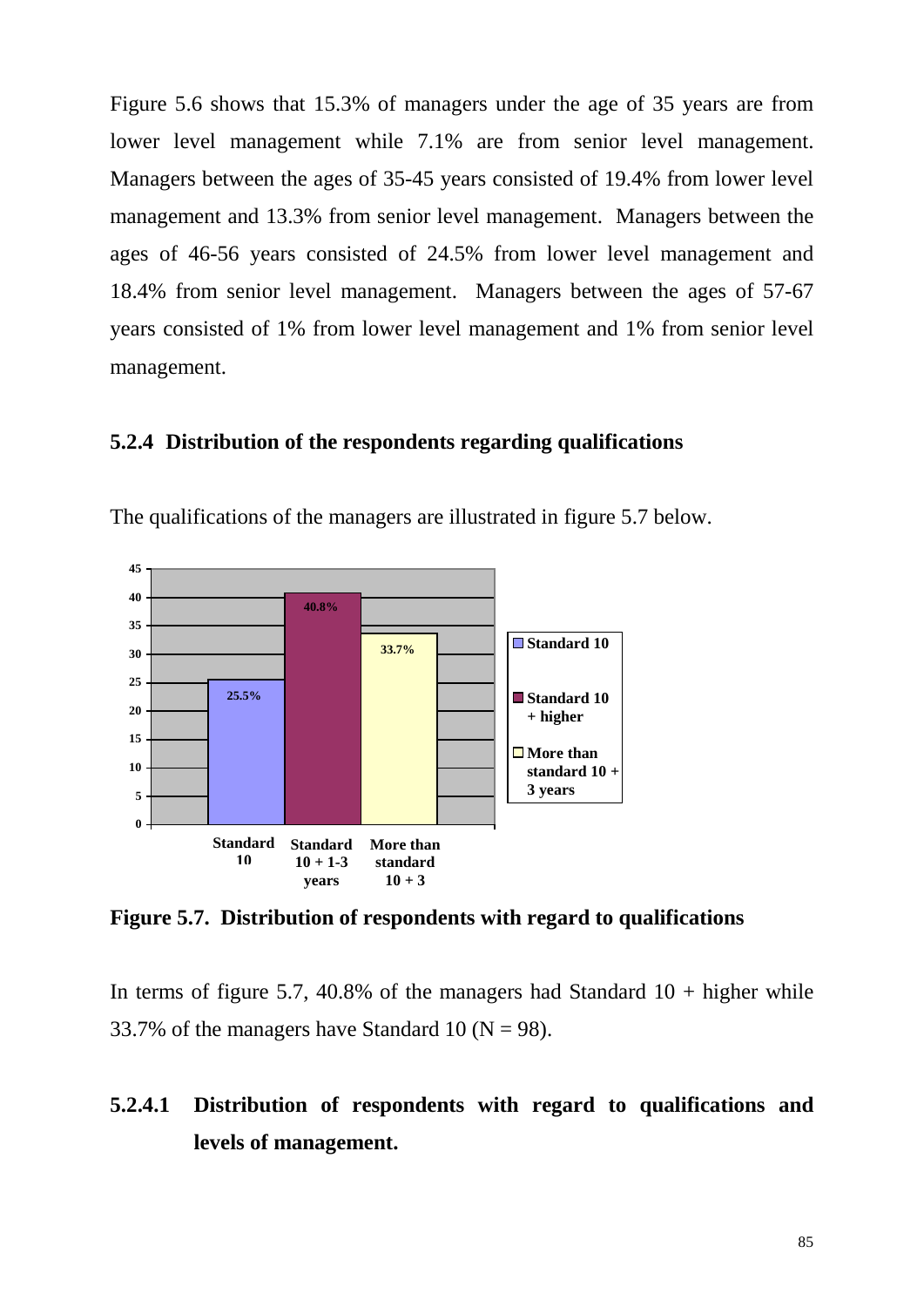The distribution regarding qualifications and levels of management are indicated in figure 5.8.



**Figure 5.8. Distribution of respondents with regard to Qualifications and levels of management**

Figure 5.8 indicates that 15.3% of managers with Standard 10 are from lower level management while 10.2% are from senior level management. Managers with Standard + 1-3 years consisted of 25.4% from lower level manager and 15.4% from senior level management. Managers with higher than Standard  $10 +$ 3 years consisted of 10.3% from lower level management and 23.4% from senior level management.

## **5.2.5 Distribution of the respondents regarding tenure**

The tenure of the managers is illustrated in figure 5.9 below.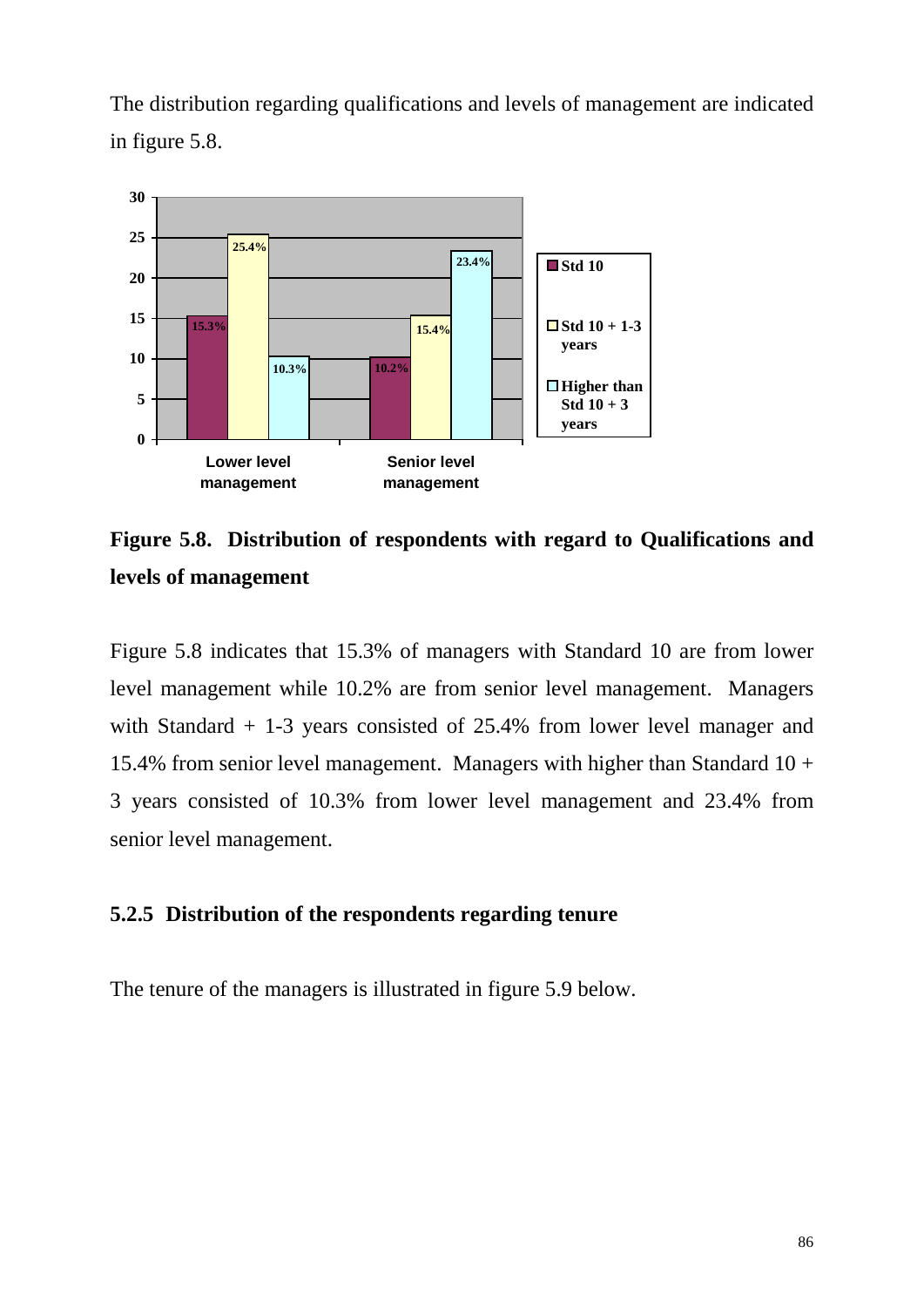

**Figure 5.9. Distribution of respondents with regard to tenure**

As illustrated in figure 5.9, 39.8% of the managers were employed for more than 10 years, while 1% of managers were employed for less than 2 years (N= 98).

## **5.2.5.1 Distribution of respondents with regard to tenure and levels of management.**



**Figure 5.10. Distribution of respondents with regard to tenure and levels of management**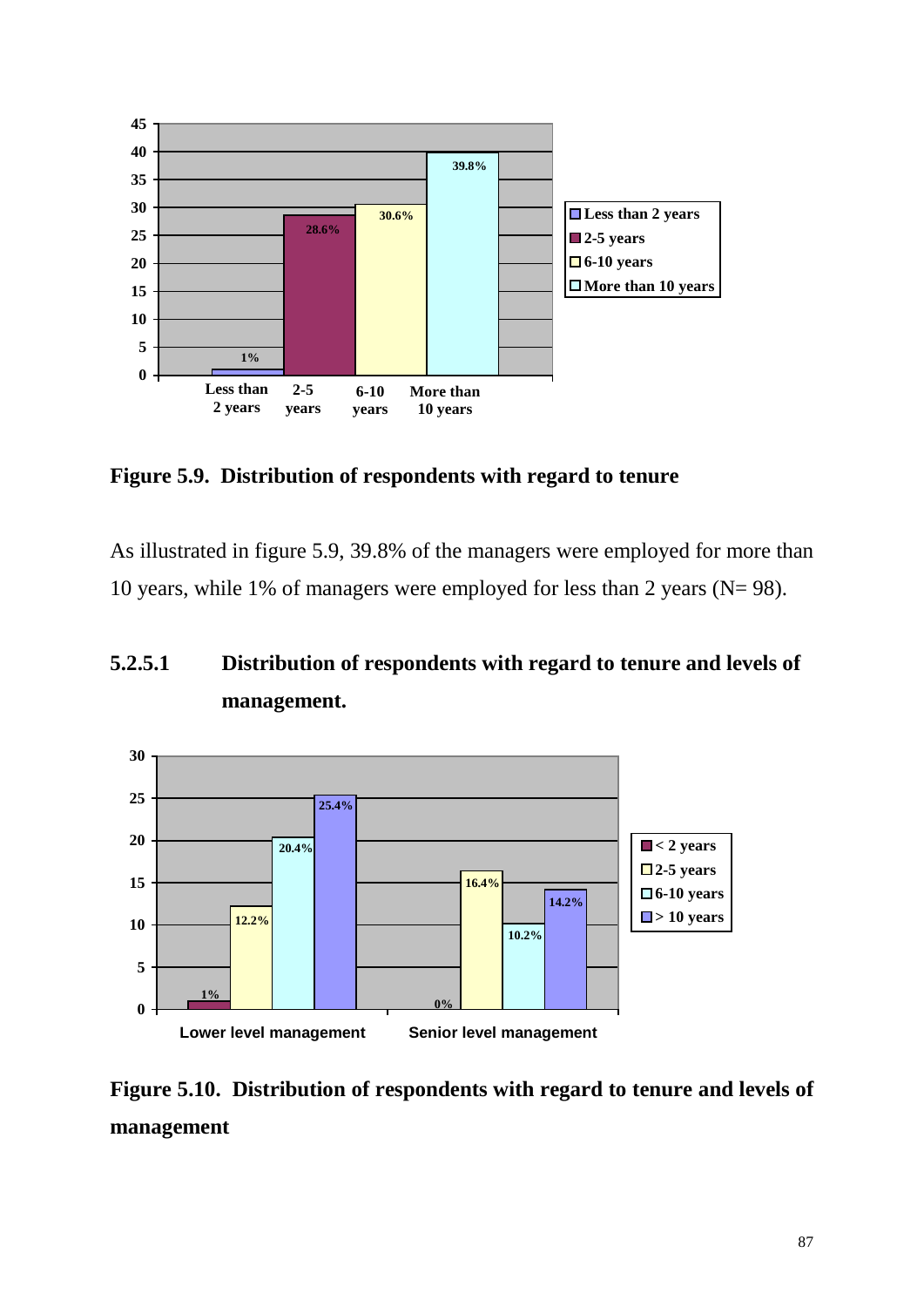According to figure 5.10, 1% of managers with less than 2 years tenure are from lower level management while 0% is from senior level management. Managers between 2-5 years tenure consisted of 12.2% from lower level management and 16.4% from senior level management. Managers employed from 6-10 years constitute 20.4% from lower level management and 10.2% from senior level management. Managers with more than 10 years tenure consisted of 25.4% from lower level management and 14.2% senior level management.

#### **5.2.6 Distribution of respondents with regard to levels of management**



The different levels of management are illustrated in figure 5.10

**Figure 5.11 Distribution of respondents with regard to levels of management**

Figure 5.11 indicates that 60.2% of the managers are from lower level management while 39.8% of managers were from senior level management (N=98).

**5.3 Differences in leadership styles between lower and senior level management based on the perceptions of managers**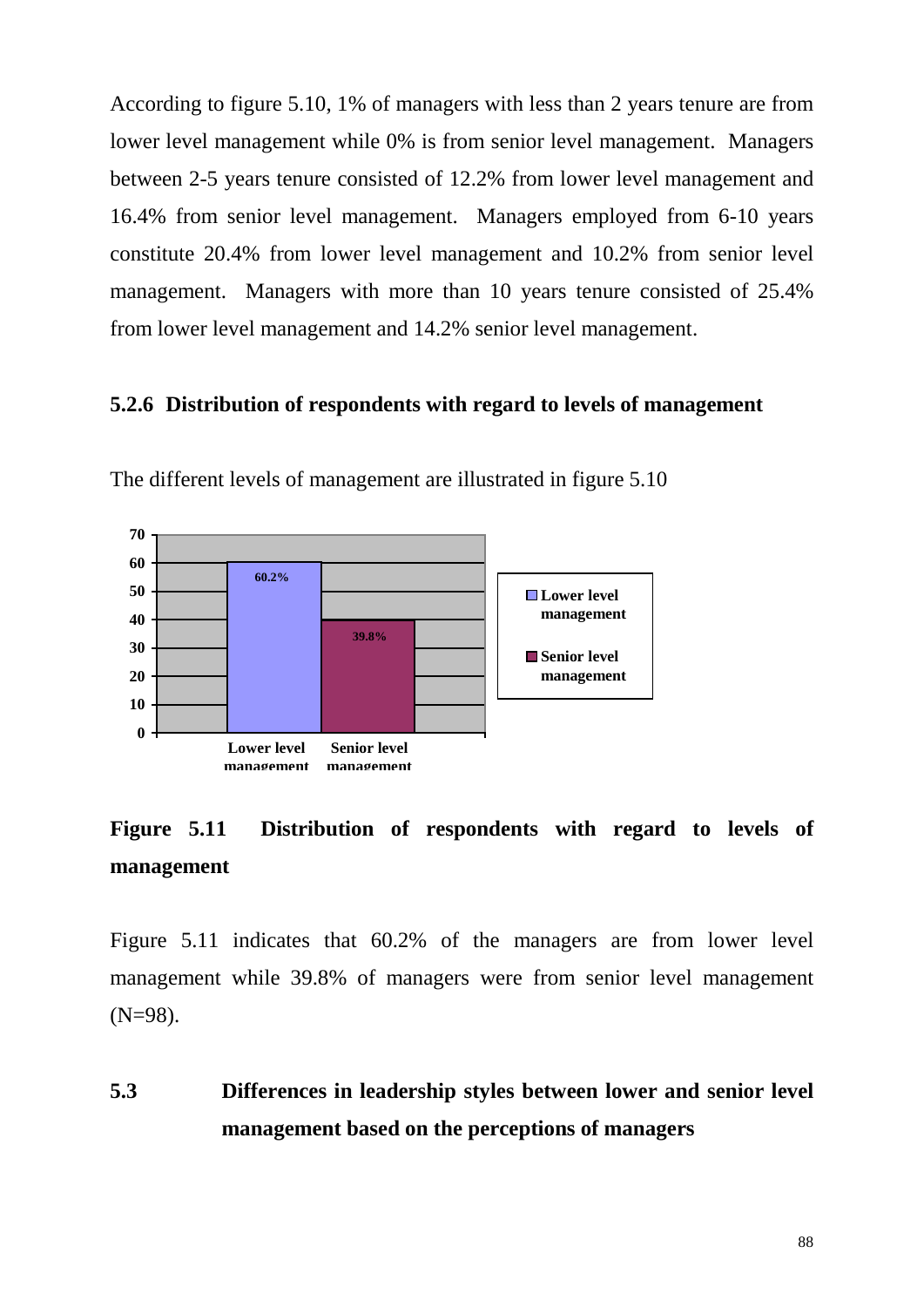Table 5.1 illustrates the differences in leadership style between lower and senior level management based on the perceptions of managers.

|  | Table 5.1. Differences in leadership style between lower and senior level |  |  |
|--|---------------------------------------------------------------------------|--|--|
|  | management based on the perceptions of managers $(N=98)$                  |  |  |

|                                        | $\mathbf{X}$<br>$\mathbf N$<br>S<br>DF |      |                                 | Sum of       | <b>Mean</b>                             | $\mathbf{F}$ - |       |          |  |  |  |
|----------------------------------------|----------------------------------------|------|---------------------------------|--------------|-----------------------------------------|----------------|-------|----------|--|--|--|
| <b>Management levels</b>               |                                        |      |                                 |              | squares                                 | <b>Squares</b> | ratio | F-prob   |  |  |  |
|                                        |                                        |      |                                 |              | <b>Idealized Influence (Attributed)</b> |                |       |          |  |  |  |
| Lower level management                 | 57                                     | 2.56 | 0.62                            |              |                                         |                |       |          |  |  |  |
| Senior level management                | 38                                     | 2.79 | 0.74                            |              |                                         |                |       |          |  |  |  |
| Between groups                         |                                        |      |                                 | $\mathbf{1}$ | 1.20                                    | 1.20           | 2.61  | 0.10     |  |  |  |
| Within groups                          |                                        |      |                                 | 93           | 42.92                                   | 0.46           |       |          |  |  |  |
| Total                                  | 95                                     |      |                                 | 94           | 44.13                                   |                |       |          |  |  |  |
| <b>Idealized Influence (Behaviour)</b> |                                        |      |                                 |              |                                         |                |       |          |  |  |  |
| Lower level management                 | 57                                     | 2.55 | 0.69                            |              |                                         |                |       |          |  |  |  |
| Senior level management                | 38                                     | 2.96 | 0.57                            |              |                                         |                |       |          |  |  |  |
| Between groups                         |                                        |      |                                 | 1            | 3.71                                    | 3.71           | 8.86  | $0.00**$ |  |  |  |
| Within groups                          |                                        |      |                                 | 93           | 38.94                                   | 0.41           |       |          |  |  |  |
| Total                                  | 95                                     |      |                                 | 94           | 42.65                                   |                |       |          |  |  |  |
|                                        |                                        |      |                                 |              | <b>Inspirational motivation</b>         |                |       |          |  |  |  |
| Lower level management                 | 57                                     | 2.53 | 0.75                            |              |                                         |                |       |          |  |  |  |
| Senior level management                | 38                                     | 3.02 | 0.51                            |              |                                         |                |       |          |  |  |  |
| Between groups                         |                                        |      |                                 | 1            | 5.40                                    | 5.40           | 12.16 | $0.00**$ |  |  |  |
| Within groups                          |                                        |      |                                 | 93           | 41.32                                   | 0.44           |       |          |  |  |  |
| Total                                  | 95                                     |      |                                 | 94           | 46.72                                   |                |       |          |  |  |  |
|                                        |                                        |      | <b>Intellectual stimulation</b> |              |                                         |                |       |          |  |  |  |
| Lower level management                 | 57                                     | 2.41 | 0.67                            |              |                                         |                |       |          |  |  |  |
| Senior level management                | 38                                     | 2.94 | 0.45                            |              |                                         |                |       |          |  |  |  |
| Between groups                         |                                        |      |                                 | $\mathbf{1}$ | 6.26                                    | 6.26           | 17.53 | $0.00**$ |  |  |  |
| Within groups                          |                                        |      |                                 | 93           | 33.22                                   | 0.35           |       |          |  |  |  |
| Total                                  | 95                                     |      |                                 | 94           | 39.48                                   |                |       |          |  |  |  |
|                                        |                                        |      |                                 |              | <b>Individual consideration</b>         |                |       |          |  |  |  |
| Lower level management                 | 57                                     | 2.64 | 0.80                            |              |                                         |                |       |          |  |  |  |
| Senior level management                | 38                                     | 3.07 | 0.44                            |              |                                         |                |       |          |  |  |  |
| Between groups                         |                                        |      |                                 | 1            | 4.38                                    | 4.38           | 9.45  | $0.00**$ |  |  |  |
| Within groups                          |                                        |      |                                 | 93           | 43.14                                   | 0.46           |       |          |  |  |  |
| Total                                  | 95                                     |      |                                 | 94           | 47.52                                   |                |       |          |  |  |  |
|                                        |                                        |      | Contingent reward               |              |                                         |                |       |          |  |  |  |
| Lower level management                 | 57                                     | 2.60 | 0.59                            |              |                                         |                |       |          |  |  |  |
| Senior level management                | 38                                     | 2.73 | 0.59                            |              |                                         |                |       |          |  |  |  |
| Between groups                         |                                        |      |                                 | $\mathbf{1}$ | 0.33                                    | 0.33           | 0.93  | 0.33     |  |  |  |
| Within groups                          |                                        |      |                                 | 93           | 33.04                                   | 0.35           |       |          |  |  |  |
| Total                                  | 95                                     |      |                                 | 94           | 33.38                                   |                |       |          |  |  |  |
|                                        |                                        |      |                                 |              | <b>Management-by-exception (Active)</b> |                |       |          |  |  |  |
| Lower level management                 | 56                                     | 2.52 | 0.71                            |              |                                         |                |       |          |  |  |  |
| Senior level management                | 36                                     | 2.61 | 3.16                            |              |                                         |                |       |          |  |  |  |
| Between groups                         |                                        |      |                                 | $\mathbf{1}$ | 0.15                                    | 0.15           | 0.03  | 0.84     |  |  |  |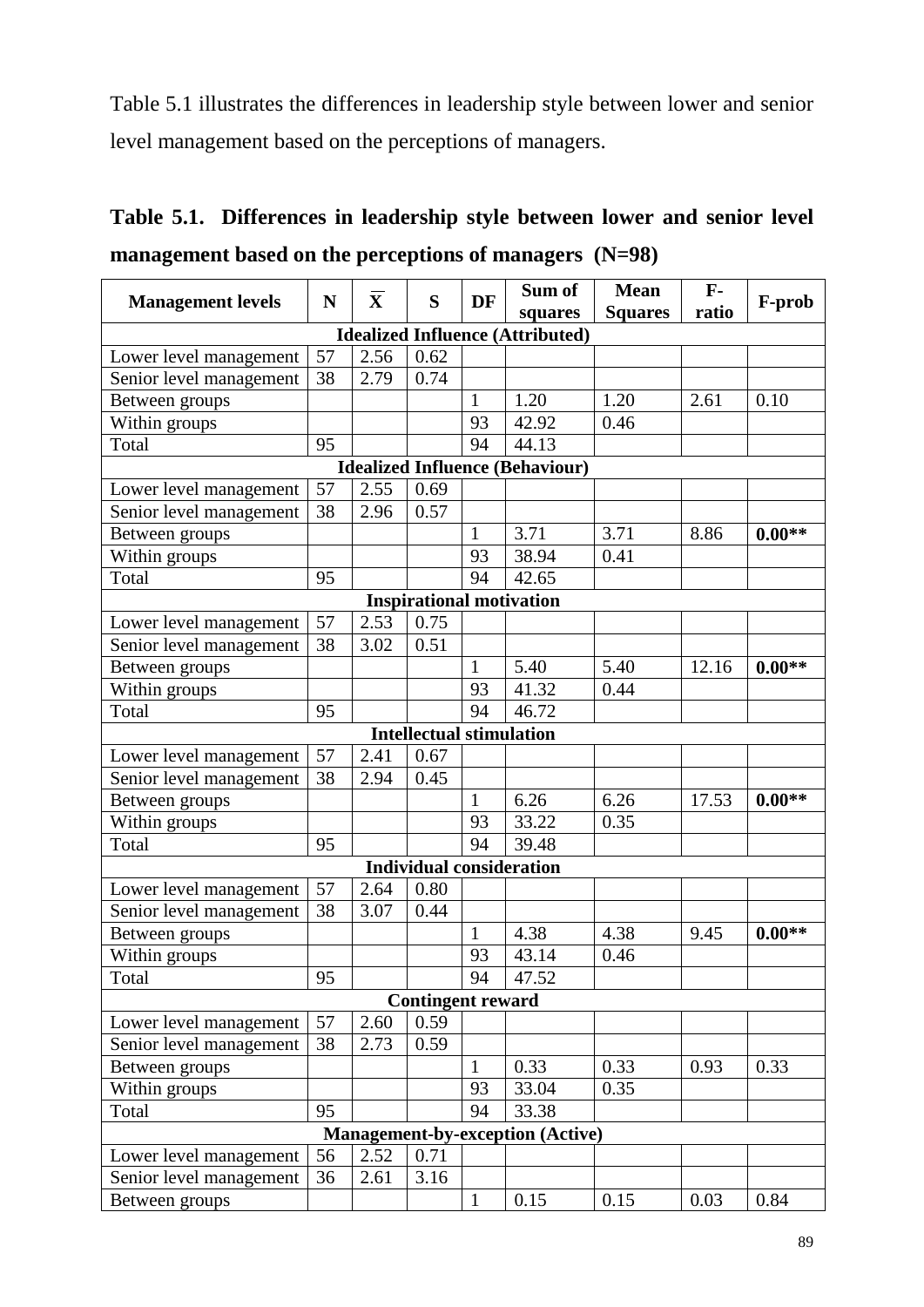| Within groups                            |    |      |                      | 90              | 379.51  | 4.21  |      |          |  |  |  |  |  |
|------------------------------------------|----|------|----------------------|-----------------|---------|-------|------|----------|--|--|--|--|--|
| Total                                    | 92 |      |                      | 91              | 379.67  |       |      |          |  |  |  |  |  |
| <b>Management-by-exception (Passive)</b> |    |      |                      |                 |         |       |      |          |  |  |  |  |  |
| Lower level management                   | 55 | 2.05 | 0.88                 |                 |         |       |      |          |  |  |  |  |  |
| Senior level management                  | 37 | 1.46 | 0.90                 |                 |         |       |      |          |  |  |  |  |  |
| Between groups                           |    |      |                      | $\mathbf{1}$    | 7.65    | 7.65  | 9.57 | $0.00**$ |  |  |  |  |  |
| Within groups                            |    |      |                      | 90              | 71.98   | 0.79  |      |          |  |  |  |  |  |
| Total                                    | 92 |      |                      | 91              | 79.63   |       |      |          |  |  |  |  |  |
| Laissez-faire                            |    |      |                      |                 |         |       |      |          |  |  |  |  |  |
| Lower level management                   | 48 | 1.13 | 0.61                 |                 |         |       |      |          |  |  |  |  |  |
| Senior level management                  | 30 | 0.99 | 0.70                 |                 |         |       |      |          |  |  |  |  |  |
| Between groups                           |    |      |                      | $\mathbf{1}$    | 0.35    | 0.35  | 0.83 | 0.36     |  |  |  |  |  |
| Within groups                            |    |      |                      | 76              | 32.30   | 0.42  |      |          |  |  |  |  |  |
| Total                                    | 78 |      |                      | 77              | 32.66   |       |      |          |  |  |  |  |  |
| <b>Extra effort</b>                      |    |      |                      |                 |         |       |      |          |  |  |  |  |  |
| Lower level management                   | 56 | 2.90 | 0.71                 |                 |         |       |      |          |  |  |  |  |  |
| Senior level management                  | 37 | 3.01 | 0.51                 |                 |         |       |      |          |  |  |  |  |  |
| Between groups                           |    |      |                      | $\mathbf{1}$    | 0.27    | 0.27  | 0.66 | 0.41     |  |  |  |  |  |
| Within groups                            |    |      |                      | 91              | 38.05   | 0.41  |      |          |  |  |  |  |  |
| Total                                    | 93 |      |                      | 92              | 38.33   |       |      |          |  |  |  |  |  |
|                                          |    |      | <b>Effectiveness</b> |                 |         |       |      |          |  |  |  |  |  |
| Lower level management                   | 57 | 2.94 | 0.62                 |                 |         |       |      |          |  |  |  |  |  |
| Senior level management                  | 37 | 3.12 | 0.55                 |                 |         |       |      |          |  |  |  |  |  |
| Between groups                           |    |      |                      | 1               | 0.74    | 0.74  | 2.07 | 0.15     |  |  |  |  |  |
| Within groups                            |    |      |                      | 92              | 33.15   | 0.36  |      |          |  |  |  |  |  |
| Total                                    | 94 |      |                      | $\overline{93}$ | 33.90   |       |      |          |  |  |  |  |  |
|                                          |    |      | <b>Satisfaction</b>  |                 |         |       |      |          |  |  |  |  |  |
| Lower level management                   | 56 | 2.71 | 0.83                 |                 |         |       |      |          |  |  |  |  |  |
| Senior level management                  | 37 | 3.68 | 6.91                 |                 |         |       |      |          |  |  |  |  |  |
| Between groups                           |    |      |                      | $\mathbf{1}$    | 20.86   | 20.86 | 1.08 | 0.30     |  |  |  |  |  |
| Within groups                            |    |      |                      | 91              | 1757.89 | 19.31 |      |          |  |  |  |  |  |
| Total                                    | 93 |      |                      | 92              | 1778.75 |       |      |          |  |  |  |  |  |
| $\ast$<br>p<0.05                         |    |      | $**$                 |                 | p<0.01  |       |      |          |  |  |  |  |  |

According to table 5.1 there is a statistically significant difference  $(p<0,01)$ between lower level management and senior level management in terms of idealized influence. It is evident that senior level management is more inclined  $(X = 2.96)$  to display behaviour that is characterized by idealized influence compared to lower level management  $(X = 2.55)$ . This implies that senior level management provides more vision and increases optimism among subordinates.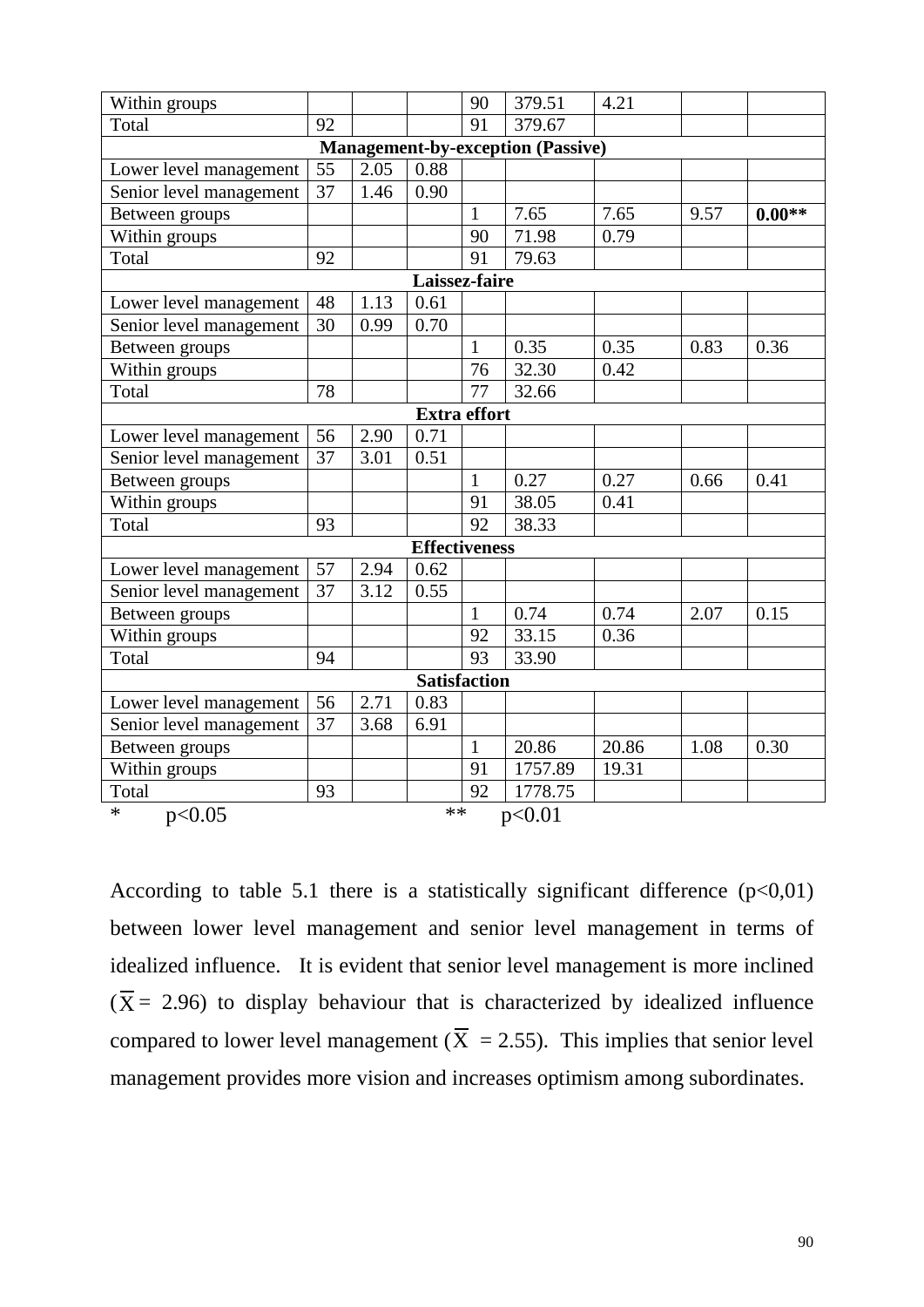On the other hand, lower level management are not so concerned about providing a vision or increasing optimism among subordinates. Lower level management is more concerned about planning and organizing.

There is also a statistically significant difference  $(p<0,01)$  between lower level management and senior level management with regard to inspirational motivation. Senior level management is more characterized  $(X = 3.02)$  by inspirational motivation than lower level management  $(X = 2.53)$ . This implies that senior level management concerns itself with the capacity to act as a model for subordinates. Lower level management is less concerned with acting as a model but more concerned with daily operations.

As table 5.1 indicates, there is a statistically significant difference  $(p<0.01)$ between lower level management and senior level management with regard to intellectual stimulation. It becomes apparent that senior level management is more inclined  $(X = 2.94)$  to display leader behaviour that is characterized by inspirational motivation compared to lower level management  $(X = 2.41)$ . Senior level management provides subordinates with challenging new ideas and stimulate rethinking of old ways of doing things. Lower level management is more concerned with implementing the plans and objectives of middle management.

Table 5.1 indicates that there is a statistically significant difference  $(p<0,01)$ between lower level management and senior level management in terms of individual consideration. Senior level management displays more individual consideration ( $X = 3.07$ ) than lower level management ( $X = 2.64$ ). Senior management is involved in coaching and mentoring and links the individual's current needs to the organization's mission. On the other hand, lower level management concerns itself more with client orientation and provides less individual consideration for subordinates.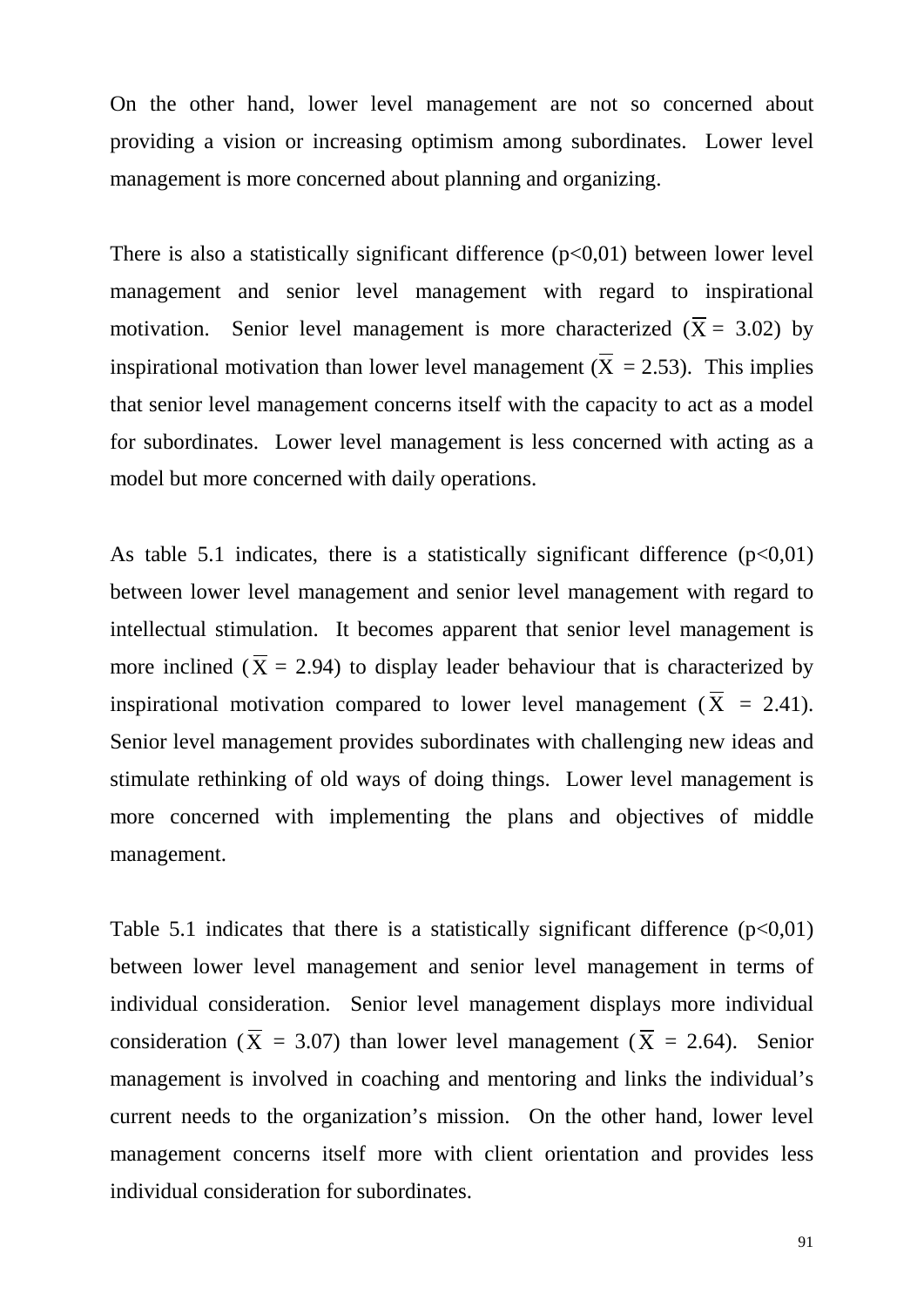There is also a statistically significant difference  $(p<0,01)$  between lower level management and senior level management in terms of management-byexception (passive). The results suggest that lower level management is more inclined ( $X = 2.05$ ) to display behaviour that is characterized by managementby-exception than senior level management  $(X = 1.46)$ . This implies that lower level management intervenes after mistakes are made in order to correct them and move performance back to previously specified levels.

On the basis of the results, it becomes evident that the nulll hypothesis is rejected.

## **5.4 Differences in perceptions between leaders' and subordinates' regarding the leadership style of the leaders**

Table 5.2 indicates the nature of the differences in perception between leaders and subordinates regarding the leaders' leadership style.

| <b>Dimensions of leadership</b>   |              | <b>Leaders</b><br>$N=31$ |                         | <b>Sub-ordinates</b><br>$N=93$ | $T^2$ -<br>value | $p-$<br>value |
|-----------------------------------|--------------|--------------------------|-------------------------|--------------------------------|------------------|---------------|
|                                   | $\mathbf{X}$ | S                        | $\overline{\mathbf{X}}$ | S                              |                  |               |
|                                   |              |                          |                         |                                |                  |               |
| Idealized influence (attributed)  | 2.62         | 0.62                     | 2.50                    | 0.58                           | 0.66             | 0.51          |
| Idealized influence (behaviour)   | 2.66         | 0.67                     | 2.56                    | 0.47                           | 0.67             | 0.50          |
| Inspirational motivation          | 2.80         | 0.69                     | 2.82                    | 1.73                           | $-0.06$          | 0.95          |
| Intellectual stimulation          | 2.66         | 0.66                     | 2.64                    | 1.73                           | 0.04             | 0.97          |
| Individual consideration          | 2.69         | 0.67                     | 2.56                    | 0.58                           | 0.69             | 0.49          |
| Contingent reward                 | 2.70         | 0.58                     | 2.45                    | 0.47                           | 1.96             | 0.59          |
| Management-by-exception (active)  | 2.30         | 0.88                     | 2.33                    | 0.50                           | $-0.16$          | 0.87          |
| Management-by-exception (passive) | 1.91         | 1.01                     | 1.91                    | 0.55                           | 0.03             | 0.97          |
| Laissez-faire                     | 1.12         | 0.65                     | 1.63                    | 0.53                           | $-3.80$          | $0.00**$      |
| Extra effort                      | 3.12         | 0.63                     | 2.73                    | 0.35                           | 2.77             | $0.01**$      |
| Effectiveness                     | 3.16         | 0.51                     | 2.88                    | 0.34                           | 2.67             | $0.01**$      |
| Satisfaction                      | 2.71         | 0.81                     | 3.21                    | 2.04                           | $-1.22$          | 0.31          |

|                                               |  |  | Table 5.2. Differences in perception between leaders' and subordinates' |
|-----------------------------------------------|--|--|-------------------------------------------------------------------------|
| regarding the leadership style of the leaders |  |  |                                                                         |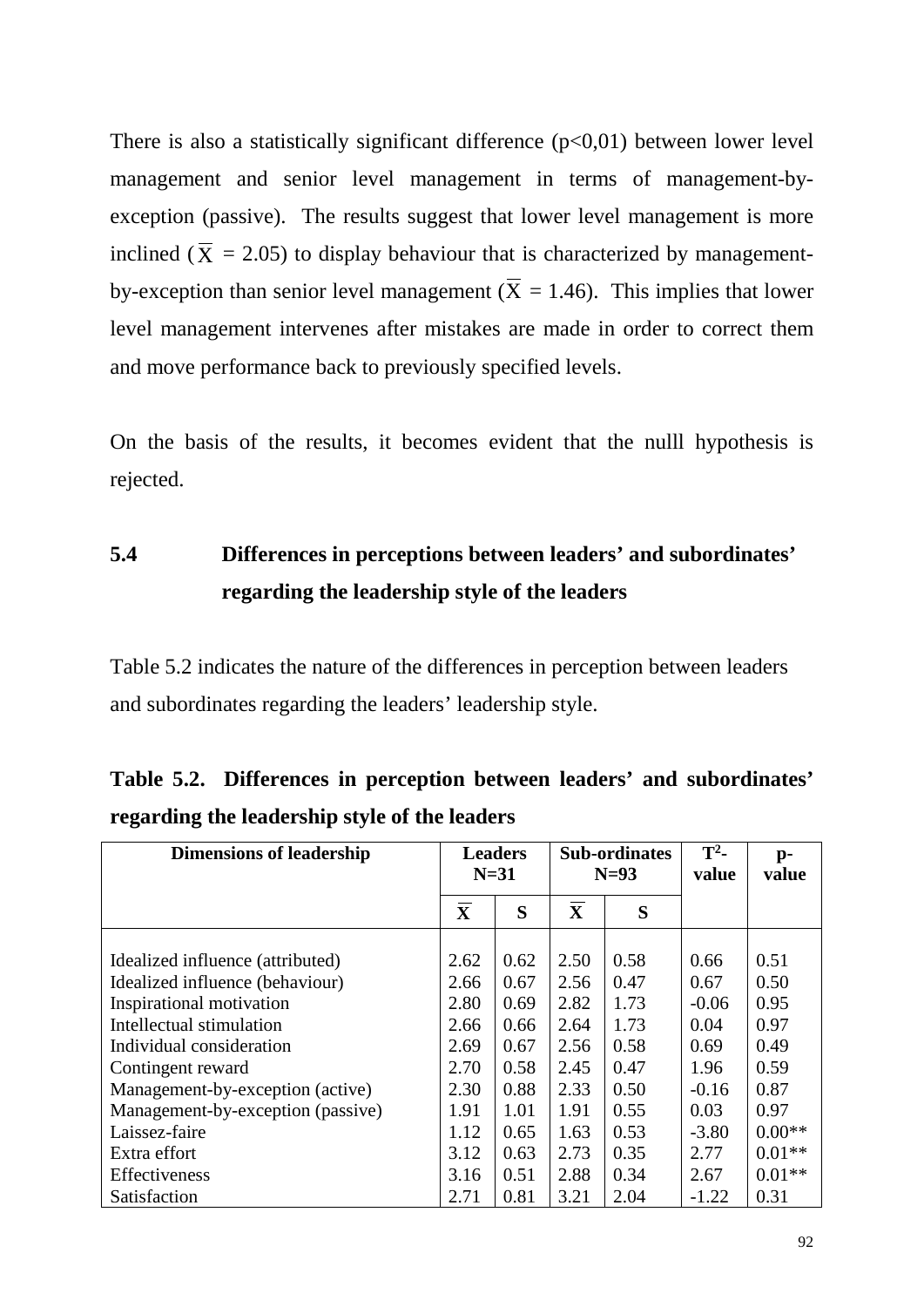| A.<br>≛ | $\Omega$ $\Omega$ $\sigma$<br>$\mathbf{r}$<br>w.v | $\ast\ast$ | $\Omega$ $\Omega$ <sup>1</sup><br><b>NU.VI</b> |  |  |
|---------|---------------------------------------------------|------------|------------------------------------------------|--|--|

From table 5.2 it is apparent that there is a statistically significant difference (p<0,01) between leaders' and subordinates' perceptions of the leaders' leadership style. It is apparent that the subordinates perceive their leaders to be more laissez-faire  $(X = 1.63)$  than the leaders  $(X = 1.12)$ . Subordinates perceived their leaders were not sufficiently motivated or adequately skilled to perform supervisory duties. A laissez-faire leader provides subordinates with complete freedom.

According to table 5.2, there is a statistically difference  $(p<0.01)$  with regard to the extra effort dimension of leadership. The nature of the results suggests that the leaders perceive themselves to exert more extra effort  $(X = 3.12)$  than subordinates  $(X = 2.73)$ . Subordinates are of the opinion that leaders do not exert effort beyond the ordinary. Leaders are of the opinion that they do exert effort beyond the ordinary.

From table 5.2 it appears that there is a statistically significant difference  $(p<0,01)$  between leaders and subordinates with regard to effectiveness. It is evident that leaders perceive themselves to be more effective  $(X = 3.16)$  than subordinates perceive the leaders to be  $(X = 2.88)$ . Subordinates perceive that their leaders' leadership style is ineffective. In contrast, leaders are of the opinion that their leadership style is effective.

By virtue of the abovementioned results, the null hypothesis is rejected.

## **5.5 Differences in leadership style based on biographical variables of managers**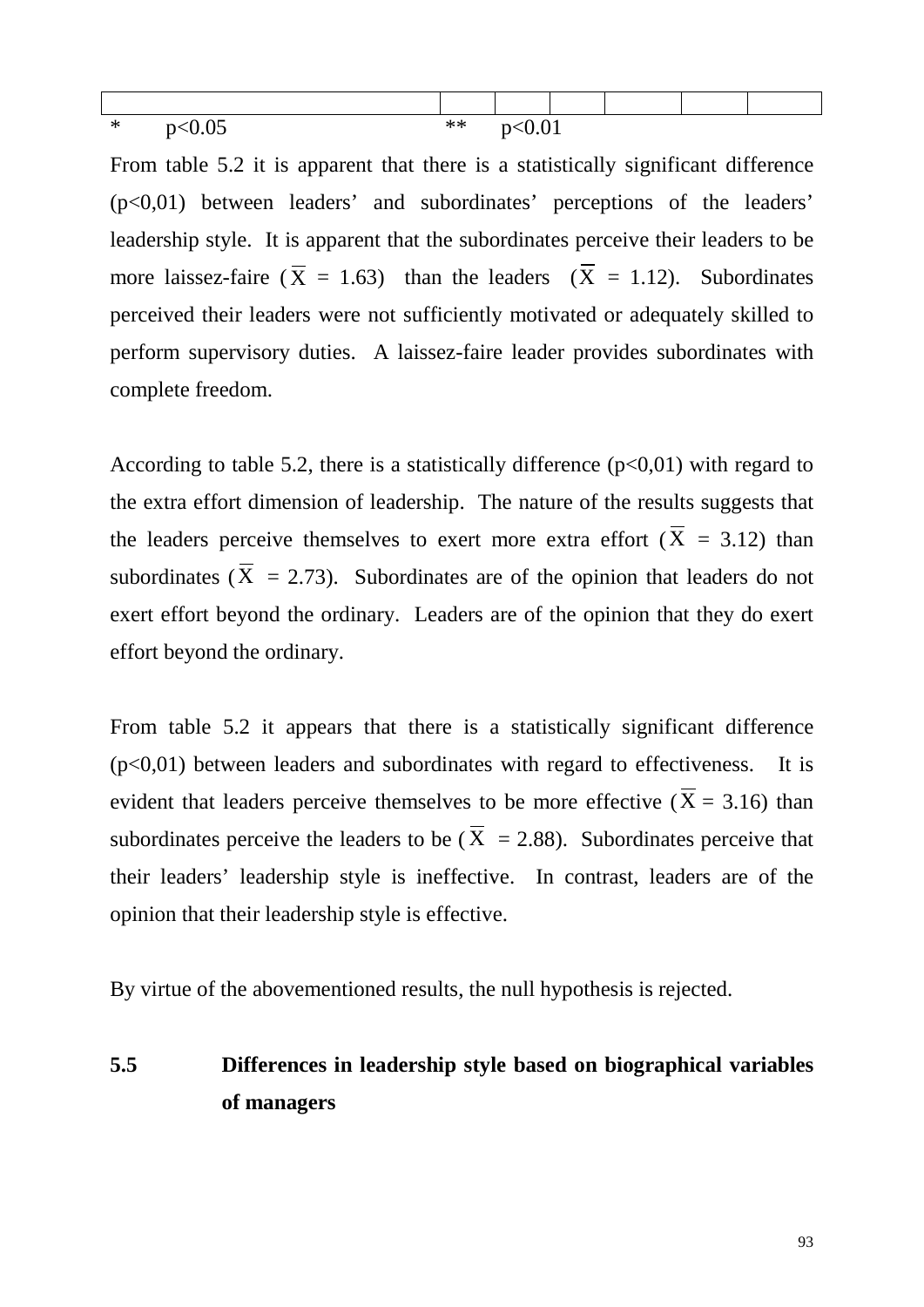The differences in leadership style based on biographical variables of managers are indicated in the following tables. This data is based on the perceptions of the managers.

## **5.5.1 Differences in leadership style based on age**

The differences in leadership style based on age are indicated in table 5.3 below.

| Age groups                             | $\mathbf N$    | $\overline{\mathbf{X}}$ | S                                       | DF | Sum of  | <b>Mean</b>    | $\mathbf{F}$ - | F-prob |  |  |  |  |
|----------------------------------------|----------------|-------------------------|-----------------------------------------|----|---------|----------------|----------------|--------|--|--|--|--|
|                                        |                |                         |                                         |    | squares | <b>Squares</b> | ratio          |        |  |  |  |  |
|                                        |                |                         | <b>Idealized Influence (Attributed)</b> |    |         |                |                |        |  |  |  |  |
| Group $1 \leq 35$ years)               | 22             | 2.54                    | 0.74                                    |    |         |                |                |        |  |  |  |  |
| Group 2 (35-45 years)                  | 30             | 2.55                    | 0.62                                    |    |         |                |                |        |  |  |  |  |
| Group 3 (46-56 years)                  | 41             | 2.76                    | 0.68                                    |    |         |                |                |        |  |  |  |  |
| Group 4 (57-67 years)                  | $\overline{2}$ | 3.25                    | 0.70                                    |    |         |                |                |        |  |  |  |  |
| Between groups                         |                |                         |                                         | 3  | 1.82    | 0.60           | 1.31           | 0.27   |  |  |  |  |
| Within groups                          |                |                         |                                         | 91 | 42.30   | 0.46           |                |        |  |  |  |  |
| Total                                  | 95             |                         |                                         | 94 | 44.13   |                |                |        |  |  |  |  |
| <b>Idealized Influence (Behaviour)</b> |                |                         |                                         |    |         |                |                |        |  |  |  |  |
| Group $1$ (< 35 years)                 | 22             | 2.63                    | 0.73                                    |    |         |                |                |        |  |  |  |  |
| Group 2 (35-45 years)                  | 30             | 2.80                    | 0.61                                    |    |         |                |                |        |  |  |  |  |
| Group 3 (46-56 years)                  | 41             | 2.67                    | 0.68                                    |    |         |                |                |        |  |  |  |  |
| Group 4 (57-67 years)                  | $\overline{2}$ | 3.37                    | 0.53                                    |    |         |                |                |        |  |  |  |  |
| Between groups                         |                |                         |                                         | 3  | 1.30    | 0.43           | 0.95           | 0.41   |  |  |  |  |
| Within groups                          |                |                         |                                         | 91 | 41.35   | 0.45           |                |        |  |  |  |  |
| Total                                  | 95             |                         |                                         | 94 | 42.65   |                |                |        |  |  |  |  |
|                                        |                |                         | <b>Inspirational motivation</b>         |    |         |                |                |        |  |  |  |  |
| Group $1 \leq 35$ years)               | 22             | 2.57                    | 0.66                                    |    |         |                |                |        |  |  |  |  |
| Group 2 (35-45 years)                  | 30             | 2.71                    | 0.69                                    |    |         |                |                |        |  |  |  |  |
| Group 3 (46-56 years)                  | 41             | 2.80                    | 0.74                                    |    |         |                |                |        |  |  |  |  |
| Group 4 (57-67 years)                  | $\overline{2}$ | 3.25                    | 0.00                                    |    |         |                |                |        |  |  |  |  |
| Between groups                         |                |                         |                                         | 3  | 1.27    | 0.42           | 0.84           | 0.47   |  |  |  |  |
| Within groups                          |                |                         |                                         | 91 | 45.45   | 0.49           |                |        |  |  |  |  |
| Total                                  | 95             |                         |                                         | 94 | 46.72   |                |                |        |  |  |  |  |
|                                        |                |                         | <b>Intellectual stimulation</b>         |    |         |                |                |        |  |  |  |  |
| Group $1 \leq 35$ years)               | 22             | 2.53                    | 0.57                                    |    |         |                |                |        |  |  |  |  |
| Group 2 (35-45 years)                  | 30             | 2.69                    | 0.53                                    |    |         |                |                |        |  |  |  |  |
| Group 3 (46-56 years)                  | 41             | 2.60                    | 0.76                                    |    |         |                |                |        |  |  |  |  |
| Group 4 (57-67 years)                  | $\overline{2}$ | 3.00                    | 0.35                                    |    |         |                |                |        |  |  |  |  |
| Between groups                         |                |                         |                                         | 3  | 0.60    | 0.20           | 0.47           | 0.70   |  |  |  |  |
| Within groups                          |                |                         |                                         | 91 | 38.87   | 0.42           |                |        |  |  |  |  |
| Total                                  | 95             |                         |                                         | 94 | 39.48   |                |                |        |  |  |  |  |
|                                        |                |                         | <b>Individual consideration</b>         |    |         |                |                |        |  |  |  |  |
| Group $1 \leq 35$ years)               | 22             | 2.64                    | 0.87                                    |    |         |                |                |        |  |  |  |  |
| Group 2 (35-45 years)                  | 30             | 2.85                    | 0.59                                    |    |         |                |                |        |  |  |  |  |

**Table 5.3. Differences in leadership style based on age (N = 98)**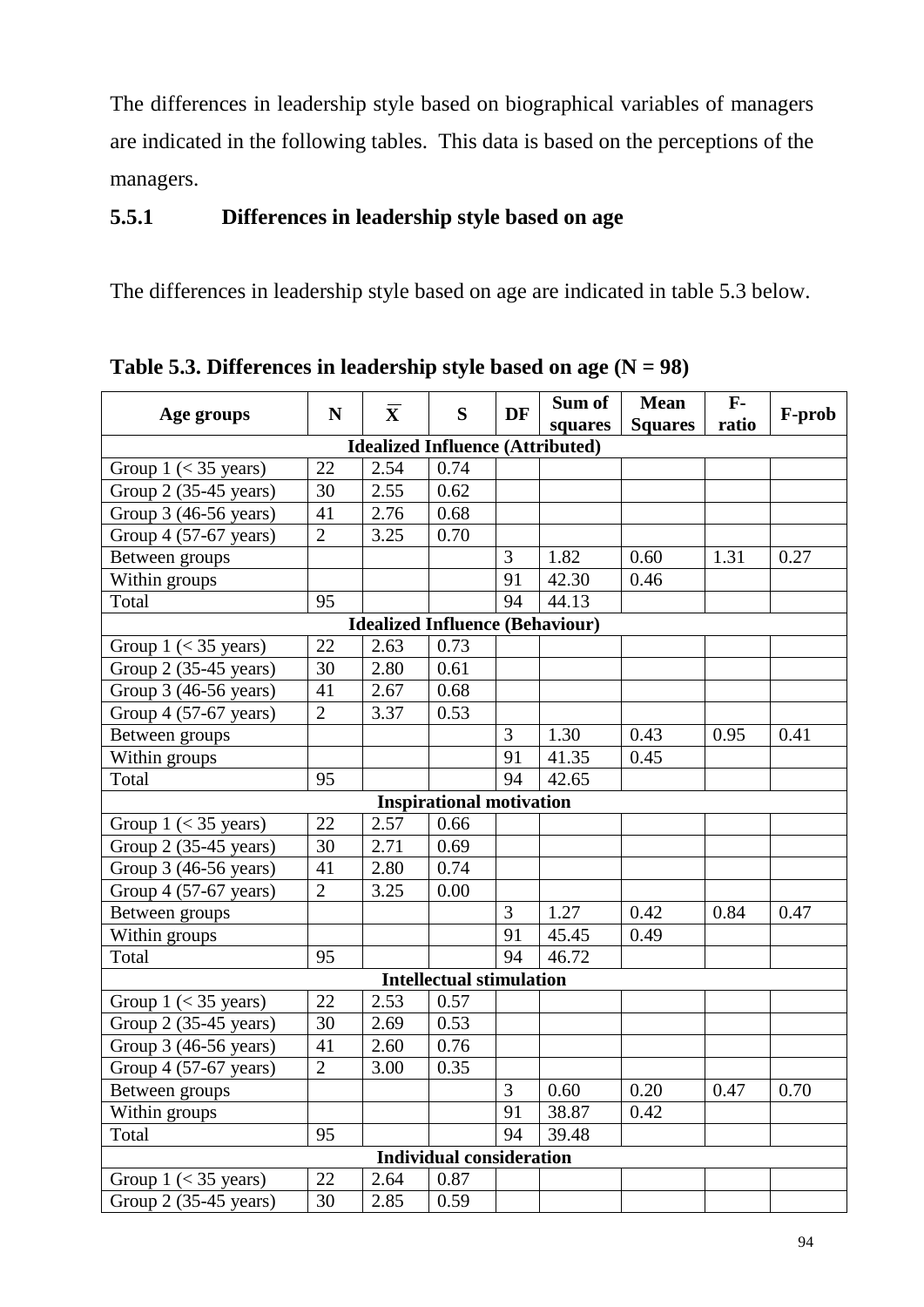| Group 3 (46-56 years)                                                                   | 41              | 2.85 | 0.70                 |    |                                          |      |      |          |  |  |  |  |  |
|-----------------------------------------------------------------------------------------|-----------------|------|----------------------|----|------------------------------------------|------|------|----------|--|--|--|--|--|
| Group 4 (57-67 years)                                                                   | $\overline{2}$  | 3.37 | 0.17                 |    |                                          |      |      |          |  |  |  |  |  |
| Between groups                                                                          |                 |      |                      | 3  | 1.34                                     | 0.44 | 0.88 | 0.45     |  |  |  |  |  |
| Within groups                                                                           |                 |      |                      | 91 | 46.18                                    | 0.50 |      |          |  |  |  |  |  |
| Total                                                                                   | 95              |      |                      | 94 | $\overline{47.52}$                       |      |      |          |  |  |  |  |  |
| <b>Contingent reward</b>                                                                |                 |      |                      |    |                                          |      |      |          |  |  |  |  |  |
| Group $1 \leq 35$ years)                                                                | 22              | 2.48 | 0.45                 |    |                                          |      |      |          |  |  |  |  |  |
| Group 2 (35-45 years)                                                                   | 30              | 2.46 | 0.58                 |    |                                          |      |      |          |  |  |  |  |  |
| Group 3 (46-56 years)                                                                   | 41              | 2.86 | 0.61                 |    |                                          |      |      |          |  |  |  |  |  |
| Group 4 (57-67 years)                                                                   | $\overline{2}$  | 3.12 | 0.17                 |    |                                          |      |      |          |  |  |  |  |  |
| Between groups                                                                          |                 |      |                      | 3  | 3.93                                     | 1.31 | 4.05 | $0.00**$ |  |  |  |  |  |
| Within groups                                                                           |                 |      |                      | 91 | 29.44                                    | 0.32 |      |          |  |  |  |  |  |
| Total                                                                                   | 95              |      |                      | 94 | 33.38                                    |      |      |          |  |  |  |  |  |
|                                                                                         |                 |      |                      |    |                                          |      |      |          |  |  |  |  |  |
| <b>Management-by-exception (Active)</b><br>22<br>2.27<br>0.72<br>Group $1$ (< 35 years) |                 |      |                      |    |                                          |      |      |          |  |  |  |  |  |
| Group 2 (35-45 years)                                                                   | 29              | 2.23 | 0.78                 |    |                                          |      |      |          |  |  |  |  |  |
| Group 3 (46-56 years)                                                                   | 39              | 2.96 | 2.99                 |    |                                          |      |      |          |  |  |  |  |  |
| Group 4 (57-67 years)                                                                   | $\overline{2}$  | 2.50 | 0.00                 |    |                                          |      |      |          |  |  |  |  |  |
| Between groups                                                                          |                 |      |                      | 3  | 11.41                                    | 3.80 | 0.90 | 0.43     |  |  |  |  |  |
| Within groups                                                                           |                 |      |                      | 88 | 368.25                                   | 4.18 |      |          |  |  |  |  |  |
| Total                                                                                   | 92              |      |                      | 91 | 379.67                                   |      |      |          |  |  |  |  |  |
|                                                                                         |                 |      |                      |    | <b>Management-by-exception (Passive)</b> |      |      |          |  |  |  |  |  |
| Group $1$ (< 35 years)                                                                  | 22              | 2.02 | 0.86                 |    |                                          |      |      |          |  |  |  |  |  |
| Group 2 (35-45 years)                                                                   | $\overline{30}$ | 1.81 | 1.04                 |    |                                          |      |      |          |  |  |  |  |  |
| Group 3 (46-56 years)                                                                   | 38              | 1.67 | 0.83                 |    |                                          |      |      |          |  |  |  |  |  |
| Group 4 (57-67 years)                                                                   | $\overline{2}$  | 2.25 | 2.12                 |    |                                          |      |      |          |  |  |  |  |  |
| Between groups                                                                          |                 |      |                      | 3  | 2.04                                     | 0.68 | 0.77 | 0.51     |  |  |  |  |  |
| Within groups                                                                           |                 |      |                      | 88 | 77.59                                    | 0.88 |      |          |  |  |  |  |  |
| Total                                                                                   | 92              |      |                      | 91 | 79.63                                    |      |      |          |  |  |  |  |  |
|                                                                                         |                 |      | Laissez-faire        |    |                                          |      |      |          |  |  |  |  |  |
| Group $1$ (< 35 years)                                                                  | 19              | 1.19 | 0.64                 |    |                                          |      |      |          |  |  |  |  |  |
| Group 2 (35-45 years)                                                                   | $\overline{26}$ | 0.92 | 0.51                 |    |                                          |      |      |          |  |  |  |  |  |
| Group 3 (46-56 years)                                                                   | 32              | 1.11 | 0.74                 |    |                                          |      |      |          |  |  |  |  |  |
| Group 4 (57-67 years)                                                                   | $\mathbf{1}$    | 1.50 |                      |    |                                          |      |      |          |  |  |  |  |  |
| Between groups                                                                          |                 |      |                      | 3  | 1.12                                     | 0.37 | 0.87 | 0.45     |  |  |  |  |  |
| Within groups                                                                           |                 |      |                      | 74 | 31.54                                    | 0.42 |      |          |  |  |  |  |  |
| Total                                                                                   | 78              |      |                      | 77 | 32.66                                    |      |      |          |  |  |  |  |  |
|                                                                                         |                 |      | <b>Extra effort</b>  |    |                                          |      |      |          |  |  |  |  |  |
| Group $1 \leq 35$ years)                                                                | 21              | 2.86 | 0.72                 |    |                                          |      |      |          |  |  |  |  |  |
| Group 2 (35-45 years)                                                                   | 29              | 2.81 | 0.62                 |    |                                          |      |      |          |  |  |  |  |  |
| Group 3 (46-56 years)                                                                   | 41              | 3.05 | 0.59                 |    |                                          |      |      |          |  |  |  |  |  |
| Group 4 (57-67 years)                                                                   | $\overline{2}$  | 3.80 | 0.28                 |    |                                          |      |      |          |  |  |  |  |  |
| Between groups                                                                          |                 |      |                      | 3  | 2.63                                     | 0.87 | 2.18 | 0.09     |  |  |  |  |  |
| Within groups                                                                           |                 |      |                      | 89 | 35.69                                    | 0.40 |      |          |  |  |  |  |  |
| Total                                                                                   | 93              |      |                      | 92 | 38.33                                    |      |      |          |  |  |  |  |  |
|                                                                                         |                 |      | <b>Effectiveness</b> |    |                                          |      |      |          |  |  |  |  |  |
| Group $1 \leq 35$ years)                                                                | 21              | 2.96 | 0.68                 |    |                                          |      |      |          |  |  |  |  |  |
| Group 2 (35-45 years)                                                                   | 30              | 2.92 | 0.59                 |    |                                          |      |      |          |  |  |  |  |  |
| Group 3 (46-56 years)                                                                   | 41              | 3.08 | 0.56                 |    |                                          |      |      |          |  |  |  |  |  |
| Group 4 (57-67 years)                                                                   | $\overline{2}$  | 3.62 | 0.17                 |    |                                          |      |      |          |  |  |  |  |  |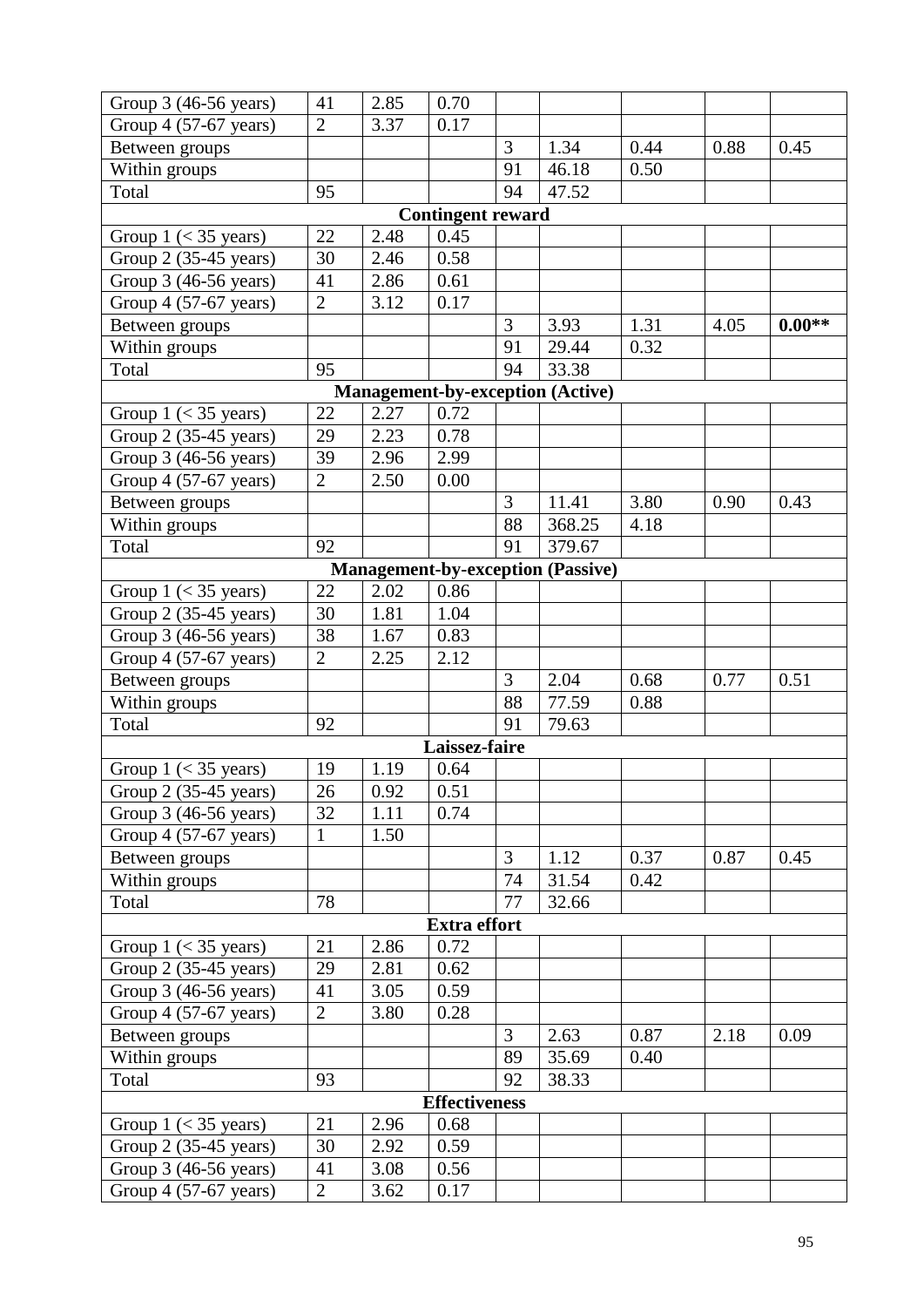| Between groups           |    |      |       | 3      | 1.24    | 0.41  | 1.14 | 0.33 |  |
|--------------------------|----|------|-------|--------|---------|-------|------|------|--|
| Within groups            |    |      |       | 90     | 32.65   | 0.36  |      |      |  |
| Total                    | 94 |      |       | 93     | 33.90   |       |      |      |  |
| <b>Satisfaction</b>      |    |      |       |        |         |       |      |      |  |
| Group $1 \leq 35$ years) | 21 | 2.66 | 1.01  |        |         |       |      |      |  |
| Group 2 (35-45 years)    | 30 | 2.56 | 0.82  |        |         |       |      |      |  |
| Group 3 (46-56 years)    | 40 | 3.74 | 6.61  |        |         |       |      |      |  |
| Group 4 (57-67 years)    | 2  | 2.75 | 1.76  |        |         |       |      |      |  |
| Between groups           |    |      |       | 3      | 29.27   | 9.75  | 0.49 | 0.68 |  |
| Within groups            |    |      |       | 89     | 1749.48 | 19.65 |      |      |  |
| Total                    | 93 |      |       | 92     | 1778.75 |       |      |      |  |
| $\ast$<br>p<0.05         |    |      | $***$ | p<0.01 |         |       |      |      |  |

It is evident from table 5.3 that there is a statistically significant difference ( $p <$ 0.01) between groups 2 and 3. Young leaders (35-45 years) display less ( $X =$ 2.46) contingent reward behaviour than older leaders (46-56 years)  $(X = 2.86)$ . This implies that older leaders reward followers for attaining performance levels. Reward is contingent on performance level achieved and on effort expanded.

Thus, the null hypothesis is rejected.

## **5.5.2 Differences in leadership style based on tenure**

Table 5.4 illustrates the differences in leadership style based on tenure.

Table 5.4 Differences in leadership style based on tenure  $(N = 98)$ 

| <b>Tenure</b>                           | $\overline{\mathbf{X}}$<br>N |      | DF   | Sum of | <b>Mean</b> | $F-$           | F-    |      |  |  |
|-----------------------------------------|------------------------------|------|------|--------|-------------|----------------|-------|------|--|--|
|                                         |                              |      | S    |        | squares     | <b>Squares</b> | ratio | prob |  |  |
| <b>Idealized Influence (Attributed)</b> |                              |      |      |        |             |                |       |      |  |  |
| Group $1 \leq 2$ years)                 |                              | 2.50 |      |        |             |                |       |      |  |  |
| Group 2 (2-5 years)                     | 28                           | 2.58 | 0.73 |        |             |                |       |      |  |  |
| Group $3(6-10 \text{ years})$           | 29                           | 2.55 | 0.63 |        |             |                |       |      |  |  |
| Group $4 (> 10$ years)                  | 37                           | 2.80 | 0.68 |        |             |                |       |      |  |  |
| Between groups                          |                              |      |      | 3      | 1.31        | 0.43           | 0.92  | 0.43 |  |  |
| Within groups                           |                              |      |      | 91     | 42.82       | 0.47           |       |      |  |  |
| Total                                   | 95                           |      |      | 94     | 44.13       |                |       |      |  |  |
| <b>Idealized Influence (Behaviour)</b>  |                              |      |      |        |             |                |       |      |  |  |
| Group $1 \leq 2$ years)                 |                              | 3.50 |      |        |             |                |       |      |  |  |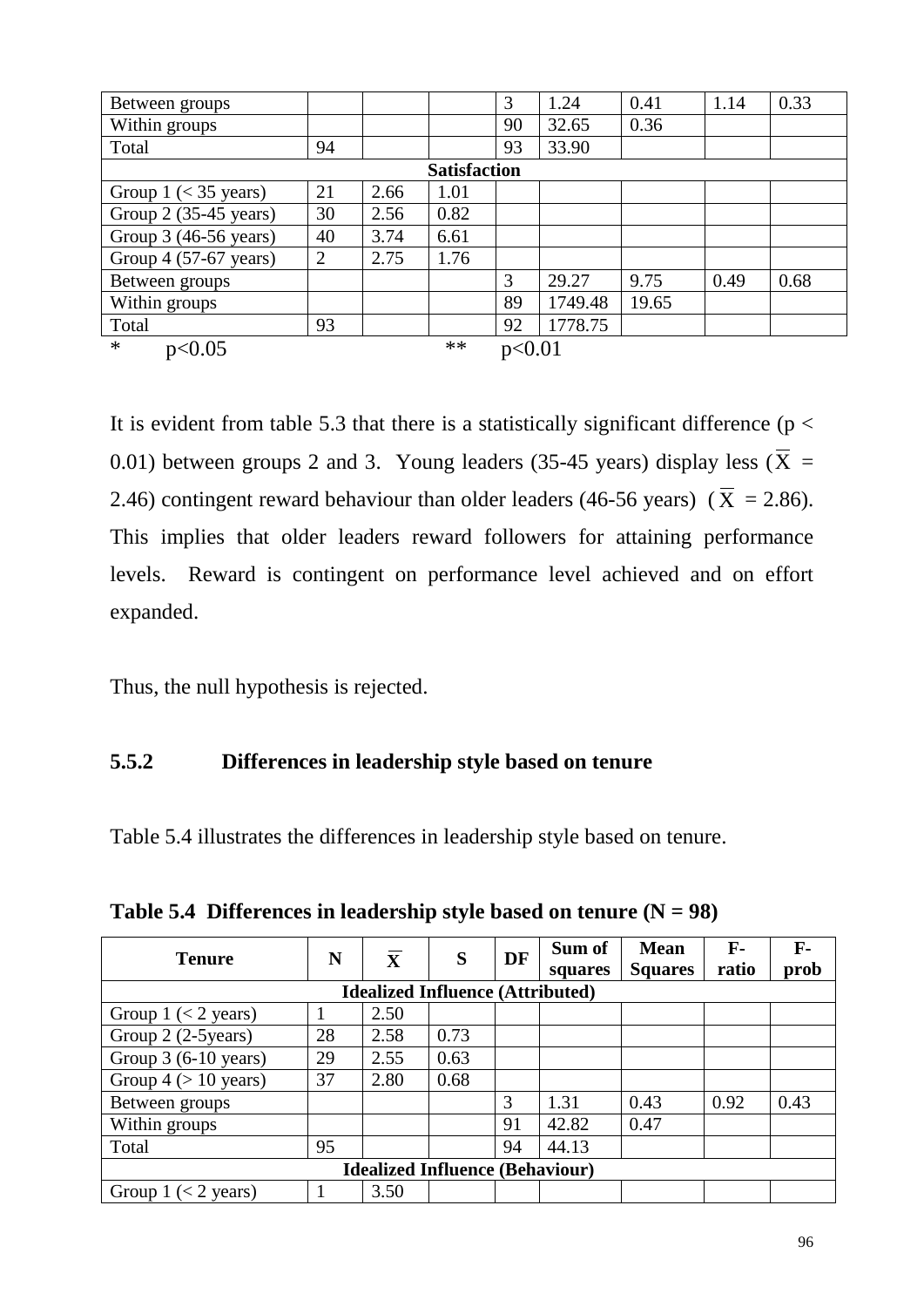| Group 2 (2-5 years)                     | 28              | 2.59 | 0.74                            |                |                                          |      |      |      |  |  |  |
|-----------------------------------------|-----------------|------|---------------------------------|----------------|------------------------------------------|------|------|------|--|--|--|
| Group 3 (6-10 years)                    | 29              | 2.56 | 0.64                            |                |                                          |      |      |      |  |  |  |
| Group $4 (> 10$ years)                  | 37              | 2.91 | 0.60                            |                |                                          |      |      |      |  |  |  |
| Between groups                          |                 |      |                                 | 3              | 3.12                                     | 1.04 | 2.40 | 0.07 |  |  |  |
| Within groups                           |                 |      |                                 | 91             | 39.52                                    | 0.43 |      |      |  |  |  |
| Total                                   | 95              |      |                                 | 94             | 42.65                                    |      |      |      |  |  |  |
| <b>Inspirational motivation</b>         |                 |      |                                 |                |                                          |      |      |      |  |  |  |
| Group $1 \leq 2$ years)                 | $\mathbf{1}$    | 3.25 |                                 |                |                                          |      |      |      |  |  |  |
| Group 2 (2-5 years)                     | 28              | 2.56 | 0.65                            |                |                                          |      |      |      |  |  |  |
| Group 3 (6-10 years)                    | 29              | 2.56 | 0.72                            |                |                                          |      |      |      |  |  |  |
| Group $4 (> 10$ years)                  | $\overline{37}$ | 2.97 | 0.67                            |                |                                          |      |      |      |  |  |  |
| Between groups                          |                 |      |                                 | 3              | 4.11                                     | 1.37 | 2.92 | 0.03 |  |  |  |
| Within groups                           |                 |      |                                 | 91             | 42.61                                    | 0.46 |      |      |  |  |  |
| Total                                   | 95              |      |                                 | 94             | 46.72                                    |      |      |      |  |  |  |
|                                         |                 |      | <b>Intellectual stimulation</b> |                |                                          |      |      |      |  |  |  |
| Group $1 \leq 2$ years)                 | $\mathbf{1}$    | 2.75 |                                 |                |                                          |      |      |      |  |  |  |
| Group 2 (2-5 years)                     | 28              | 2.52 | 0.72                            |                |                                          |      |      |      |  |  |  |
| Group $3(6-10 \text{ years})$           | 29              | 2.54 | 0.62                            |                |                                          |      |      |      |  |  |  |
| Group $4 (> 10$ years)                  | 37              | 2.76 | 0.60                            |                |                                          |      |      |      |  |  |  |
| Between groups                          |                 |      |                                 | 3              | 1.18                                     | 0.39 | 0.94 | 0.42 |  |  |  |
| Within groups                           |                 |      |                                 | 91             | 38.29                                    | 0.42 |      |      |  |  |  |
| Total                                   | 95              |      |                                 | 94             | 39.48                                    |      |      |      |  |  |  |
|                                         |                 |      | <b>Individual consideration</b> |                |                                          |      |      |      |  |  |  |
| Group $1 \leq 2$ years)                 | $\mathbf{1}$    | 3.00 |                                 |                |                                          |      |      |      |  |  |  |
| Group 2 (2-5 years)                     | 28              | 2.68 | 0.75                            |                |                                          |      |      |      |  |  |  |
| Group 3 (6-10 years)                    | 29              | 2.75 | 0.67                            |                |                                          |      |      |      |  |  |  |
| Group $4 (> 10 \text{ years})$          | 37              | 2.95 | 0.70                            |                |                                          |      |      |      |  |  |  |
| Between groups                          |                 |      |                                 | 3              | 1.28                                     | 0.42 | 0.84 | 0.47 |  |  |  |
| Within groups                           |                 |      |                                 | 91             | 46.24                                    | 0.50 |      |      |  |  |  |
| Total                                   | 95              |      |                                 | 94             | 47.52                                    |      |      |      |  |  |  |
|                                         |                 |      | <b>Contingent reward</b>        |                |                                          |      |      |      |  |  |  |
| Group $1$ (< 2 years)                   | $\overline{1}$  | 2.00 |                                 |                |                                          |      |      |      |  |  |  |
| Group 2 (2-5 years)                     | 28              | 2.60 | 0.44                            |                |                                          |      |      |      |  |  |  |
| Group $3(6-10 \text{ years})$           | 29              | 2.68 | 0.71                            |                |                                          |      |      |      |  |  |  |
| Group $4 (> 10$ years)                  | 37              | 2.68 | 0.60                            |                |                                          |      |      |      |  |  |  |
| Between groups                          |                 |      |                                 | $\overline{3}$ | 0.57                                     | 0.19 | 0.52 | 0.66 |  |  |  |
| Within groups                           |                 |      |                                 | 91             | 32.81                                    | 0.36 |      |      |  |  |  |
| Total                                   | 95              |      |                                 | 94             | 33.38                                    |      |      |      |  |  |  |
| <b>Management-by-exception (Active)</b> |                 |      |                                 |                |                                          |      |      |      |  |  |  |
| Group $1 \leq 2$ years)                 | 1               | 1.00 |                                 |                |                                          |      |      |      |  |  |  |
| Group 2 (2-5 years)                     | 28              | 2.51 | 0.78                            |                |                                          |      |      |      |  |  |  |
| Group $3(6-10 \text{ years})$           | 27              | 2.36 | 0.58                            |                |                                          |      |      |      |  |  |  |
| Group $4 (> 10 \text{ years})$          | 36              | 2.78 | 3.15                            |                |                                          |      |      |      |  |  |  |
| Between groups                          |                 |      |                                 | $\overline{3}$ | 5.36                                     | 1.78 | 0.42 | 0.73 |  |  |  |
| Within groups                           |                 |      |                                 | 88             | 374.30                                   | 4.25 |      |      |  |  |  |
| Total                                   | 92              |      |                                 | 91             | 379.67                                   |      |      |      |  |  |  |
|                                         |                 |      |                                 |                | <b>Management-by-exception (Passive)</b> |      |      |      |  |  |  |
| Group $1 \leq 2$ years)                 | 1               | 2.25 |                                 |                |                                          |      |      |      |  |  |  |
| Group 2 (2-5 years)                     | 28              | 2.12 | 0.90                            |                |                                          |      |      |      |  |  |  |
| Group 3 (6-10 years)                    | 29              | 1.93 | 0.91                            |                |                                          |      |      |      |  |  |  |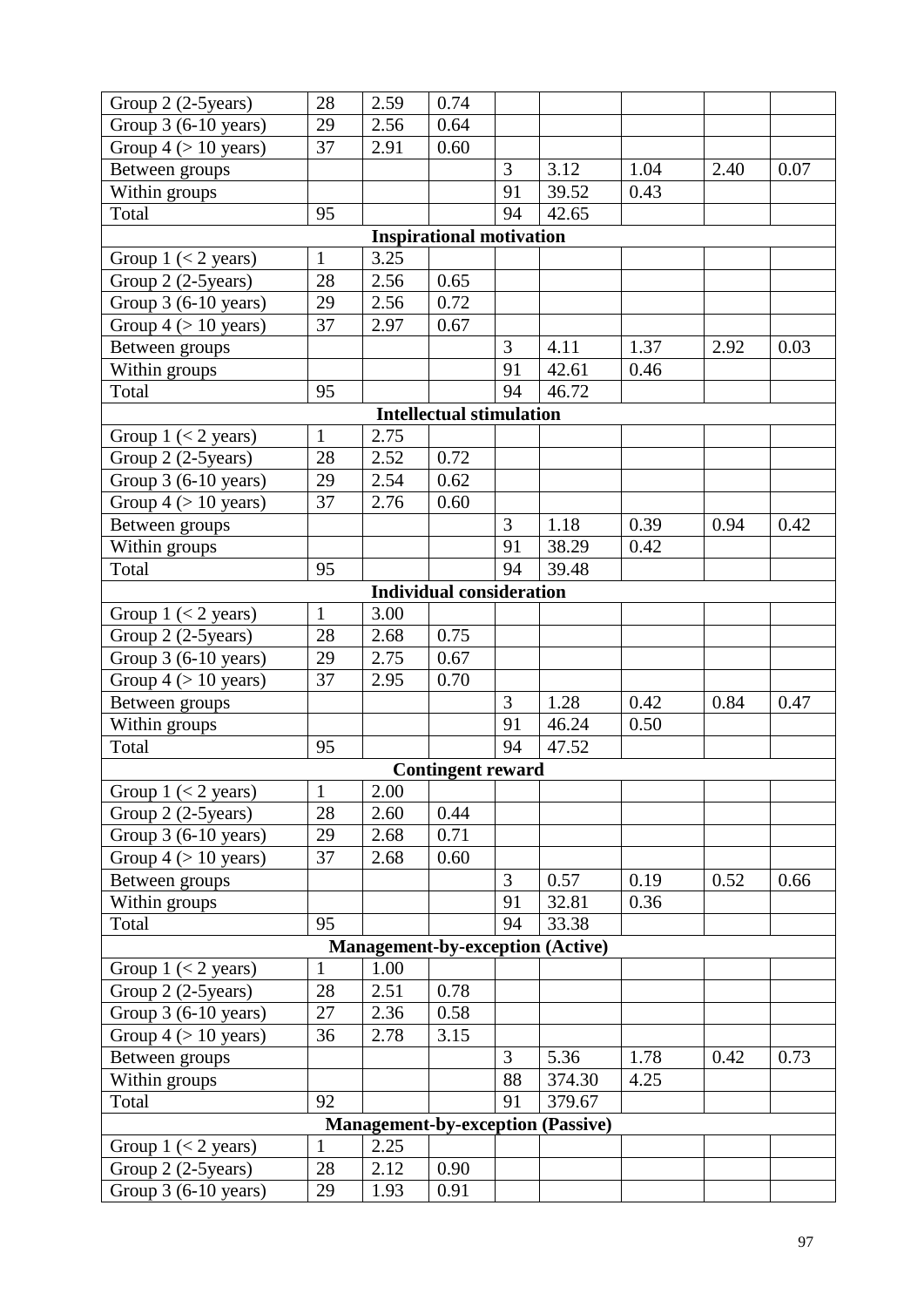| Group $4 (> 10$ years)        | 34              | 1.44 | 0.88                 |        |         |       |      |         |  |
|-------------------------------|-----------------|------|----------------------|--------|---------|-------|------|---------|--|
| Between groups                |                 |      |                      | 3      | 7.89    | 2.63  | 3.22 | $0.02*$ |  |
| Within groups                 |                 |      |                      | 88     | 71.74   | 0.81  |      |         |  |
| Total                         | 92              |      |                      | 91     | 79.63   |       |      |         |  |
|                               |                 |      | Laissez-faire        |        |         |       |      |         |  |
| Group $1 \leq 2$ years)       | $\mathbf{1}$    | 0.75 |                      |        |         |       |      |         |  |
| Group 2 (2-5 years)           | 24              | 1.11 | 0.59                 |        |         |       |      |         |  |
| Group 3 (6-10 years)          | 25              | 1.14 | 0.75                 |        |         |       |      |         |  |
| Group $4 (> 10$ years)        | 28              | 1.00 | 0.62                 |        |         |       |      |         |  |
| Between groups                |                 |      |                      | 3      | 0.40    | 0.13  | 0.31 | 0.81    |  |
| Within groups                 |                 |      |                      | 74     | 32.25   | 0.43  |      |         |  |
| Total                         | 78              |      |                      | 77     | 32.66   |       |      |         |  |
|                               |                 |      | <b>Extra effort</b>  |        |         |       |      |         |  |
| Group $1 \leq 2$ years)       | $\mathbf{1}$    | 1.60 |                      |        |         |       |      |         |  |
| Group 2 (2-5 years)           | 27              | 2.90 | 0.64                 |        |         |       |      |         |  |
| Group $3(6-10 \text{ years})$ | 28              | 3.06 | 0.50                 |        |         |       |      |         |  |
| Group $4 (> 10$ years)        | $\overline{37}$ | 2.93 | 0.71                 |        |         |       |      |         |  |
| Between groups                |                 |      |                      | 3      | 2.27    | 0.75  | 1.87 | 0.13    |  |
| Within groups                 |                 |      |                      | 89     | 36.05   | 0.40  |      |         |  |
| Total                         | 93              |      |                      | 92     | 38.33   |       |      |         |  |
|                               |                 |      | <b>Effectiveness</b> |        |         |       |      |         |  |
| Group $1 \leq 2$ years)       | $\mathbf{1}$    | 2.50 |                      |        |         |       |      |         |  |
| Group 2 (2-5 years)           | 27              | 2.96 | 0.63                 |        |         |       |      |         |  |
| Group 3 (6-10 years)          | 29              | 3.08 | 0.52                 |        |         |       |      |         |  |
| Group $4 (> 10$ years)        | 37              | 3.02 | 0.65                 |        |         |       |      |         |  |
| Between groups                |                 |      |                      | 3      | 0.48    | 0.16  | 0.43 | 0.72    |  |
| Within groups                 |                 |      |                      | 90     | 33.42   | 0.37  |      |         |  |
| Total                         | 94              |      |                      | 93     | 33.90   |       |      |         |  |
| <b>Satisfaction</b>           |                 |      |                      |        |         |       |      |         |  |
| Group $1 \leq 2$ years)       | $\mathbf{1}$    | 1.50 |                      |        |         |       |      |         |  |
| Group 2 (2-5 years)           | 27              | 2.70 | 0.86                 |        |         |       |      |         |  |
| Group $3(6-10 \text{ years})$ | 29              | 2.79 | 0.81                 |        |         |       |      |         |  |
| Group $4 (> 10$ years)        | 36              | 3.68 | 7.00                 |        |         |       |      |         |  |
| Between groups                |                 |      |                      | 3      | 21.93   | 7.31  | 0.37 | 0.77    |  |
| Within groups                 |                 |      |                      | 89     | 1756.82 | 19.73 |      |         |  |
| Total                         | 93              |      |                      | 92     | 1778.75 |       |      |         |  |
| $\ast$<br>p<0.05              |                 |      | $***$                | p<0.01 |         |       |      |         |  |

According to table 5.4 a statistical significant difference exists ( $p<0.05$ ) between groups 2 and 3 with regard to management-by-exception (passive). It is evident that leaders with a short tenure (2-5 years) display more  $(X = 2.12)$ management-by-exception (passive) behaviour than leaders with a long tenure  $(6\n-10 \text{ years})$   $(X = 1.67)$ . This implies that leaders with short tenure (2-5 years) intervene only after mistakes are made in order to correct them and move performance back to previously specified levels.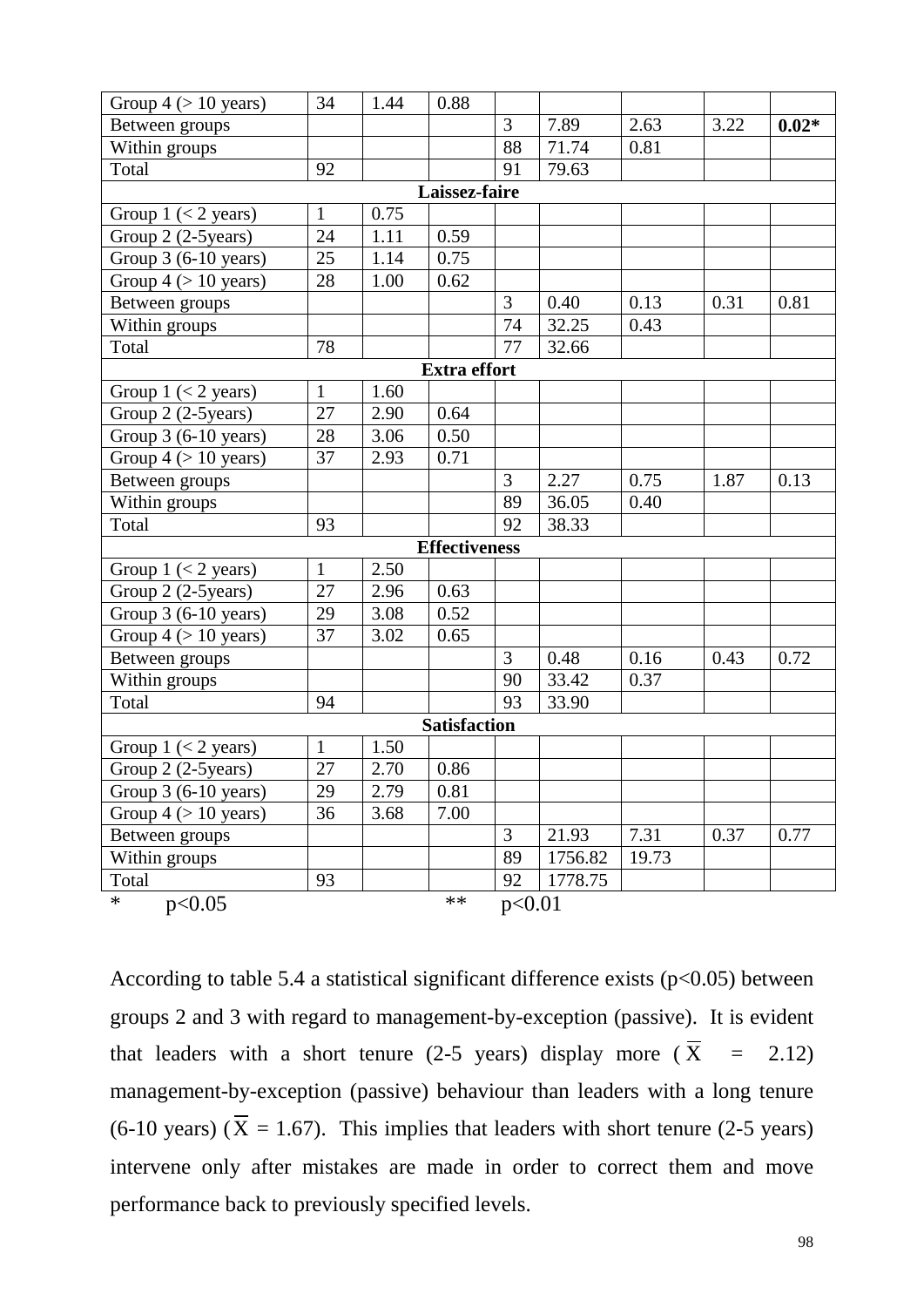Due to the nature of the results the null hypothesis is rejected.

## **5.5.3 Differences in leadership style based on cultural groupings**

Table 5.5 below indicates differences in leadership style based on cultural groupings, as indicated by respondents' home language.

|                                         |    |                         |                                 |                | Sum of  | <b>Mean</b>    | $F -$ | $F -$ |  |  |  |
|-----------------------------------------|----|-------------------------|---------------------------------|----------------|---------|----------------|-------|-------|--|--|--|
| <b>Cultural groupings</b>               | N  | $\overline{\mathbf{X}}$ | S                               | <b>DF</b>      | squares | <b>Squares</b> | ratio | prob  |  |  |  |
| <b>Idealized Influence (Attributed)</b> |    |                         |                                 |                |         |                |       |       |  |  |  |
| Group 1 (English)                       | 32 | 2.70                    | 0.76                            |                |         |                |       |       |  |  |  |
| Group 2 (Afrikaans)                     | 37 | 2.54                    | 0.68                            |                |         |                |       |       |  |  |  |
| Group 3 (Other)                         | 25 | 2.75                    | 0.58                            |                |         |                |       |       |  |  |  |
| Between groups                          |    |                         |                                 | $\overline{2}$ | 0.72    | 0.36           | 0.76  | 0.46  |  |  |  |
| Within groups                           |    |                         |                                 | 91             | 43.28   | 0.47           |       |       |  |  |  |
| Total                                   | 94 |                         |                                 | 93             | 44.01   |                |       |       |  |  |  |
| <b>Idealized Influence (Behaviour)</b>  |    |                         |                                 |                |         |                |       |       |  |  |  |
| Group 1 (English)                       | 32 | 2.79                    | 0.63                            |                |         |                |       |       |  |  |  |
| Group 2 (Afrikaans)                     | 37 | 2.68                    | 0.73                            |                |         |                |       |       |  |  |  |
| Group 3 (Other)                         | 25 | 2.65                    | 0.66                            |                |         |                |       |       |  |  |  |
| Between groups                          |    |                         |                                 | $\overline{2}$ | 0.34    | 0.17           | 0.37  | 0.69  |  |  |  |
| Within groups                           |    |                         |                                 | 91             | 42.23   | 0.46           |       |       |  |  |  |
| Total                                   | 94 |                         |                                 | 93             | 42.57   |                |       |       |  |  |  |
|                                         |    |                         | <b>Inspirational motivation</b> |                |         |                |       |       |  |  |  |
| Group 1 (English)                       | 32 | 2.74                    | 0.73                            |                |         |                |       |       |  |  |  |
| Group 2 (Afrikaans)                     | 37 | 2.76                    | 0.66                            |                |         |                |       |       |  |  |  |
| Group 3 (Other)                         | 25 | 2.67                    | 0.76                            |                |         |                |       |       |  |  |  |
| Between groups                          |    |                         |                                 | $\overline{2}$ | 0.13    | 0.06           | 0.13  | 0.87  |  |  |  |
| Within groups                           |    |                         |                                 | 91             | 46.51   | 0.51           |       |       |  |  |  |
| Total                                   | 94 |                         |                                 | 93             | 46.65   |                |       |       |  |  |  |
|                                         |    |                         | <b>Intellectual stimulation</b> |                |         |                |       |       |  |  |  |
| Group 1 (English)                       | 32 | 2.66                    | 0.58                            |                |         |                |       |       |  |  |  |
| Group 2 (Afrikaans)                     | 37 | 2.66                    | 0.73                            |                |         |                |       |       |  |  |  |
| Group 3 (Other)                         | 25 | 2.54                    | 0.61                            |                |         |                |       |       |  |  |  |
| Between groups                          |    |                         |                                 | $\overline{2}$ | 0.27    | 0.13           | 0.32  | 0.72  |  |  |  |
| Within groups                           |    |                         |                                 | 91             | 39.06   | 0.42           |       |       |  |  |  |
| Total                                   | 94 |                         |                                 | 93             | 39.34   |                |       |       |  |  |  |
| <b>Individual consideration</b>         |    |                         |                                 |                |         |                |       |       |  |  |  |
| Group 1 (English)                       | 32 | 2.88                    | 0.57                            |                |         |                |       |       |  |  |  |
| Group 2 (Afrikaans)                     | 37 | 2.72                    | 0.80                            |                |         |                |       |       |  |  |  |
| Group 3 (Other)                         | 25 | 2.83                    | 0.73                            |                |         |                |       |       |  |  |  |
| Between groups                          |    |                         |                                 | $\overline{2}$ | 0.41    | 0.20           | 0.40  | 0.66  |  |  |  |
| Within groups                           |    |                         |                                 | 91             | 46.63   | 0.51           |       |       |  |  |  |
| Total                                   | 94 |                         |                                 | 93             | 47.05   |                |       |       |  |  |  |

**Table 5.5 Differences in leadership style based on cultural groupings (N=98)**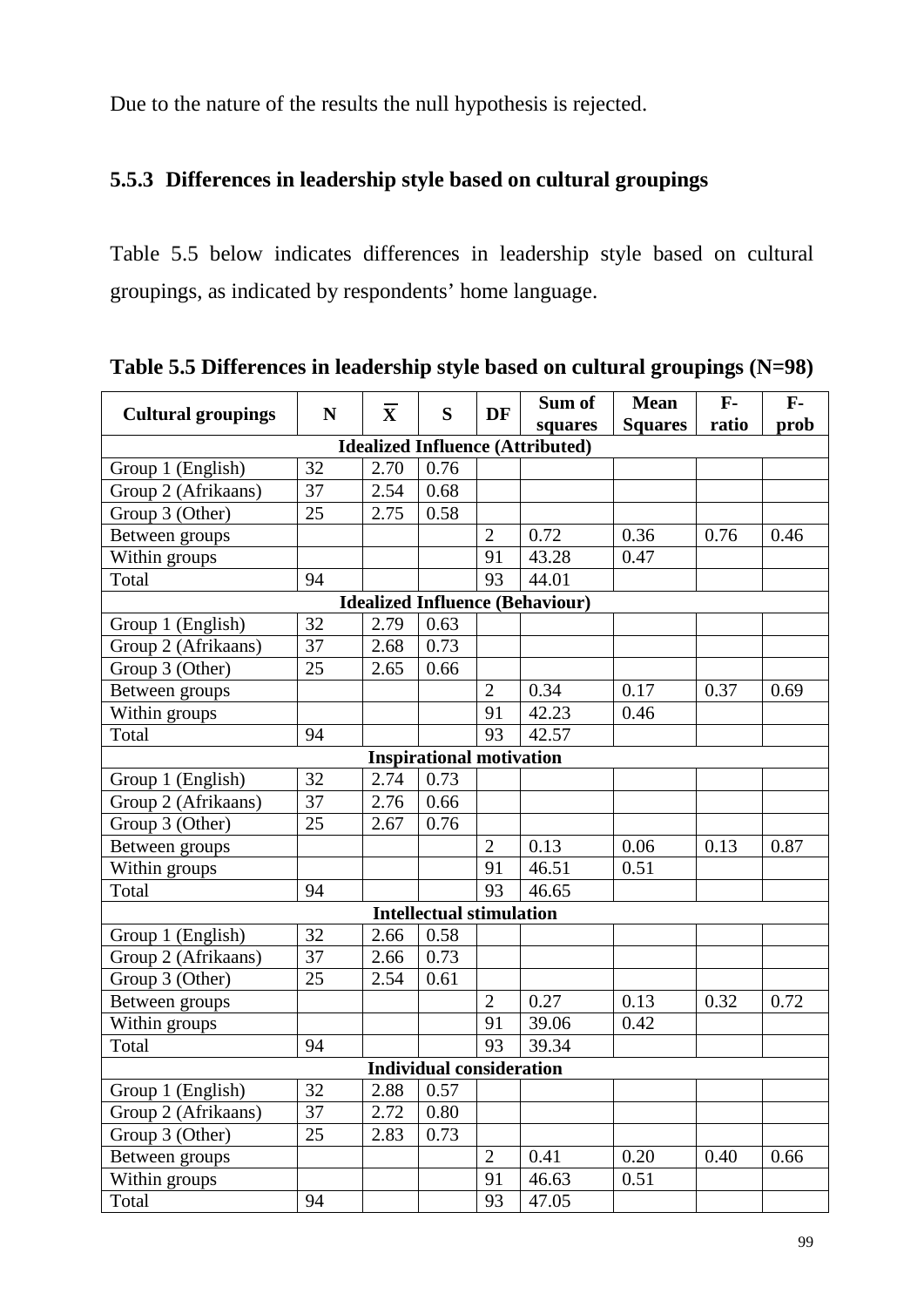| <b>Contingent reward</b>                |                 |      |                      |                |                                          |       |      |      |  |  |
|-----------------------------------------|-----------------|------|----------------------|----------------|------------------------------------------|-------|------|------|--|--|
| Group 1 (English)                       | 32              | 2.73 | 0.65                 |                |                                          |       |      |      |  |  |
| Group 2 (Afrikaans)                     | $\overline{37}$ | 2.54 | 0.61                 |                |                                          |       |      |      |  |  |
| Group 3 (Other)                         | 25              | 2.75 | 0.46                 |                |                                          |       |      |      |  |  |
| Between groups                          |                 |      |                      | $\overline{2}$ | 0.90                                     | 0.45  | 1.27 | 0.28 |  |  |
| Within groups                           |                 |      |                      | 91             | 32.30                                    | 0.35  |      |      |  |  |
| Total                                   | 94              |      |                      | 93             | 33.21                                    |       |      |      |  |  |
| <b>Management-by-exception (Active)</b> |                 |      |                      |                |                                          |       |      |      |  |  |
| Group 1 (English)                       | 30              | 2.30 | 0.77                 |                |                                          |       |      |      |  |  |
| Group 2 (Afrikaans)                     | 37              | 2.77 | 3.12                 |                |                                          |       |      |      |  |  |
| Group 3 (Other)                         | 24              | 2.54 | 0.56                 |                |                                          |       |      |      |  |  |
| Between groups                          |                 |      |                      | $\overline{2}$ | 3.54                                     | 1.77  | 0.41 | 0.66 |  |  |
| Within groups                           |                 |      |                      | 88             | 376.09                                   | 4.27  |      |      |  |  |
| Total                                   | 91              |      |                      | 90             | 379.63                                   |       |      |      |  |  |
|                                         |                 |      |                      |                | <b>Management-by-exception (Passive)</b> |       |      |      |  |  |
| Group 1 (English)                       | 31              | 1.59 | 0.90                 |                |                                          |       |      |      |  |  |
| Group 2 (Afrikaans)                     | 36              | 1.90 | 0.90                 |                |                                          |       |      |      |  |  |
| Group 3 (Other)                         | 24              | 2.02 | 0.98                 |                |                                          |       |      |      |  |  |
| Between groups                          |                 |      |                      | $\overline{2}$ | 2.78                                     | 1.39  | 1.63 | 0.20 |  |  |
| Within groups                           |                 |      |                      | 88             | 75.09                                    | 0.85  |      |      |  |  |
| Total                                   | 91              |      |                      | 90             | 77.88                                    |       |      |      |  |  |
|                                         |                 |      | Laissez-faire        |                |                                          |       |      |      |  |  |
| Group 1 (English)                       | 27              | 1.08 | 0.65                 |                |                                          |       |      |      |  |  |
| Group 2 (Afrikaans)                     | $\overline{31}$ | 0.98 | 0.68                 |                |                                          |       |      |      |  |  |
| Group 3 (Other)                         | 20              | 1.21 | 0.59                 |                |                                          |       |      |      |  |  |
| Between groups                          |                 |      |                      | $\overline{2}$ | 0.63                                     | 0.31  | 0.74 | 0.47 |  |  |
| Within groups                           |                 |      |                      | 75             | 32.02                                    | 0.42  |      |      |  |  |
| Total                                   | 78              |      |                      | 77             | 32.66                                    |       |      |      |  |  |
|                                         |                 |      | <b>Extra effort</b>  |                |                                          |       |      |      |  |  |
| Group 1 (English)                       | 32              | 3.03 | 0.43                 |                |                                          |       |      |      |  |  |
| Group 2 (Afrikaans)                     | 35              | 2.81 | 0.76                 |                |                                          |       |      |      |  |  |
| Group 3 (Other)                         | $\overline{25}$ | 3.03 | 0.69                 |                |                                          |       |      |      |  |  |
| Between groups                          |                 |      |                      | $\overline{2}$ | 1.05                                     | 0.52  | 1.26 | 0.28 |  |  |
| Within groups                           |                 |      |                      | 89             | 37.27                                    | 0.41  |      |      |  |  |
| Total                                   | 92              |      |                      | 91             | 38.32                                    |       |      |      |  |  |
|                                         |                 |      | <b>Effectiveness</b> |                |                                          |       |      |      |  |  |
| Group 1 (English)                       | 32              | 3.06 | 0.51                 |                |                                          |       |      |      |  |  |
| Group 2 (Afrikaans)                     | 36              | 2.92 | 0.70                 |                |                                          |       |      |      |  |  |
| Group 3 (Other)                         | 25              | 3.10 | 0.55                 |                |                                          |       |      |      |  |  |
| Between groups                          |                 |      |                      | $\overline{2}$ | 0.54                                     | 0.27  | 0.73 | 0.48 |  |  |
| Within groups                           |                 |      |                      | 90             | 33.36                                    | 0.37  |      |      |  |  |
| Total                                   | 93              |      |                      | 92             | 33.90                                    |       |      |      |  |  |
|                                         |                 |      | <b>Satisfaction</b>  |                |                                          |       |      |      |  |  |
| Group 1 (English)                       | 32              | 4.03 | 7.39                 |                |                                          |       |      |      |  |  |
| Group 2 (Afrikaans)                     | 35              | 2.40 | 0.83                 |                |                                          |       |      |      |  |  |
| Group 3 (Other)                         | 25              | 2.92 | 0.71                 |                |                                          |       |      |      |  |  |
| Between groups                          |                 |      |                      | $\overline{2}$ | 46.13                                    | 23.06 | 1.18 | 0.31 |  |  |
| Within groups                           |                 |      |                      | 89             | 1731.40                                  | 19.05 |      |      |  |  |
| Total                                   | 92              |      |                      | 91             | 1777.53                                  |       |      |      |  |  |
| $\ast$<br>p<0.05                        |                 |      | $***$                |                | p<0.01                                   |       |      |      |  |  |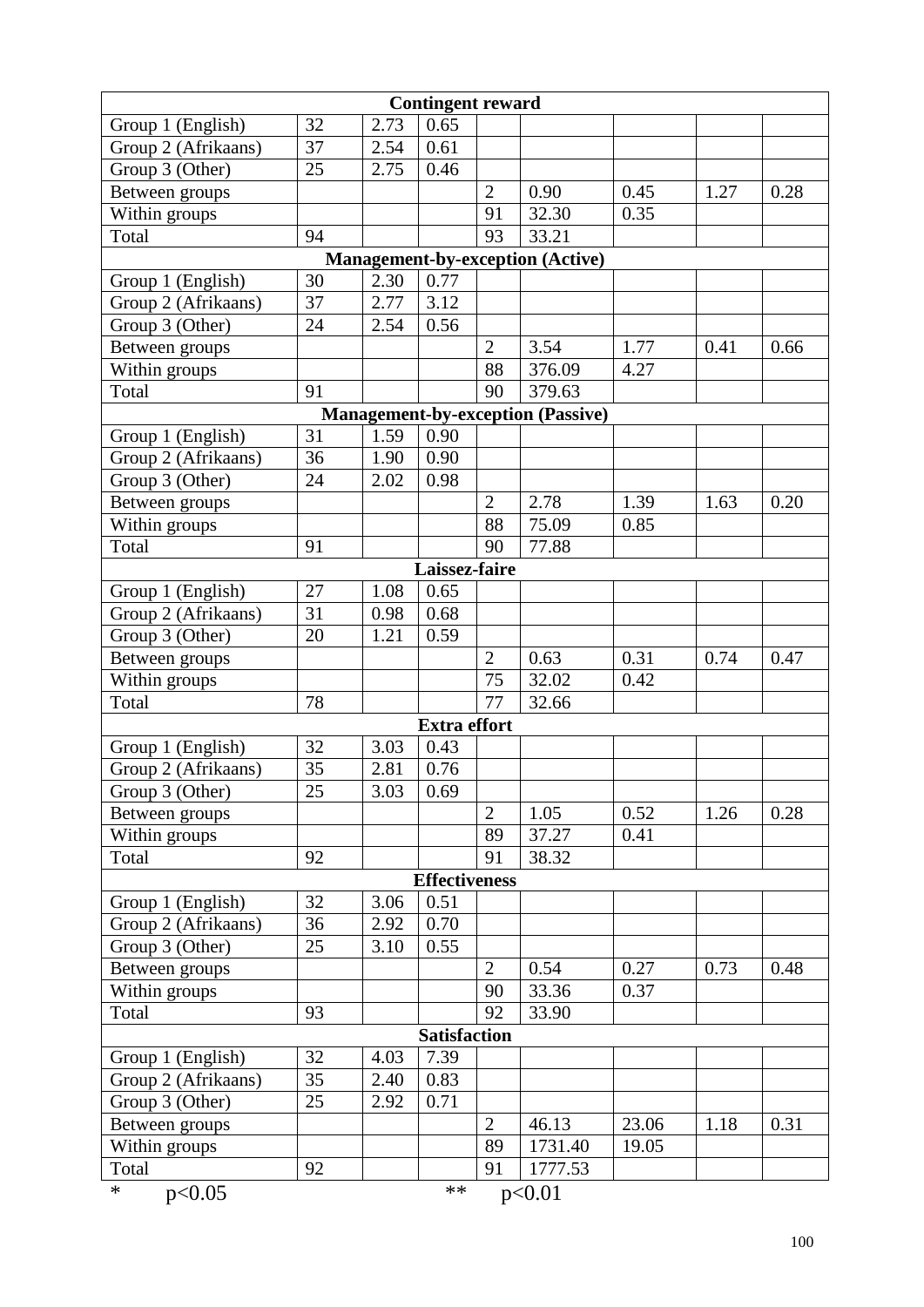It is evident from table 5.5 that there are no statistically significant differences  $(p<0.05)$  between cultural groupings as indicated by respondents' home language in terms of leadership style. This implies that there are no differences with regard to leadership dimensions among cultural groupings.

On the basis of this evidence the null hypothesis is accepted.

#### **5.6 Discussion of results**

From the research results it would appear that there are differences in leadership style between lower level management and senior level management. Transactional leadership characterized lower level management and transformational leadership characterized senior level management. The results of the current research coincide with that of Hunt (1991), Loubser and De Jager (1995), Shamir (1995), Lowe, Kroeck and Sivasubramaniam (1996), Kane, Tremble and Trueman (2000) and Waldman, Ramirez, House and Puranam (2001). From this point of view, the aim of the study was achieved. The trends that have been identified with regard to the abovementioned results could be due to the fact that senior level management is more concerned with the development of a vision than lower level management. On the other hand, lower level management are responsible for daily operations within the organization and places more emphasis on operational skills than the articulation of a vision. Thus, transformational leadership is more prevalent at senior level management than lower levels of management. The articulation of a vision is strongly associated with senior level management.

Significant differences were found in perception between leaders and subordinates with regard to laissez-faire leadership, extra effort and effectiveness dimensions. These results suggest that subordinates have their own perception about the nature of leadership (Shaw, 1990). With regard to the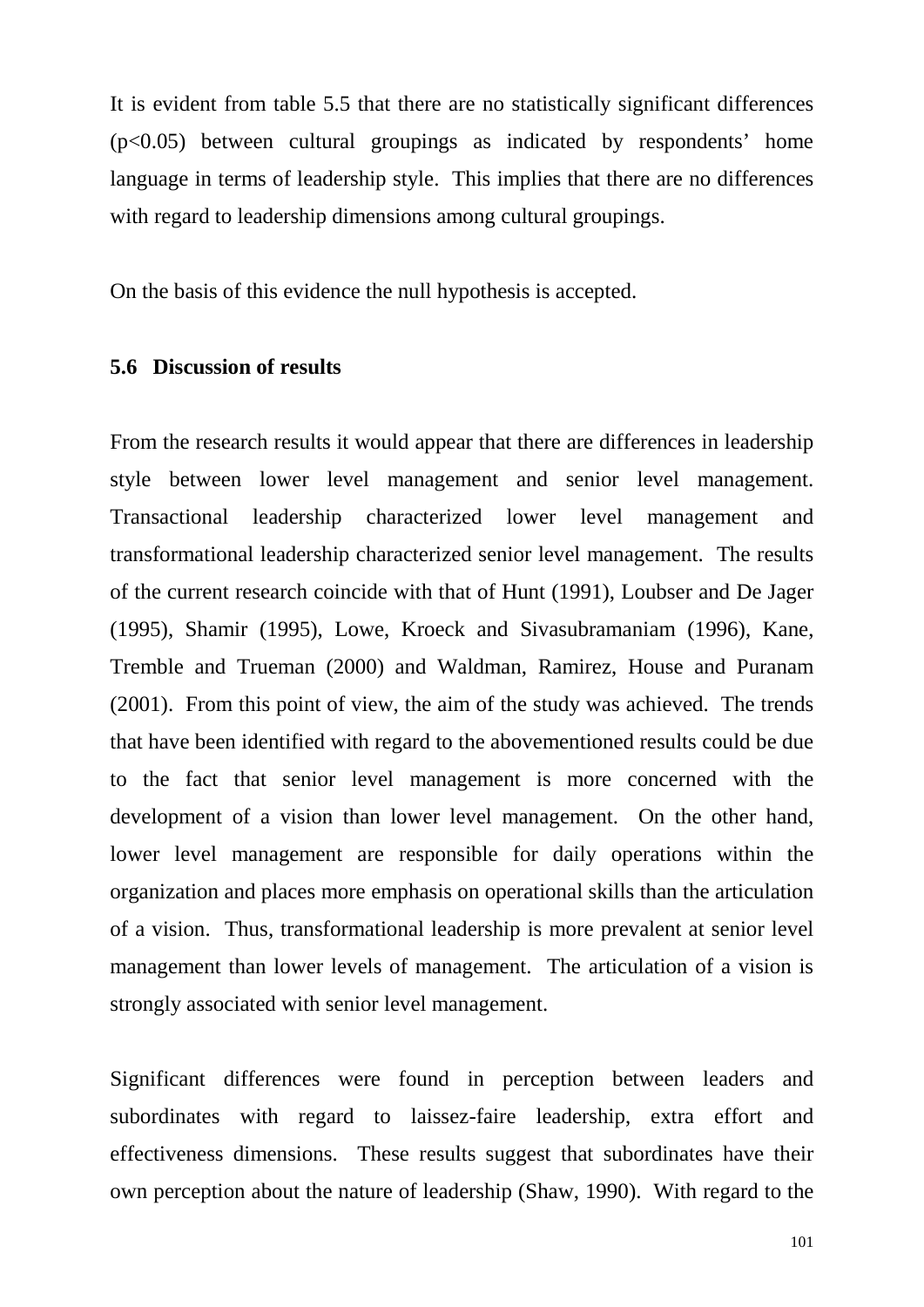current study, the way in which leadership style is perceived could have been influenced by the cultural background of the perceiver (Lord, Foti & De Vader, 1984). Finally, leadership perceptions may not be reality but are used by perceivers to distinguish leaders from non-leaders (Lord & Maher, 1991). Furthermore, the reason for the differences in perception could be due to perceptual distortions prevalent during the perceptual process. These distortions occur during the interpretation and judging phases. During the interpretation phase of perception, stereotyping, halo effects, projection and the self-fulfilling prophecy may distort perception. During the judging phase, attribution may distort perception.

It is apparent that there are statistically significant differences in leadership style based on biographical variables such as age and tenure.

In terms of age there are statistically significant differences between the leadership styles of young and old leaders. The current research concurred with that of Zenger and Lawrence (1989), Caroll and Harrison (1994), as well as Korac-Kakabadse and Korac-Kakabadse (1998). The aforementioned researchers postulated that there are differences in leadership style based on age.

According to the current study, older leaders display more transactional leadership than younger leaders. This could be due to the fact that older leaders see themselves as having little exposure to development; hence they are too attached to traditional norms. In addition, possible reasons for the differences in the results could be due to the fact that young and old leaders have different dominant work values (Robbins, 2001). Young leaders value ambition and a sense of accomplishment. Older leaders are more conservative and nonconforming.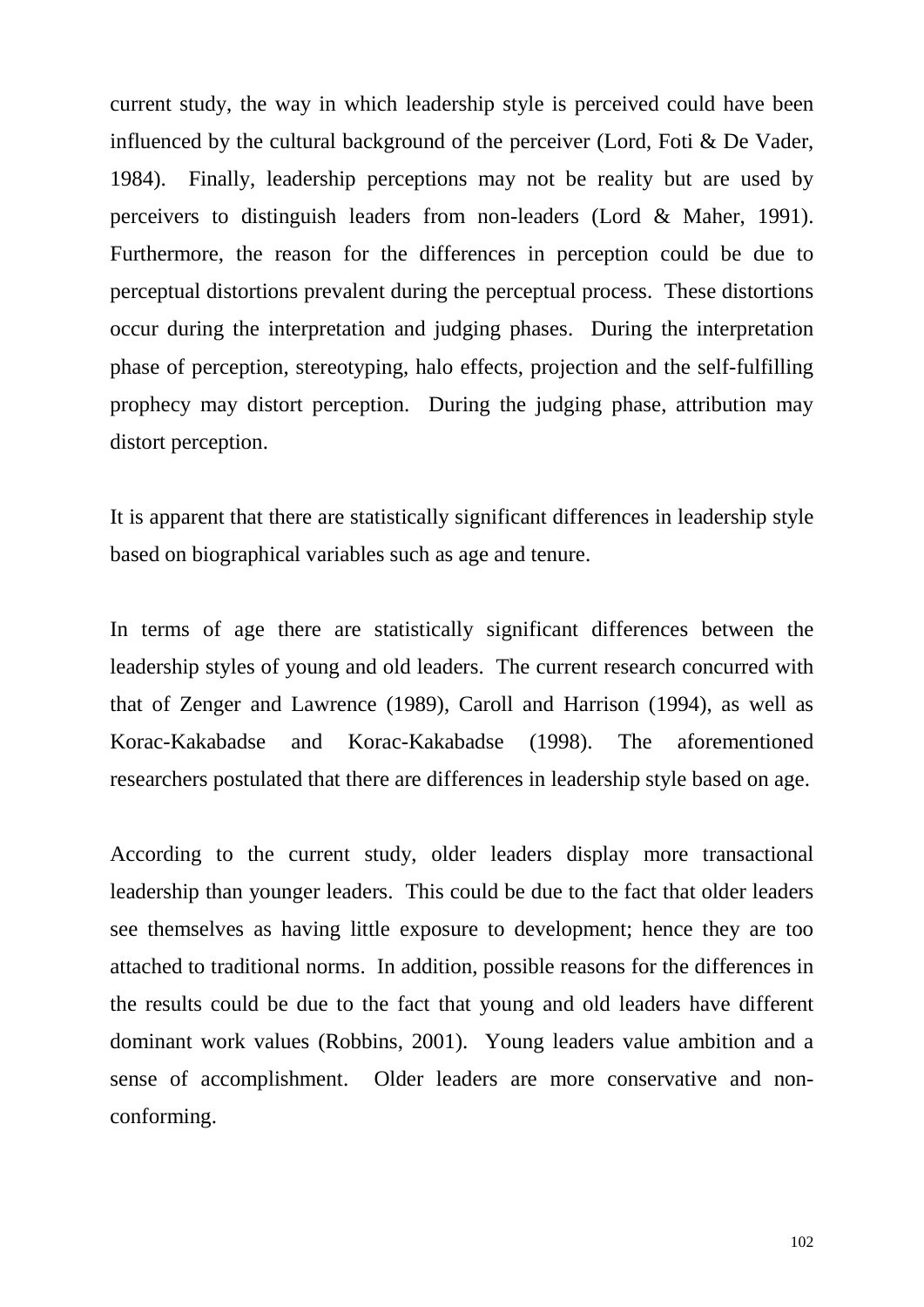There is a statistically significant difference between tenure and leadership style. The current research, however, was not in line with that of Katz (1982) as well as that of Finkelstein and Hambrick (1990), which suggested that transactional leadership characterizes long tenure because leaders with long tenure have a knowledge base that restricts them from responding to environmental changes, classifying them as traditional (transactional) leaders. The current study, however, found that transactional leadership characterizes leaders with short tenure. The trends that have been identified with regard to the results suggest that leaders with long tenure do in fact respond to environmental changes and are not reluctant to change the status quo.

No statistically significant difference between leadership style and cultural groupings with regard to home languages were found. The current research suggests that there are no differences in leadership style among leaders from different cultural groupings. The current research did not concur with that of Christie, Lessem and Mbigi (1993), Mbigi (2000) and Booysen (2001) as well as Avolio (1995). The abovementioned researchers postulated that there are differences in leadership style with regard to culture. The differences with regard to the current research and those of other researchers could be due to the fact that language did not determine the worldview of individuals and the way they responded to certain stimuli, as postulated by Christie, Lessem and Mbigi (1993).

#### **5.7 Conclusion**

The following conclusions regarding the study can be made.

#### **5.7.1 Literature study**

With regard to the literature study, the following conclusions can be made.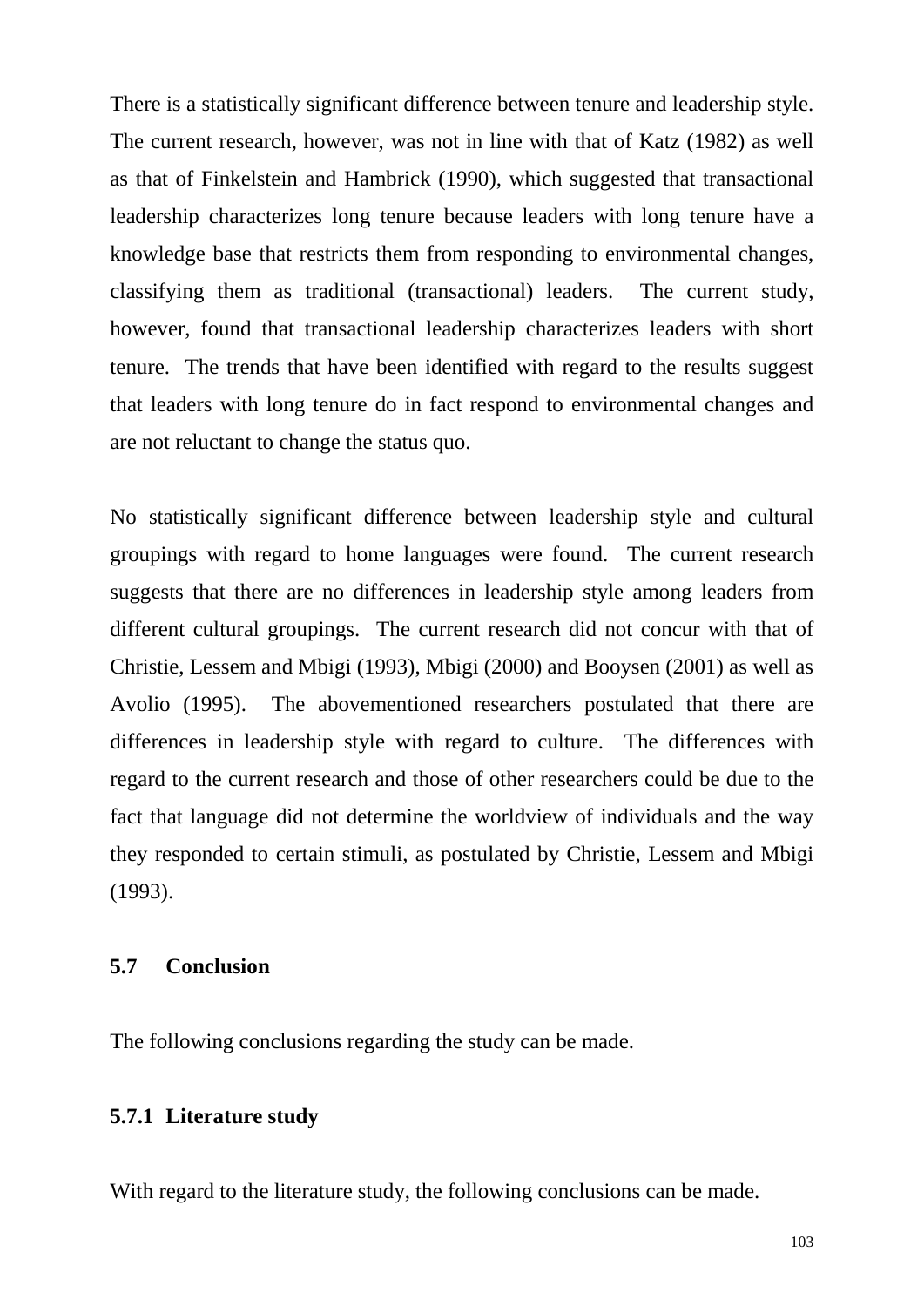- It becomes evident from the literature review that very few South African studies have focused on leadership and levels of management, as well as biographical variables and leadership. Thus, the current study was aimed at filling this research gap in the South African leadership literature.
- In terms of management levels and leadership, the current study concurred with other similar studies. The current study and other studies support the notion that there are differences in leadership style between lower and senior level management. Differences were also found in perception between leaders and subordinates in terms of leadership style. There were also differences between biographical variables such as age and tenure. However, no differences were found with regard to cultural diversity and leadership. The current study did not support that of other researchers.

It is also imperative that the findings in the present study need to be assessed against the backdrop of its methodological flaws.

#### **5.7.2 Research Methodology**

The following conclusions were made from the research methodology.

- Since convenience sampling was used, generalizations to the general population are difficult with regard to the aim of the study.
- Since the focus was on one mining company, generalizations to other mining companies become difficult.
- The representation of leaders speaking African languages was not sufficient to determine differences in cultural groupings with regard to leadership style.
- The diversity of the South African managerial population is not reflected by foreign questionnaires. Language and expressions used in foreign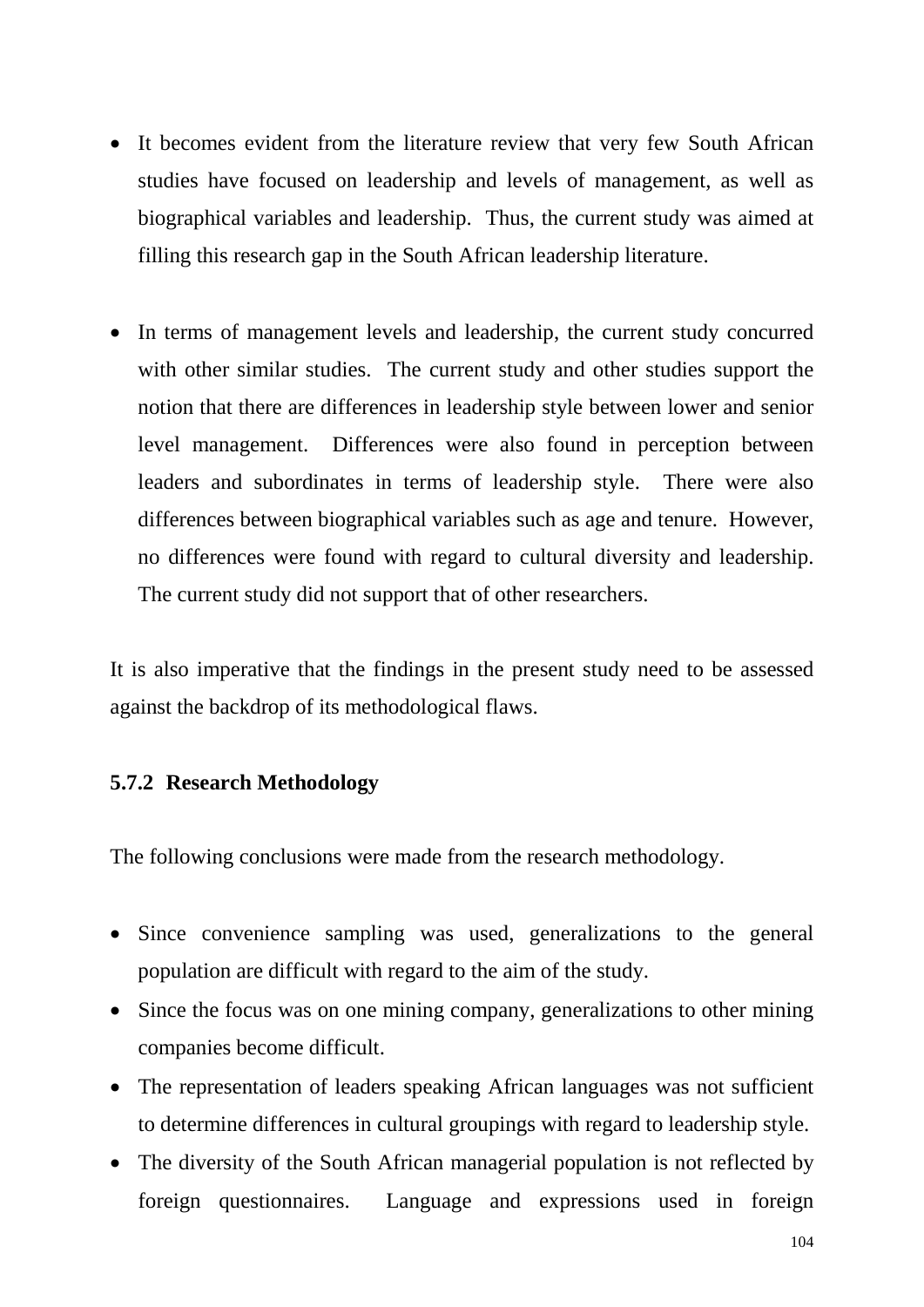questionnaires are not always clear to managers who are not first-language English speaking South Africans. None of the current overseas leadership questionnaires satisfy the needs of leaders and managers within the South African context.

#### **5.7.3 Results of the study**

The following conclusions can be made regarding the results of the study.

- With regard to the results of the study, it is evident that senior level management display certain leadership dimensions that characterize them as transformational. These dimensions include, idealized influence, inspirational motivation, intellectual stimulation and individual consideration. On the other hand, transactional leadership characterizes lower level management. Lower level management display leadership dimensions that include management-by-exception (passive). Thus, attention needs to be given to certain dimensions to improve the quality of leadership.
- The results also suggest that there are differences in perception with regard to managers and subordinates in terms of leadership style. The subordinates' perception was that leaders are laissez-faire. Attention needs to be given to the absence of leadership within management.
- With regard to age and leadership there were differences between younger and older leaders in terms of contingent reward dimension of leadership. The current results provide management with an indication of the different work values young and older managers have.
- Differences were also found between leaders with short and long tenure. These differences were found on the management-by-exception (passive) dimension of leadership. Leaders with short tenure scored higher on this dimension making them more transactional leaders. Management can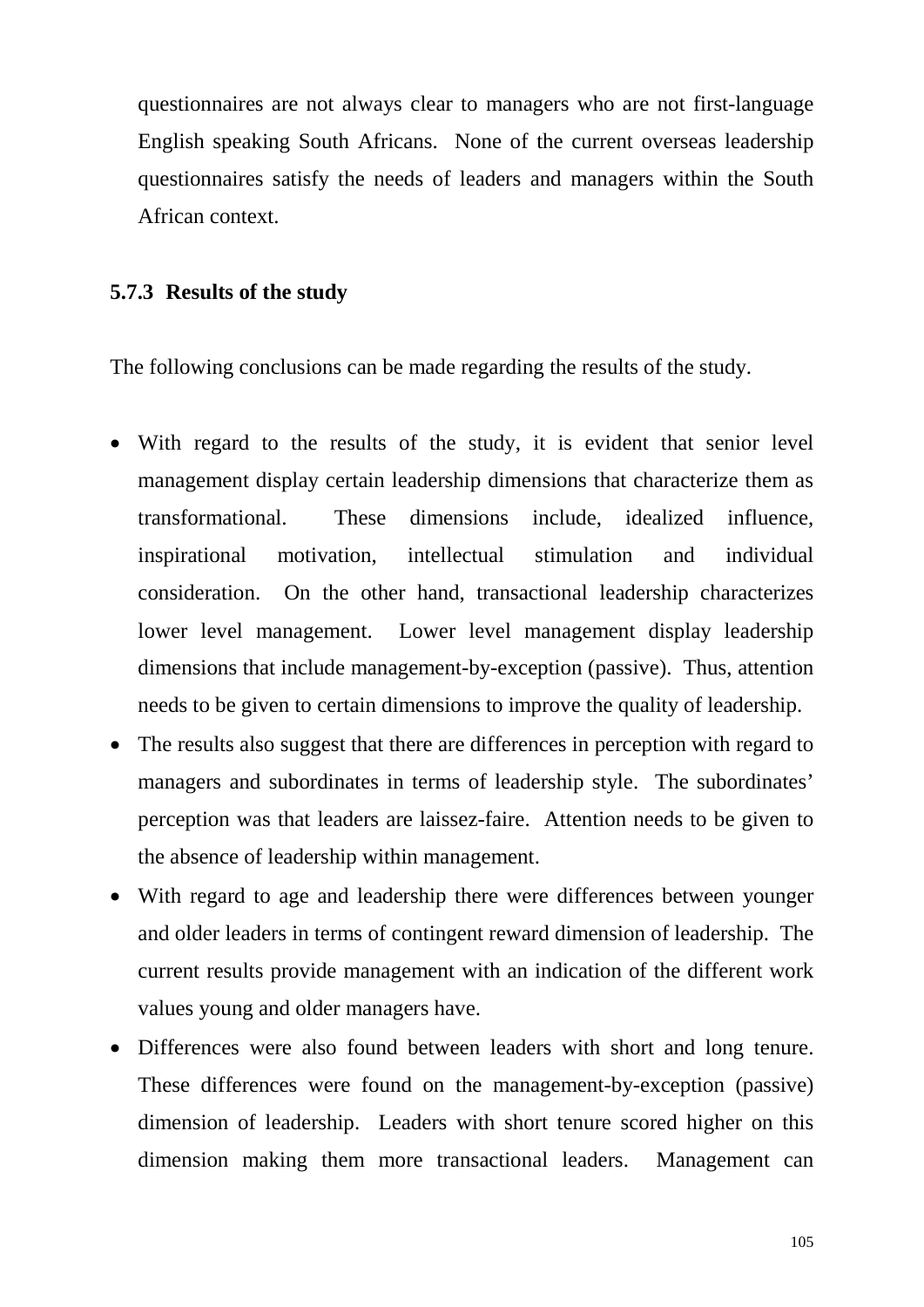scrutinize reasons as to why individuals with short tenure display more transactional leadership.

• The results suggest that there are no differences in leadership style with regard to cultural groupings in terms of home language. Significant differences would enable management to determine which of the cultural groupings display more of a particular leadership style.

#### **5.8 Recommendations**

The following recommendations with regard to the study can be made.

#### **5.8.1 Literature study**

With regard to the literature study, the following recommendations can be made.

- Since leadership is a fast moving field, the results of South African leadership studies can often portrait a fragmented picture. Hence, for greater coherents amongst South African studies, more research needs to be done on this concept with similar hypotheses within different organizations.
- Leadership should be viewed in terms of behaviour rather than style, implying that leadership can be taught.

#### **5.8.2 Research Methodology**

The following recommendations with regard to the research methodology can be made.

• Random sampling, specifically simple random sampling should be used as a data gathering method. The advantage of this type of sampling is that there is high generalizability of findings.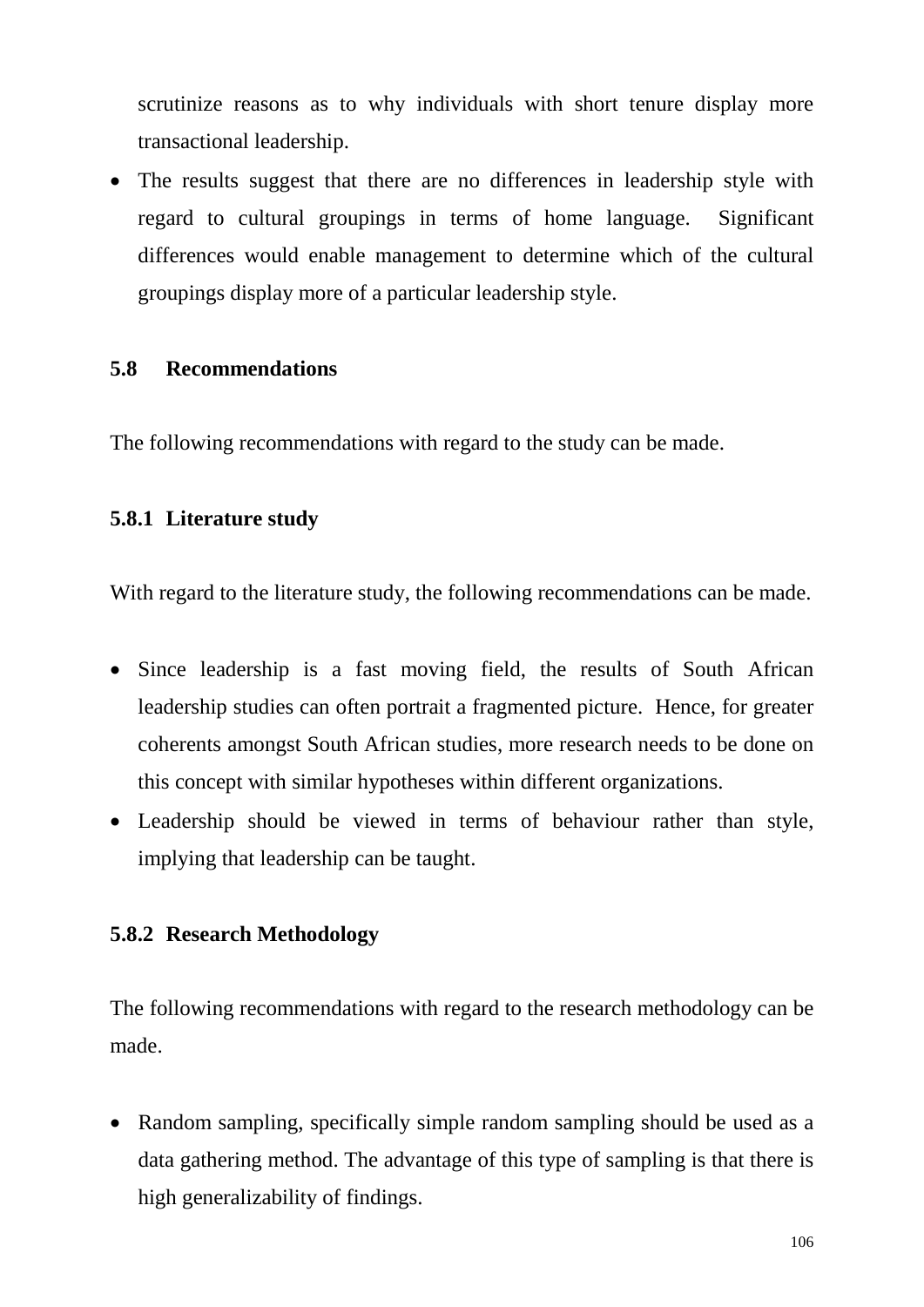- A sample inclusive of other South African mining companies will enable one to make generalizations to other mining companies.
- There should be equal representation among the cultural groupings with regard to home language if one is to determine whether differences in leadership style exist among these cultural groupings.
- The questionnaire should accommodate the diversity of the South African managerial population.

## **5.8.3 Results of the study**

The following recommendations regarding the results of the study can be made.

• The results of the study can be used to implement leadership training and development. In addition, managers can also be made aware of the implications that perception have on leadership.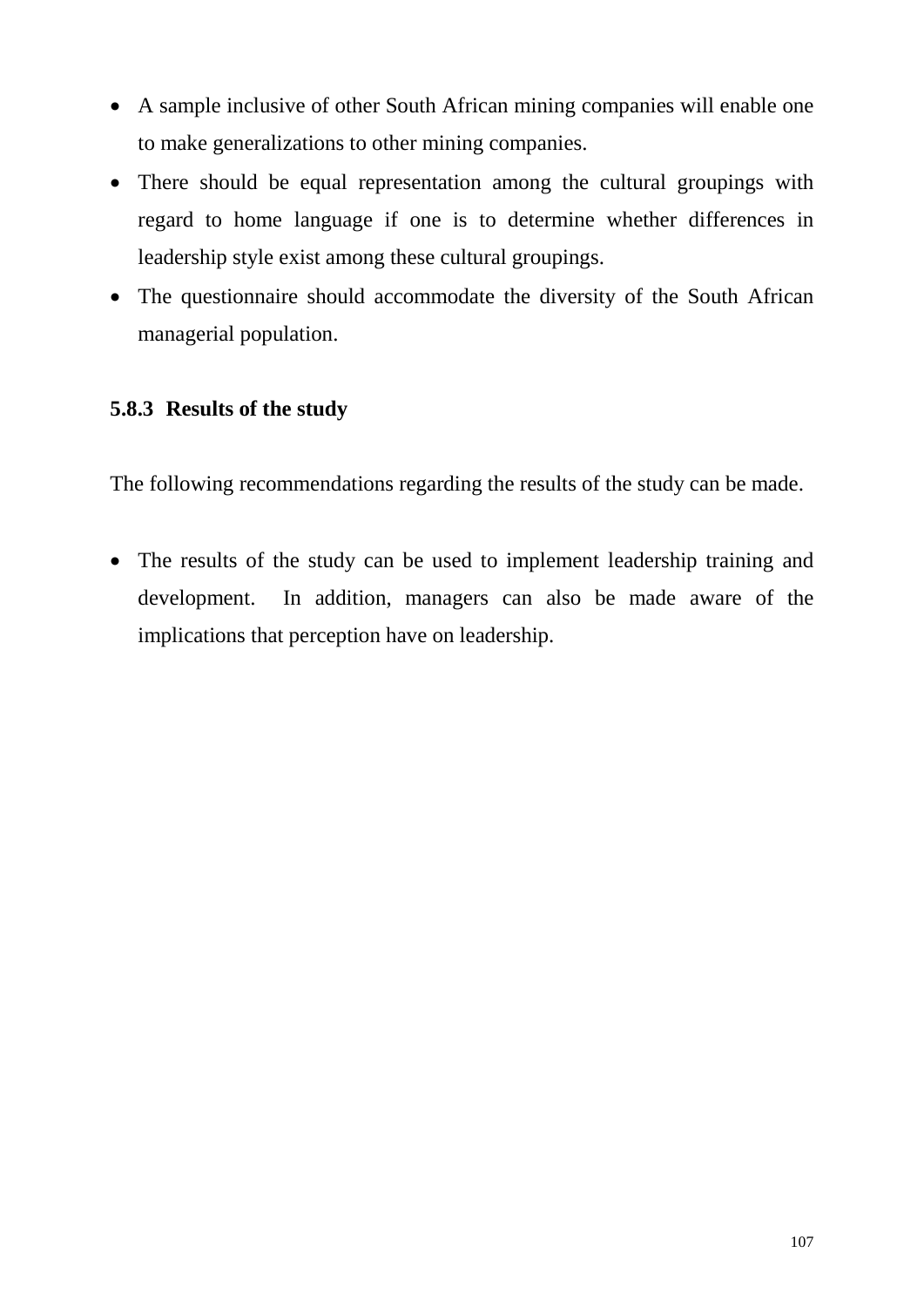# **Bibliography**

Avolio, B. (1995). Integrating transformational leadership and Afro-centric management. Human Resource Management. 10. pp 17-21

Avolio, B. (1996). Leadership is the most critical issue in business today. Human Resource Management. 11. pp 10-14

Balzer, W.K., & Sulsky, L.M. (1992). Halo and performance appraisal research: A critical examination. Journal of Applied Psychology. 77. pp 975-985

Bass, B. (1990). Bass & Stogdill's handbook of leadership: Theory, research, and managerial applications (3rd edition). New York: Free Press

Bass, B. (1995). Transformational leadership redux. Leadership Quarterly. 6. pp 463-478

Bass, B., & Avolio, B. (1990). Transformational leadership development. Palo Alto: Consulting Psychologist Press

Bass, B., & Avolio, B.J. (1993). Transformational leadership: A response to critiques. San Diego: Academic Press

Bass, B., & Avolio, B. (1995). Multifactor leadership questionnaire. California: Mind Garden

Bass, B., & Hater, J. (1988). Superiors' evaluations and subordinates' perception of transformational and transactional leadership. Journal of Applied Psychology. 73. pp 695-702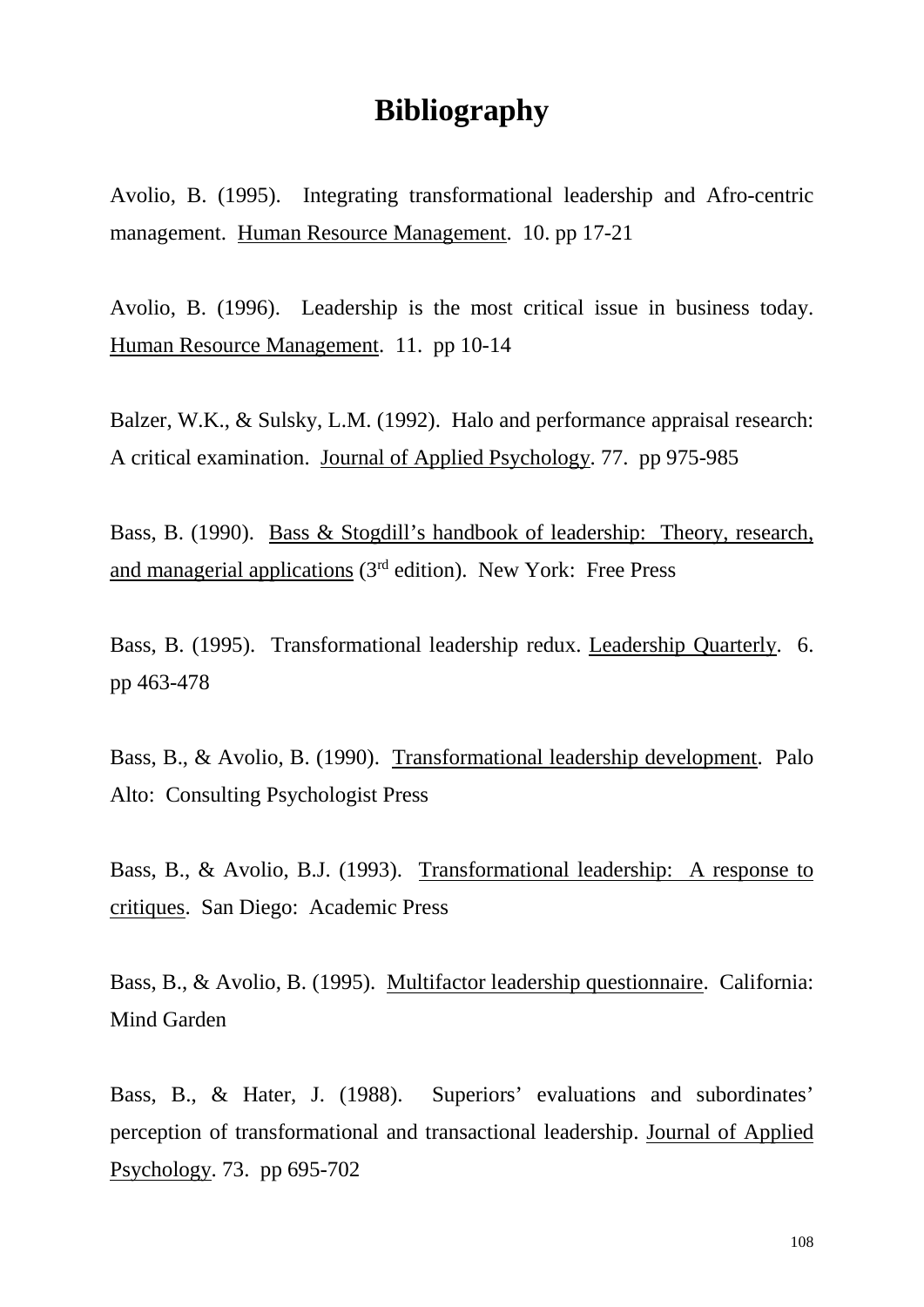Bass, B., Avolio, B., & Atwater, L. (1996). The transformational and transactional leadership of men and woman. Journal of Applied Psychology. 45. pp 5-34

Bass, B.M. (1997). Does the transactional-transformational leadership paradigm transcend organizational and national boundaries? American Psychologist. 52. pp 130-139

Bennis, W.G., & Nanus, B. (1985). Leaders: The strategies for taking charge. New York: Harper and Row

Bernhard, L.A., & Walsh, M. (1995). Leadership: the key to the professionalization of Nursing  $(2<sup>nd</sup>$  edition). USA: Mosby

Bernhard, L.A., & Walsh, M. (1996). Leadership: the key to the professionalization of Nursing (3rd edition). USA: Mosby

Blake, R., & Mouton, J.S. (1985). The managerial grid: The key to leadership excellence. Houston: Gulf Publishing

Blank, W., Weitzel, J.R., & Stephen, G. (1990). A test of the situational leaderships theory. Personnel Psychology. pp 579-597

Booysen, L. (2001). Cultural influences among white and black managers in South Africa. Management Today. 16. pp 32-35

Booysen, L. (2002). The leadership duality: afrocentric or eurocentric? Management Today. 18. pp 20–22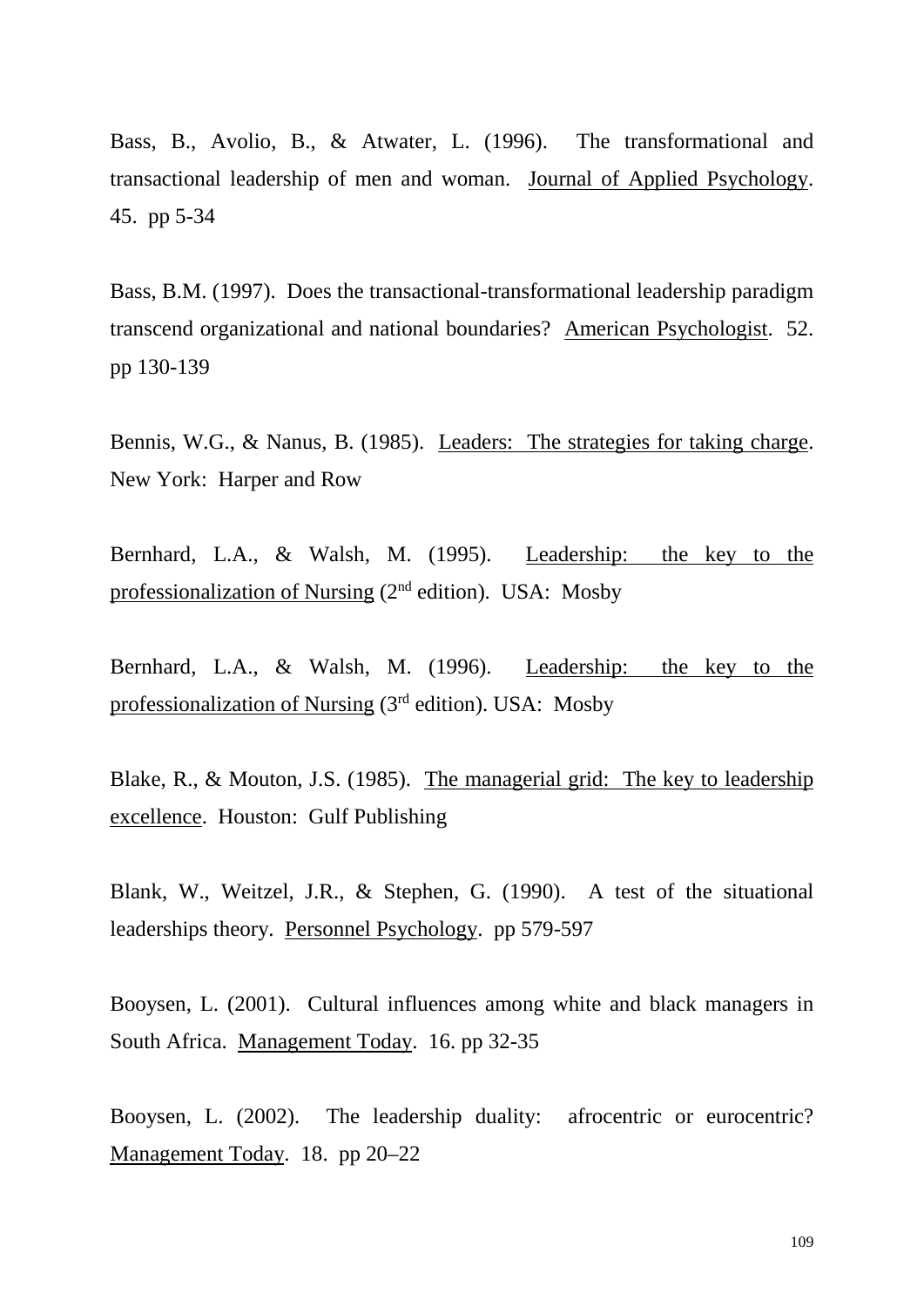Bowditch, J.L., & Buono, A.F. (1997). A primer on organizational behaviour  $(4<sup>th</sup> Edition)$ . New York: John Wiley & Sons Inc.

Bryman, A. (1992). Charisma and leadership. London: Sage Publications

Burns, J.M. (1978). Leadership. New York: Harper and Row

Bycio, P., Hackett, R., & Allen, J. (1995). Further assessments of Bass's conceptualisation of transactional and transformational leadership. Journal of Applied Psychology. 80. pp 468-478

Cardona, P. (2000). Transcendental leadership. Leadership and Organizational Development Journal. 21. pp 1-8

Carroll, G.R., & Harrison, R.J. (1994). Organizational demography, working paper, Haas School of Business, University of California: Berkeley, CA

Chao, G.T., & Kozlowski, W.J. (1986). Employee perceptions on the implementation of Robotic Manufacturing Technology. Journal of Applied Psychology. 71. pp 70-76

Chiang, C. (1981). Perceptual Process and the Ebbinghans illusion. International Journal of Psychology. 16. pp 133-146

Christie, P., Lessem, R., & Mbigi, L. (1993). African management. Randburg: Knowledge Resources.

Clark, K., & Clark, M. (1996). Choosing to lead. ( $2<sup>nd</sup>$  edition). North Carolina: Leadership Press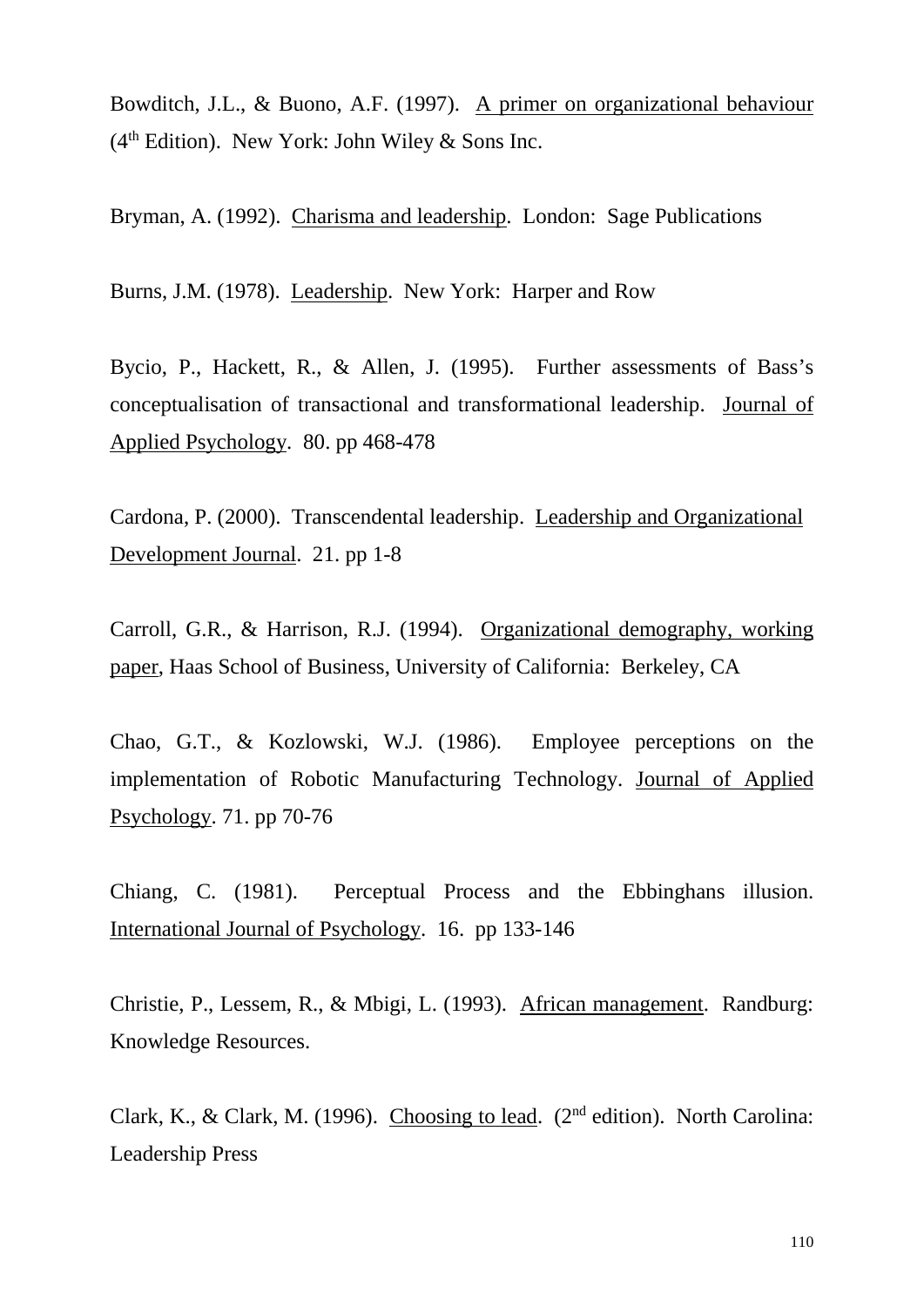Coetzee, J. (2001). Visionary leadership: vital in challenging times. Management Today. 16. pp 26-27

Cohen, C. (1981). Person categories and social perception: testing some boundaries of the processing effects of prior knowledge. Journal of Personality and Social Psychology. 40. pp 441-452

Conger, J.A. (1989). The charismatic leader: behind the mystique of exceptional leadership. San Francisco: Jossey-Bass

Cronshaw, S.F., & Lord, R.G. (1987). Effects of categorization, attribution, andencoding processes on leadership perceptions. Journal of Applied Psychology. 72. pp 97-106

Darling, J.R. (1999). Organizational excellence and leadership strategies: principles followed by top multinational executives. Leadership and Organizational Development Journal. 20. pp 1-12

De Beer, A., Rossouw, D., Moolman, B., le Roux, E., & Labuschagne, M. (1998). Supervision in general management. South Africa: The Rustica Press

De Vries, R. (1998). Dynamic leadership and command concepts for Africa: The future. African Armed Forces Journal. 11. pp 10-15

Den Hartog, D., van Muijen, J.J., & Koopman, P.L. (1997). Transactional versus transformational leadership: An analysis of the MLQ. Journal of occupational and Organizational Psychology. 70. pp 19-34

Den Hartog, D., House, R., Hanges, P., Ruiz-Quintanilla, S. & Dorfman, P. (1999). Culture specific and cross-culturally generalizable implicit leadership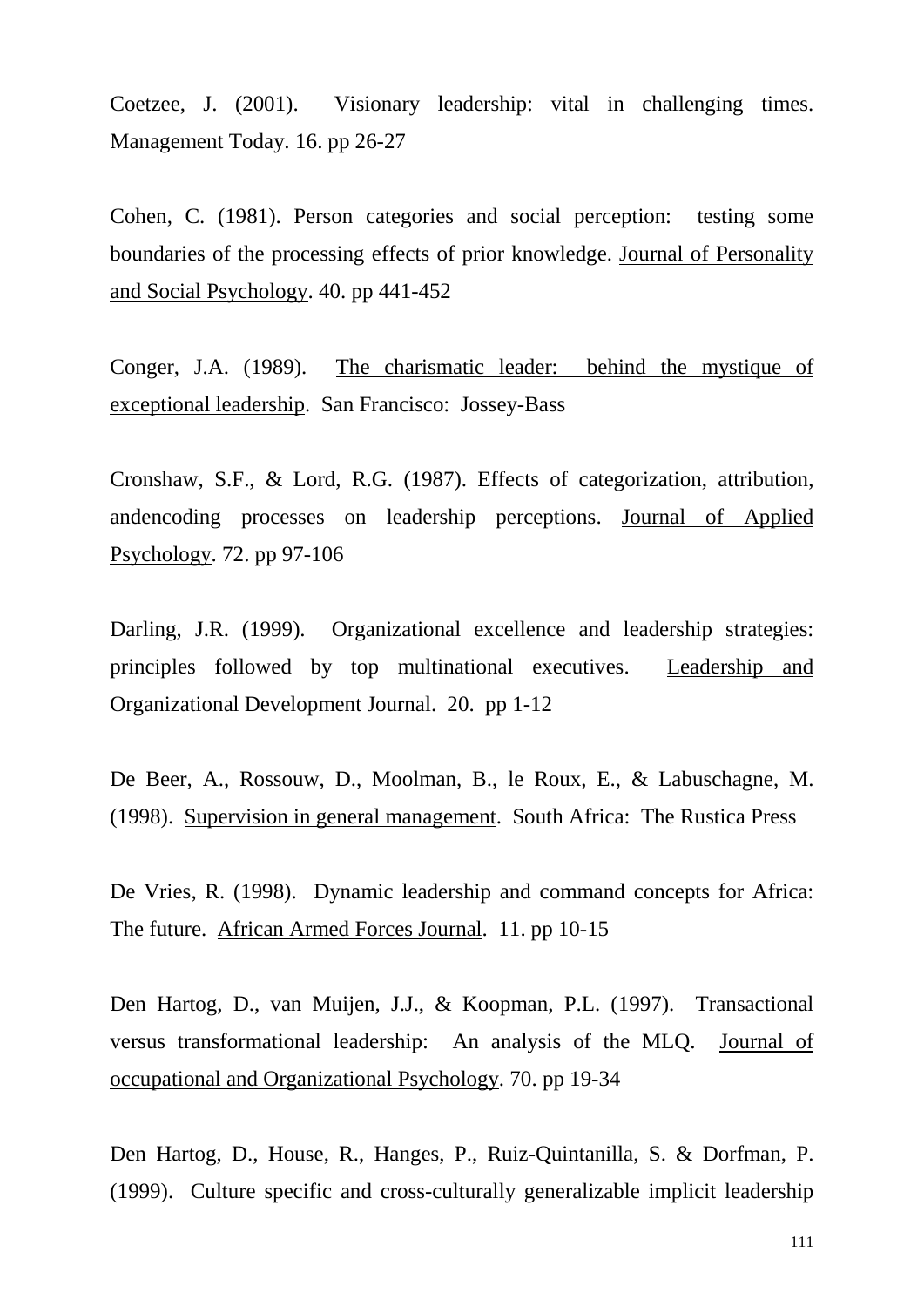theories: are attributes of charismatic/transformational leadership universally endorsed. Leadership Quarterly. 10. pp 219-253

Donnelly, J.H., Gibson, J.L., & Ivancevich, J.M. (1992). Fundamentals of management. Boston, Mass: Irwin

Douglas, L.M. (1996). The effective nurse: leader and manager. St Louis: Mosby

Druskat, V.U. (1994). Gender and leadership style: Transformational and transactional leadership in the Roman Catholic Church. Leadership Quarterly. 5. pp 99-199

Du Rand, J. (2000). The feasibility of transformational leadership training and development in South Africa. Master Thesis, University of Stellenbosch

Eden, D. (1984). Self-fulling prophecy as a management tool: Harnessing Pygmalion. Academy of Management Review. 84. p 67

Finkelstein, S., & Hambrick, D. (1990). Top management team tenure and organizational outcomes: the moderating role of managerial discretion. Administration Science Quarterly. 35. pp 484-503

Fiske, S.T., & Neuberg, S.L. (1990). A continuum of impression formation, from category-based to individuating processes: influences of information and motivation on attention and interpretation. Advances in Experimental Social Psychology. 23. pp 1-74

Flanagan, H.D., & Thompson, D.J.C. (1993). Leadership: The swing of the pendulum. Leadership and Organizational Development Journal. 14. pp 9-15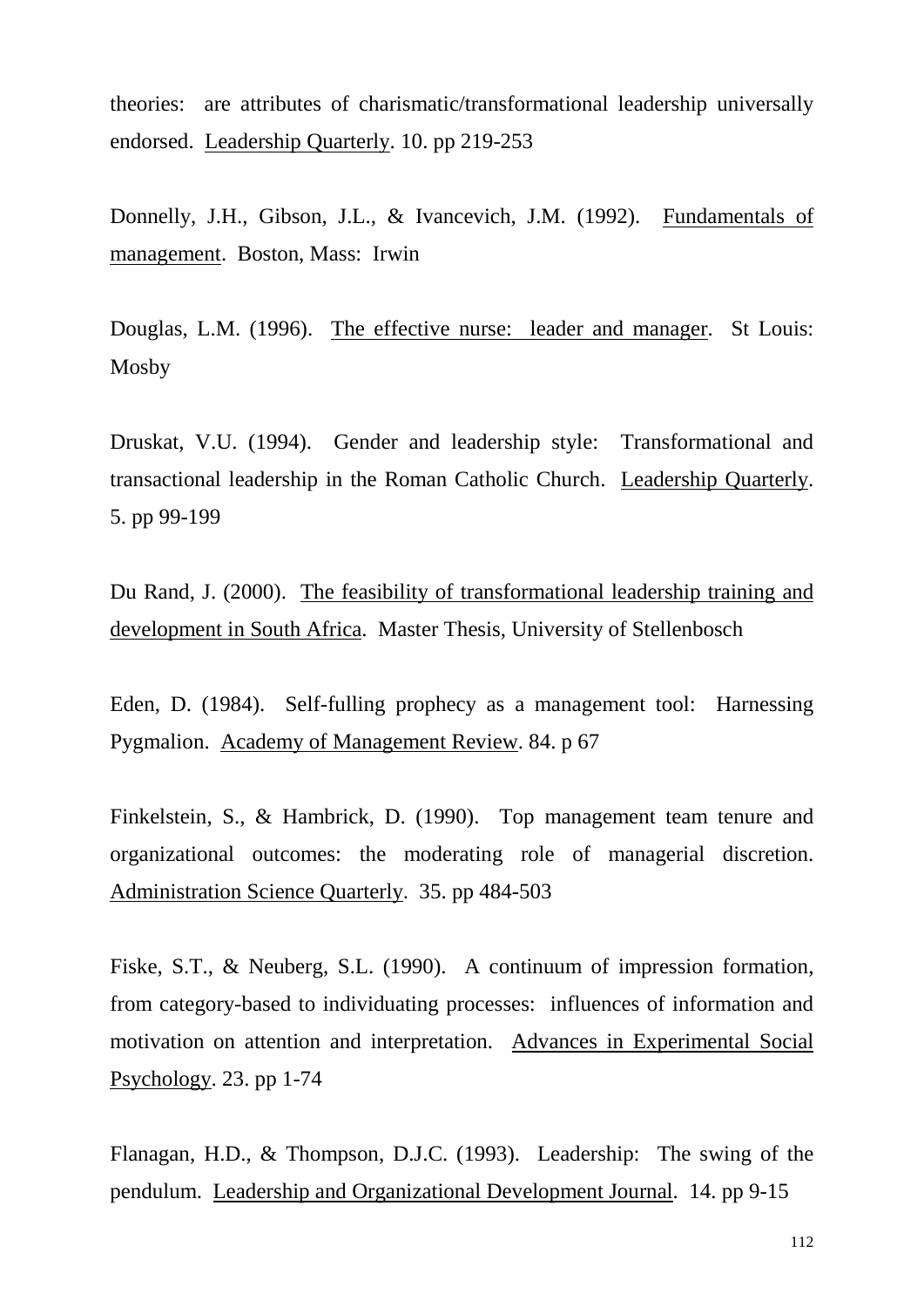Foti, R.J., Fraser, S.L., & Lord, R.G. (1982). Effects of leadership labels and prototypes on perceptions of political leaders. Journal of Applied Psychology. 67. pp 326-333

Foti, R.J., & Luch, C.H. (1992). The influence of individual differences on the perception and categorization of leaders. Leadership Quarterly. 3. pp 55-66

Gerstner, C.R., & Day, D.V. (1994). Cross-cultural comparison of leadership prototypes. Leadership Quarterly. 5. pp 121-134

Gilbert, D.T., & Hixon, J.G. (1991). The trouble of thinking: Activation and application of stereotypic beliefs. Journal of personality and Social Psychology. 60. pp 509-517

Goldsmith, W., & Clutterback, D. (1984). The winning streak. Great Britain: George Weiderfeld and Nicolsen, Ltd

Grant, P.R. & Holmes, J.G. (1981). The integration of implicit personality theory schemas and stereotype images. Social Psychology Quarterly. 44. pp 107-115

Greenberg, J. (1996). The quest for justice on the job: Essays and experiments. Thousand oaks, CA: Sage

Greenberg, J., & Baron, R.A. (2000). Behaviour in organizations. New Jersey: Upper Saddle River

Greenwald, A.G., & Banaji, M.R. (1995). Implicit Social Cognition: Attitudes, self-esteem, and stereotypes. Psychological Review. 102. pp 40-27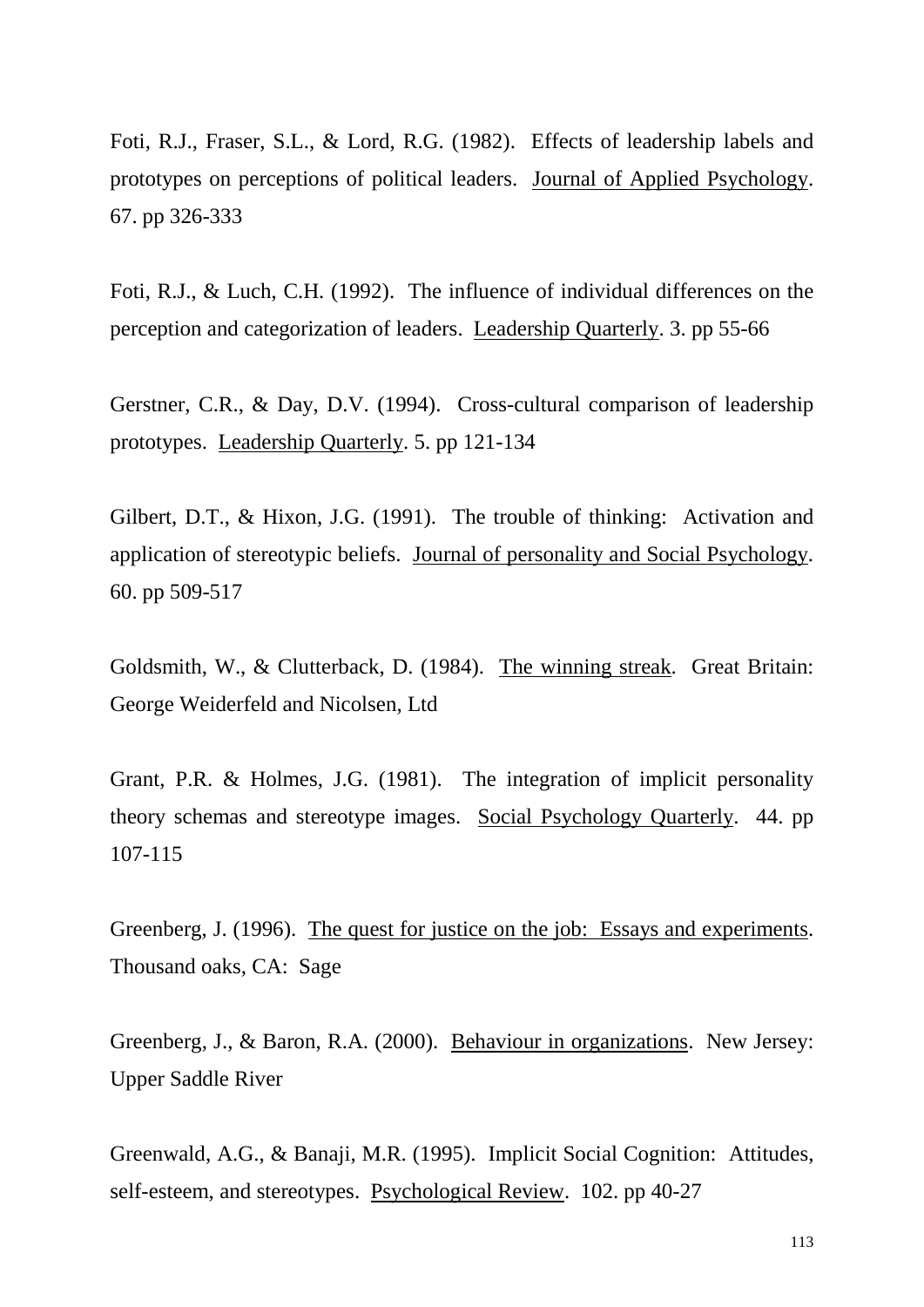Grobler, P.A. (1996). In search of excellence: leadership challenges facing companies in the new South Africa. S.A.M. Advanced Management Journal. 61. pp 1-11

Handy, C. (1993). Understanding Organizations. USA: Penguin Books Ltd

Hersey, P., & Blanchard, K. (1982). Management of organizational behaviour  $(4<sup>th</sup> Edition)$ . New Jersey: Prentice Hall

Higgins, E.T., & Bargh, J.A. (1987). Social cognition and social perception. Annual Review of Psychology. 38. pp 369-425

Hofstede, G. (1993). Cultural constraints in management theories. Academy of Management Executive. 7. pp 81-94

Hofstede, G. (1997). Cultures and organizations. Software of the mind. New York: McGraw-Hill

Hollander, E.P. (1978). Leadership dynamics. New York: Free Press

Holle, M.L., & Blatchely, E. (1987). Introduction to leadership and management in Nursing. Boston: Jones and Bartlett

Hunsaker, P.L., & Cook, C.W. (1986). Managing organizational behaviour. California: Addison-Wesley Publishing Company

Hunt, J.G. (1991). Leadership: A new synthesis. Newbury Park, CA: Sage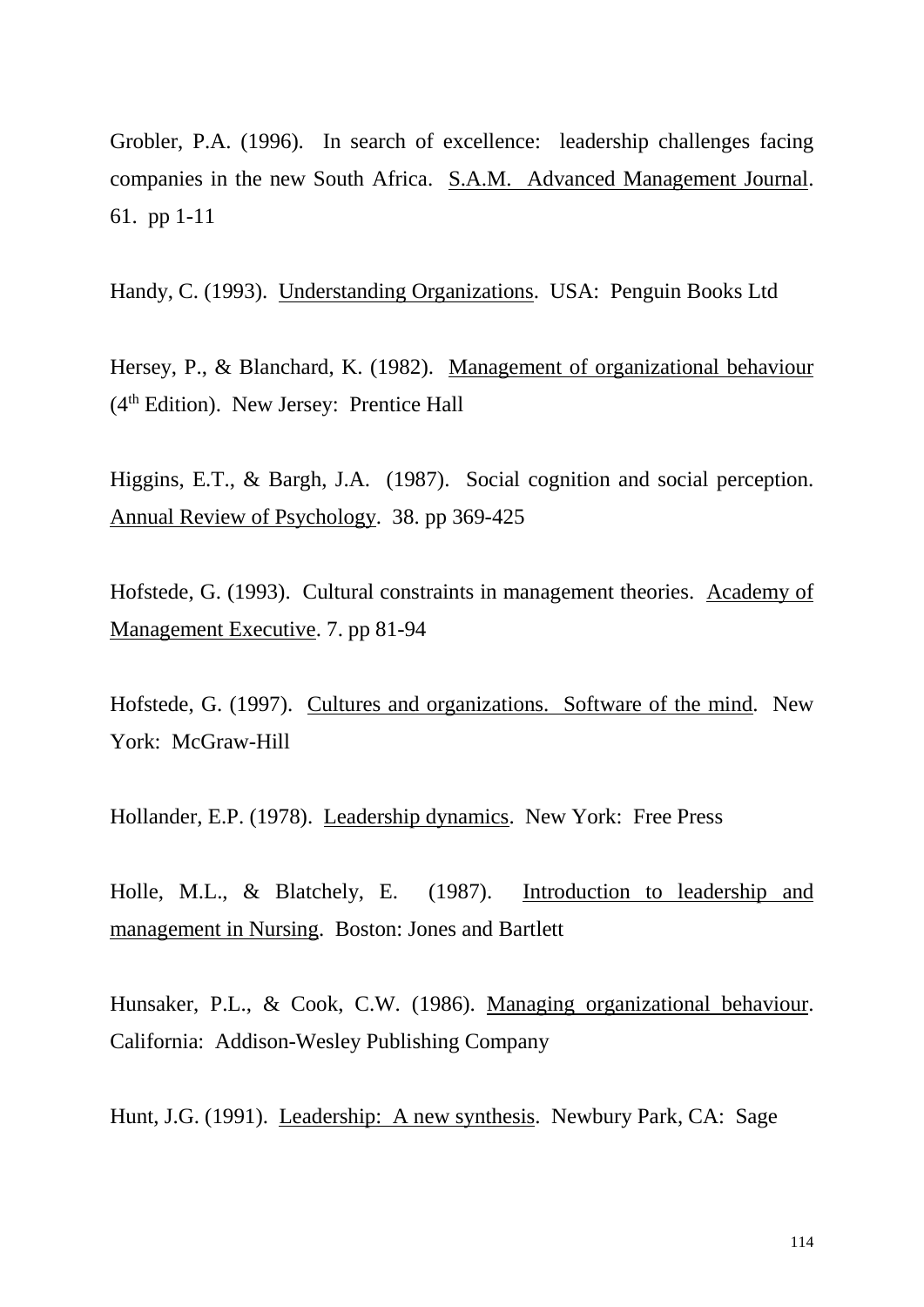Hunt, J.G., Boal, K.B., & Sorensen, R.L. (1990). Top Management Leadership: Inside the black box. Leadership Quarterly. 1. pp 41-65

Jones, G.R., George, J.M., & Hill, C.W.L. (1998). Contemporary management. Boston, Mass: Addison-Wesley

Joseph, J.M. (1991). Leadership for America's third century. National Forum. 71. p 1

Judd, C.M., & Park, B. (1993). Definition and assessment of accuracy in Social Stereotypes. Psychological Review. 1. pp 109-128

Jussim, L. (1991). Social perception and social reality: A reflectionconstruction model. Psychological Review. 98. pp 54-73

Kakabadse, A. (1991). The wealth creators: Top people, top teams and executive best practice. London: Kogan Page

Kakabadse, A. (1998). A difference in leadership. Credit Control. 19. p 4

Kakabadse, A. (1999). Older bosses are best. Management Review. 88. p 7

Kane, T.D., Tremble, J.R., & Trueman, R. (2000). Transformational leadership; effects at different levels of the army. Military Psychology. 12. pp 137-161

Katz, R. (1982). The effects of group longevity on project communication and performance. Administrative Science Quarterly. 27. pp 81-104

Kelly, H.H. (1973). The process of causal attribution. American Psychologist. pp 107-128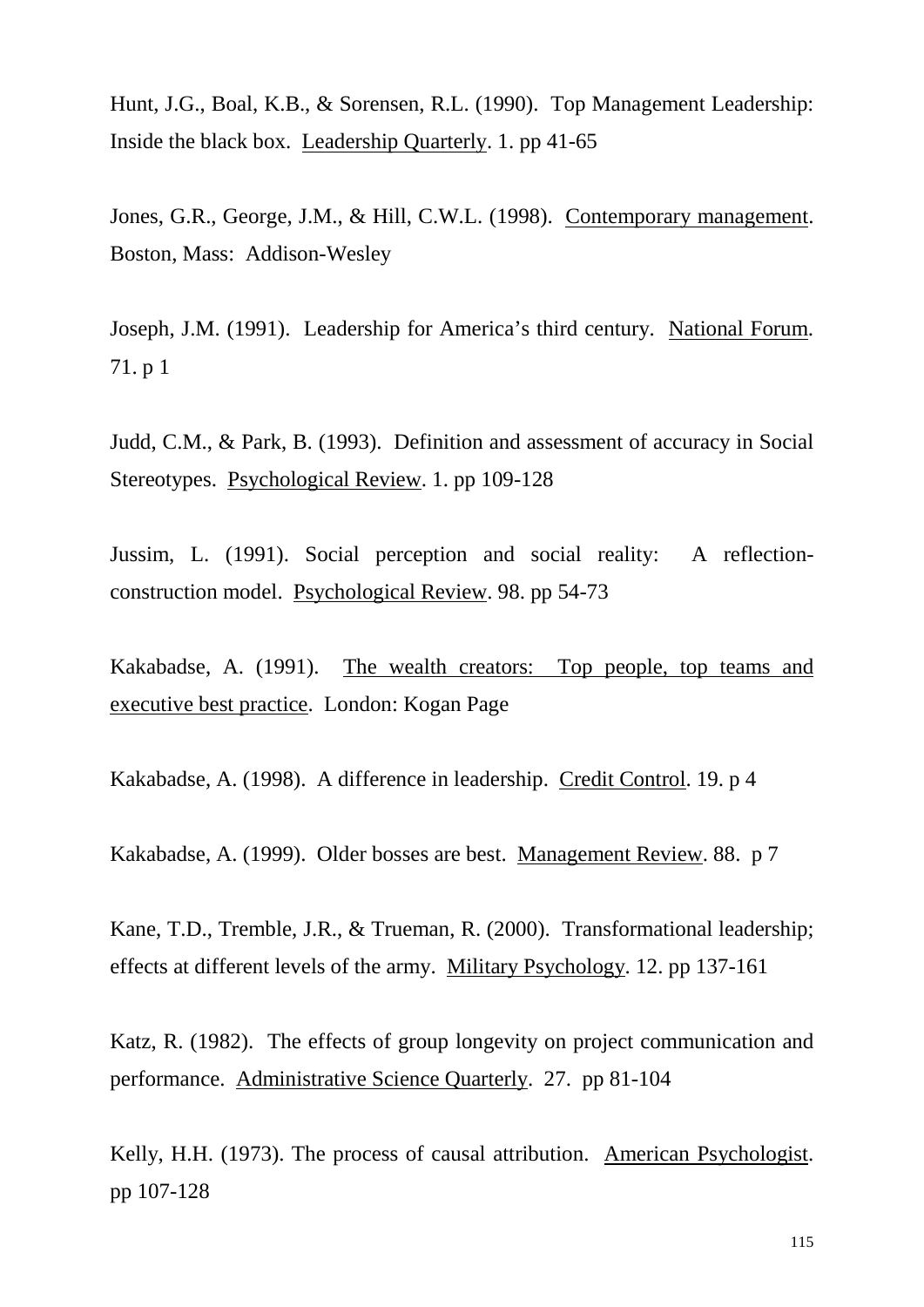Kemp, N. (2001). Leadership: achieving a lot with a little. Management Today. 16. p 28

Kenny, D.A., & Albright, L. (1987). Accuracy in interpersonal perception: A social relations analysis. Psychological Bulletin. 102. pp 390-402

Kirkpatrick, S.A., & Lock, E.A. (1991). 'Leadership: do traits matter?'. The Executive. 5. pp 58-60

Klein, S.M., & Ritti, R. (1984). Understanding organizational behaviour  $(2<sup>nd</sup>$ Edition). USA: Wordsworth

Konovsky, M.A., & Pugh, D. (1994). Citizenship behaviour and social exchange. Academy of Management Journal. 37. pp 656-669

Korac-Kakabadse, A., & Korac-Kakabadse, N. (1998). Demographics and leadership philosophy: Exploring gender differences. Journal of Management Development. 17. pp 351-394

Kouzes, J.M., & Posner, B.Z. (1987). The leadership challenge. San Francisco: Jossey-Bass

Kreitner, R., & Kinicki, A. (1998). Organizational behaviour  $(4<sup>th</sup>$  edition). Boston: McGraw-Hill Companies

Kroon, I. (1995). Algemene bestuur (3rd Edition). Pretoria: Kagiso

Levine, M.W., & Shefner, J.M. (1981). Fundamentals of sensation and perception. California: Addison-Wesley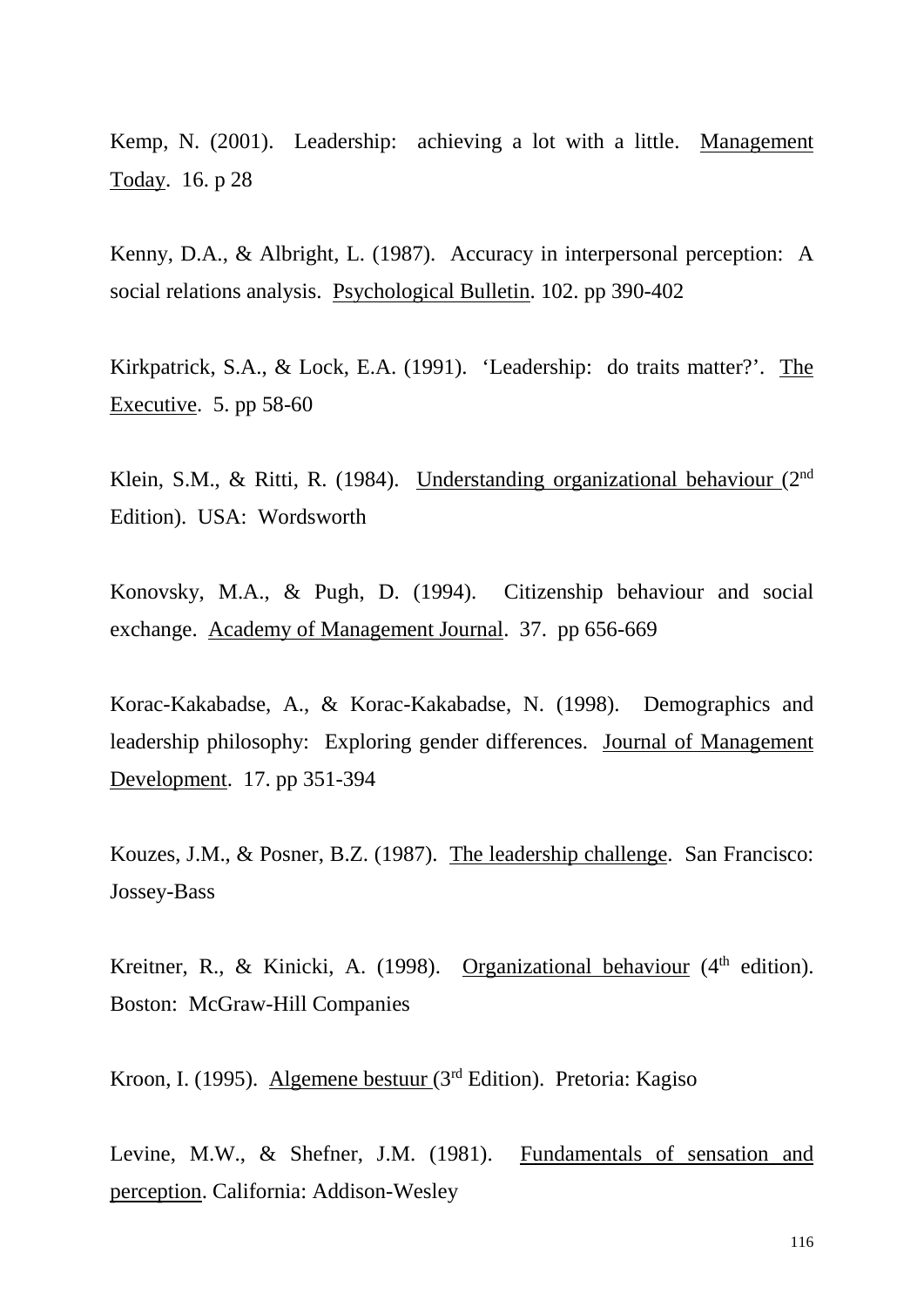Linden, R.C., Wayne, S.J., & Stilwell, D. (1993). A longitudinal study on the early development of leader-member exchanges. Journal of Applied Psychology. 18. pp 662-674

Linton, S.J., & Warg, L.E. (1993). Attributions (Beliefs) and job satisfaction associated with Back pain in an Industrial Setting. Perception and Motor Skills, pp 51-62.

Lord, R.G., Foti, R.J., & De Vader, C.L. (1984). A test of leadership categorization theory: Internal structure, information processing, and leadership perceptions. Organizational Behaviour and Human Performance. 34. pp 343-378

Lord, R.G., & Maher, K.J. (1991). Leadership and Information Processing. London: Routledge

Loubser, M.P., & De Jager, L.C. (1995). The identification and perceived importance of dimensions of managerial success for different levels of management. Journal of Industrial Psychology. 21. pp 1-6

Lowe, K.B., Kroeck, K.G., & Sivasubramaniam, N. (1996). Effectiveness correlates of transformational and transactional leadership: A meta-analytic review. Leadership Quarterly. 7. pp 385-425

Luthans, F. (1990). Organizational behaviour  $(6<sup>th</sup> Edition)$ . New York: McGraw Hill

Macrae, C.N., & Bodenhausen, G.V. (2001). Social cognition: categorical person perception. British Journal of Psychology. 92. pp 239-256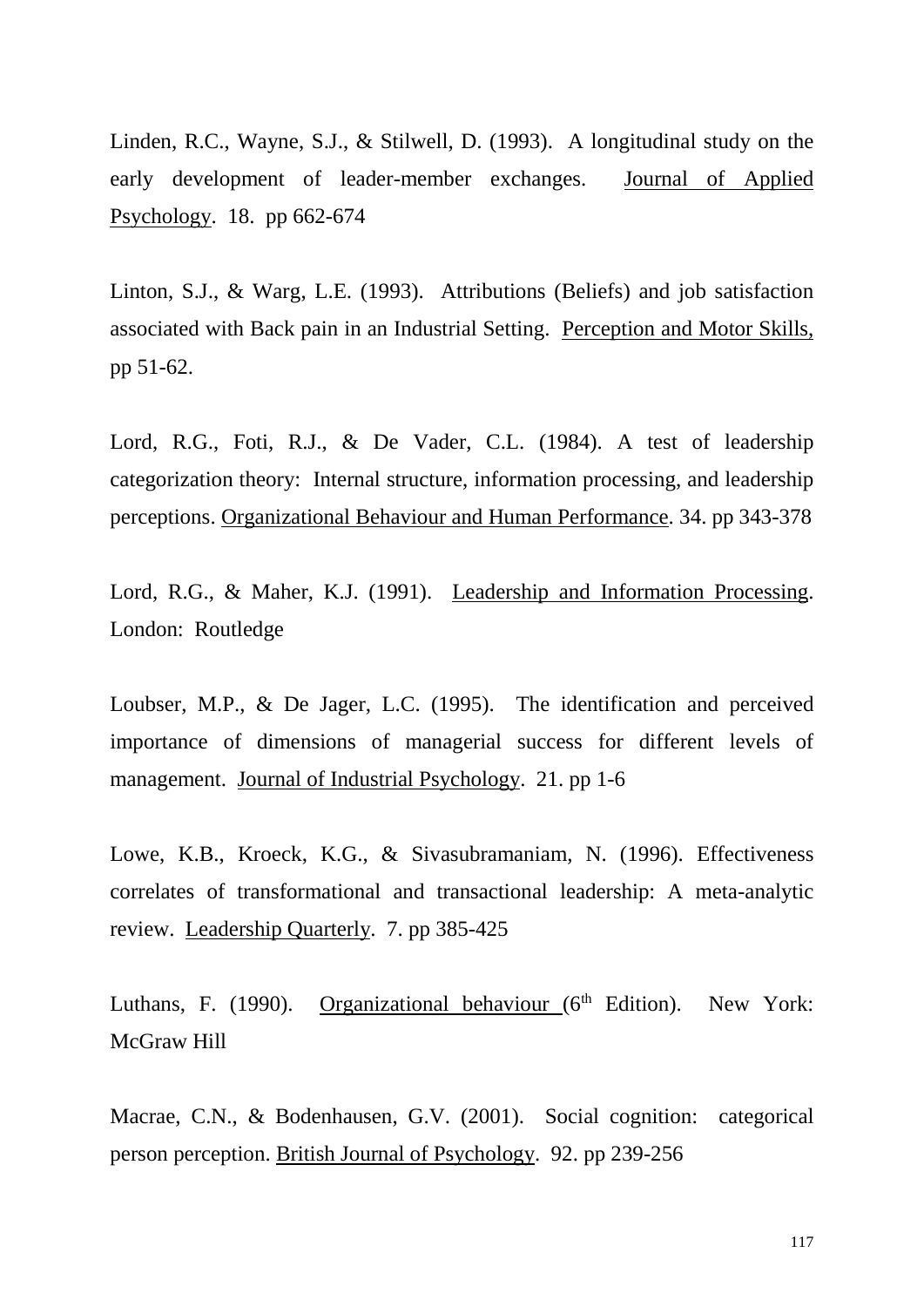Madzar, S. (2001). Subordinates' information inquiry: exploring the effect of perceived leadership style and individual difference. Journal of Occupational and Organizational Psychology. 74. pp 221-233

Maritz, D. (2000). South African leaders' emergence towards transformational leadership. Management today. 16. pp 16-17

Mbigi, L. (2000). In search of the African business renaissance: an African Cultural Perspective. South Africa: Knowledge Resources

Meindl, J.R. (1995). The Romance of leadership as a follower-centric theory: A social constructionist approach. The Leadership Quarterly. 6. pp 329-341

Michel, J., & Hambrick, D. (1992). Diversification posture and top team characteristics. Academy of Management Journal. 35. pp 9-37

Moorhead, G., & Griffin, R.W. (1989). Organizational behaviour (2<sup>nd</sup> edition). Boston: Houghton Mifflin

Morris, C.G. (1996). Psychology: An introduction (9<sup>th</sup> Edition). New Jersey: Prentice Hall

Morrison, E.W. (1993). Newcomer information seeking: exploring types, modes, sources, and outcomes. Academy of Management Journal. 36. pp 557- 589

Mullins, L.J. (1999). Management and organizational behaviour  $(5<sup>th</sup> Edition)$ . London: Pitman Publishing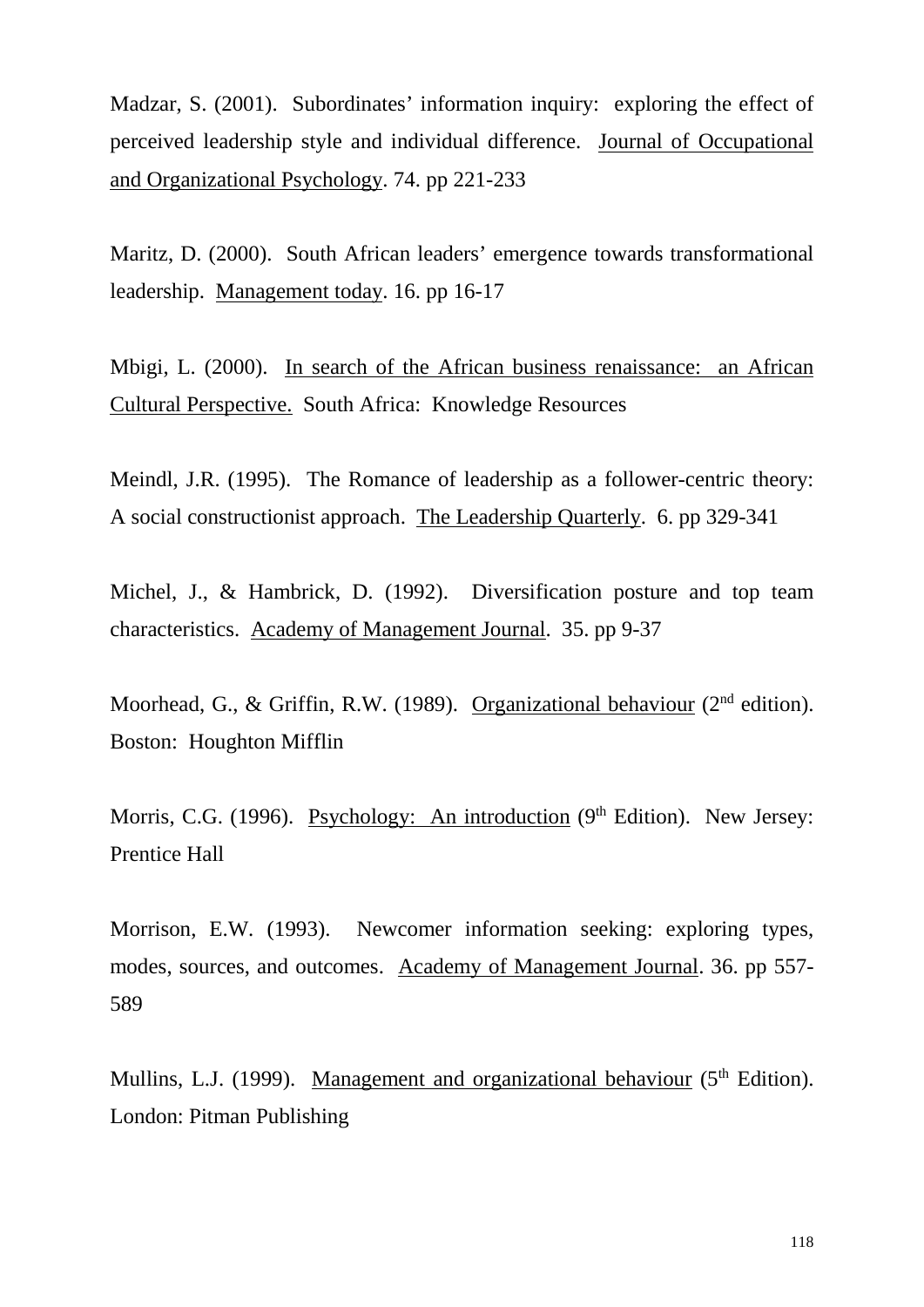Murphy, K.R., Jako, R.A., & Anhalt, R.L. (1993). Nature and consequences of Halo Error: A critical analysis. Journal of Applied Psychology. pp 218-225

Nadler, D.A., & Tushman, M.L. (1990). Beyond the charismatic leader: leadership and organizational change. California Management Review. 2. pp 76-79

Offermann, L.R., Kennedy, J.K., & Wirtz, P.W. (1994). Implicit leadership theories: content structure, and generalizability. Leadership Quarterly. 5. pp 43-55

Peters, L.H., Hartke, D., & Pohlmann (1985). Fiedler's contingency theory of leadership. Psychological Bulletin. 91. pp 274-285

Peterson, M.F., & Sorenson, R.L. (1991). Cognitive processes in leadership: interpreting and handling events in an organizational context. Communications Yearbook. 14. pp 501-534

Pfeffer, J. (1983). Organizational demography. Research in Organizational Behaviour. 5. pp 299-357

Popper, M., & Druyan, N. (2001). Cultural prototypes? Or leaders' behaviour? A study on workers' perceptions of leadership in an electronics industry. Journal of Managerial Psychology. 16. pp 549-558

Prahalad, C.K., & Bettis, R.A. (1986). The dominant logic: a new linkage between diversity and performance. Strategic Management Journal. 7. pp 485- 501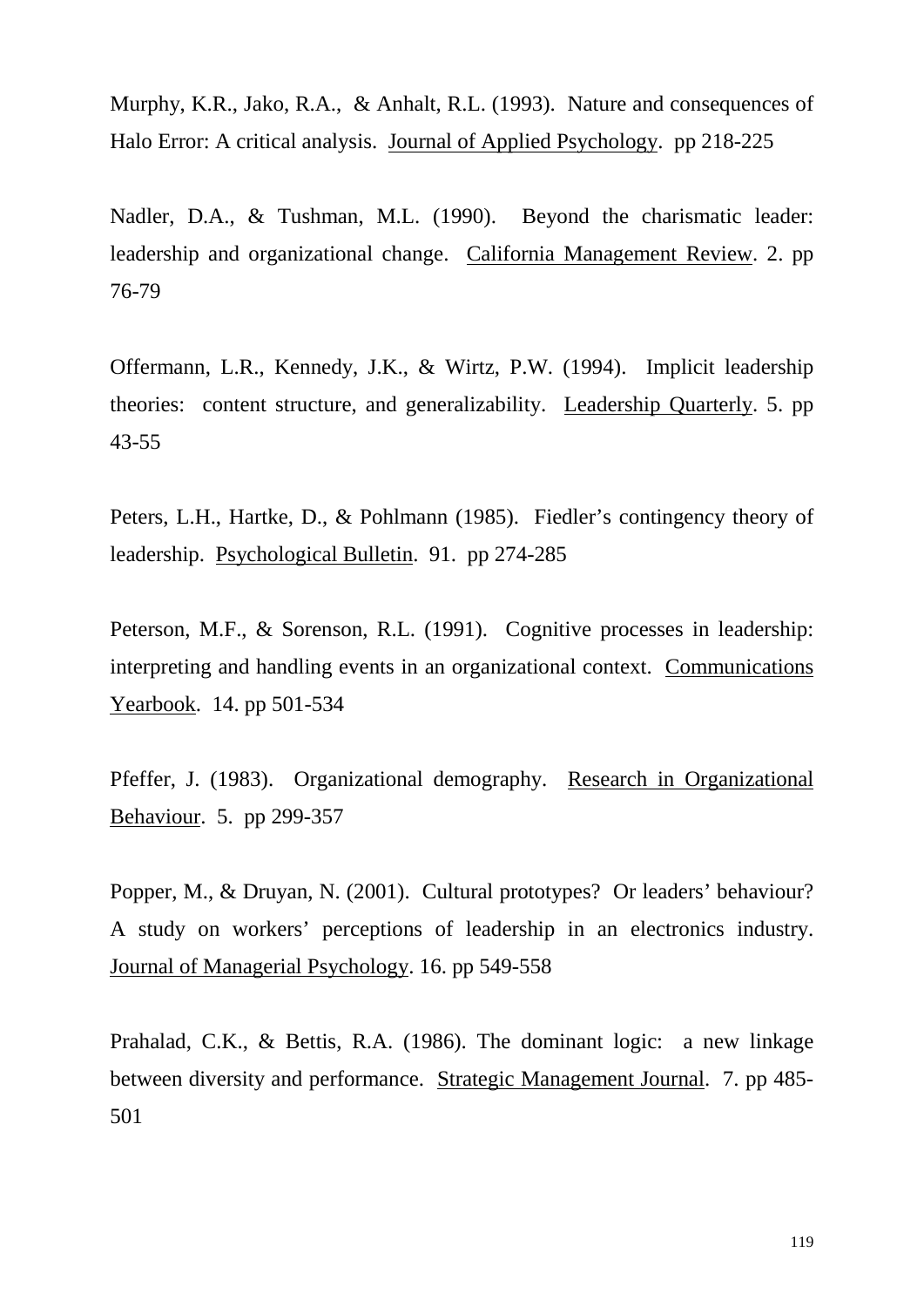Robbins, R. (1998). Organizational behaviour. (International Edition), New Jersey: Prentice Hall International

Robbins, R. (2001). Organizational behaviour. New Jersey: Prentice Hall

Rost, J.C. (1991). Leadership for the twenty-first century. New York: Praeger

Saunders, E. (1998). Leadership, the South African way. People Dynamics. 16. pp 30-34

Scrull, T.K., & Wyer, R.S. (1980). Category accessibility and social perception: some implications for the study of person memory and interpersonal judgement. Journal of Personality and Social Psychology. 38. pp 841-856

Sekaran, U. (1992). Research methods for business: a skill building approach. (2nd Edition). Canada: John Wiley and Sons Inc.

Shamir, B., House, R.J., & Arthur, M.B. (1993). The motivational effects of charismatic leadership; A self-concept based theory. Organizational Science. pp 577-594

Shamir, B. (1995). Social distance and charisma: theoretical notes and an exploratory study. Leadership Quarterly. 6. pp 19-47

Shaw, J.B. (1990). A cognitive categorization model for the study of intercultural management. Academy of Management Review. 10. pp 435-454 South Africa Survey, 1999/2000. Millennium Edition. South Africa: South African Institute of Race Relations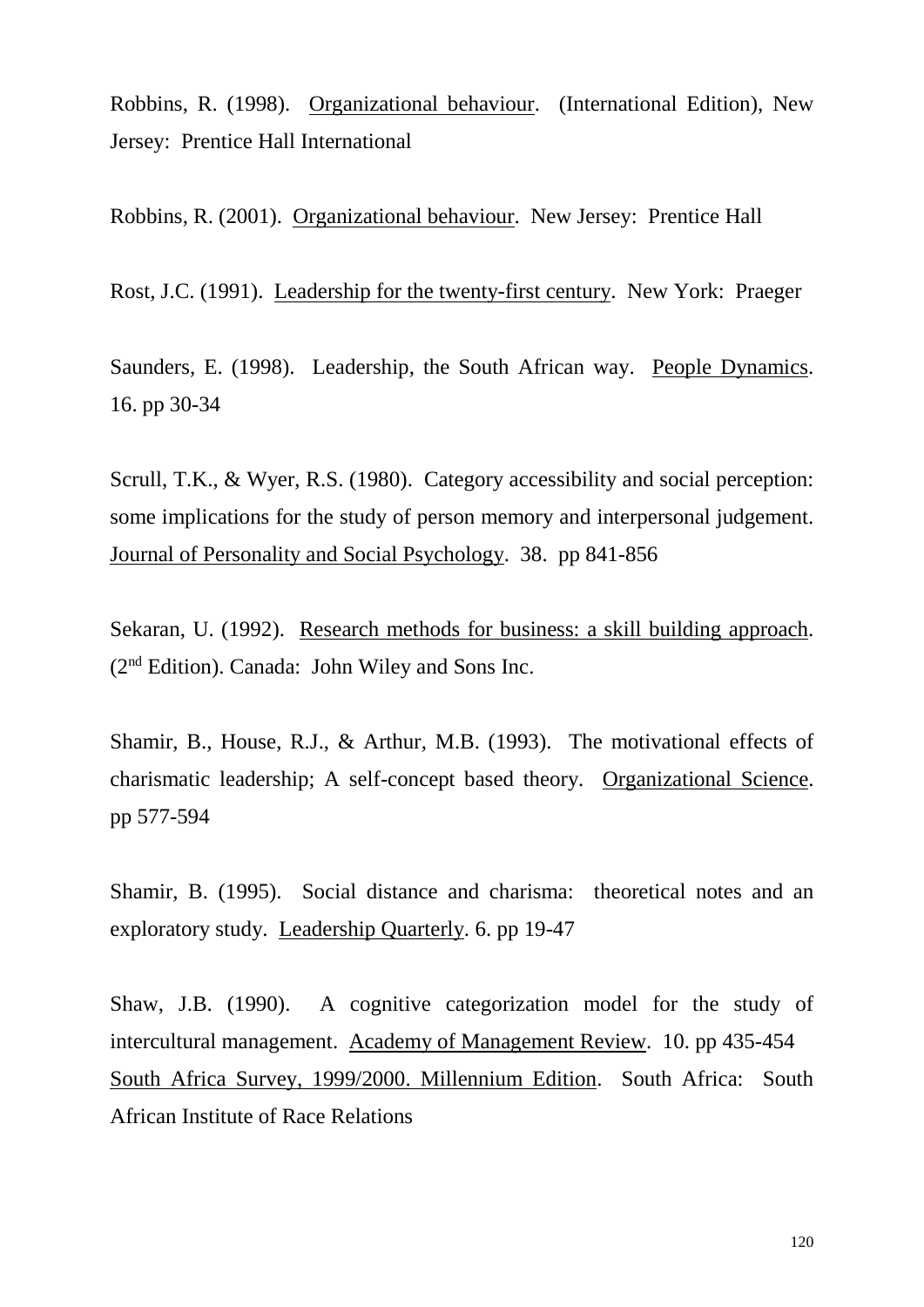Spangenberg, H.H., & Theron, C.C. (2002). Development of a uniquely South African leadership questionnaire. South African Journal of Psychology. 32. pp 9-13

Spears, L.C. (1995). Reflections on leadership. USA: John Wiley & Son Inc.

Stinchcombe, A.L., McDill, M.S., & Walker, D.R. (1986). Demography of organizations. American Journal of Sociology. 74. pp 221-229

Strage, H. (1992). Milestones in Management. Oxford: Blackwell publishers

Tichy, N.M., & Devanna, M.A. (1990). The transformational leader. New York: Wiley

Tracy, L. (1987). Consideration and initiating structure: are they basic dimensions of leader behaviour? Social Behaviour and Personality. 15. pp 21- 33

Triandis, C.H. (1993). Individualism and collectivism. Boulder, Co: Westview Press

Trice, H.M., & Beyer, J.M. (1990). Cultural leadership in organizations. Organizational Science 1

Wagner, J.A., & Hollenbeck, J.R. (1998). Organizational behaviour securing competitive advantage. New Jersey: Simon and Schuster Upper Saddle River

Waldman, D.A., Ramirez, G.G., House, R., & Puranam, P. (2001). Does leadership matter? CEO Leadership attributes and profitability under conditions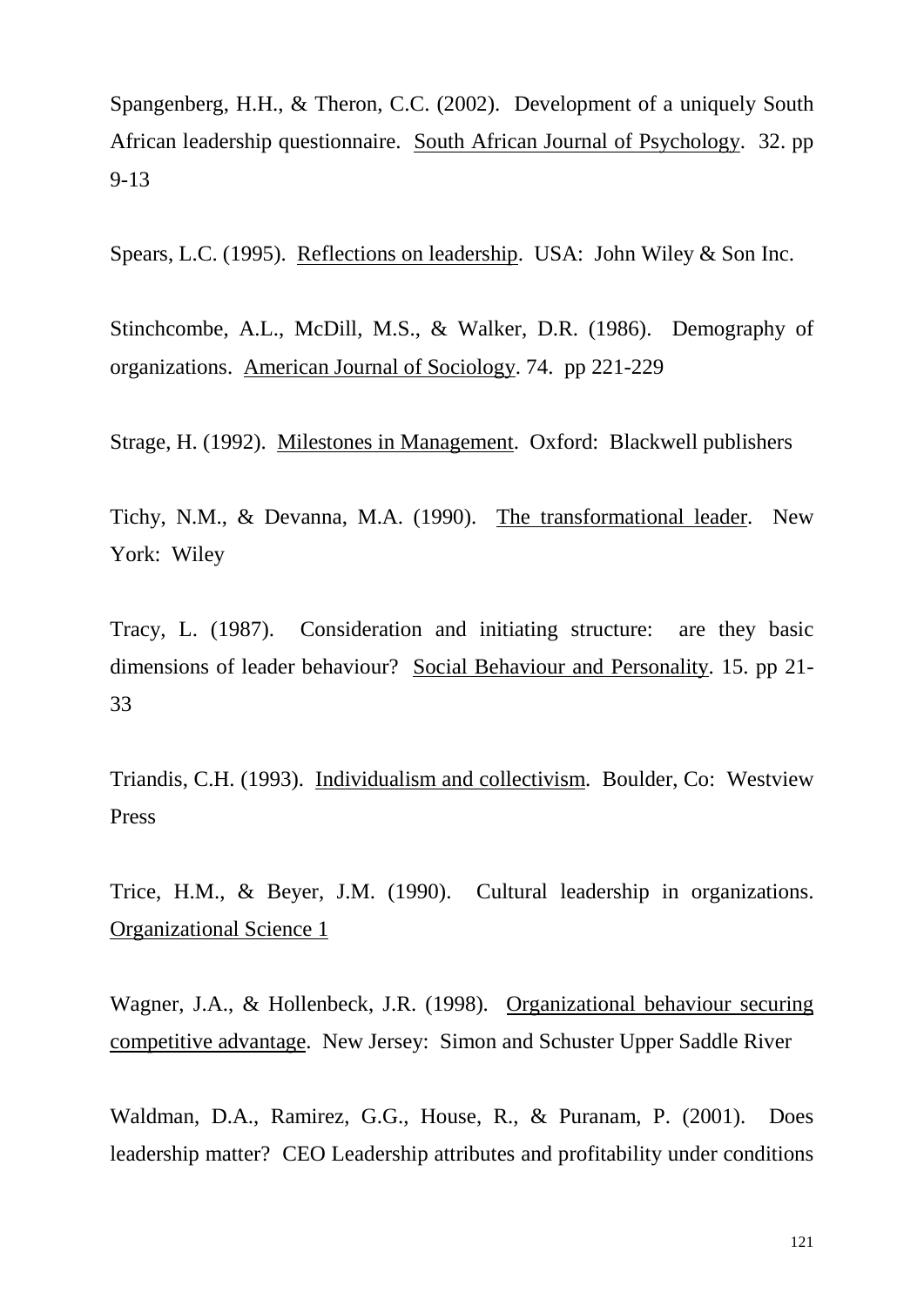of perceived environmental uncertainty. Academy of Management Journal. 44. pp 136-144

Weary, G., Stanley, M.A., & Harvey, J.H. (1989). Attribution. New York: Springer

White Paper: A mineral and mining policy for South Africa (October 1998). Pretoria, South Africa: Department of Minerals & Energy.

Wofford, J.C. (1982). Organizational behaviour: foundations for organizational effectiveness. California: Wordsworth

Wren, T.J. (1995). The Leaders Companion: Insights on leadership through the ages. New York: Free Press

Wyer, R.S., & Skrull, T.K. (1986). Human Cognition in its social context. Psychological Review. 93. pp 322-359

Yammarino, F. (1993). Transformational leadership and performance: A longitudinal investigation. Leadership Quarterly. 4. pp 81-102

Zenger, T.R., & Lawrence, B.S. (1989). Organizational demography: the differential effects of age and tenure distributions on technical communication. Academy of Management Journal. 3. pp 353-376

Zerbe, W.J., & Franklen, R.E. (1992). Job search strategies for older job hunters: addressing employers' perceptions. Canadian Journal of Counselling. pp 166-176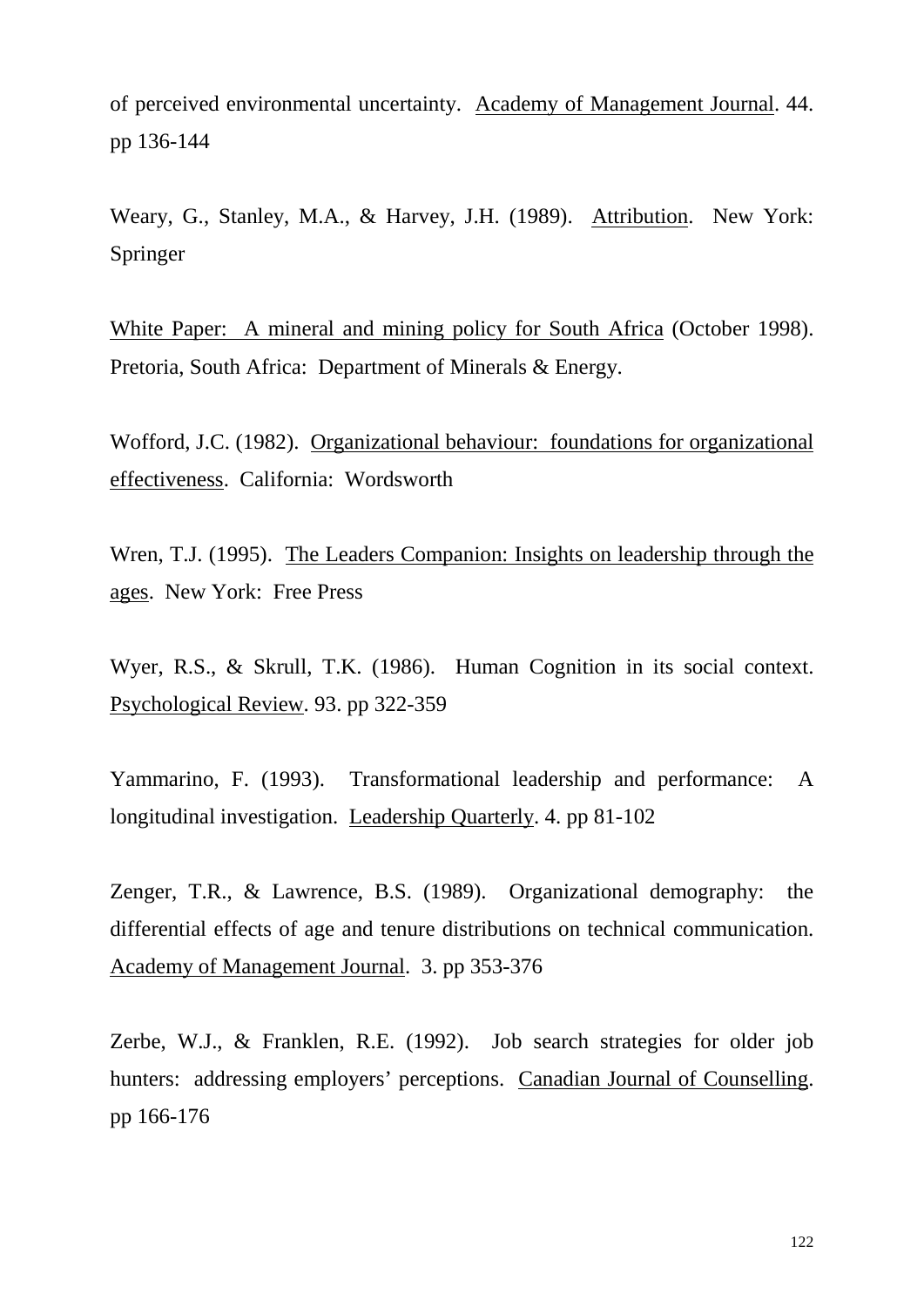## **Summary**

Leadership is crucial for a successful organization, community or country as leadership provides direction. The new millennium requires a great rate of change and South African companies will be obliged to make rapid organizational changes. Changes in the mining industry make it necessary to prepare the industry for future challenges. It is the belief of the mining industry that leadership is an essential factor in the change process.

In view of the abovementioned, the management of a mining company in the Northern Cape found it necessary to determine the current situation with regards to leadership in the company.

The aim of this research was to determine whether lower and senior level management exercise different styles of leadership and whether the perceptions of leadership differ between leaders and followers. In addition, management wished to determine whether there is a difference in leadership style based on cultural diversity, in terms of home language, age and tenure.

For this purpose, ninety-eight (98) managers were included in the sample. From the sample of ninety-eight (98) managers, thirty-one (31) managers with a minimum of three (3) subordinates participated to determine differences in perception. Thus, ninety-three (93) subordinates participated in the study. Leadership style was measured with the Multifactor Leadership Questionnaire (MLQ). A one way Analysis of Variance (Anova) was used to determine differences between lower and senior management in terms of leadership style. The t-test for dependant groups was used to determine differences in perception. A one way Analysis of Variance (Scheffé) was used to determine differences between certain groups in terms of age, tenure and home language (cultural diversity).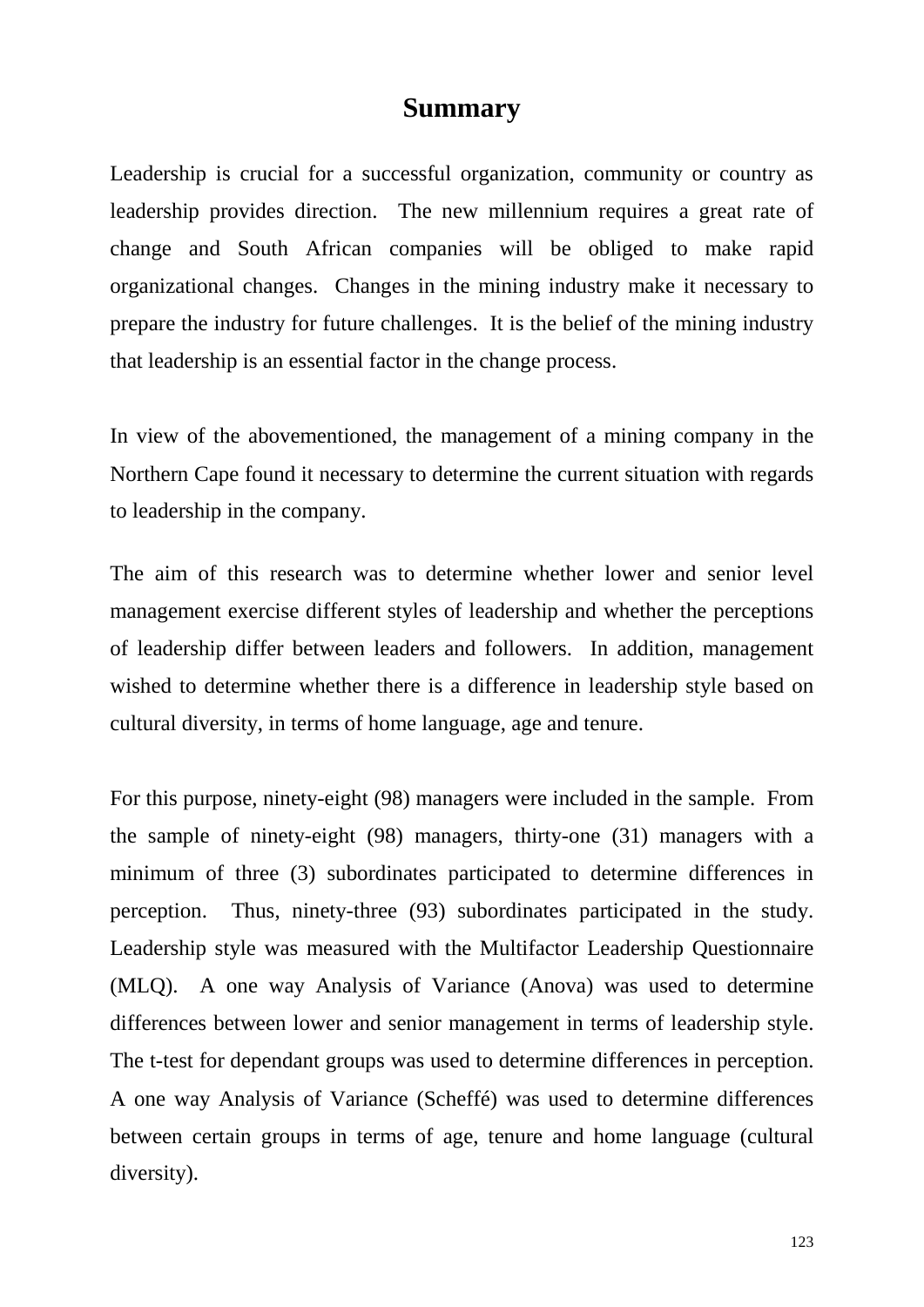Based on the statistical analysis, the following conclusions have been reached:

- There is a statistically significant difference between lower and senior level management with regard to leadership style. Senior level management are more transformational than lower level management, which are more transactional.
- There is a statistically significant difference in perception between managers and subordinates with regard to leadership style.
- There are statistically significant differences in leadership style based on biographical variables such as age and tenure. There were no differences with regard to leadership style and cultural diversity based on home language.

Caution needs to be exercised with regard to the interpretation of the findings, since a convenience sample was utilized.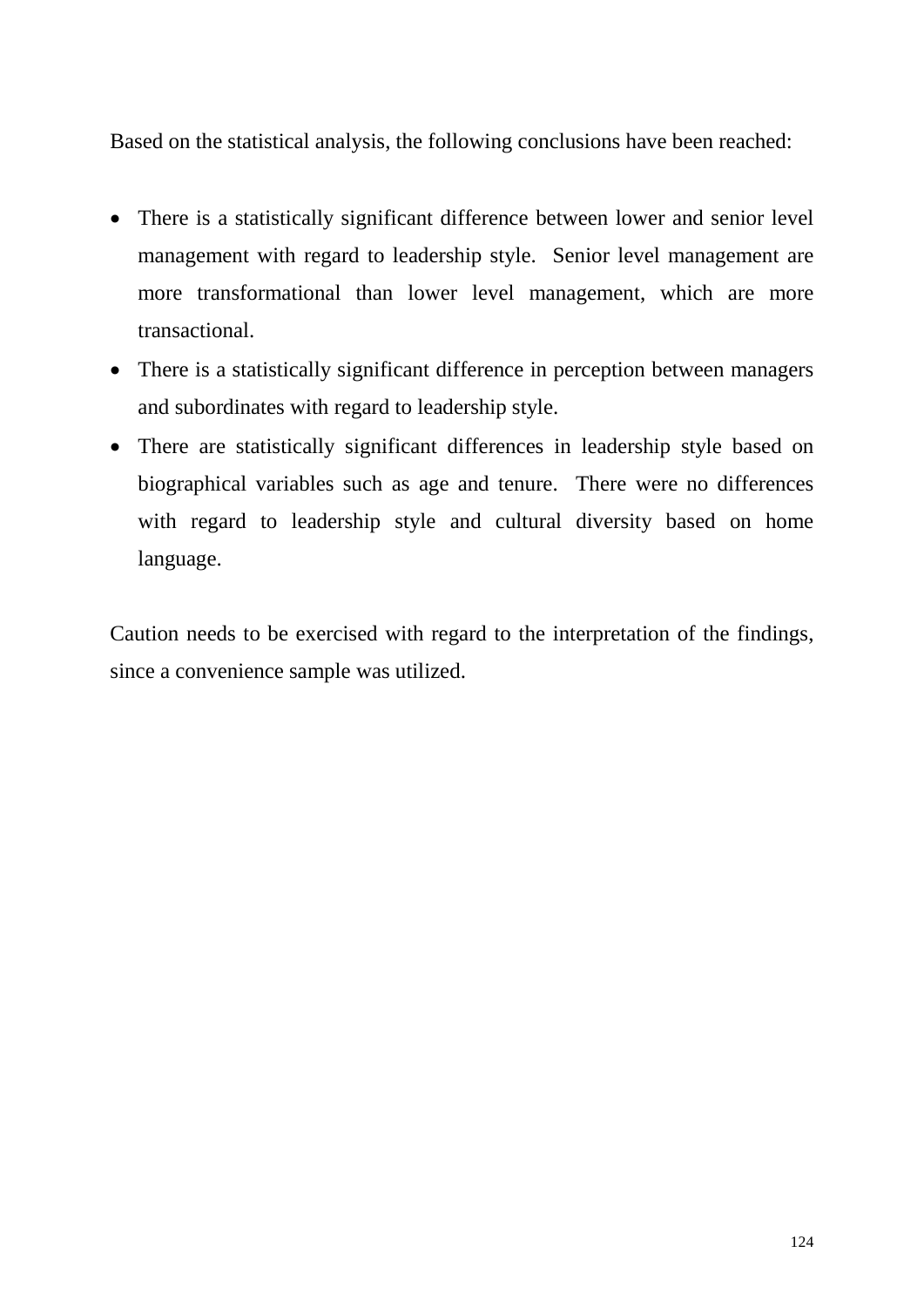## **Opsomming**

Leierskap is 'n vereiste vir 'n suksesvolle organisasie, gemeenskap of samelewing omdat leierskap rigting voorsien. Die nuwe millennium vereis 'n groot mate van verandering en Suid-Afrikaanse maatskappye sal verplig wees om spoedig georganiseerde veranderings te bewerkstellig. Veranderinge in die mynbedryf maak dit noodsaaklik om die bedryf voor te berei vir toekomstige uitdagings. Dit is die beleid van die mynbedryf dat leierskap 'n essensiële factor is in die veranderingsproses.

In die lig van bovermelde, het die bestuur van 'n mynmaatskappy in die Noord-Kaap dit noodsaaklik gevind om die stand van leierskap in die maatskappy vas te stel.

Die doel van hierdie navorsing was om te bepaal of laer en senior bestuur verskillende leierskapstyle toepas en of die persepsie van leierskap verskil tussen leiers en ondergeskiktes. Benewens dit wou bestuur bepaal of daar 'n verskil is in leierskap styl gebaseer op kulturele groeperinge op grond van huistaal, ouderdom en dienstydperk.

Vir hierdie doel is ag-en-neëntig (98) bestuurders ingesluit in hierdie streekproef. Van die ag-en-neëntig (98) bestuurders het een-en-dertig (31) bestuurders met 'n minimum van drie (3) ondergeskiktes deelgeneem om die verskille in persepsie tussen leiers en ondergeskiktes ten opsigte van die leier se leierskapstyl te bepaal. Drie-en-neentig (93) ondergeskiktes het deelgeneem. Leierskapstyl is gemeet met die Multifactor Leadership Questionnaire (MLQ). 'n Eenrigting Analise van Variansie (Anova) was gebruik om die verskille tussen laer en senior bestuur in terme van leierskapstyle te bepaal. Die t-toets vir afhanklike groepe was gebruik om verskille in persepsie te bepaal. 'n Eenrigting Analise van Variansie (Scheffé) was gebruik om verskille tussen